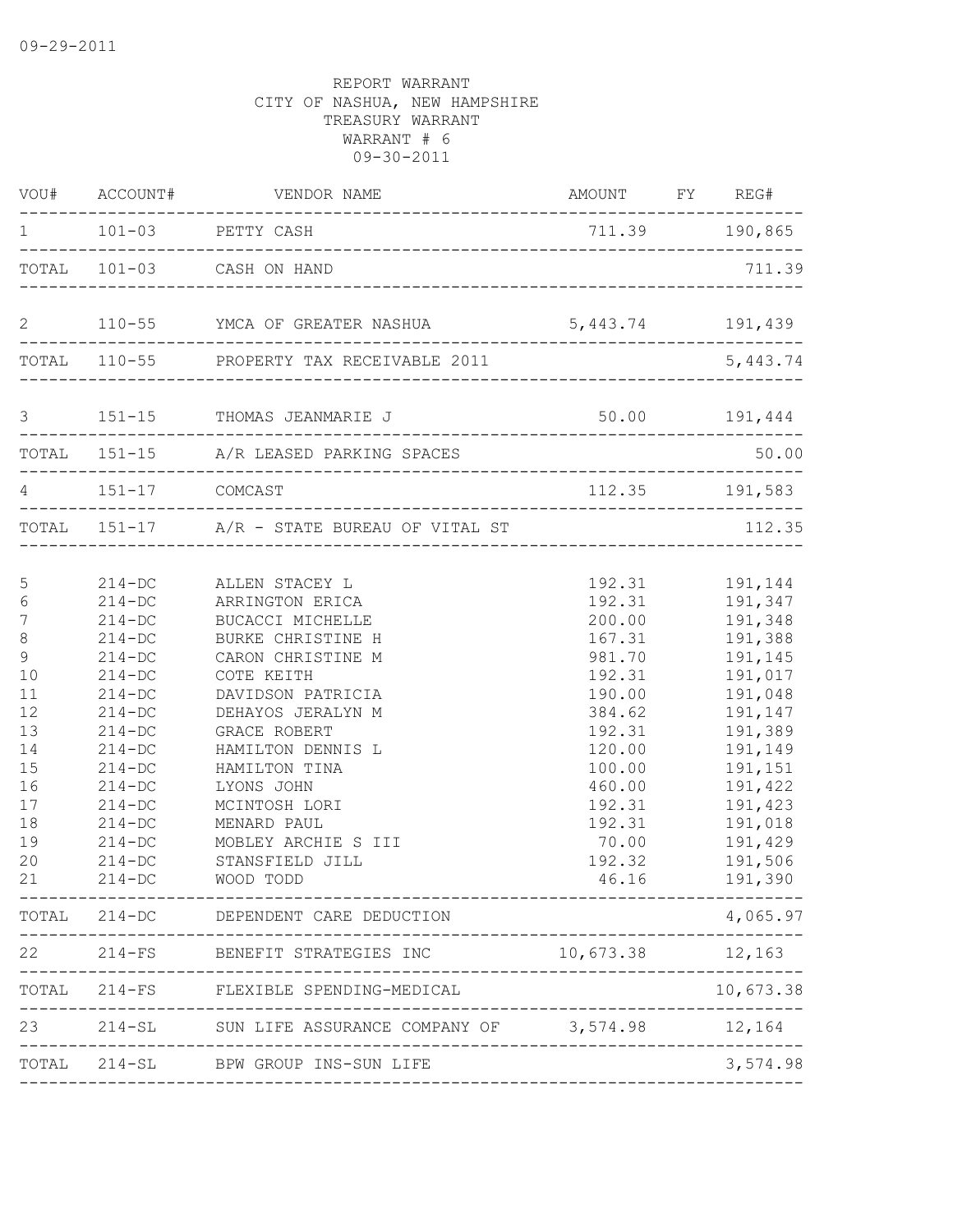| VOU# | ACCOUNT#   | VENDOR NAME                                 | AMOUNT           | FY REG#       |
|------|------------|---------------------------------------------|------------------|---------------|
| 24   | $255 - 00$ | STATE OF NH                                 | 19.25            | 191,591       |
| 25   | $255 - 00$ | STATE OF NH-MV                              | 8,042.56         | 12,135        |
| 26   | $255 - 00$ | STATE OF NH-MV                              | 14,911.65        | 12,138        |
| 27   | $255 - 00$ | STATE OF NH-MV                              | 14,908.57        | 12,139        |
| 28   | $255 - 00$ | STATE OF NH-MV                              | 9,367.79         | 12,140        |
| 29   | $255 - 00$ | STATE OF NH-MV                              | 11,953.96        | 12,141        |
| 30   | $255 - 00$ | STATE OF NH-MV                              | 12,543.69        | 12,144        |
| 31   | $255 - 00$ | STATE OF NH-MV                              | 17,612.83        | 12,147        |
| 32   | $255 - 00$ | STATE OF NH-MV                              | 33,266.47        | 12,150        |
| 33   | $255 - 00$ | STATE OF NH-MV                              | 13,845.29        | 12,151        |
| 34   | $255 - 00$ | STATE OF NH-MV                              | 17,616.12 12,157 |               |
| 35   | $255 - 00$ | STATE OF NH-MV                              | 18,352.30        | 12,162        |
|      |            | TOTAL 255-00 STATE MVR                      |                  | 172,440.48    |
|      |            | 36 255-05 STATE OF NH                       |                  | 38.50 191,591 |
|      |            | TOTAL 255-05 STATE OF NH-FBI FINGERPRNT FEE |                  | 38.50         |
|      |            |                                             |                  |               |
| 37   | $257 - 00$ | KRUPICA SIMONE                              | 25.00            | 191,450       |
| 38   | $257 - 00$ | MORIN DANIEL                                | 20.00            | 191,449       |
| 39   | $257 - 00$ | NATIONAL TITLE SERVICE                      | 784.01           | 191,448       |
|      |            | TOTAL 257-00 MV REFUND PENDING              |                  | 829.01        |
|      |            |                                             |                  |               |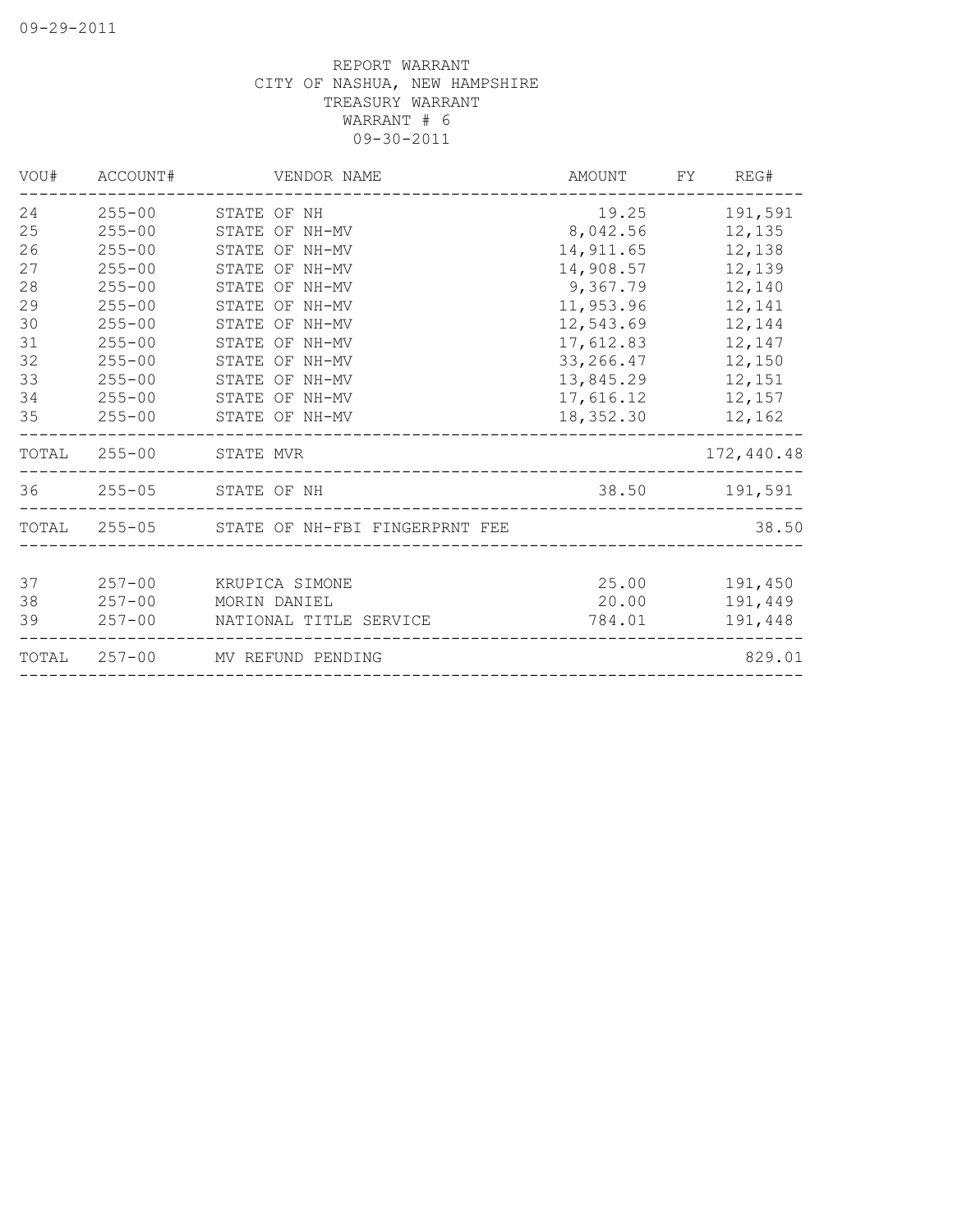| VOU#     | ACCOUNT#               | VENDOR NAME                                                    | <b>AMOUNT</b>             | FY | REG#             |
|----------|------------------------|----------------------------------------------------------------|---------------------------|----|------------------|
| 40       | 305-33005              | PENNICHUCK WATER                                               | 16.57                     |    | 191,570          |
| 41       | 305-59286              | COLLINS JOHN                                                   | 100.00                    |    | 191,052          |
| 42       | 305-59286              | JEYNES MIKE                                                    | 312.50                    |    | 191,164          |
| 43       | 305-59286              | KING TOM                                                       | 100.00                    |    | 191,132          |
| 44       | 305-59286              | MCLEAN JIM                                                     | 150.00                    |    | 191,026          |
| 45       | 305-59286              | O'NEIL TIM                                                     | 262.50                    |    | 191,029          |
| 46       | 305-59286              | RICHER RYAN                                                    | 50.00                     |    | 191,455          |
| 47       | 305-59286              | WALLENT FRANK J                                                | 400.00                    |    | 190,931          |
| 48       | 305-59286              | WELLIVER RON                                                   | 50.00                     |    | 190,957          |
| 49       |                        | 305-64030 GOVCONNECTION INC                                    | 945.33                    |    | 190,876          |
| TOTAL    | 305                    | SRF - CIVIC & COMM ACTIVITIES                                  |                           |    | 2,386.90         |
|          |                        |                                                                |                           |    |                  |
| 50<br>51 | 308-83010              | ANTHEM BLUE CROSS BLUE SHIELD 76,197.60                        |                           |    | 12,145           |
|          | 308-83010<br>308-83011 | ANTHEM BLUE CROSS BLUE SHIELD<br>ANTHEM BLUE CROSS BLUE SHIELD | 52,031.08<br>562.42       |    | 12,158           |
| 52       | 308-83011              | ANTHEM BLUE CROSS BLUE SHIELD                                  | 450.30                    |    | 12,145           |
| 53       | 308-83012              | ANTHEM BLUE CROSS BLUE SHIELD                                  |                           |    | 12,158           |
| 54<br>55 | 308-83012              | ANTHEM BLUE CROSS BLUE SHIELD                                  | 250, 210.58<br>217,841.45 |    | 12,145<br>12,158 |
| 56       | 308-83013              | ANTHEM BLUE CROSS BLUE SHIELD                                  | 365,818.67                |    | 12,145           |
|          | 308-83013              | ANTHEM BLUE CROSS BLUE SHIELD                                  | 202, 459.17               |    | 12,158           |
| 57<br>58 | 308-83016              | HARVARD PILGRIM HEALTH CARE                                    | 40,277.08                 |    | 12,146           |
| 59       | 308-83016              | HARVARD PILGRIM HEALTH CARE                                    | 35,963.74                 |    | 12,160           |
| 60       | 308-83017              | HARVARD PILGRIM HEALTH CARE                                    | 60,299.80                 |    | 12,146           |
| 61       | 308-83017              | HARVARD PILGRIM HEALTH CARE                                    | 51,864.74                 |    | 12,160           |
| 62       | 308-83018              | ANTHEM BLUE CROSS BLUE SHIELD                                  | 41,031.90                 |    | 12,145           |
| 63       | 308-83018              | ANTHEM BLUE CROSS BLUE SHIELD                                  | 45,714.46                 |    | 12,158           |
| 64       | 308-83019              | ANTHEM BLUE CROSS BLUE SHIELD                                  | 63,284.09                 |    | 12,145           |
| 65       | 308-83019              | ANTHEM BLUE CROSS BLUE SHIELD                                  | 22,798.74                 |    | 12,158           |
| 66       | 308-83020              | NORTHEAST DELTA                                                | 11,403.21                 |    | 12,148           |
| 67       | $308 - 83020$          | NORTHEAST DELTA                                                | 19,323.55                 |    | 12,159           |
| 68       | 308-83021              | NORTHEAST DELTA                                                | 3,813.30                  |    | 12,148           |
| 69       | 308-83021              | NORTHEAST DELTA                                                | 5,350.31                  |    | 12,159           |
| 69       | 308-83022              | NORTHEAST DELTA                                                | 338,744.57                |    | 12,159           |
| 70       | 308-83026              | NORTHERN NEW ENGLAND BENEFIT T                                 | 33,937.20                 |    | 12,161           |
| $71$     | 308-83028              | BENEFIT STRATEGIES INC                                         | 4,020.00                  |    | 12,149           |
| 72       | 308-83041              | CULLENCOLLIMORE PLLC                                           | 4,393.00                  |    | 191,123          |
| 73       | 308-83053              | AMOSKEAG ANESTHESIA PLLC                                       | 150.00                    |    | 191,407          |
| 74       | 308-83053              | APPLE NASHUA LLC                                               | 2,175.00                  |    | 190,917          |
| 75       | 308-83053              | CONSTANTINEAU WILLIAM                                          | 179.19                    |    | 191,418          |
| 76       | 308-83053              | DARTMOUTH-HITCHCOCK BEDFORD                                    | 151.00                    |    | 191,030          |
| 77       | 308-83053              | FOUR SEASONS ORTHOPAEDIC CTR P                                 | 19,057.00                 |    | 191,081          |
| 78       | 308-83053              | GREATER NASHUA EMERGENCY PHYS                                  | 213.00                    |    | 191,066          |
| 79       | 308-83053              | HELFMAN DAVID J OD ELLIOTT F L                                 | 150.00                    |    | 190,918          |
| 80       | 308-83053              | INJURED WORKERS PHARMACY LLC                                   | 197.81                    |    | 191,349          |
| 81       | 308-83053              | LAJOIE PETER                                                   | 50.00                     |    | 191,075          |
| 82       | 308-83053              | NASHUA EYE ASSOCIATES PA<br>W/C                                | 130.00                    |    | 191,059          |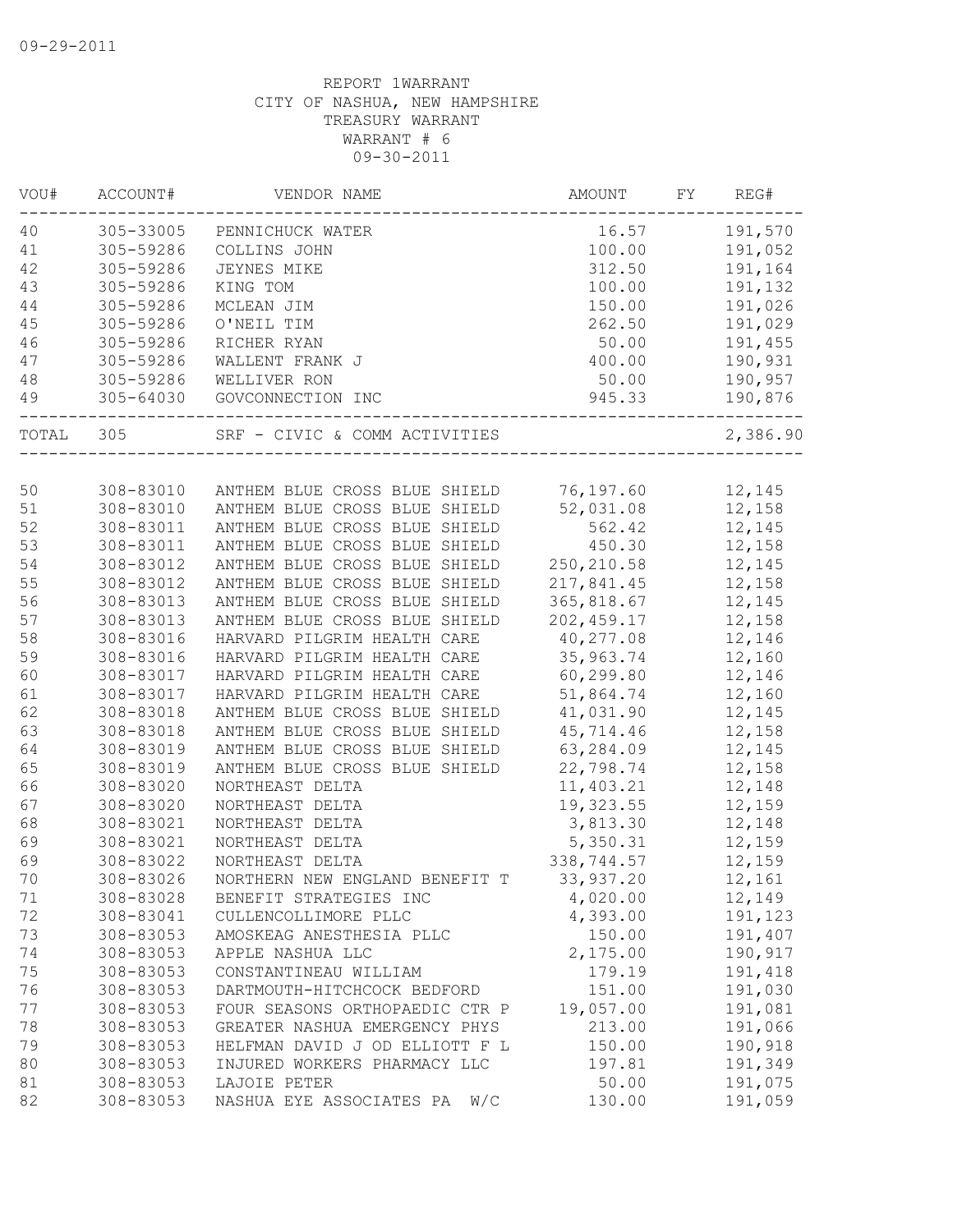| VOU#  | ACCOUNT#           | VENDOR NAME                                     | AMOUNT     | FY | REG#         |
|-------|--------------------|-------------------------------------------------|------------|----|--------------|
| 83    | 308-83053          | NASHUA RADIOLOGY PA                             | 80.00      |    | 191,054      |
| 84    | 308-83053          | OCCUPATIONAL HEALTH CTRS SOUTH                  | 152.35     |    | 190,974      |
| 85    | 308-83053          | PERFORMANCE REHAB INC                           | 635.00     |    | 190,940      |
| 86    | 308-83053          | SJ PHYSICIAN SERVICES                           | 345.00     |    | 190,872      |
| 87    | 308-83053          | SO NH REGIONAL MEDICAL CENTER                   | 1,748.68   |    | 191,055      |
| 88    | 308-83053          | ST JOSEPH'S HOSPITAL                            | 11, 151.20 |    | 190,911      |
| 89    | 308-83054          | FOUR SEASONS ORTHOPAEDIC CTR P                  | 2,341.00   |    | 191,081      |
| 90    | 308-83054          | OCCUPATIONAL HEALTH CTRS SOUTH                  | 614.67     |    | 190,974      |
| 91    | 308-83054          | PARKLAND MEDICAL CENTER                         | 136.00     |    | 190,943      |
| 92    | 308-83054          | STONERIVER PHARMACY SOLUTIONS                   | 225.46     |    | 191,072      |
| 93    | 308-83055          | COVENTRY HEALTH CARE WORKERS C                  | 520.60     |    | 191,053      |
| 94    | 308-83055          | FOURNIER NORMAND                                | 52.50      |    | 190,899      |
| 95    | 308-83055          | TREASURER STATE OF NH                           | 58,430.52  |    | 191,607      |
| 96    | 308-83056          | OCCUPATIONAL DRUG TESTING LLC                   | 423.50     |    | 191,049      |
| 97    | 308-83058          | CHICK BEAULIEU, INC                             | 10,300.00  |    | 191,131      |
| 98    | 308-83063          | R C WELDING LLC                                 | 840.00     |    | 190,879      |
| 99    | 308-83064          | CULLENCOLLIMORE PLLC                            | 1,238.00   |    | 191,123      |
| 100   | 308-83064          | ILLG AUTOMOTIVE CORP                            | 861.99     |    | 191,396      |
| 101   | 308-83064          | STATEWIDE COLLISION LLC                         | 3,438.31   |    | 190,971      |
| 102   | 308-83070          | TREASURER STATE OF NH                           | 150.00     |    | 191,607      |
| 103   | 308-83075          | MURDAUGH MARSHA                                 | 100.00     |    | 191,443      |
| 104   | 308-83075          | PITARYS HOMES INC                               | 795.10     |    | 191,009      |
| 105   | 308-83084          | JACKSON LEWIS LLP                               | 189.00     |    | 191,398      |
| 106   | 308-83160          | ST JOSEPH BUSINESS & HEALTH                     | 4,699.60   |    | 191,599      |
| 107   | 308-91005          | CHANDLER LINDA                                  | 43.43      |    | 191,508      |
| 108   | 308-91005          | DUGAS ROSS                                      | 22.20      |    | 191,509      |
| 109   | 308-91005          | LIBERTY WENDY                                   | 26.94      |    | 191,507      |
| 110   | 308-94005          | NATIONAL BUSINESS INSTITUTE IN                  | 349.00     |    | 191,563      |
| 111   | 308-94005          | NHAA                                            | 950.00     |    | 191,557      |
| 112   | 308-95005          | LIBERTY WENDY                                   | 80.00      |    | 191,507      |
| TOTAL | 308                | SRF - INSURANCE                                 |            |    | 2,071,184.01 |
|       |                    |                                                 |            |    |              |
|       |                    | 230,834 3092-49075 COSTA FRUIT & PRODUCE CO INC | 113.68     |    | 191,401      |
|       | 230,835 3092-49075 | MANSFIELD PAPER CO INC                          | 205.92     |    | 191,357      |
|       |                    | 230,836 3092-49085 M SAUNDERS INC               | 7,370.27   |    | 191,237      |
| TOTAL | 309                | FY12 FRESH FRUIT & VEG GRANT                    |            |    | 7,689.87     |
|       | 230,837 3097-41015 | AXNE EVA                                        | 32.22      |    | 191,219      |
|       | 230,838 3097-44005 | ACE PRINTING COMPANY                            | 955.00     |    | 191,076      |
|       | 230,839 3097-49075 | CENTRAL PAPER                                   | 588.34     |    | 191,228      |
|       | 230,840 3097-49075 | ECOLAB                                          | 130.20     |    | 191,191      |
|       | 230,841 3097-49075 | MANSFIELD PAPER CO INC                          | 6,020.35   |    | 191,357      |
|       | 230,842 3097-49085 | BAGNERA KIM                                     | 103.75     |    | 191,504      |
|       |                    | 230,843 3097-49085 BOSTON PIE INC               | 2,399.70   |    | 191,370      |
|       |                    |                                                 |            |    |              |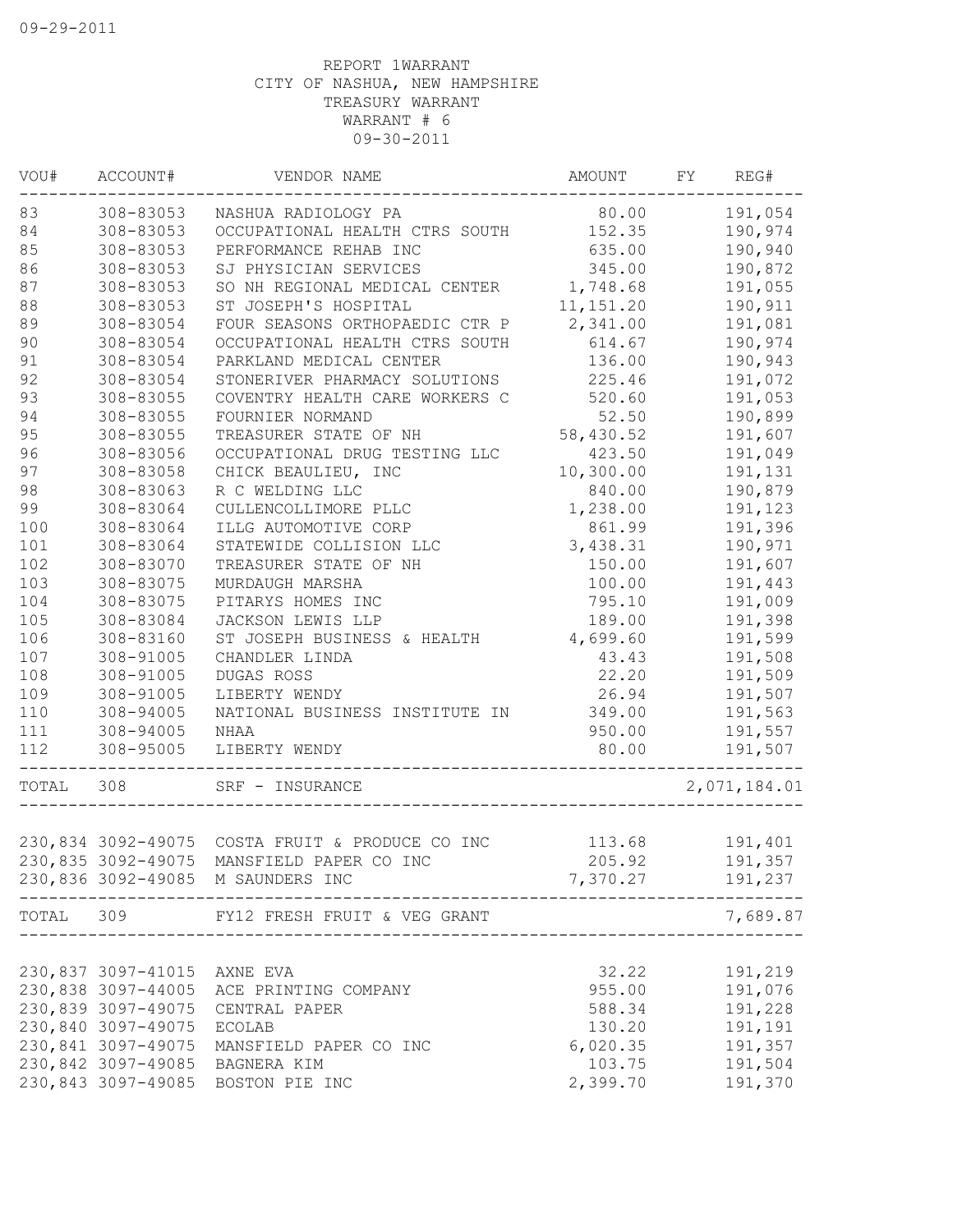|           | VOU# ACCOUNT#                 | VENDOR NAME                                | AMOUNT     | FY | REG#              |
|-----------|-------------------------------|--------------------------------------------|------------|----|-------------------|
|           | 230,844 3097-49085            | COCA-COLA BOTTLING COMPANY                 | 3,983.00   |    | 191,196           |
|           | 230,845 3097-49085            | COSTA FRUIT & PRODUCE CO INC               | 7,715.42   |    | 191,401           |
|           | 230,845 3097-49085            | COSTA FRUIT & PRODUCE CO INC               | 46, 145.88 |    | 191,402           |
|           | 230,846 3097-49085            | FANTINI BAKING CO., INC.                   | 5,635.91   |    | 191,260           |
|           | 230,846 3097-49085            | FANTINI BAKING CO., INC.                   | 731.26     |    | 191,261           |
|           | 230,847 3097-49085            | GARELICK FARMS LLC                         | 10,551.76  |    | 191,047           |
|           | 230,848 3097-49085            | GILL'S PIZZA CO.                           | 8,154.90   |    | 191,247           |
|           | 230,849 3097-49085            | GREAT STATE BEVERAGES INC                  | 809.08     |    | 191,229           |
|           | 230,850 3097-49085            | M SAUNDERS INC                             | 1,566.51   |    | 191,237           |
|           | 230,850 3097-49085            | M SAUNDERS INC                             | 8,932.42   |    | 191,238           |
|           | 230,850 3097-49085            | M SAUNDERS INC                             | 1,513.00   |    | 191,239           |
|           | 230,851 3097-49085            | MCKEE FOODS CORP                           | 1,582.08   |    | 190,979           |
|           | 230,852 3097-49085            | NEW ENGLAND ICE CREAM CORP                 | 2,001.13   |    | 191,254           |
|           | 230,853 3097-49085            | NUTRITION PLUS VENDING                     | 285.32     |    | 191,464           |
|           | 230,854 3097-49085            | ORIGINAL CRISPY PIZZA CRUST CO             | 7,431.46   |    | 191,004           |
|           | 230,855 3097-49085            | OTIS SPUNKMEYER INC                        | 225.18     |    | 191,186           |
|           | 230,856 3097-49085            | SURPLUS DISTRIBUTION SECTION               | 2,497.00   |    | 191,031           |
|           | 230,857 3097-64330            | NORTHEAST FOOD SVC EQUIPMENT &             | 2,670.00   |    | 190,907           |
|           | 230,857 3097-64335            | NORTHEAST FOOD SVC EQUIPMENT &             | 141.05     |    | 190,907           |
|           | 230,858 3097-707              | LARREA ELIZABETH                           | 140.75     |    | 191,502           |
|           | 230,859 3097-707              | PETERS LEANNE                              | 22.00      |    | 191,503           |
|           | 230,860 3097-74092            | AFFILIATED HVAC SERVICES LLC               | 782.60     |    | 191,216           |
|           | 230,861 3097-74092            | CASCO                                      | 214.09     |    | 190,886           |
|           | 230,862 3097-74092            | GRANITE STATE SEWER & DRAIN CL             | 475.00     |    | 191,170           |
|           | 230,863 3097-91005            | RALPH PAULE                                | 36.63      |    | 191,174           |
| TOTAL 309 |                               | SRF - FOOD SERVICES                        |            |    | 124, 472.99       |
|           |                               | 230,864 3117-78007 MACMULKIN CHEVROLET INC | 968.47     |    | 191,342           |
| TOTAL     | 311                           | DRIVER'S EDUCATION                         |            |    | 968.47            |
|           |                               |                                            |            |    |                   |
| 113       | 312-41010                     | COMPUTER HUT OF N E INC                    | 1,074.00   |    | 191,381           |
| 114       | 312-43005                     | PRINTGRAPHICS OF MAINE                     | 23.26      |    | 190,935           |
| 114       | 312-59182                     | PRINTGRAPHICS OF MAINE                     | 132.54     |    | 190,935           |
| 115       | 312-64045                     | DELL MARKETING LP                          | 230.23     |    | 190,948           |
| 116       | 312-705                       | D & R TOWING INC                           | 250.00     |    | 191,355           |
| 117       | $312 - 705$                   | QUICK RESPONSE TOWING LLC                  | 500.00     |    | 191,077           |
| 118       |                               | 312-78007 MAC MULKIN CHEVROLET INC         | 125.91     |    | 191,356           |
| 119       |                               | 312-78007 QUIRK GM PARTS DEPOT             | 24.81      |    | 191,044           |
| TOTAL 312 |                               | SRF - FINANCIAL SERVICES                   |            |    | -----<br>2,360.75 |
|           | 230,865 3247-46040 BMCH INC   |                                            | 500.00     |    | 191,487           |
|           | 230,866 3247-46040 JUNGLE INC |                                            | 4,049.53   |    | 191,495           |
|           |                               |                                            |            |    |                   |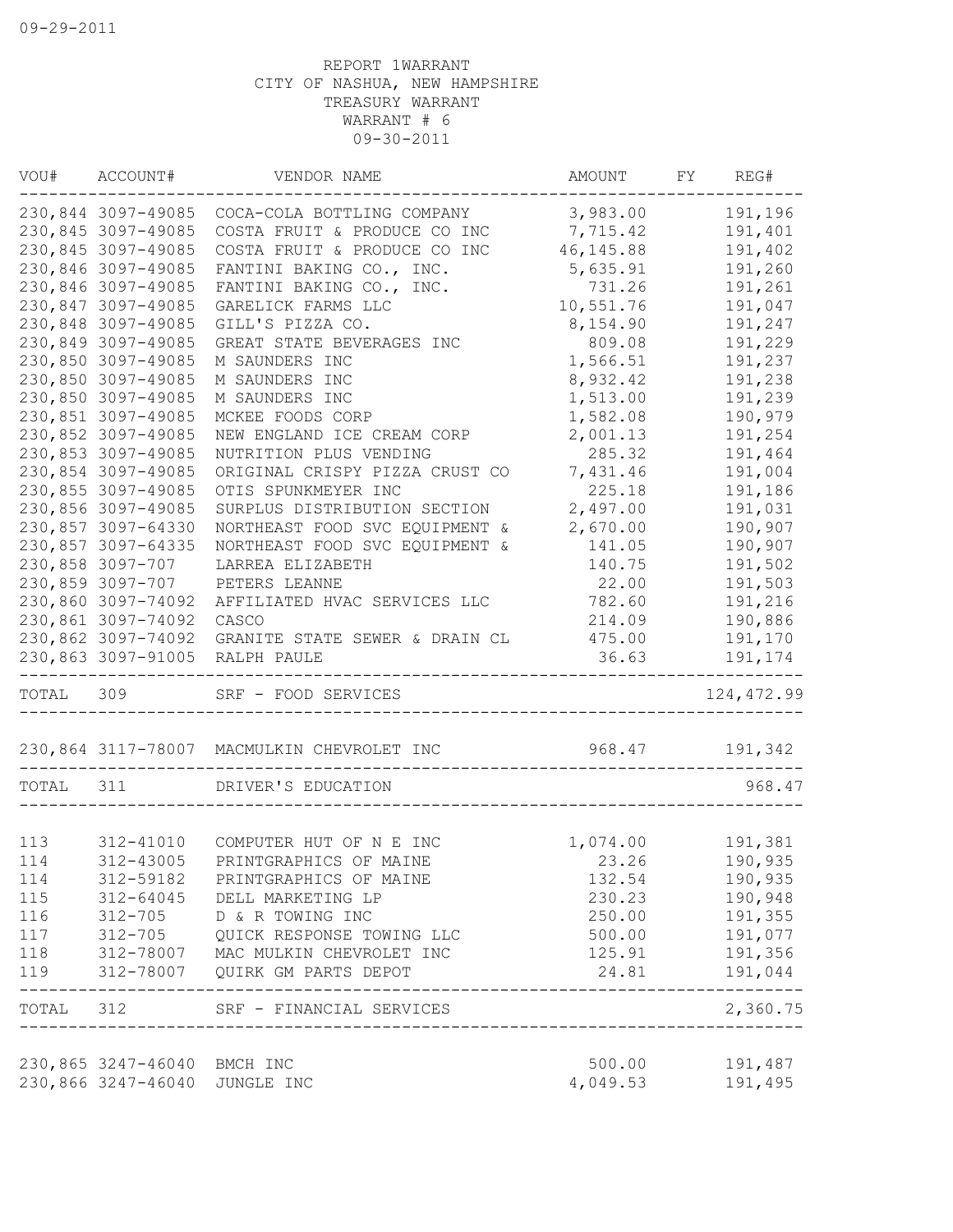| WOU#       | ACCOUNT#                                 | VENDOR NAME                                          | AMOUNT FY REG#                 |                      |
|------------|------------------------------------------|------------------------------------------------------|--------------------------------|----------------------|
|            |                                          | 3247-705 NASHUA SCHOOL DISTRICT #42                  | 550.00 12,143                  |                      |
| TOTAL 324  |                                          | ATHLETICS REVENUE FUND                               |                                | 5,099.53             |
| 121        | 331-01662                                | THE YOUTH COUNCIL                                    | 1,500.00                       | 190,892              |
| 122        | 331-31050                                | VERIZON WIRELESS                                     | 466.77                         | 191,590              |
| 123        | 331-78007                                | NASHUA MITSUBISHI                                    | 396.98                         | 191,090              |
| 124<br>125 | 331-82030<br>331-94005                   | NH RETIREMENT SYSTEM<br>CINFO PETER                  | 32,905.82<br>16.83             | 12,137<br>191,510    |
| TOTAL 331  |                                          | SRF - POLICE DEPARTMENT                              |                                | 35,286.40            |
| 126        |                                          | 332-83160 ST JOSEPH BUSINESS & HEALTH 264.80 191,599 |                                |                      |
| TOTAL      | 332                                      | SRF - FIRE DEPARTMENT                                |                                | 264.80               |
|            |                                          |                                                      |                                |                      |
| 127        | 341-01962                                | HARBOR HOMES INC                                     | 1,339.00                       | 191,003              |
| 127        | 341-01968                                | HARBOR HOMES INC                                     | 23,719.00                      | 191,003              |
| 127<br>128 | 341-01969<br>341-53028                   | HARBOR HOMES INC<br>PETTY CASH                       | 1,754.06<br>35.58              | 191,003<br>191,511   |
| 129        | $341 - 701$                              | NEW HAMPSHIRE CHILDREN'S TRUST                       | 702.99                         | 191,460              |
| 130        | 341-91025                                | DEMBKOSKI CORINN                                     | 193.59                         | 191,512              |
| 131        | 341-94014                                | PETTY CASH                                           | 36.51                          | 191,511              |
| TOTAL      | 341                                      | SRF - COMMUNITY SERVICES                             | <u> Liberal Liberal Libera</u> | -------<br>27,780.73 |
| 131        |                                          | 342-91025 PETTY CASH                                 | 22.20                          | 191,513              |
| TOTAL 342  |                                          | SRF - COMMUNITY HEALTH                               |                                | 22.20                |
|            |                                          |                                                      |                                |                      |
|            |                                          | 230,867 3440-49075 AC MOORE INC                      | 52.16                          | 191,227              |
|            | 230,868 3440-49075                       | ALMEIDA SUSAN                                        | 48.00                          | 191,225              |
|            | 230,869 3440-49075<br>230,870 3440-49075 | DITOLLA-SLOZAK MARIE<br>GARELICK FARMS LLC           | 55.10<br>77.18                 | 191,467<br>191,047   |
|            | 230,871 3440-49075                       | HAMM LINDA                                           | 20.10                          | 191,224              |
|            | 230,872 3440-49075                       | M SAUNDERS INC                                       | 74.85                          | 191,239              |
|            | 230,873 3440-49075                       | MARKET BASKET                                        | 165.57                         | 190,999              |
|            | 230,874 3440-49075                       | NEW ENGLAND ICE CREAM CORP                           | 821.80                         | 191,254              |
|            | 230,875 3440-49075                       | SAM'S CLUB                                           | 134.45                         | 191,626              |
|            | 230,876 3440-49075                       | ST OURS AMY                                          | 32.90                          | 191,489              |
|            | 230,877 3440-53103                       | STATE OF NH CRIMINAL RECORDS                         | 55.25                          | 191,514              |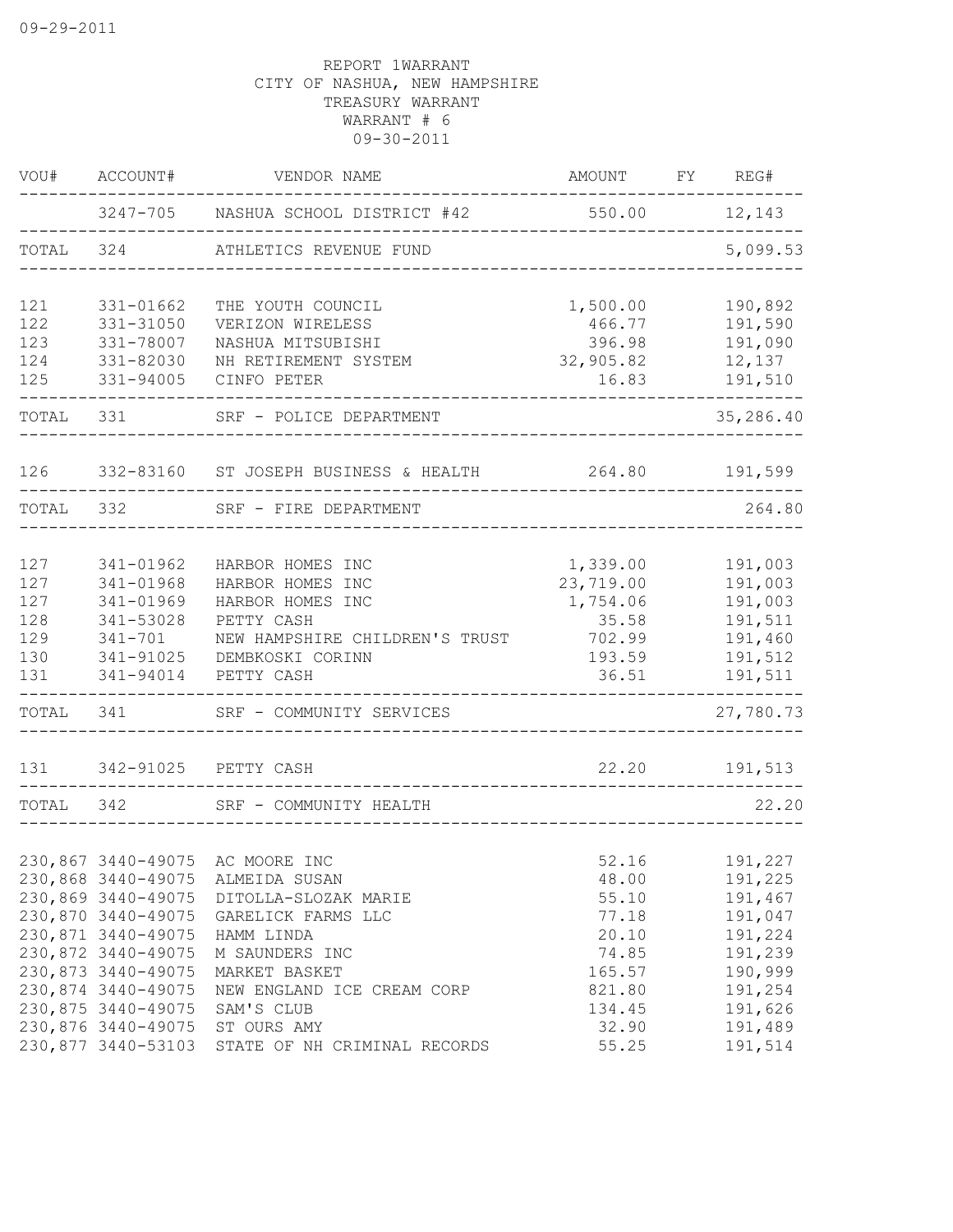|       |                                          | VOU# ACCOUNT# VENDOR NAME                                                                                                                  | AMOUNT FY REG#                   |                                          |
|-------|------------------------------------------|--------------------------------------------------------------------------------------------------------------------------------------------|----------------------------------|------------------------------------------|
|       |                                          | TOTAL 344 AFTER SCHOOL PROGRAM                                                                                                             |                                  | 1,537.36                                 |
|       |                                          | 230,878 3462-49075 MARKET BASKET<br>230,879 3462-49075 NEW ENGLAND ICE CREAM CORP<br>230,880 3462-53103 STATE OF NH CRIMINAL RECORDS       | 74.68 190,999<br>242.29<br>55.25 | 191,254<br>191,514                       |
|       |                                          | TOTAL 346 TITLE IV 21ST CENT MIDDLE                                                                                                        |                                  | --------------<br>372.22                 |
|       |                                          | 230,881 3471-91040 REYNOLDS MARGARET                                                                                                       |                                  | 122.18 191,184                           |
|       |                                          | TOTAL 347 CSSR-SECONDARY SCHOOL REDESIGN                                                                                                   |                                  | 122.18                                   |
|       |                                          | 230,882 3501-53102 ICAT RESOURCES LLC 11,000.00 191,343                                                                                    |                                  |                                          |
|       |                                          | TOTAL 350 TITLE IIA QUALITY TEACHERS                                                                                                       |                                  | 11,000.00                                |
| 132   |                                          | 351-53075 COMPREHENSIVE ENVIRONMENTAL IN 7,085.00 191,134                                                                                  |                                  | . _ _ _ _ _ _ _ _ _ _ _ _ _              |
| TOTAL |                                          | 351 SRF - PUBLIC WORKS                                                                                                                     |                                  | 7,085.00                                 |
|       | 230,884 3520-64192<br>230,885 3520-64192 | 230,883 3520-64192 B & H PHOTO & VIDEO<br>HEWLETT PACKARD<br>PRO AV SYSTEMS INC<br>230,886 3520-64192 VERNIER SOFTWARE & TECHNOLOGY 870.34 | 1,749.00<br>4,380.00<br>651.00   | 191,516<br>191,515<br>191,280<br>191,317 |
|       |                                          | TOTAL 352 ARRA TITLE IID 21C CLASSROOMS                                                                                                    | -------------------------------- | 7,650.34                                 |
|       |                                          | 230,887 3532-49075 APPLE COMPUTER INC<br>230,888 3532-49075 STAPLES BUSINESS ADVANTAGE                                                     |                                  | 464.95 191,218                           |
|       |                                          | TOTAL 353 ADULT ED/HS DIPLOMA PROGRAM                                                                                                      | ---------------------------      | 844.96                                   |
|       |                                          | 230,889 3601-64192 HEWLETT PACKARD COMPANY 429.75 190,951<br>------------------------------------                                          |                                  |                                          |
|       |                                          | TOTAL 360 DROPOUT PREVENTION ADULT ED                                                                                                      | ____________________________     | 429.75                                   |
|       |                                          | 230,890 3658-49050 PHOENIX SCREEN PRINTING                                                                                                 | 1,410.00 191,111                 |                                          |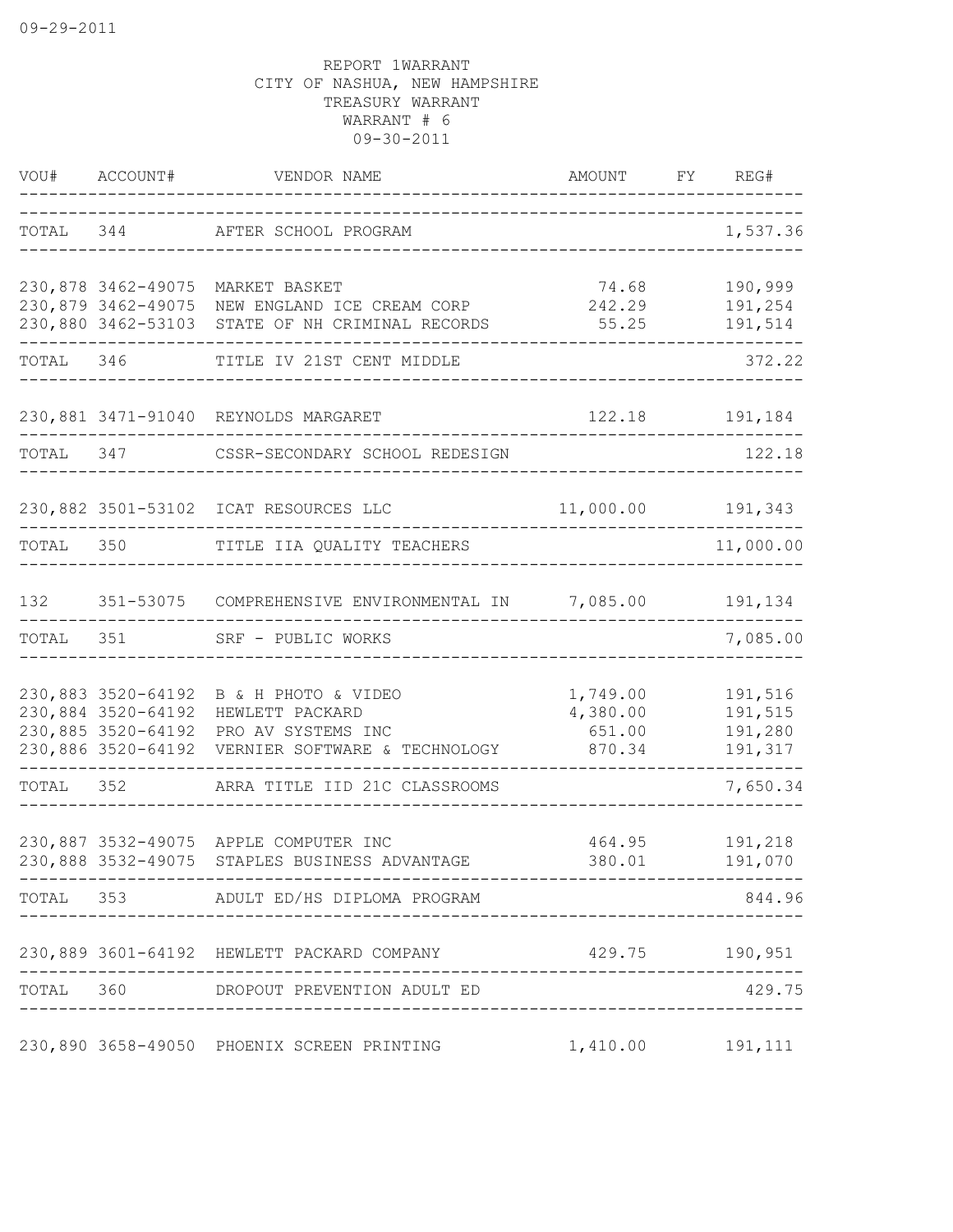|                 |                                          | VOU# ACCOUNT# VENDOR NAME                                                           | AMOUNT FY REG#                   |                           |
|-----------------|------------------------------------------|-------------------------------------------------------------------------------------|----------------------------------|---------------------------|
|                 |                                          | TOTAL 365 SOUTH STUDENT SHOP                                                        |                                  | 1,410.00                  |
|                 |                                          |                                                                                     | -------------------------------- |                           |
| 133             |                                          | 371-01120 NASHUA REGIONAL PLANNING COMMI 1,597.50 191,386                           |                                  |                           |
| TOTAL 371       |                                          | SRF - COMMUNITY DEVELOPMENT                                                         |                                  | 1,597.50                  |
| 134             | 373-53075                                | CHISHOLM DEBORA A                                                                   | 2,475.00                         | 190,963                   |
| 135             | 373-53075                                | D R BROWN LLC DENNIS R BROWM                                                        | 652.80                           | 191,456                   |
| 136<br>137      | 373-53075<br>373-53075                   | MERRA & KANAKIS PC<br>NASHUA REGIONAL PLANNING COMMI                                | 45.00<br>315.00                  | 191,028<br>191,386        |
|                 |                                          |                                                                                     |                                  | $\frac{1}{2}$             |
| TOTAL 373       |                                          | SRF - ECONOMIC DEVELOPMENT                                                          |                                  | 3,487.80                  |
| 138             | 374-01310                                | A W EMBOSS LLC                                                                      | 925.00                           | 191,419                   |
| 139             | 374-07506                                | CANAL ART & FRAMING/SAMANTHA T                                                      | 68.00                            | 191,248                   |
| 140             | 374-07506                                | FREEWHEEL CYCLES LLC                                                                | 540.04                           | 191,435                   |
| 141<br>142      | 374-53075<br>374-96300                   | NASHUA REGIONAL PLANNING COMMI<br>BOSTON AND MAINE CORP                             | 45.00<br>15,000.00               | 191,386<br>190,866        |
| TOTAL           | 374                                      | SRF - URBAN PROGRAMS                                                                |                                  | ------<br>16,578.04       |
| 143             | 375-45050                                | BRAINFUSE INC                                                                       | 23,500.00                        | 191,459                   |
| 144             | 375-45050                                | LANE MEMORIAL LIBRARY                                                               | 13.00                            | 191,578                   |
|                 |                                          | TOTAL 375 SRF - PUBLIC LIBRARIES                                                    | -------------------------------  | 23,513.00                 |
|                 |                                          |                                                                                     |                                  |                           |
|                 | 230,891 3751-49035<br>230,892 3751-49035 | BARNES & NOBLE INC<br>LRP PUBLICATIONS INC                                          | 19,778.56<br>1,341.90            | 190,869<br>191,252        |
|                 | 230,893 3751-49035                       | SOLUTION TREE INC                                                                   | 2,003.80                         | 191,351                   |
|                 | 230,894 3751-49035                       | STENHOUSE PUBLISHERS                                                                | 720.70                           | 191,150                   |
|                 |                                          | 230,895 3751-49050 HANDWRITING WITHOUT TEARS                                        | 2,672.67 191,462                 |                           |
|                 |                                          | 230,896 3751-49050 MUSEUM OF SCIENCE                                                | 3,606.53 191,517                 |                           |
|                 |                                          | 230,897 3751-53101 FREEMAN PAUL<br>230,898 3751-64045 COMPUTER HUT OF N E INC       | 833.72 191,488<br>281.80 191,381 |                           |
| _______________ |                                          | TOTAL 375 ARRA TITLE I                                                              |                                  | ____________<br>31,239.68 |
|                 |                                          |                                                                                     |                                  |                           |
|                 |                                          | 3761-31005 FAIRPOINT COMMUNICATIONS<br>230,899 3761-49035 LEARNER'S EDGE CONSULTING | 152.96<br>12.00                  | 191,593<br>191,501        |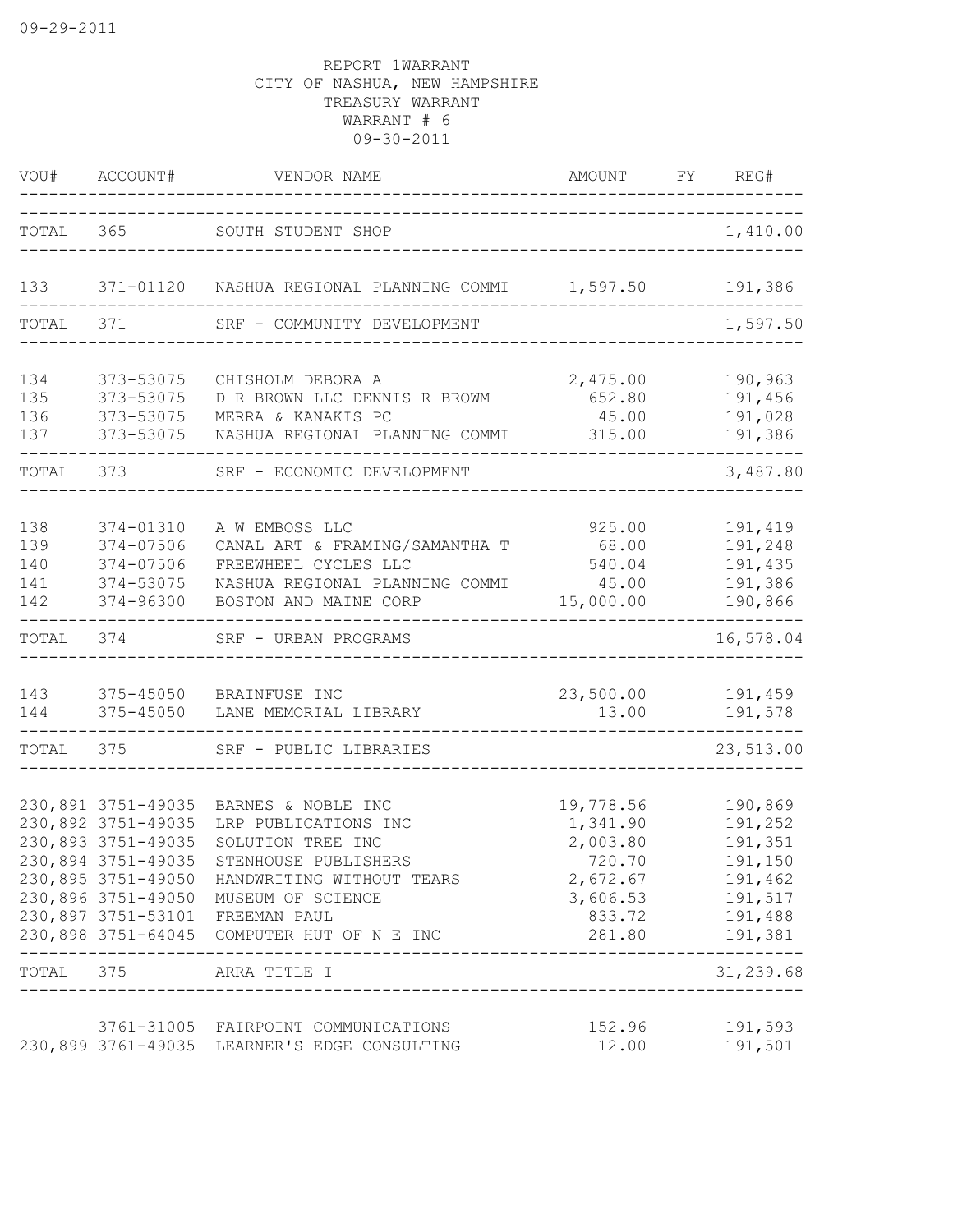| VOU# | ACCOUNT#           | VENDOR NAME                                              | AMOUNT FY REG#              |                                        |
|------|--------------------|----------------------------------------------------------|-----------------------------|----------------------------------------|
|      | TOTAL 376 TITLE IA |                                                          |                             | 164.96                                 |
|      | 230,900 3762-49050 | CHISHOLM JUNE                                            | 122.94                      | 191,176                                |
|      | 230,901 3762-49050 | CROWDER LUCIE                                            | 177.72                      | 191,226                                |
|      | 230,902 3762-49050 | R & L SUPPLY                                             | 60.00                       | 191,159                                |
|      | 230,903 3762-49050 | SCHOOL SPECIALTY INC                                     | 54.99                       | 191,194                                |
|      | 230,904 3762-49050 | STAPLES BUSINESS ADVANTAGE                               | 69.66                       | 191,070                                |
|      | 230,905 3762-49050 | TEACHSCAPE, INC.                                         | 500.00                      | 191,476                                |
|      | 230,906 3762-49075 | DOODY JEANNE                                             | 10.50                       | 190,969                                |
|      | 230,907 3762-49075 | WALMART COMMUNITY                                        | 120.78                      | 191,139                                |
|      | 230,908 3762-56020 | FIRST CHURCH                                             | 3,524.00                    | 190,944                                |
|      | 230,909 3762-63085 | SCHOOL SPECIALTY INC                                     | 194.95                      | 191,194                                |
|      | 230,910 3762-94030 | BURNS PATRICIA                                           | 15.54                       | 191,173                                |
|      |                    | 230,911 3762-95010 UNIVERSITY OF OREGON                  | 300.00                      | 191,256                                |
|      | TOTAL 376 TITLE IA |                                                          | ___________________________ | 5,151.08                               |
|      |                    |                                                          |                             |                                        |
|      |                    | 230,912 3771-49075 BALLARD & TIGHE INC                   | 445.50 190,887              |                                        |
|      |                    | 230,913 3771-49075 OXFORD UNIVERSITY PRESS INC           | 444.59                      | 191,378                                |
|      |                    | 230,914 3771-91040 GEORGE WASHINGTON UNIVERSITY 1,779.75 |                             | 191,482<br>. _ _ _ _ _ _ _ _ _ _ _ _ _ |
|      |                    | TOTAL 377 TITLE III ENHANCING ENG LANG                   |                             | 2,669.84                               |
| 146  | 378-09061          | CINTAS CORPORATION                                       | 67.00                       | 191,433                                |
| 147  | 378-09061          | KINNEY TOWING & TRANSPORTATION 150.00                    |                             | 191,000                                |
| 148  | 378-09071          | CITY OF NASHUA/TAX COLLECTOR'S                           | 222.87                      | 191,518                                |
| 149  | 378-09071          | GLOBAL MONTELLO GROUP CORP                               | 34, 119.82                  | 191,596                                |
| 150  | 378-09081          | MAYNARD & LESIEUR INCORPORATED                           | 740.00                      | 191,368                                |
| 151  | 378-09091          | BALDWIN FILTERS                                          | 155.82                      | 190,947                                |
| 152  | 378-09091          | BOBCAT OF NEW HAMPSHIRE                                  | 87.00                       | 190,983                                |
| 153  | 378-09091          | CUMMINS NORTHEAST LLC                                    | 235.46                      | 191,102                                |
| 154  | 378-09091          | FASTENAL COMPANY                                         | 233.76                      | 191,042                                |
| 155  | 378-09091          | GILLIG LLC                                               | 533.08                      | 191,058                                |
| 156  | 378-09091          | GRAINGER                                                 | 190.71                      | 190,925                                |
| 157  | 378-09091          | HOME DEPOT CREDIT SERVICES                               | 483.71                      | 191,565                                |
| 158  | 378-09091          | MOLLY CORPORATION                                        | 47.45                       | 191,409                                |
| 159  | 378-09091          | NAPA AUTO PARTS                                          | 446.98                      | 191,085                                |
| 160  | 378-09091          | NORTHERN BUS SALES INC                                   | 167.86                      | 190,973                                |
| 161  | 378-09091          | PRINT FACTORY                                            | 176.55                      | 190,867                                |
| 162  | 378-09091          | RYDER FLEET PRODUCTS.COM INC                             | 123.61                      | 191,088                                |
| 163  | 378-09091          | STAPLES ADVANTAGE                                        | 127.10                      | 191,137                                |
| 164  | 378-09114          | NATIONAL GRID                                            | 41.15                       | 191,588                                |
| 165  | 378-09115          | METROMEDIA ENERGY INC                                    | 13.49                       | 191,589                                |
| 166  | 378-09124          | PENNICHUCK WATER                                         | 104.08                      | 191,570                                |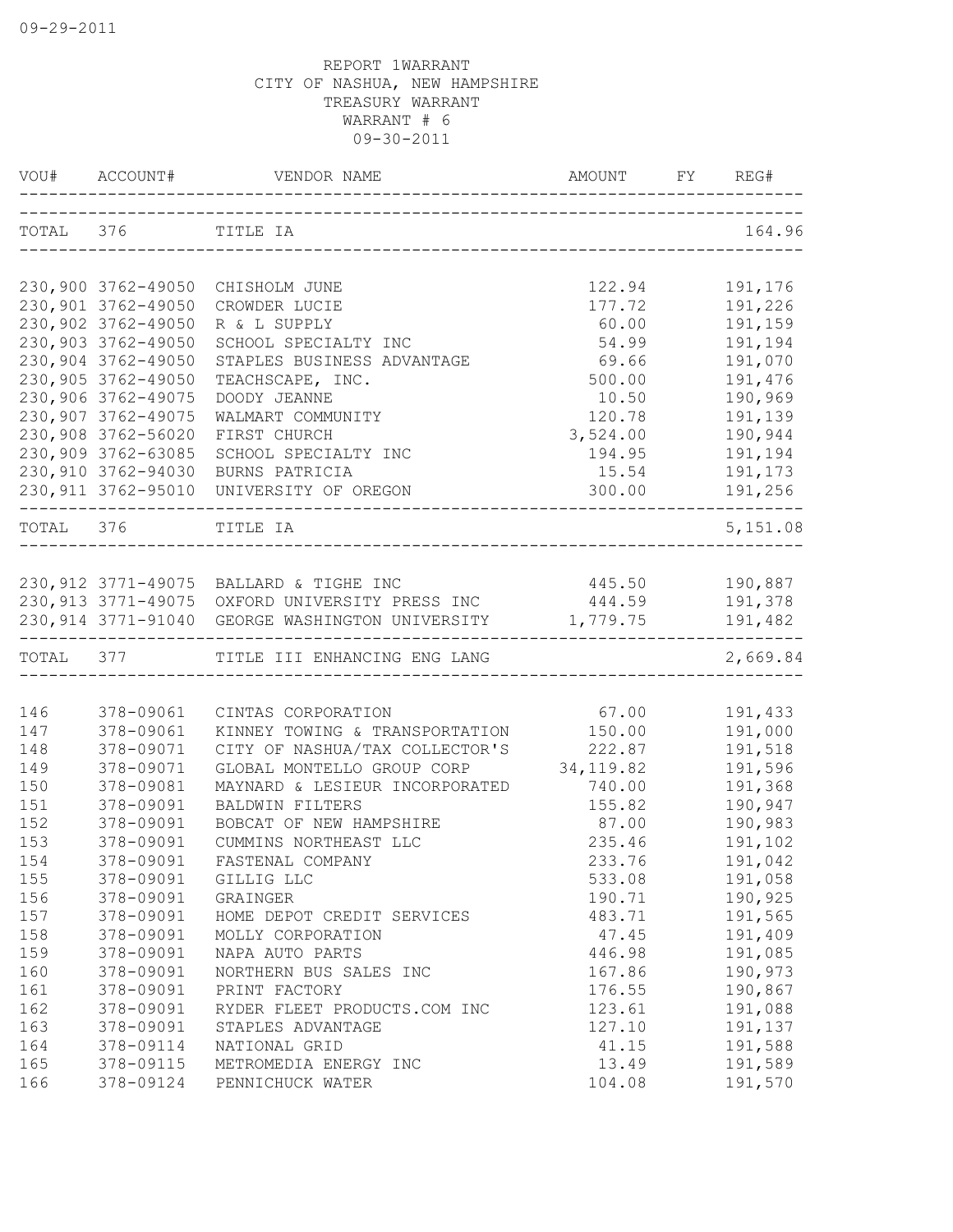| VOU#                     | ACCOUNT#                                                         | VENDOR NAME                                                                              | AMOUNT                                    | FY REG#                                  |
|--------------------------|------------------------------------------------------------------|------------------------------------------------------------------------------------------|-------------------------------------------|------------------------------------------|
| 166<br>168<br>167<br>169 | 378-09125<br>378-09230<br>378-09230<br>378-09261                 | PENNICHUCK WATER<br>FIRST TRANSIT INC<br>FIRST TRANSIT INC<br>HOME DEPOT CREDIT SERVICES | 60.74<br>123, 103.29<br>3,150.00<br>99.98 | 191,570<br>190,861<br>191,560<br>191,565 |
| TOTAL                    | 378                                                              | TRANSPORTATION                                                                           |                                           | 164,881.51                               |
|                          | 230, 915 3901-55035<br>230,916 3901-91040<br>230, 917 3901-91040 | FIRST STUDENT INC<br>OUELLETTE MARCIE<br>QUIMBY DAVID<br>230,918 3901-91040 VERLEY ALAN  | 827.90<br>102.40<br>1,209.87<br>88.80     | 191,213<br>191,331<br>191,340<br>191,353 |
| TOTAL 390                |                                                                  | PERKINS VOCATIONAL ED<br>_________________                                               |                                           | 2,228.97                                 |
|                          |                                                                  | 230,919 3902-91040 NEW HAMPSHIRE FBLA                                                    | 108.00                                    | 191,629                                  |
|                          |                                                                  | TOTAL 390 VOC ED SECONDARY PERKINS                                                       |                                           | 108.00                                   |
|                          | 230,920 3927-49050<br>230, 921 3927-49050<br>230, 922 3927-53100 | GENERAL LINEN SERVICE INC<br>HEAVENS HARVEST FARM<br>D A BUCCI & SONS INC                | 94.69<br>396.00<br>27.00                  | 191,337<br>191,519<br>190,902            |
| TOTAL 392                |                                                                  | CULINARY ARTS                                                                            |                                           | 517.69                                   |
|                          |                                                                  | 230,923 3930-63085 SCHOOL SPECIALTY INC                                                  | 420.96                                    | 191,194                                  |
|                          |                                                                  | TOTAL 393 ARRA IDEA PRESCHOOL                                                            |                                           | 420.96                                   |
|                          | 230,925 3940-91040                                               | 230,924 3940-53102 ICAT RESOURCES LLC<br>SCHOOL ADMINISTRATIVE UNIT #24                  | 8,000.00<br>700.00                        | 191,343<br>191,490                       |
|                          |                                                                  | TOTAL 394 ARRA IDEA SPEC ED                                                              |                                           | 8,700.00                                 |
|                          |                                                                  | 230,926 3952-53102 ICAT RESOURCES LLC<br>230,927 3952-53109 REGENCY NURSING CARE LLC     | 15,000.00 191,343<br>$3,232.00$ 191,494   |                                          |
|                          |                                                                  | TOTAL 395 IDEA B SPECIAL EDUCATION                                                       |                                           | 18,232.00                                |
|                          |                                                                  | 230,928 3977-53109 INTERIM HEALTHCARE OF THE NORT                                        | 533.00                                    | 191,039                                  |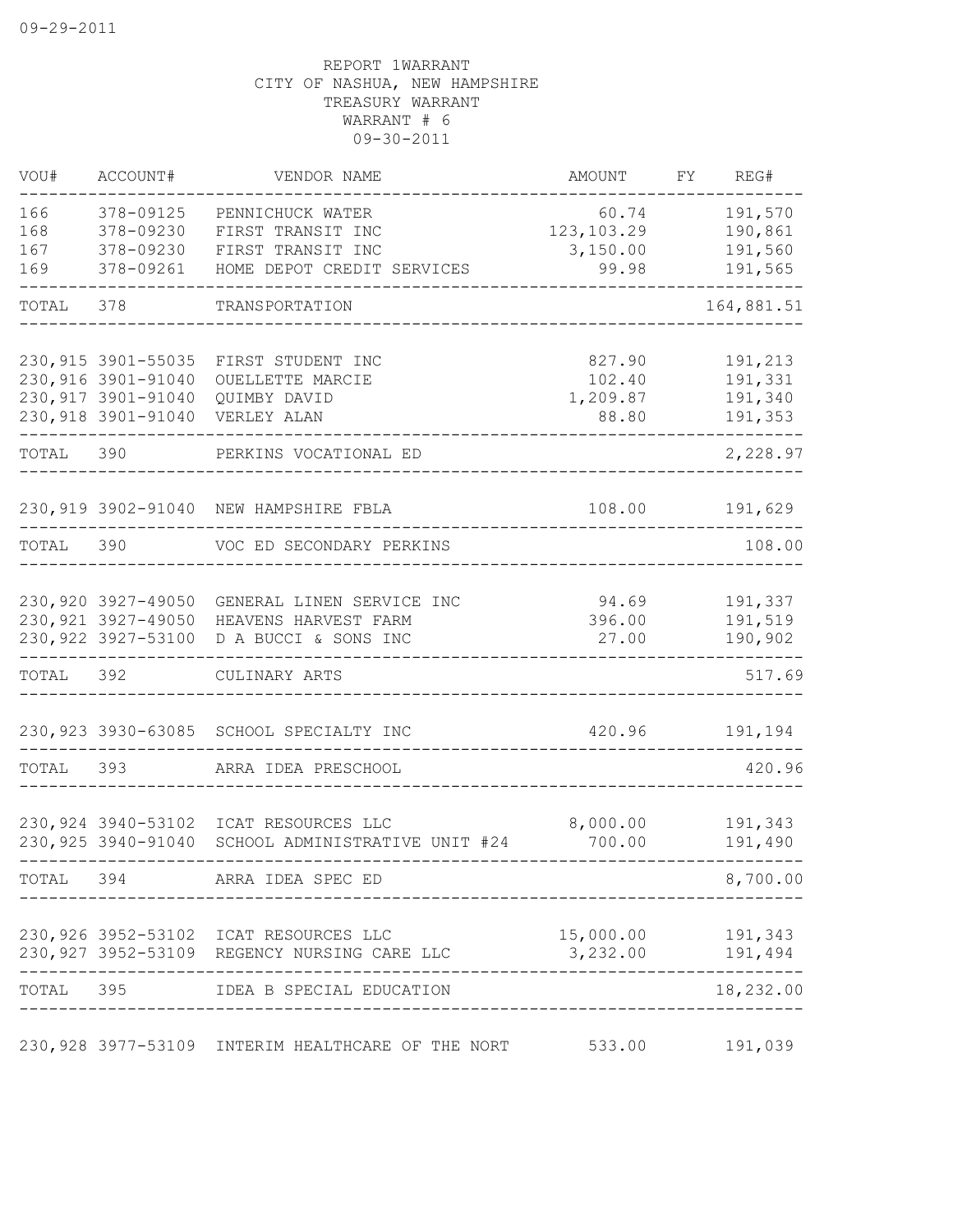| TOTAL 397 |               | SPECIAL ED LOCAL |           | 533.00 |
|-----------|---------------|------------------|-----------|--------|
|           |               |                  |           |        |
|           | VOU# ACCOUNT# | VENDOR NAME      | AMOUNT FY | REG#   |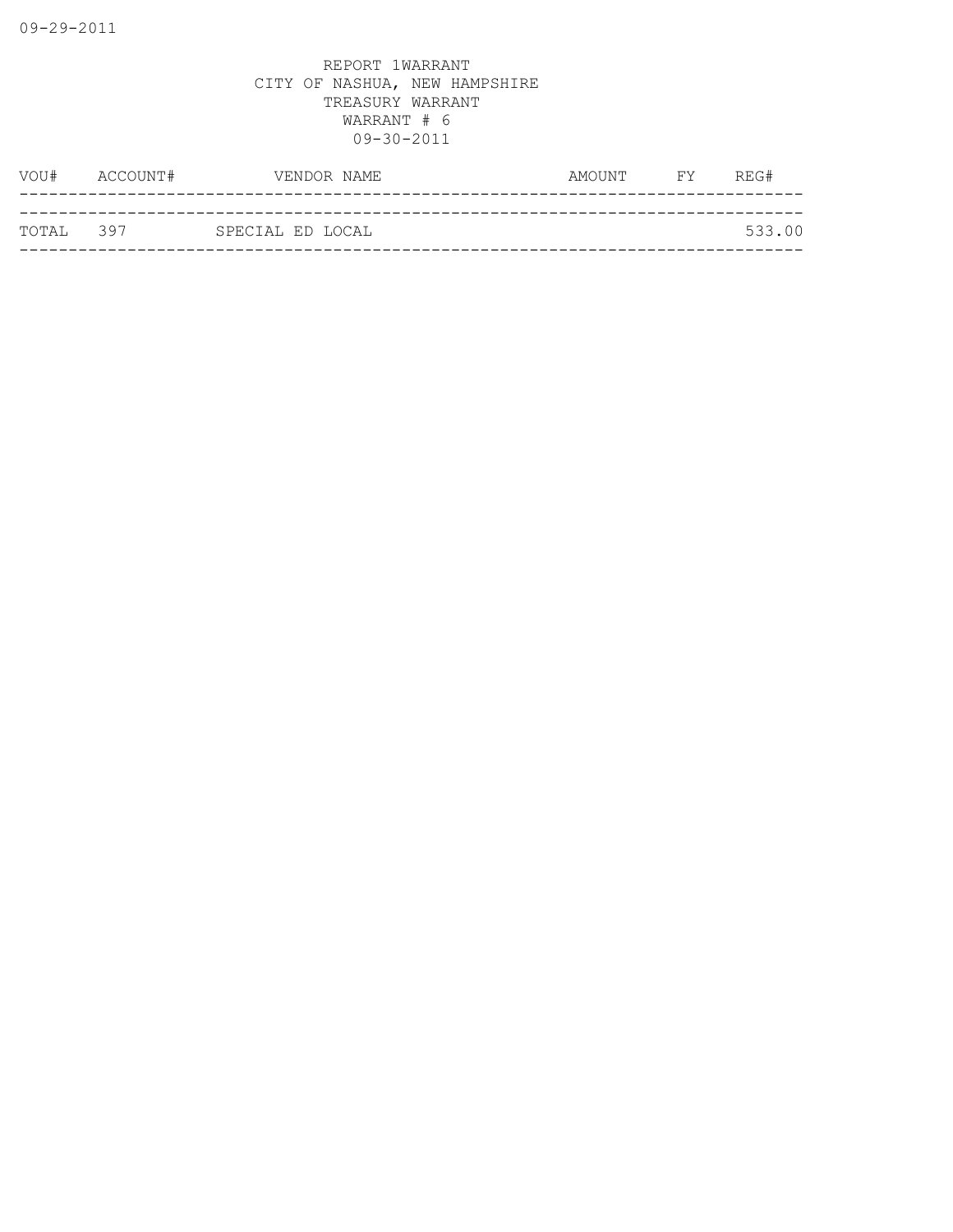| VOU#                     | ACCOUNT#                                                 | VENDOR NAME                                                                 | AMOUNT<br>FY                      | REG#                                     |
|--------------------------|----------------------------------------------------------|-----------------------------------------------------------------------------|-----------------------------------|------------------------------------------|
| 170<br>171<br>172<br>173 | $412 - 180$<br>$412 - 180$<br>$412 - 180$<br>$412 - 180$ | HARRINGTON DORIS M<br>HOANG MINHNGOC T<br>ROMEIRO EDUARDO C<br>SAVOIA DAVID | 65.00<br>62.00<br>405.00<br>44.00 | 191,451<br>191,452<br>191,454<br>191,453 |
| TOTAL                    | $412 - 18$                                               | FINANCIAL SERVICES<br>AUTO PERMITS                                          |                                   | 576.00                                   |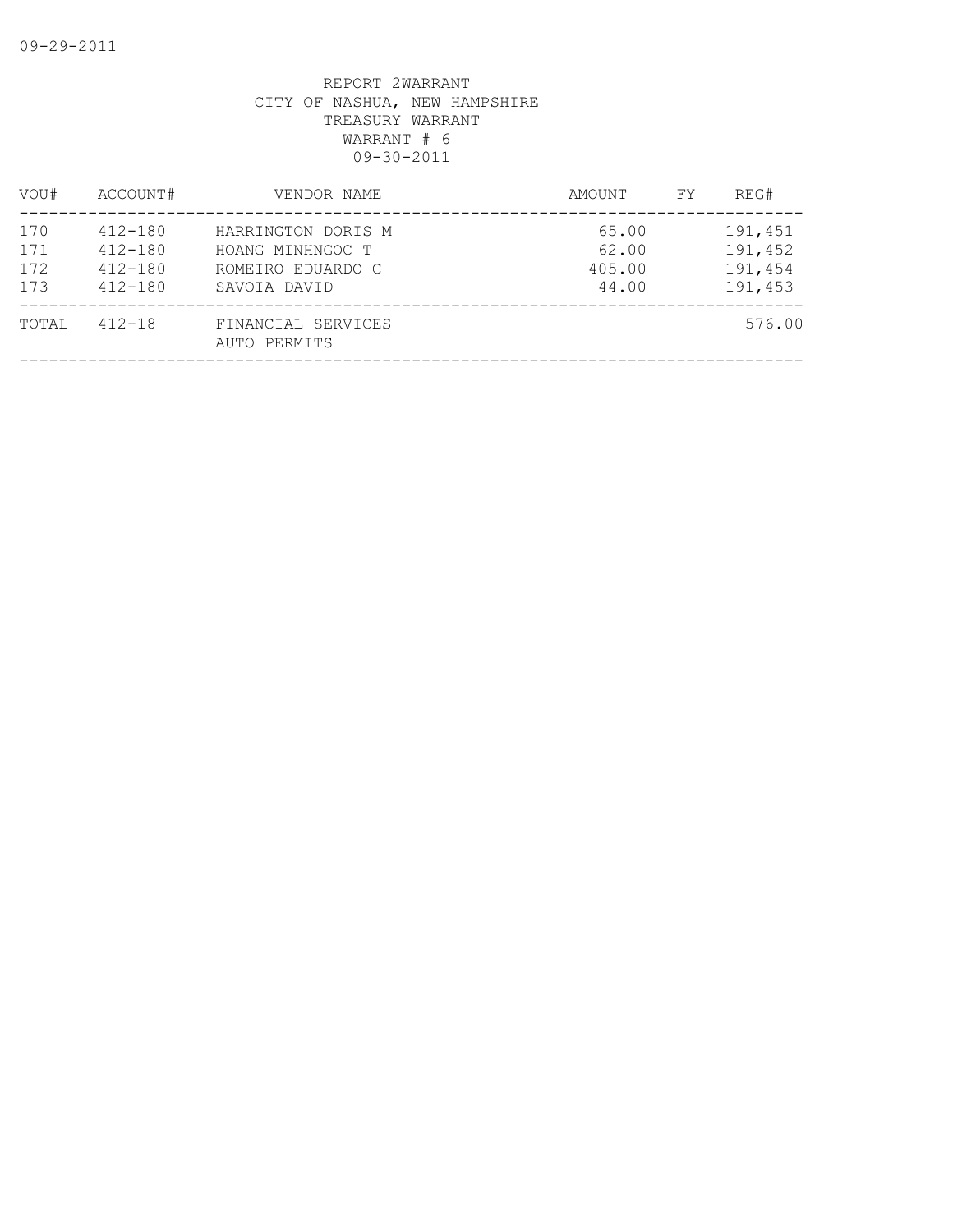| VOU#       | ACCOUNT#               | VENDOR NAME                                            | AMOUNT           | FY REG#                 |
|------------|------------------------|--------------------------------------------------------|------------------|-------------------------|
| 174        |                        | 501-98015 BRONZE CRAFT CORP                            | 150.00 190,982   |                         |
| TOTAL      | 501                    | MAYOR'S OFFICE                                         |                  | 150.00                  |
| 175        | 502-95005              | ANCO SIGNS & STAMPS INC                                | 50.00            | 191,063                 |
| 176<br>177 | 502-51010<br>502-51015 | HILLSBOROUGH COUNTY TREASURER<br>TREASURER STATE OF NH | 32.64<br>8.00    | 191,372<br>191,601      |
| TOTAL      | 502                    | LEGAL DEPARTMENT                                       |                  | 90.64                   |
| 178        | 505-81039              | ANIMAL HOSPITAL OF NASHUA INC                          | 94.50            | 191,069                 |
| 179        | 505-81013              | BIG BROTHERS BIG SISTERS                               | 3,325.00         | 190,976                 |
| 180        | 505-81032              | HARBOR HOMES INC                                       | 5,000.00         | 191,003                 |
| 180        | 505-81033              | HARBOR HOMES INC                                       | 10,000.00        | 191,003                 |
| 181        | 505-81018              | NASHUA CHILDREN'S HOME                                 | 3,750.00         | 191,202                 |
| 182        | 505-81078              | ST JOSEPH COMMUNITY SERVICES I                         | 2,541.16         | 191,371                 |
| 183        | 505-81124              | YMCA OF GREATER NASHUA                                 | 675.00           | 191,074<br>$   -$       |
| TOTAL      | 505                    | CIVIC & COMM. ACTIVITIES                               |                  | 25,385.66               |
| 184        | 506-31005              | FAIRPOINT COMMUNICATIONS                               | 740.27           | 191,593                 |
| 185        | 506-31005              | FAIRPOINT COMMUNICATIONS                               | 836.34           | 191,594                 |
| 186        | 506-31005              | PAETEC COMMUNICATIONS INC                              | 5,066.48         | 191,555                 |
| TOTAL      | 506                    | TELECOMMUNICATIONS<br>-------------------------        |                  | 6,643.09                |
| 187        |                        | 511-41015 STAPLES ADVANTAGE                            | 44.54            | 191,137                 |
| TOTAL      | 511                    | CITI-STAT                                              |                  | 44.54                   |
|            |                        |                                                        |                  |                         |
| 188        | 512-59095              | DOCULYNX INC                                           | 529.74           | 191,414                 |
| 189        | 512-94005              | NH CITY & TOWN CLERKS ASSOC                            | 50.00            | 190,864                 |
| 190        | 512-94005              | NHTCA                                                  | 50.00            | 190,863                 |
| 191        | 512-43005              | PRINTGRAPHICS OF MAINE                                 | 23.26            | 190,935                 |
| 191<br>192 | 512-59182<br>512-41005 | PRINTGRAPHICS OF MAINE<br>STAPLES ADVANTAGE            | 751.04<br>129.71 | 190,935<br>191,137      |
| 192        | 512-41015              | STAPLES ADVANTAGE                                      | 137.67           | 191,137                 |
| TOTAL      | 512                    | FINANCIAL SERVICES                                     |                  | $- - - - -$<br>1,671.42 |
| 193        | 513-94005              | NEACTC CONFERENCE 2011                                 | 200.00           | 191,600                 |
| 194        | 513-59100              | OCCUPATIONAL DRUG TESTING LLC                          | 195.00           | 191,049                 |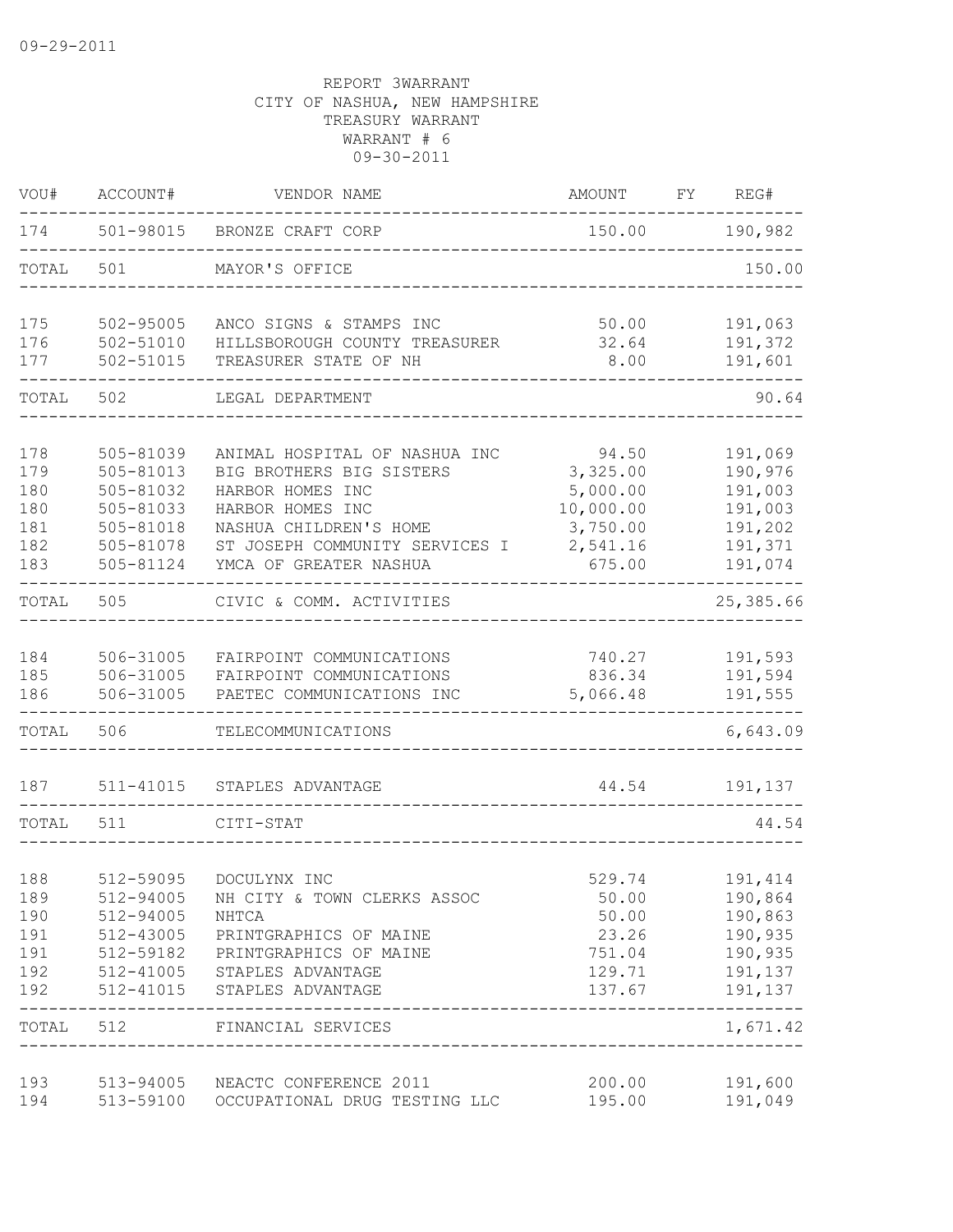| WOU#                                                        | ACCOUNT#                                                                                                          | VENDOR NAME                                                                                                                                                                                                                            | AMOUNT                                                                                | FY REG#                                                                                         |
|-------------------------------------------------------------|-------------------------------------------------------------------------------------------------------------------|----------------------------------------------------------------------------------------------------------------------------------------------------------------------------------------------------------------------------------------|---------------------------------------------------------------------------------------|-------------------------------------------------------------------------------------------------|
| 195<br>195                                                  | 513-41005<br>513-41015                                                                                            | STAPLES ADVANTAGE<br>STAPLES ADVANTAGE                                                                                                                                                                                                 | 147.98<br>30.25                                                                       | 191,137<br>191,137                                                                              |
| TOTAL                                                       | 513                                                                                                               | CITY CLERK'S OFFICE                                                                                                                                                                                                                    |                                                                                       | 573.23                                                                                          |
| 196                                                         |                                                                                                                   | 515-94005 SHEEHAN PHINNEY BASS & GREEN 150.00                                                                                                                                                                                          |                                                                                       | 191,561                                                                                         |
| TOTAL                                                       | 515                                                                                                               | HUMAN RESOURCES                                                                                                                                                                                                                        |                                                                                       | 150.00                                                                                          |
| 197                                                         |                                                                                                                   | 516-66030 PITNEY BOWES                                                                                                                                                                                                                 | 1,020.00 190,922                                                                      |                                                                                                 |
| TOTAL                                                       | 516                                                                                                               | PURCHASING DEPARTMENT                                                                                                                                                                                                                  |                                                                                       | 1,020.00                                                                                        |
| 198<br>199<br>200<br>201<br>202<br>203<br>204<br>205<br>206 | 517-75023<br>517-59135<br>517-75130<br>517-75023<br>517-34015<br>517-34015<br>517-33005<br>517-75023<br>517-32005 | ALL PARTITIONS AND PARTS<br>BAIN PEST CONTROL SERVICE INC<br>HANSEN-FOX CO INC<br>M & M ELECTRICAL SUPPLY CO INC<br>METROMEDIA ENERGY INC<br>NATIONAL GRID<br>PENNICHUCK WATER<br>PROTECTION ONE INC<br>PUBLIC SERVICE OF NEW HAMPSHIR | 407.00<br>150.00<br>452.10<br>73.82<br>62.56<br>160.64<br>913.58<br>82.50<br>5,608.47 | 191,421<br>191,379<br>191,073<br>191,352<br>191,589<br>191,588<br>191,570<br>191,581<br>191,610 |
| TOTAL                                                       | 517                                                                                                               | BUILDING MAINT - CITY ADMIN                                                                                                                                                                                                            |                                                                                       | 7,910.67                                                                                        |
| 207<br>208<br>TOTAL                                         | 519-43005<br>519-41015<br>519                                                                                     | FEDEX<br>STAPLES ADVANTAGE<br>ASSESSORS                                                                                                                                                                                                | 20.53<br>121.63                                                                       | 191,558<br>191,137<br>142.16                                                                    |
|                                                             |                                                                                                                   |                                                                                                                                                                                                                                        |                                                                                       |                                                                                                 |
| 209                                                         | 520-34015                                                                                                         | NATIONAL GRID<br>210 520-32005 PENNICHUCK WATER<br>_________________                                                                                                                                                                   | 43.49<br>423.36                                                                       | 191,588<br>191,570                                                                              |
|                                                             |                                                                                                                   | TOTAL 520 HUNT BUILDING                                                                                                                                                                                                                |                                                                                       | 466.85                                                                                          |
| 211                                                         | -----------                                                                                                       | 524-64045 CDW GOVERNMENT INC<br>211 524-64052 CDW GOVERNMENT INC                                                                                                                                                                       |                                                                                       | 190.68 191,189<br>607.78 191,189                                                                |
|                                                             |                                                                                                                   | TOTAL 524 COMPUTERS - CITYWIDE                                                                                                                                                                                                         |                                                                                       | 798.46                                                                                          |
| 212                                                         |                                                                                                                   | 531-78007 ADAMSON INDUSTRIES CORP                                                                                                                                                                                                      | 629.90                                                                                | 191,020                                                                                         |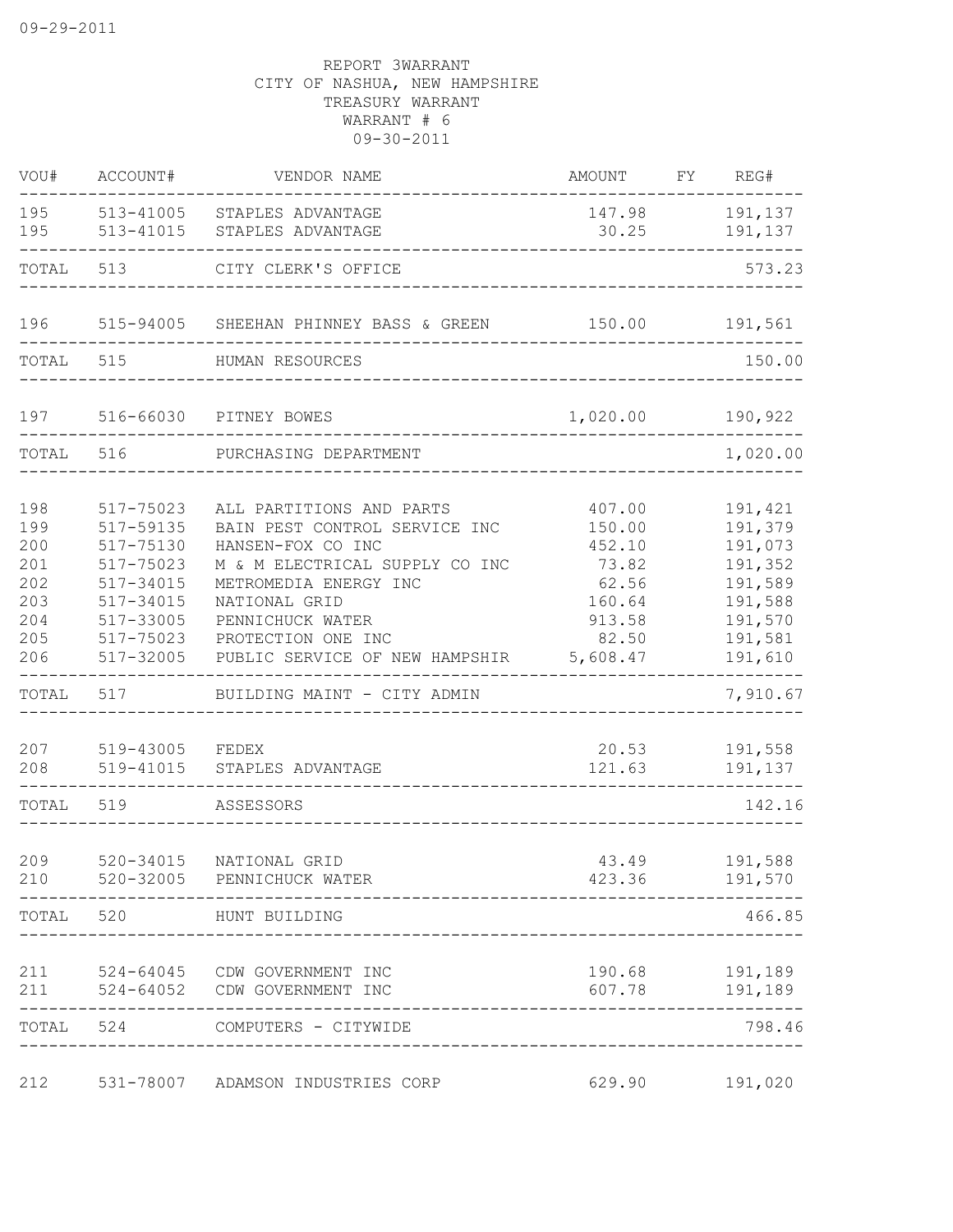| VOU# | ACCOUNT#      | VENDOR NAME                    | AMOUNT   | FY | REG#    |
|------|---------------|--------------------------------|----------|----|---------|
| 213  |               | 531-46040 ALBERT JOSHUA        | 90.85    |    | 191,522 |
| 214  | 531-45220     | ALIMED INC                     | 158.50   |    | 191,168 |
| 215  | $531 - 46040$ | ALL SPORTS HEROES UNIFORMS,    | 232.14   |    | 190,954 |
| 216  | 531-53075     | ALTMAN GARY D                  | 720.00   |    | 191,158 |
| 217  | 531-59100     | BAER ALEXANDRA                 | 115.00   |    | 191,005 |
| 218  | 531-78007     | BELLETETES INC                 | 42.07    |    | 190,987 |
| 219  | $531 - 46030$ | BEN'S UNIFORMS                 | 167.00   |    | 191,384 |
| 219  | 531-46040     | BEN'S UNIFORMS                 | 2,487.87 |    | 191,384 |
| 220  | 531-72020     | CAPUS AUTOMATION SERVICES      | 1,450.00 |    | 190,955 |
| 221  | 531-91025     | CARTIER JENNIFER               | 44.00    |    | 191,529 |
| 222  | 531-49025     | CENTER FOR EDUCATION & EMPLOYM | 254.95   |    | 191,622 |
| 223  | 531-46040     | CROSSON KYLE                   | 76.66    |    | 191,526 |
| 224  | 531-78075     | DAVE ILLG'S COLLISION REPAIR C | 298.37   |    | 191,394 |
| 225  | $531 - 46040$ | DAY-LEWIS IAN                  | 171.97   |    | 191,528 |
| 226  | 531-31020     | FAIRPOINT COMMUNICATIONS       | 202.30   |    | 191,593 |
| 227  | 531-31025     | FAIRPOINT COMMUNICATIONS       | 142.37   |    | 191,594 |
| 228  | 531-78007     | FISHER AUTO PARTS              | 362.78   |    | 191,424 |
| 229  | 531-48015     | FLEET SERVICES                 | 1,629.83 |    | 191,021 |
| 230  | $531 - 46040$ | FORGIONE PETER                 | 129.90   |    | 191,531 |
| 231  | 531-74040     | GEORGE WILEY CONSULTING GROUP  | 1,010.00 |    | 191,412 |
| 232  | $531 - 46040$ | GEORGE'S APPAREL               | 98.00    |    | 190,930 |
| 233  | 531-98035     | GOOD MORNING SALES INC         | 224.00   |    | 191,136 |
| 234  | 531-78065     | GOODYEAR WHOLESALE TIRE CENTER | 3,879.24 |    | 191,091 |
| 235  | 531-41015     | GRANITE STATE STAMPS INC       | 68.14    |    | 191,101 |
| 236  | 531-78007     | GRAPPONE AUTOMOTIVE GROUP      | 182.75   |    | 191,035 |
| 237  | 531-42000     | HOME DEPOT CREDIT SERVICES     | 46.58    |    | 191,586 |
| 237  | 531-64192     | HOME DEPOT CREDIT SERVICES     | 229.31   |    | 191,586 |
| 237  | 531-75023     | HOME DEPOT CREDIT SERVICES     | 233.41   |    | 191,586 |
| 237  | 531-78007     | HOME DEPOT CREDIT SERVICES     | 108.91   |    | 191,586 |
| 238  | 531-41015     | INTERSTATE BATTERIES OF SO NH  | 37.44    |    | 191,285 |
| 239  | 531-75023     | LONGCHAMPS ELECTRIC CO         | 440.00   |    | 190,884 |
| 240  | 531-75023     | LOWE'S                         | 143.72   |    | 191,587 |
| 241  | 531-46040     | MACGREGOR CHARLES              | 357.50   |    | 191,521 |
| 242  | 531-49025     | MATTHEW BENDER & CO INC        | 265.52   |    | 191,108 |
| 243  | 531-78065     | MAYNARD & LESIEUR INCORPORATED | 959.14   |    | 191,368 |
| 244  | 531-34015     | METROMEDIA ENERGY INC          | 1,323.07 |    | 191,589 |
| 245  | 531-78007     | MHQ MUNICIPAL VEHICLES         | 300.00   |    | 191,037 |
| 246  | 531-78075     | NASHUA HARLEY DAVIDSON         | 1,548.54 |    | 190,920 |
| 247  | 531-64192     | NASHUA OUTDOOR POWER EQUIPMENT | 22.20    |    | 190,995 |
| 248  | 531-75023     | NASHUA WALLPAPER & PAINT CO    | 218.94   |    | 190,997 |
| 249  | 531-78007     | NEW G.H. BERLIN OIL COMPANY    | 74.85    |    | 191,013 |
| 250  | 531-45220     | NORTHERN SAFETY CO INC         | 914.96   |    | 190,916 |
| 251  | 531-31040     | PAETEC COMMUNICATIONS INC      | 269.40   |    | 191,555 |
| 252  | $531 - 46040$ | PAULSON E Z                    | 83.14    |    | 191,520 |
| 253  | 531-33005     | PENNICHUCK WATER               | 23.64    |    | 191,570 |
| 254  | 531-91025     | PETTY CASH                     | 6.00     |    | 191,523 |
| 255  | 531-98035     | PETTY CASH                     | 31.48    |    | 191,524 |
| 256  | 531-41015     | PETTY CASH                     | 17.94    |    | 191,525 |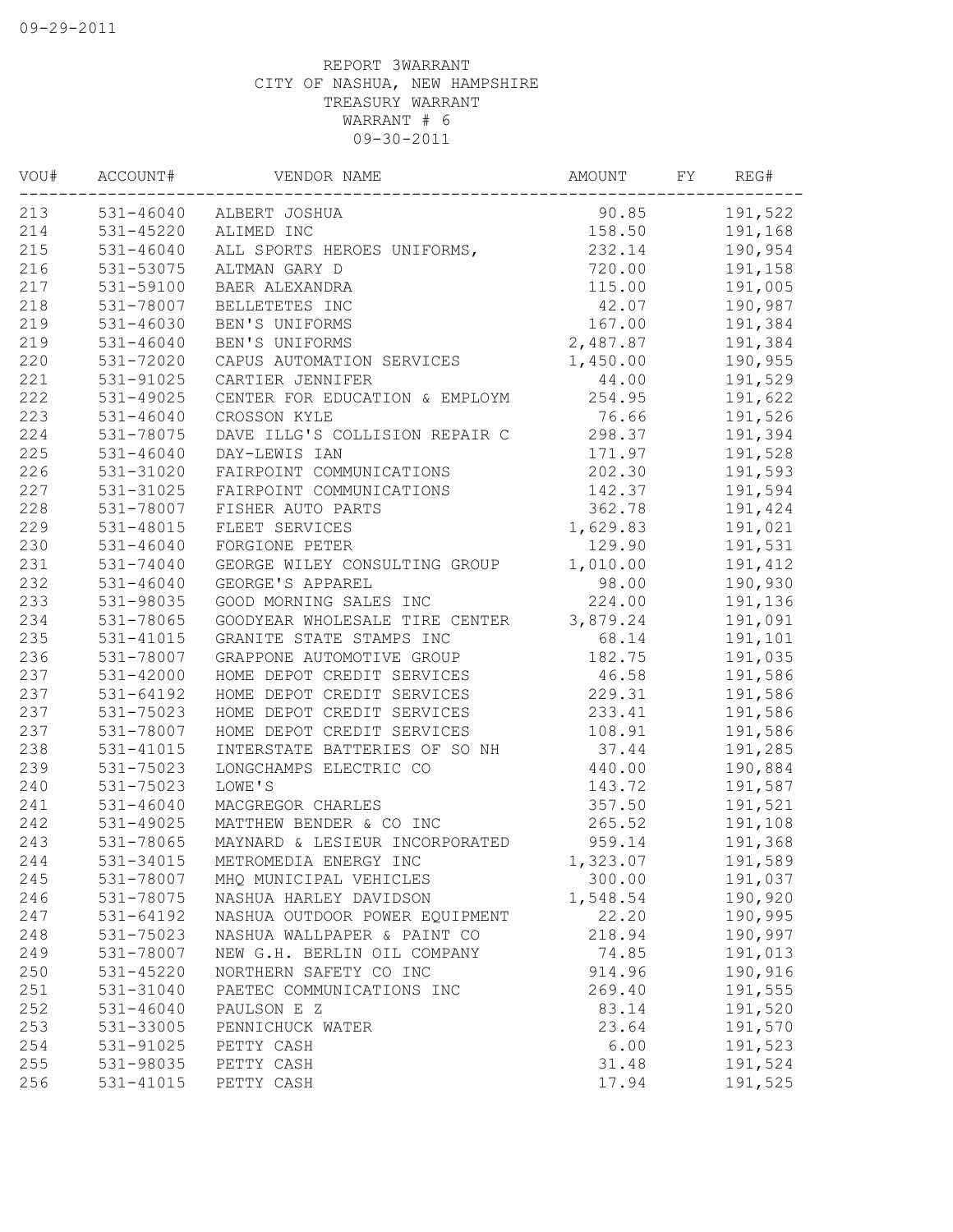| VOU#      | ACCOUNT#      | VENDOR NAME                             | AMOUNT   | FY | REG#                  |
|-----------|---------------|-----------------------------------------|----------|----|-----------------------|
| 256       | 531-98035     | PETTY CASH                              | 60.98    |    | 191,525               |
| 257       | 531-32035     | PSNH                                    | 164.74   |    | 191,603               |
| 258       | 531-53050     | PSYCHOTHERAPY ASSOCIATES INC            | 350.00   |    | 191,208               |
| 259       | 531-74092     | SHATTUCK MALONE OIL CO                  | 250.46   |    | 191,552               |
| 260       | 531-41005     | STAPLES ADVANTAGE                       | 409.25   |    | 191,137               |
| 260       | 531-41015     | STAPLES ADVANTAGE                       | 1,567.98 |    | 191,137               |
| 261       | 531-46030     | STARPACKER                              | 164.42   |    | 191,113               |
| 262       | 531-78065     | SULLIVAN TIRE INC                       | 4,036.32 |    | 190,897               |
| 263       | 531-46030     | SUPER SEER CORP                         | 578.00   |    | 191,064               |
| 264       | 531-91025     | TOOMEY CHRIS                            | 44.40    |    | 191,530               |
| 265       | 531-78007     | TOWERS MOTOR PARTS CORP                 | 260.01   |    | 191,092               |
| 266       | 531-91025     | TREFRY JOSHUA                           | 44.40    |    | 191,527               |
| 267       | 531-31050     | VERIZON WIRELESS                        | 1,065.87 |    | 191,585               |
| TOTAL 531 |               | ------------------<br>POLICE DEPARTMENT |          |    | --------<br>31,521.11 |
|           |               |                                         |          |    |                       |
| 268       | 532-78007     | ADVANCED EMERGENCY PRODUCTS             | 8.69     |    | 190,986               |
| 268       | 532-78100     | ADVANCED EMERGENCY PRODUCTS             | 464.80   |    | 190,986               |
| 269       | 532-75130     | AE MECHANICAL INC                       | 1,655.21 |    | 191,323               |
| 270       | 532-46015     | AGAN WAYNE                              | 27.40    |    | 190,981               |
| 271       | 532-75023     | AIR CLEANING SPECIALISTS OF NE          | 2,337.00 |    | 191,097               |
| 272       | 532-46030     | ALEC'S SHOE STORE INC                   | 299.95   |    | 190,975               |
| 272       | 532-46045     | ALEC'S SHOE STORE INC                   | 104.95   |    | 190,975               |
| 273       | 532-94010     | APCO INTERNATIONAL INC                  | 384.00   |    | 191,613               |
| 274       | 532-64192     | AQUATIC SPECIALTIES                     | 139.00   |    | 191,405               |
| 275       | 532-78100     | BATTERIES PLUS                          | 119.96   |    | 191,114               |
| 275       | 532-79045     | BATTERIES PLUS                          | 47.26    |    | 191,114               |
| 276       | $532 - 46045$ | COTE STEPHEN                            | 169.47   |    | 191,532               |
| 277       | 532-64192     | DIVERS COVE                             | 195.50   |    | 190,965               |
| 278       | 532-78070     | FASTENAL COMPANY                        | 248.56   |    | 191,042               |
| 278       | 532-78100     | FASTENAL COMPANY                        | 51.47    |    | 191,042               |
| 279       | 532-75100     | FIMBEL PAUNET CORPORATION               | 275.50   |    | 191,099               |
| 280       | 532-64080     | FIRE TECH & SAFETY OF NEW ENGL          | 96.00    |    | 191,095               |
| 281       | 532-75023     | GATE CITY MONUMENT INC                  | 965.00   |    | 190,946               |
| 282       | 532-75160     | J LAWRENCE HALL INC                     | 125.00   |    | 191,393               |
| 283       | 532-59135     | J P PEST SERVICES                       | 50.00    |    | 191,025               |
|           |               |                                         |          |    |                       |
| 284       | 532-78007     | JACK YOUNG COMPANY, INC                 | 48.23    |    | 191,125               |
| 285       | 532-78020     | LIBERTY INTN'L TRUCKS OF NH LL          | 74.04    |    | 191,364               |
| 286       | 532-53025     | LIFEGUARD SYSTEMS INC                   | 4,300.00 |    | 191,012               |
| 286       | 532-53065     | LIFEGUARD SYSTEMS INC                   | 2,150.00 |    | 191,012               |
| 287       | 532-75105     | M & M ELECTRICAL SUPPLY CO INC          | 329.05   |    | 191,352               |
| 288       | 532-34015     | METROMEDIA ENERGY INC                   | 441.06   |    | 191,589               |
| 289       | 532-78020     | MINUTEMAN TRUCKS INC                    | 136.22   |    | 191,024               |
| 289       | 532-78085     | MINUTEMAN TRUCKS INC                    | 557.28   |    | 191,024               |
| 289       | 532-78110     | MINUTEMAN TRUCKS INC                    | 449.30   |    | 191,024               |
| 290       | 532-47005     | MOORE MEDICAL LLC                       | 840.15   |    | 191,094               |
| 291       | 532-34015     | NATIONAL GRID                           | 478.20   |    | 191,588               |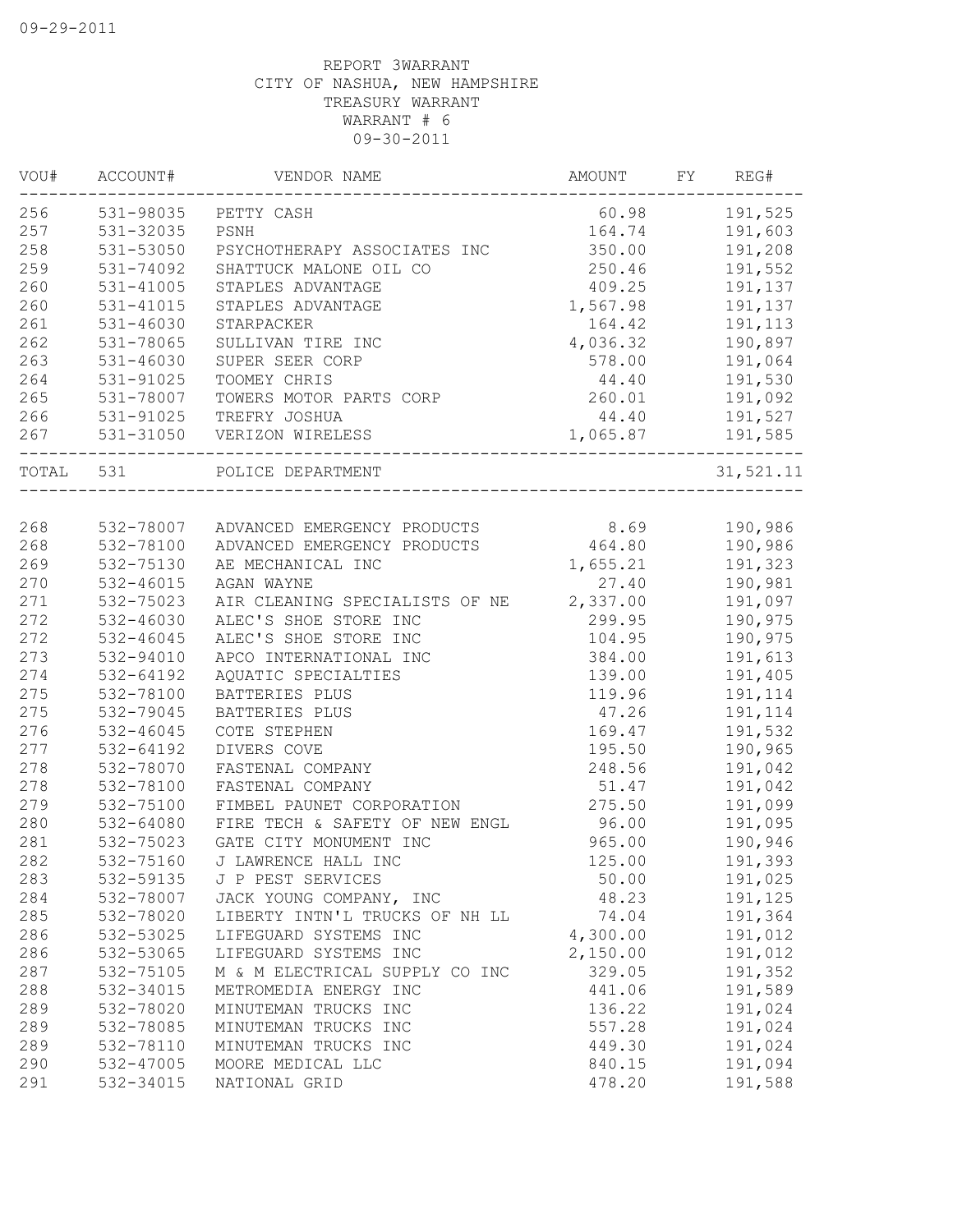| VOU#      | ACCOUNT#       | VENDOR NAME                    | AMOUNT   | FY | REG#                 |
|-----------|----------------|--------------------------------|----------|----|----------------------|
| 292       | 532-42005      | NEW ENGLAND PAPER & SUPPLY     | 517.90   |    | 191,010              |
| 292       | 532-42010      | NEW ENGLAND PAPER & SUPPLY     | 309.42   |    | 191,010              |
| 292       | $532 - 42020$  | NEW ENGLAND PAPER & SUPPLY     | 443.22   |    | 191,010              |
| 293       | 532-78035      | NEW G.H. BERLIN OIL COMPANY    | 2,611.76 |    | 191,013              |
| 294       | 532-94005      | NH BUILDING OFFICIALS ASSN     | 75.00    |    | 191,569              |
| 295       | 532-46030      | NORTHEAST RESCUE SYSTEMS       | 118.00   |    | 191,121              |
| 296       | 532-31040      | PAETEC COMMUNICATIONS INC      | 7.99     |    | 191,555              |
| 297       | 532-33005      | PENNICHUCK WATER               | 1,725.17 |    | 191,570              |
| 298       | 532-94005      | POWELL DAVID                   | 191.32   |    | 191,036              |
| 299       | 532-75050      | PROPERTY LOGISTICS INC         | 125.00   |    | 191,436              |
| 300       | 532-78007      | SANEL AUTO PARTS CO            | 38.60    |    | 190,992              |
| 300       | 532-78100      | SANEL AUTO PARTS CO            | 193.04   |    | 190,992              |
| 301       | 532-75023      | TRI STATE FIRE PROTECTION LLC  | 362.00   |    | 191,440              |
| 302       | 532-59100      | TRUE BLUE CLEANERS             | 140.46   |    | 191,022<br>$- - - -$ |
| TOTAL 532 |                | FIRE DEPARTMENT                |          |    | 24, 427.13           |
|           |                |                                |          |    |                      |
| 303       | 534-32020 PSNH |                                | 286.67   |    | 191,603              |
| TOTAL 534 |                | STREET LIGHTING                |          |    | 286.67               |
|           |                |                                |          |    |                      |
| 304       | 536-74150      | DELMMAR COMMUNICATIONS         | 245.00   |    | 191,413              |
| 305       | 536-78007      | FISHER AUTO PARTS              | 39.34    |    | 191,424              |
| 306       | 536-64255      | MOTOROLA SOLUTIONS, INC.       | 1,059.51 |    | 191,442              |
| 307       | 536-49075      | PETTY CASH                     | 6.63     |    | 191,533              |
| 307       | 536-69025      | PETTY CASH                     | 8.67     |    | 191,533              |
| 308       | 536-32035      | PSNH                           | 977.53   |    | 191,603              |
| 309       | 536-64192      | SUNNY COMMUNICATIONS, INC      | 675.00   |    | 191,404              |
| 310       | 536-49075      | TESSCO INC                     | 89.43    |    | 191,338              |
| 311       | 536-43005      | UNITED PARCEL SERVICE          | 15.71    |    | 191,614              |
| 312       | 536-31050      | VERIZON WIRELESS               | 74.69    |    | 191,585              |
| TOTAL     | 536            | CITYWIDE COMMUNICATIONS        |          |    | 3, 191.51            |
|           |                |                                |          |    |                      |
| 313       | 541-95005      | NHPHA                          | 100.00   |    | 191,572              |
| 314       | 541-33005      | PENNICHUCK WATER               | 321.68   |    | 191,570              |
| 315       | 541-32005      | PUBLIC SERVICE OF NEW HAMPSHIR | 1,143.49 |    | 191,610              |
| 316       | 541-41015      | STAPLES ADVANTAGE              | 117.75   |    | 191,137<br>-----     |
| TOTAL     | 541            | COMMUNITY SERVICES DIVISION    |          |    | 1,682.92             |
| 317       | 542-47010      | MAGELLAN BIOSCIENCES           | 100.83   |    | 191,410              |
| 318       | 542-91005      | PETTY CASH                     | 6.11     |    | 191,534              |
|           |                |                                |          |    |                      |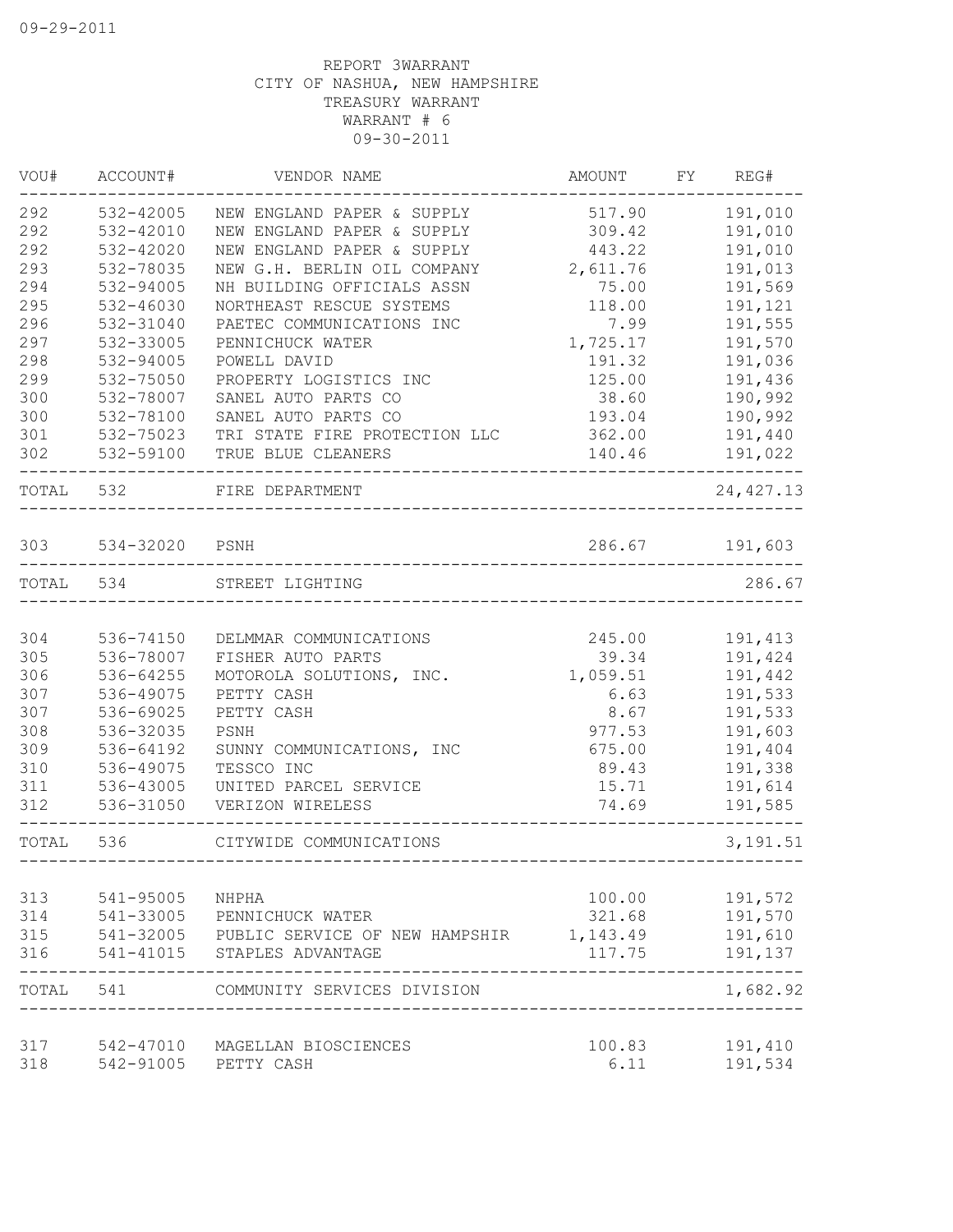|            | VOU# ACCOUNT# | VENDOR NAME                                                              | AMOUNT FY                   | REG#               |
|------------|---------------|--------------------------------------------------------------------------|-----------------------------|--------------------|
| TOTAL 542  |               | COMMUNITY HEALTH                                                         |                             | 106.94             |
| 319<br>320 |               | 543-94005 HEALTH OFFICERS'ASSOCIATION<br>543-53025 TREASURER STATE OF NH | 60.00<br>200.00             | 191,577<br>191,573 |
| TOTAL 543  |               | ENVIRONMENTAL HEALTH DEPT.                                               |                             | 260.00             |
| 321        |               | 544-91005 MACK ROBERT                                                    | 58.71                       | 190,936            |
|            | TOTAL 544     | WELFARE ADMINISTRATION                                                   | ___________________________ | 58.71              |
| 322        | 545-97020     | 188 CONCORD ST LLC DBA LILLIAN                                           | 819.00                      | 191,050            |
| 323        | 545-97020     | 23-25 TEMPLE ST REALTY LLC                                               | 1,569.08                    | 191,057            |
| 324        | 545-97020     | BEST WESTERN GRANITE INN                                                 | 700.00                      | 191,038            |
| 325        | 545-97020     | BISHOP REAL ESTATE MGMT INC                                              | 554.87                      | 190,977            |
| 326        | 545-97015     | BOSTON EXPRESS BUS INC                                                   | 12.00                       | 191,051            |
| 327        | 545-97020     | BUENO INOCENCIO                                                          | 660.00                      | 191,140            |
| 328        | 545-97020     | CAMPBELL GILBERT DBA WOODLANDS                                           | 950.00                      | 190,910            |
| 329        | 545-97020     | CLOCKTOWER HOUSING ASSOCIATES                                            | 900.97                      | 190,875            |
| 330        | 545-97020     | CORRIVEAU PAUL G REVOCABLE TRU                                           | 750.00                      | 191,141            |
| 331        | 545-97020     | COUNTRY BARN MOTEL                                                       | 532.00                      | 190,988            |
| 332        | 545-97020     | CREMATION SOCIETY OF NH                                                  | 750.00                      | 190,990            |
| 333        | 545-97020     | DAKIN TERRY                                                              | 750.00                      | 191,071            |
| 334        | 545-97015     | DEMOULAS SUPERMARKETS INC                                                | 2,759.36                    | 191,553            |
| 335        | 545-97020     | FISCHER MARJORIE                                                         | 339.03                      | 191,002            |
| 336        | 545-97020     | GAUTHIER REALTY/CONNIE GAUTHIE                                           | 2,195.45                    | 191,128            |
| 337        | 545-97020     | GERLACH THERESA                                                          | 521.85                      | 191,112            |
| 338        | 545-97020     | HAMMERHEAD RENTAL PROPERTIES                                             | 1,171.00                    | 191,033            |
| 339        | 545-97020     | JUNGKMAN ROBERT O                                                        | 293.00                      | 191,096            |
| 340        | 545-97020     | KALIAPPAN VENKATESH                                                      | 1,179.21                    | 191,154            |
| 341        | 545-97020     | LAMERAND ENTERPRISES/KYLE LAME                                           | 330.27                      | 191,087            |
| 342        | 545-97020     | LAVOIE LEO M                                                             | 840.00                      | 191,084            |
| 343        | 545-97020     | LORDEN RAYMOND                                                           | 400.00                      | 191,143            |
| 344        | 545-97020     | LTA INVESTMENTS LLC                                                      | 895.38                      | 191,034            |
| 345        | 545-97020     | MACH CONSULTING GROUP LLC                                                | 304.00                      | 191,156            |
| 346        | 545-97020     | MENA ANOTNIO                                                             | 700.00                      | 191,146            |
| 347        | 545-97020     | MOTEL 6                                                                  | 3, 237.95                   | 191,089            |
| 348        | 545-97015     | NATIONAL GRID                                                            | 137.30                      | 191,616            |
| 349        | 545-97020     | PARK VIEW APARTMENTS OF NASHUA                                           | 654.00                      | 191,100            |
| 350        | 545-97015     | PENNICHUCK WATER WORKS INC                                               | 270.91                      | 191,567            |
| 351        | 545-97020     | PSALEDAKIS WILLIAM                                                       | 1,205.84                    | 190,900            |
| 352        | 545-97015     | PSNH                                                                     | 2,288.72                    | 191,605            |
| 353        | 545-97020     | ROST PROPERTY MTG LLC / DUTTON                                           | 500.00                      | 191,079            |
| 354        | 545-97020     | ROY GAETAN                                                               | 880.00                      | 191,157            |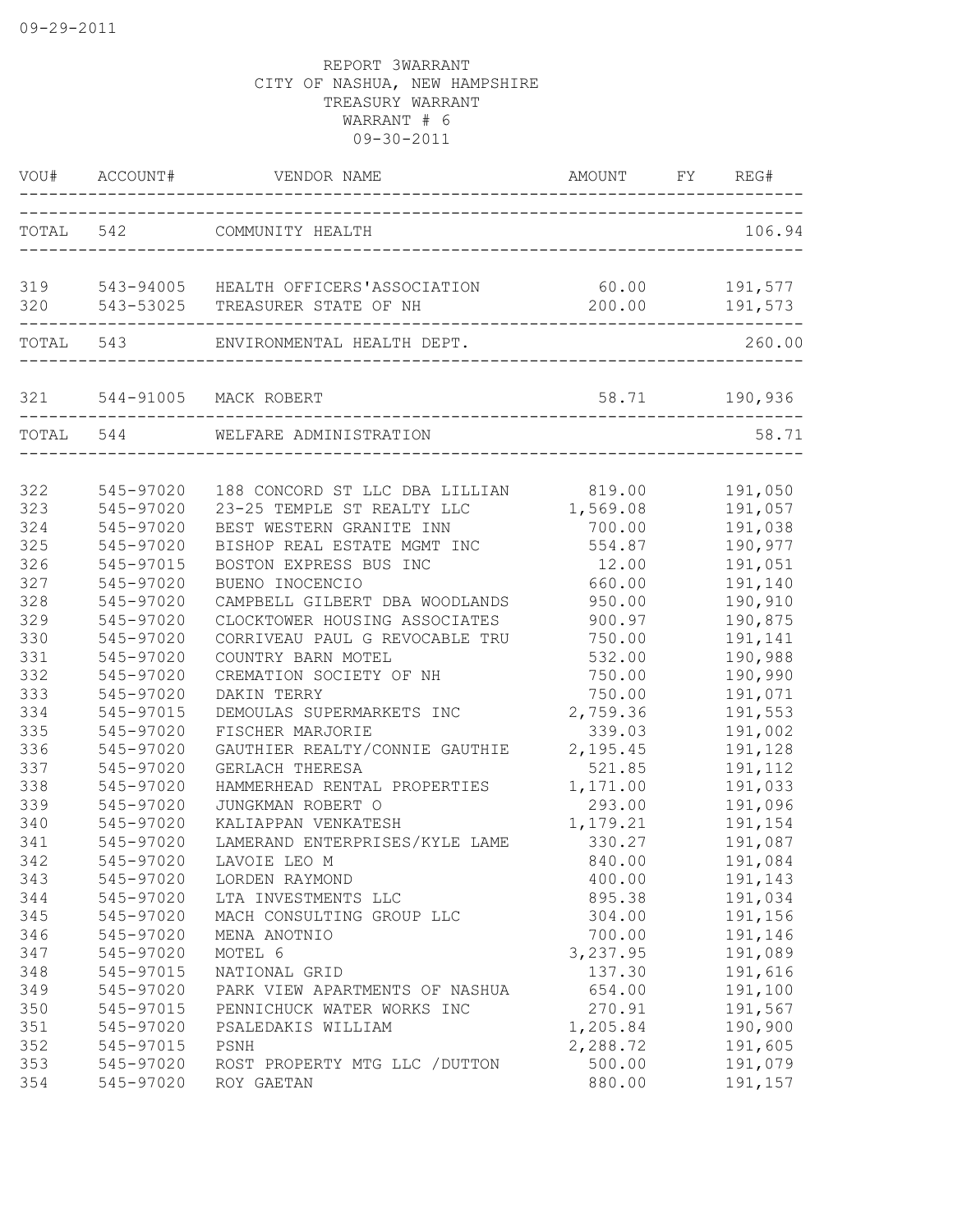| WOU#      | ACCOUNT#      | VENDOR NAME                                    | AMOUNT      | FY | REG#       |
|-----------|---------------|------------------------------------------------|-------------|----|------------|
| 355       | 545-97020     | RYALL DAVID                                    | 426.96      |    | 191,155    |
| 356       | 545-97020     | SENA PROPERTY MANAGEMENT LLC                   | 500.00      |    | 191,152    |
| 357       | 545-97020     | TREMBLAY JEANNINE                              | 400.00      |    | 190,868    |
| 358       | 545-97020     | URQUHART DIANE                                 | 650.00      |    | 190,926    |
| 359       | 545-97015     | WINGATE'S PHARMACY INC                         | 9,443.26    |    | 191,554    |
| 360       | 545-97020     | WRN REAL ESTATE LLC<br>------------            | 780.00      |    | 191,065    |
| TOTAL 545 |               | WELFARE COSTS                                  |             |    | 42, 251.41 |
| 361       | 551-46045     | ALEC'S SHOE STORE INC                          | 234.85      |    | 190,975    |
| 362       | $551 - 49025$ | AMERICAN PUBLIC WORKS ASSN                     | 82.00       |    | 191,611    |
| 363       | $551 - 94005$ |                                                | 955.85      |    | 191,535    |
| 364       | 551-59100     | FAUTEUX LISA<br>JAN-PRO CLEANING SYSTEMS NORTH | 665.00      |    | 191,391    |
| 365       | $551 - 41015$ | NEW ENGLAND PAPER & SUPPLY                     | 77.59       |    | 191,010    |
| 366       | 551-31040     | PAETEC COMMUNICATIONS INC                      | 9.05        |    | 191,555    |
| 367       | 551-33005     | PENNICHUCK WATER                               | 60.75       |    | 191,570    |
| 368       | 551-41015     | STAPLES ADVANTAGE                              | 114.89      |    | 191,137    |
| TOTAL 551 |               | PUBLIC WORKS DIV & ENGINEERING                 |             |    | 2,199.98   |
|           |               |                                                | ----------- |    |            |
| 369       | 552-46045     | ALEC'S SHOE STORE INC                          | 79.95       |    | 190,975    |
| 370       | 552-75135     | B & S LOCKSMITH INC                            | 100.00      |    | 191,032    |
| 371       | $552 - 45250$ | BELLETETES INC                                 | 71.06       |    | 190,987    |
| 371       | 552-75021     | BELLETETES INC                                 | 50.99       |    | 190,987    |
| 371       | 552-75022     | BELLETETES INC                                 | 40.14       |    | 190,987    |
| 372       | 552-75021     | BIO-SPRAY                                      | 2,330.00    |    | 191,408    |
| 373       | 552-75021     | BROX INDUSTRIES INC                            | 66.88       |    | 190,909    |
| 374       | 552-78007     | CARPARTS OF NASHUA                             | 33.48       |    | 190,883    |
| 375       | 552-78100     | D & R TOWING INC                               | 319.00      |    | 191,355    |
| 376       | 552-75021     | F W WEBB COMPANY                               | 100.08      |    | 190,938    |
| 377       | 552-75022     | FIMBEL PAUNET CORPORATION                      | 245.00      |    | 191,099    |
| 378       | 552-75040     | GALLIVAN CO INC                                | 1,083.00    |    | 191,480    |
| 379       | 552-75021     | GATE CITY FENCE CO INC                         | 295.00      |    | 190,964    |
| 380       | 552-75021     | GATE CITY MONUMENT INC                         | 200.00      |    | 191,568    |
| 381       | $552 - 46030$ | GRAINGER                                       | 217.44      |    | 190,925    |
| 382       | 552-53075     | GT RUSSELL INC                                 | 4,087.00    |    | 191,345    |
| 383       | $552 - 46030$ | HOME DEPOT CREDIT SERVICES                     | 150.80      |    | 191,565    |
| 383       | 552-64192     | HOME DEPOT CREDIT SERVICES                     | 211.49      |    | 191,565    |
| 383       | 552-75021     | HOME DEPOT CREDIT SERVICES                     | 377.22      |    | 191,565    |
| 383       | 552-75022     | HOME DEPOT CREDIT SERVICES                     | 154.82      |    | 191,565    |
| 383       | 552-75040     | HOME DEPOT CREDIT SERVICES                     | 129.79      |    | 191,565    |
| 384       | $552 - 64192$ | HUDSON SMALL ENGINE                            | 300.00      |    | 190,978    |
| 384       | 552-75021     | HUDSON SMALL ENGINE                            | 58.00       |    | 190,978    |
| 385       | $552 - 45200$ | HUDSON TROPHY COMPANY                          | 200.00      |    | 190,994    |
| 386       | 552-75021     | M & M ELECTRICAL SUPPLY CO INC                 | 196.63      |    | 191,352    |
| 386       | 552-75022     | M & M ELECTRICAL SUPPLY CO INC                 | 128.47      |    | 191,352    |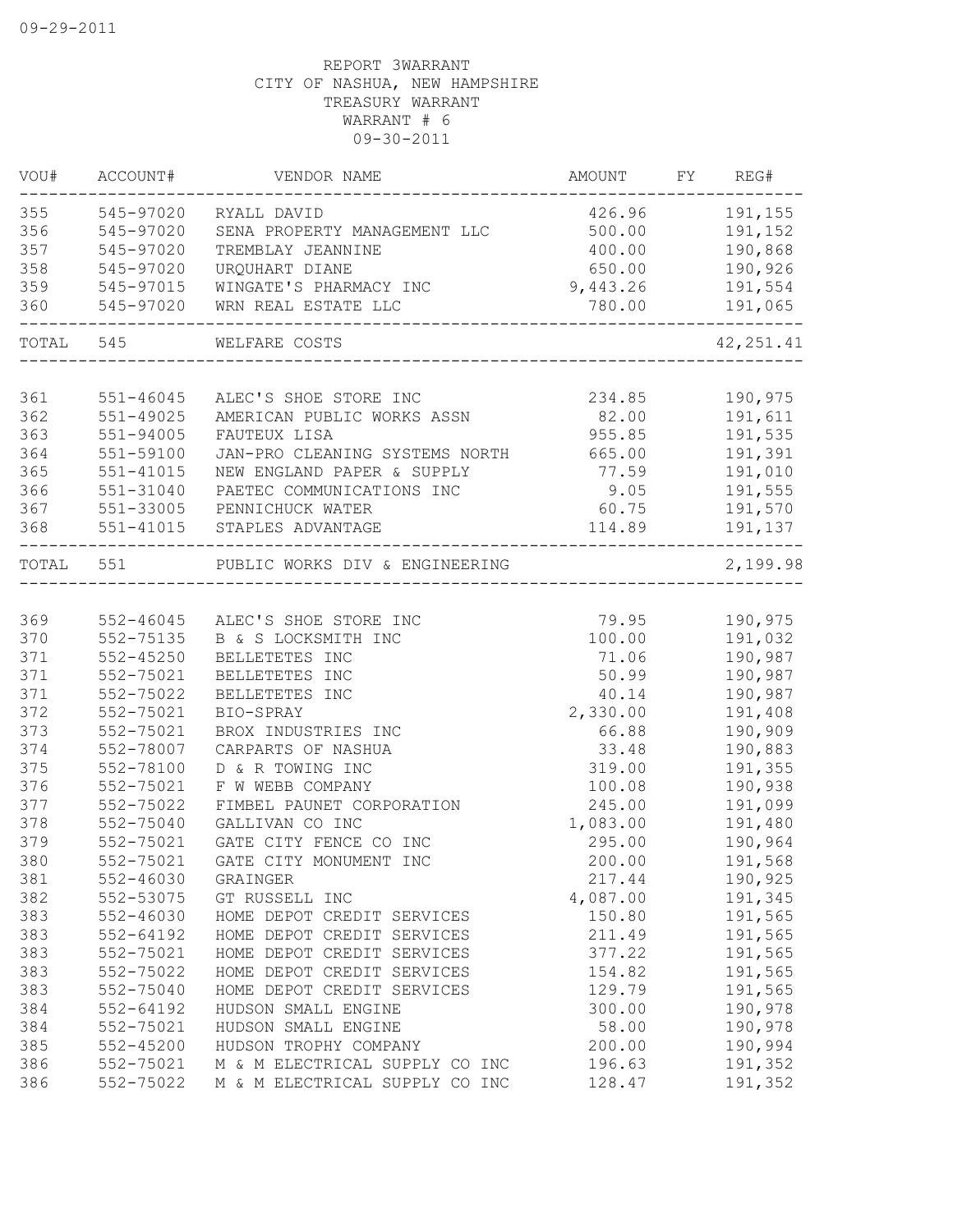| VOU#  | ACCOUNT#      | VENDOR NAME                    | <b>AMOUNT</b> | FY | REG#      |
|-------|---------------|--------------------------------|---------------|----|-----------|
| 387   | 552-75021     | MAYNARD & LESIEUR INCORPORATED | 52.70         |    | 191,368   |
| 388   | 552-34015     | METROMEDIA ENERGY INC          | 20.20         |    | 191,589   |
| 388   | 552-34045     | METROMEDIA ENERGY INC          | 57.50         |    | 191,589   |
| 389   | $552 - 46045$ | MULVEY JAMES                   | 79.95         |    | 190,959   |
| 390   | 552-74085     | NASHUA OUTDOOR POWER EQUIPMENT | 3.00          |    | 190,995   |
| 390   | 552-74092     | NASHUA OUTDOOR POWER EQUIPMENT | 44.80         |    | 190,995   |
| 390   | 552-78100     | NASHUA OUTDOOR POWER EQUIPMENT | 103.64        |    | 190,995   |
| 391   | 552-34015     | NATIONAL GRID                  | 45.69         |    | 191,588   |
| 391   | 552-34045     | NATIONAL GRID                  | 56.02         |    | 191,588   |
| 392   | 552-78100     | NORTHLAND INDUSTRIAL TRUCK CO. | 282.56        |    | 191,425   |
| 393   | 552-31040     | PAETEC COMMUNICATIONS INC      | 12.39         |    | 191,555   |
| 394   | 552-33005     | PENNICHUCK WATER               | 8,317.67      |    | 191,570   |
| 395   | 552-75021     | PIONEER MANUFACTURING COMPANY  | 88.10         |    | 190,915   |
| 396   | 552-59180     | PIONEER TREE SERVICE LLC       | 2,050.00      |    | 191,209   |
| 397   | 552-32005     | PSNH                           | 5,338.20      |    | 191,603   |
| 397   | 552-32005     | PSNH                           | 507.36        |    | 191,604   |
| 397   | 552-32030     | PSNH                           | 2,619.04      |    | 191,603   |
| 398   | 552-78007     | SANEL AUTO PARTS CO            | 125.73        |    | 190,992   |
| 399   | 552-75021     | TIM'S TURF & LANDSCAPING MATER | 37.20         |    | 191,124   |
| 400   | 552-66000     | UNITED SITE SERVICES NORTHEAST | 1,484.19      |    | 191,595   |
| TOTAL | 552           | PARKS AND RECREATION           |               |    | 32,552.18 |
|       |               |                                |               |    |           |
| 401   | 553-46045     | ALEC'S SHOE STORE INC          | 680.85        |    | 190,975   |
| 402   | 553-42010     | BANNER SYSTEMS OF MASSACHUSETT | 136.37        |    | 191,350   |
| 403   | 553-45060     | BELLETETES INC                 | 57.57         |    | 190,987   |
| 403   | 553-69025     | BELLETETES INC                 | 37.79         |    | 190,987   |
| 404   | 553-45015     | BROX INDUSTRIES INC            | 6,436.02      |    | 190,909   |
| 404   | 553-45025     | BROX INDUSTRIES INC            | 50.00         |    | 190,909   |
| 404   | 553-45030     | BROX INDUSTRIES INC            | 297.74        |    | 190,909   |
| 404   | 553-45190     | BROX INDUSTRIES INC            | 296.41        |    | 190,909   |
| 405   | 553-78100     | CASEY & DUPUIS EQUIPMENT CORP  | 169.11        |    | 191,098   |
| 406   | 553-45015     | CONTINENTAL PAVING INC         | 635.97        |    | 191,374   |
| 406   | $553 - 45025$ | CONTINENTAL PAVING INC         | 100.00        |    | 191,374   |
| 407   | 553-69025     | CORNWELL TOOLS                 | 463.43        |    | 191,107   |
| 408   | 553-45060     | CORRIVEAU ROUTHIER INC         | 988.66        |    | 191,354   |
| 408   | 553-69025     | CORRIVEAU ROUTHIER INC         | 91.72         |    | 191,354   |
| 409   | 553-59100     | D & R TOWING INC               | 165.00        |    | 191,355   |
| 410   | 553-48015     | DENNIS K BURKE INC             | 41,533.61     |    | 191,615   |
| 411   | 553-49075     | ERC WIPING PRODUCTS INC        | 217.50        |    | 190,878   |
| 412   | 553-49075     | F W WEBB COMPANY               | 14.90         |    | 190,938   |
| 413   | 553-78100     | FREIGHTLINER OF NH INC         | 229.72        |    | 191,103   |
| 414   | 553-45060     | GRANITE STATE CONCRETE CO INC  | 2,370.50      |    | 191,119   |
| 415   | 553-69025     | HOME DEPOT CREDIT SERVICES     | 12.34         |    | 191,565   |
| 416   | 553-78100     | HOWARD P FAIRFIELD, LLC        | 248.93        |    | 191,284   |
| 417   | 553-59135     | J P PEST SERVICES              | 65.00         |    | 191,025   |
| 418   | 553-49075     | LIBERTY INTN'L TRUCKS OF NH LL |               |    | 191,364   |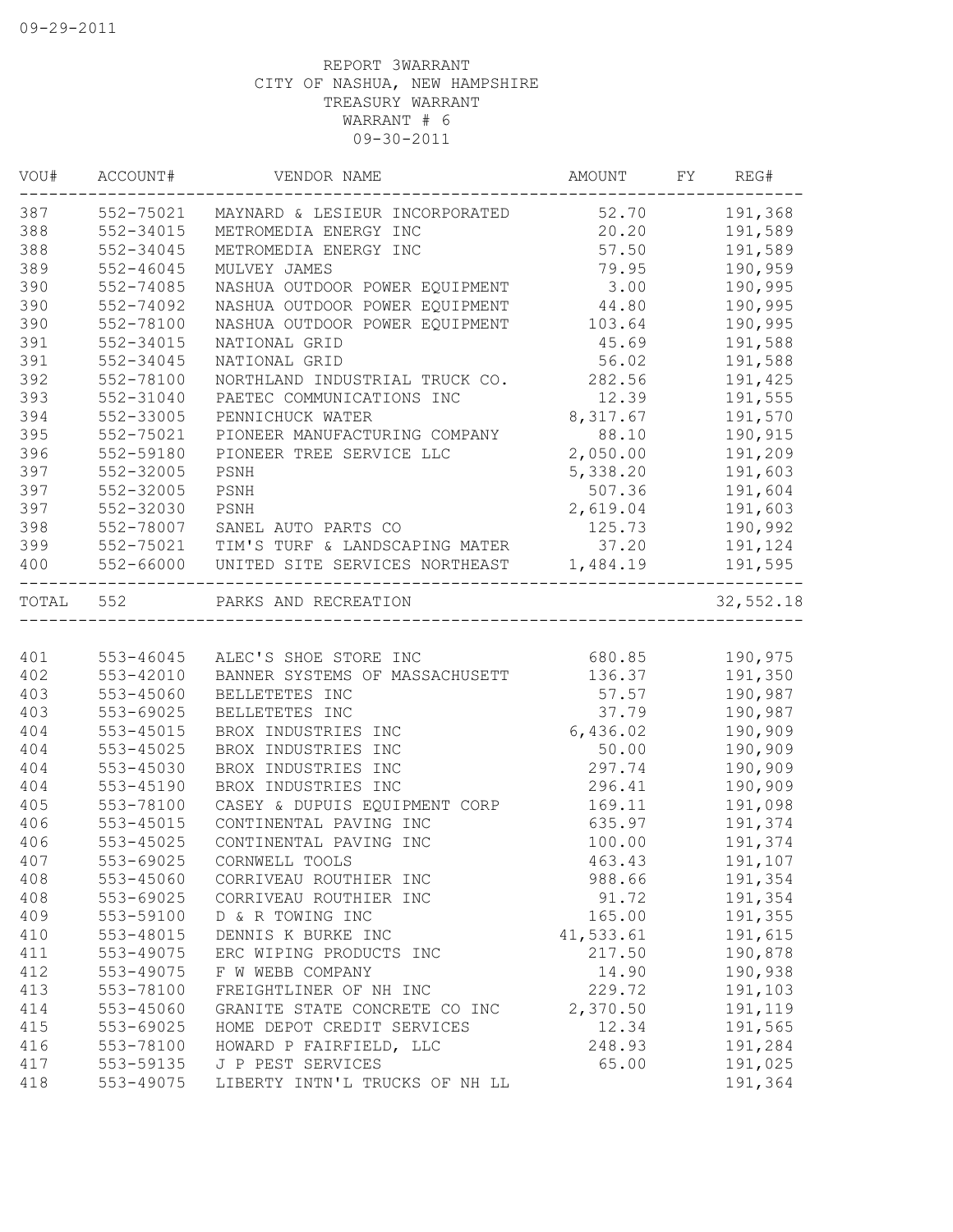| VOU#  | ACCOUNT#      | VENDOR NAME                           | AMOUNT    | FY | REG#      |
|-------|---------------|---------------------------------------|-----------|----|-----------|
| 418   | 553-78100     | LIBERTY INTN'L TRUCKS OF NH LL 848.37 |           |    | 191,364   |
| 419   | 553-49075     | MAC MULKIN CHEVROLET INC              | 29.49     |    | 191,356   |
| 419   | 553-78100     | MAC MULKIN CHEVROLET INC              | 221.63    |    | 191,356   |
| 420   | 553-78065     | MAYNARD & LESIEUR INCORPORATED        | 1,169.40  |    | 191,368   |
| 421   | 553-78100     | MCDEVITT TRUCKS INC                   | 278.04    |    | 191,117   |
| 422   | 553-49075     | NAPA AUTO PARTS                       | 535.94    |    | 191,085   |
| 422   | 553-69025     | NAPA AUTO PARTS                       | 99.69     |    | 191,085   |
| 422   | 553-78100     | NAPA AUTO PARTS                       | 725.97    |    | 191,085   |
| 423   | 553-49075     | NEW G.H. BERLIN OIL COMPANY           | 255.17    |    | 191,013   |
| 423   | 553-78035     | NEW G.H. BERLIN OIL COMPANY           | 1,470.24  |    | 191,013   |
| 424   | 553-45030     | NORTHEAST NURSERY INC                 | 2,527.75  |    | 191,324   |
| 425   | 553-78100     | NORTHLAND INDUSTRIAL TRUCK CO.        | 146.13    |    | 191,425   |
| 426   | 553-31040     | PAETEC COMMUNICATIONS INC             | 18.58     |    | 191,555   |
| 427   | 553-49075     | SANEL AUTO PARTS CO                   | 191.72    |    | 190,992   |
| 427   | 553-69025     | SANEL AUTO PARTS CO                   | 47.22     |    | 190,992   |
| 427   | 553-78035     | SANEL AUTO PARTS CO                   |           |    | 190,992   |
| 427   | 553-78100     | SANEL AUTO PARTS CO                   | $-204.14$ |    | 190,992   |
| 428   | 553-48005     | SHATTUCK MALONE OIL CO                | 23,511.75 |    | 191,552   |
| 429   | 553-59150     | STANLEY CONVERGENT SECURITY SO        | 25.00     |    | 191,122   |
| 430   | 553-41015     | STAPLES ADVANTAGE                     | 45.71     |    | 191,137   |
| 431   | 553-46045     | UNIFIRST CORPORATION                  | 816.44    |    | 191,104   |
| TOTAL | 553           | STREET DEPARTMENT                     |           |    | 88,059.24 |
|       |               |                                       |           |    |           |
| 432   | 555-46045     | ALEC'S SHOE STORE INC                 | 222.00    |    | 190,975   |
| 433   | 555-42010     | ERC WIPING PRODUCTS INC               | 74.50     |    | 190,878   |
| 434   | 555-45288     | HIGHWAY TECH                          | 822.00    |    | 190,984   |
| 434   | 555-74170     | HIGHWAY TECH                          | 329.69    |    | 190,984   |
| 435   | 555-45288     | M & M ELECTRICAL SUPPLY CO INC        | 49.38     |    | 191,352   |
| 436   | 555-78140     | NAPA AUTO PARTS                       | 113.63    |    | 191,086   |
| 437   | 555-31040     | PAETEC COMMUNICATIONS INC             | 18.59     |    | 191,555   |
| 438   | 555-45285     | PERMA-LINE CORP OF NEW ENGLAND        | 277.85    |    | 190,896   |
| 439   | 555-32025     | PSNH                                  | 970.24    |    | 191,604   |
| 440   | 555-78140     | SANEL AUTO PARTS CO                   | 107.85    |    | 190,992   |
| 441   | 555-95010     | UNIVERSITY OF FLORIDA                 | 220.00    |    | 191,556   |
|       |               | TOTAL 555 TRAFFIC DEPARTMENT          |           |    | 3,205.73  |
|       |               |                                       |           |    |           |
| 442   | 557-74105     | BOBCAT OF NEW HAMPSHIRE               | 195.70    |    | 190,983   |
| 443   | 557-49075     | HOME DEPOT CREDIT SERVICES            | 111.00    |    | 191,565   |
| 444   | 557-78140     | NAPA AUTO PARTS                       | 98.44     |    | 191,086   |
| 445   | 557-31040     | PAETEC COMMUNICATIONS INC             | 7.18      |    | 191,555   |
| 446   | 557-33005     | PENNICHUCK WATER                      | 70.80     |    | 191,570   |
| 447   | $557 - 64035$ | PERMA-LINE CORP OF NEW ENGLAND        | 535.70    |    | 190,896   |
| 448   | 557-32005     | PSNH                                  | 1,029.47  |    | 191,604   |
| 449   | 557-32005     | PUBLIC SERVICE OF NEW HAMPSHIR        | 1,475.41  |    | 191,610   |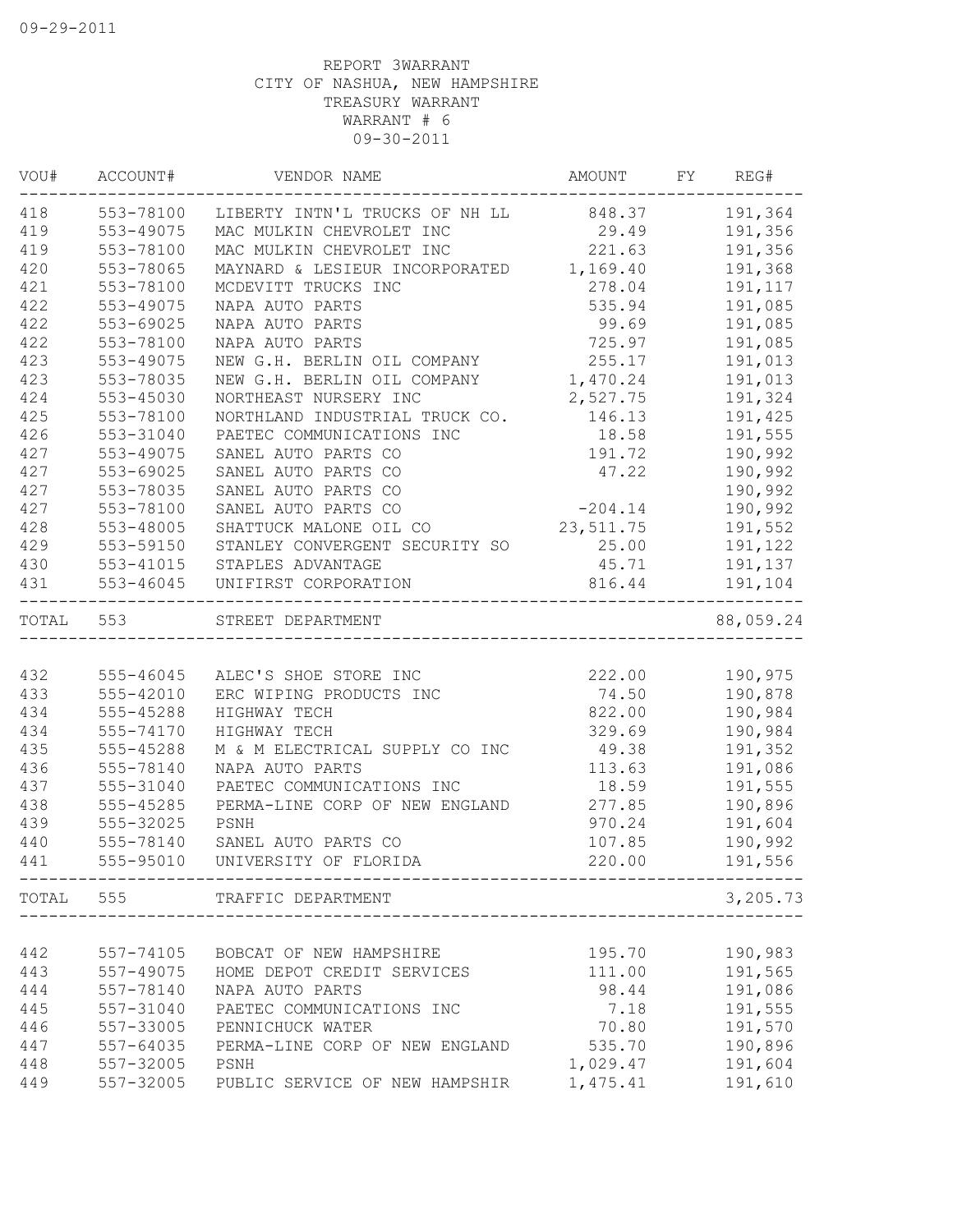| VOU#                                   | ACCOUNT#                                                                               | VENDOR NAME                                                                                                                                          | <b>AMOUNT</b>                                                | FY | REG#                                                           |
|----------------------------------------|----------------------------------------------------------------------------------------|------------------------------------------------------------------------------------------------------------------------------------------------------|--------------------------------------------------------------|----|----------------------------------------------------------------|
| 450<br>451                             | 557-41015<br>557-59100                                                                 | STAPLES ADVANTAGE<br>UNITED SITE SERVICES NORTHEAST                                                                                                  | 60.27<br>54.97                                               |    | 191,137<br>191,595                                             |
| TOTAL                                  | 557                                                                                    | PARKING LOTS                                                                                                                                         |                                                              |    | 3,638.94                                                       |
| 452<br>453<br>454<br>455<br>456        | 561-75023<br>561-94005<br>561-94005<br>561-74085<br>561-41015                          | HOME DEPOT CREDIT SERVICES<br>NASHUA SCHOOL DISTRICT<br><b>NHCA</b><br>RICHEY & CLAPPER INC<br>STAPLES ADVANTAGE                                     | 91.72<br>150.00<br>50.00<br>199.77<br>9.49                   |    | 191,565<br>191,598<br>191,576<br>190,874<br>191,137            |
| TOTAL                                  | 561                                                                                    | EDGEWOOD CEMETERY                                                                                                                                    |                                                              |    | 500.98                                                         |
| 457                                    |                                                                                        | 562-33005 PENNICHUCK WATER                                                                                                                           | 99.96                                                        |    | 191,570                                                        |
| TOTAL                                  | 562                                                                                    | SUBURBAN CEMETERIES                                                                                                                                  |                                                              |    | 99.96                                                          |
| 458<br>459                             | 563-75023<br>563-31040                                                                 | HOME DEPOT CREDIT SERVICES<br>PAETEC COMMUNICATIONS INC                                                                                              | 201.79<br>9.21                                               |    | 191,565<br>191,555                                             |
| TOTAL                                  | 563                                                                                    | WOODLAWN CEMETERY                                                                                                                                    |                                                              |    | 211.00                                                         |
| 460                                    |                                                                                        | 571-41015 STAPLES ADVANTAGE                                                                                                                          | 123.92                                                       |    | 191,137                                                        |
| TOTAL                                  | 571                                                                                    | COMMUNITY DEVELOPMENT                                                                                                                                |                                                              |    | 123.92                                                         |
| 461<br>462                             | 572-91005<br>572-91005                                                                 | HOUSTON ROGER<br>JOBS AVAILABLE INC                                                                                                                  | 252.53<br>39.00                                              |    | 191,536<br>191,562                                             |
| TOTAL                                  | 572                                                                                    | PLANNING DEPARTMENT                                                                                                                                  |                                                              |    | 291.53                                                         |
| 463<br>464<br>465<br>466<br>466<br>466 | 575-45903<br>$575 - 45050$<br>$575 - 45050$<br>575-45050<br>575-45050<br>$575 - 45050$ | ABC-CLIO INC<br>AMAZON.COM LLC<br>APPLE BOOKS<br>BAKER & TAYLOR<br>BAKER & TAYLOR                                                                    | 749.00<br>286.23<br>5,067.30<br>1,576.45<br>2,947.25         |    | 191,234<br>191,612<br>190,996<br>190,932<br>190,933<br>190,934 |
| 467<br>467<br>468<br>469<br>470        | 575-45085<br>575-45315<br>575-59100<br>575-45085<br>575-57010                          | BAKER & TAYLOR<br>BAKER & TAYLOR ENTERTAINMENT<br>BAKER & TAYLOR ENTERTAINMENT<br><b>BELANGER JEFF</b><br>BLACKSTONE AUDIO INC<br>CDW GOVERNMENT INC | 1,452.52<br>206.26<br>993.56<br>400.00<br>222.80<br>1,650.85 |    | 190,927<br>190,927<br>191,539<br>191,432<br>191,189            |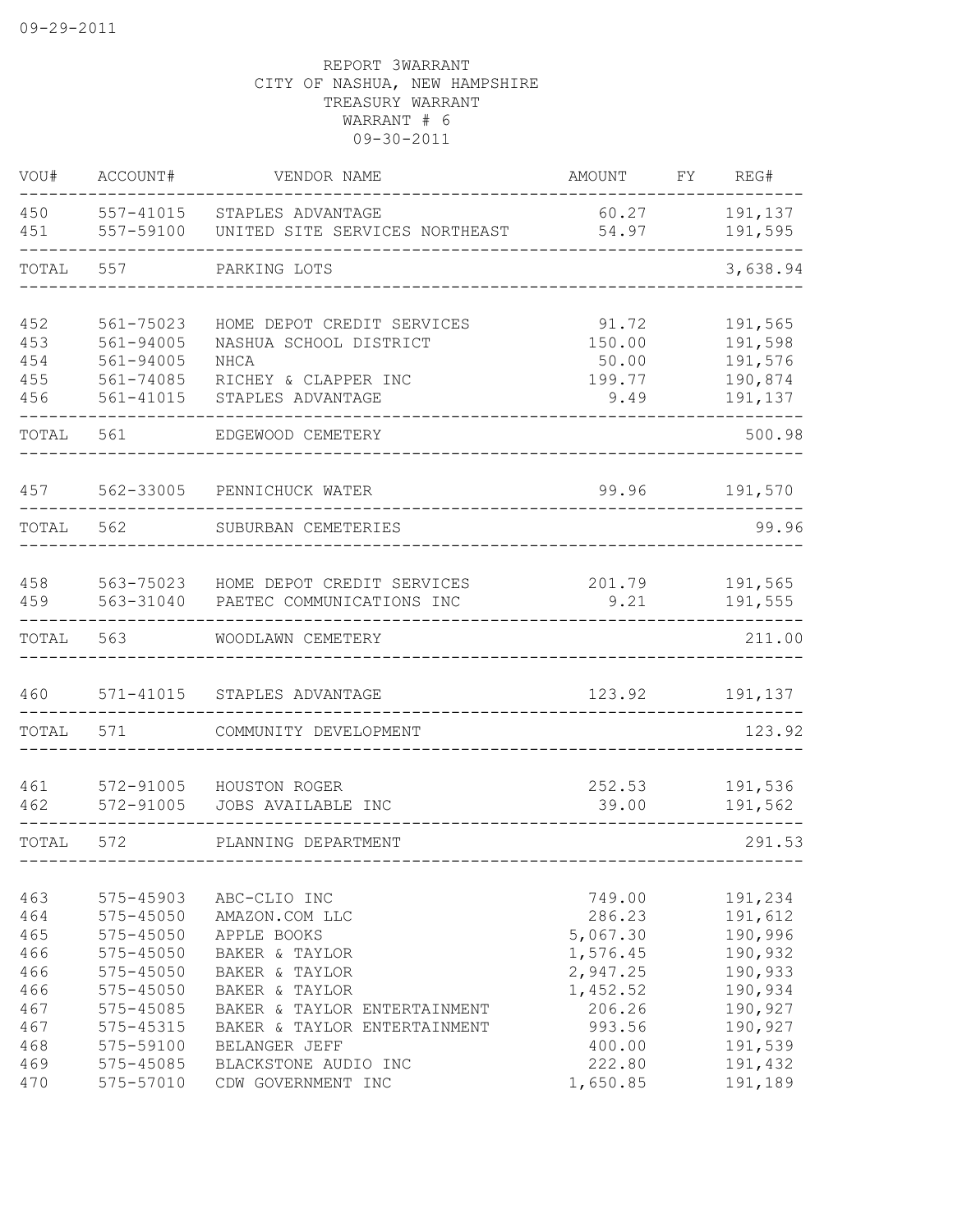|       | VOU# ACCOUNT#      | VENDOR NAME                    | <b>AMOUNT</b>  | FY | REG#           |
|-------|--------------------|--------------------------------|----------------|----|----------------|
| 470   |                    | 575-64045 CDW GOVERNMENT INC   |                |    | 336.32 191,189 |
| 471   | $575 - 45050$      | CENTER POINT LARGE PRINT       | 524.88         |    | 191,609        |
| 472   | 575-45903          | COUNTRY WATCH INC              | 399.00         |    | 191,564        |
| 473   | $575 - 45050$      | <b>GALE</b>                    | 991.37         |    | 191,093        |
| 474   | 575-45220          | GAYLORD BROS INC               | 395.69         |    | 191,375        |
| 475   | $575 - 45050$      | GEMMAMEDIA LLC                 | 399.30         |    | 191,458        |
| 476   | 575-75160          | GRANITE GROUP                  | 325.22         |    | 191,183        |
| 477   | 575-94005          | HINDERER JENNIFER              | 95.00          |    | 191,538        |
| 478   | $575 - 42010$      | HOME DEPOT CREDIT SERVICES     | 228.24         |    | 191,565        |
| 479   | 575-45050          | INGRAM LIBRARY SERVICES INC    | 117.61         |    | 191,129        |
| 480   | 575-97020          | LTA INVESTMENTS LLC            | 130.44         |    | 191,034        |
| 481   | 575-45050          | MCGRAW HILL COMPANIES          | 230.79         |    | 190,966        |
| 482   | 575-45085          | MICROMARKETING LLC             | 169.94         |    | 190,985        |
| 483   | 575-45050          | NASHUA SOUTH YEARBOOK          | 70.00          |    | 191,602        |
| 484   | 575-74085          | NEVERETTS SEW & VAC INC        | 131.00         |    | 190,903        |
| 485   | 575-94005          | <b>NHLA</b>                    | 35.00          |    | 191,617        |
| 486   | 575-31040          | PAETEC COMMUNICATIONS INC      | 12.39          |    | 191,555        |
| 487   | 575-33005          | PENNICHUCK WATER               | 401.81         |    | 191,570        |
| 488   | 575-45090          | PETTY CASH                     | 8.40           |    | 191,537        |
| 488   | 575-45150          | PETTY CASH                     | 71.92          |    | 191,537        |
| 488   | 575-45315          | PETTY CASH                     | 70.28          |    | 191,537        |
| 489   | 575-45903          | RECORDED BOOKS LLC             | 4,450.00       |    | 191,105        |
| 490   | 575-42015          | <b>REXEL</b>                   | 45.68          |    | 191,434        |
| 491   | 575-45315          | SAM'S CLUB DIRECT              | 43.76          |    | 191,580        |
| 492   | 575-64045          | SCHOOL OUTFITTERS              | 251.76 191,211 |    |                |
| 493   | 575-45050          | SIMON & SCHUSTER               | 31.64 190,928  |    |                |
| 494   | 575-41015          | STAPLES ADVANTAGE              | 108.96         |    | 191,137        |
| 495   | 575-46045          | WORK'N GEAR                    | 178.45         |    | 191,457        |
|       |                    |                                |                |    |                |
| TOTAL | 575                | PUBLIC LIBRARIES               |                |    | 25,807.07      |
| 496   | 576-91005          | DUPONT TIMOTHY                 | 92.18          |    | 191,541        |
| 497   | 576-49025          | TRACY WILLIAM                  | 79.00          |    | 191,540        |
| 497   | 576-91005          | TRACY WILLIAM                  | 141.52         |    | 191,540        |
|       |                    |                                |                |    |                |
| 497   | 576-94005          | TRACY WILLIAM                  | 70.00          |    | 191,540        |
|       |                    | TOTAL 576 BUILDING DEPARTMENT  |                |    | 382.70         |
|       |                    |                                |                |    |                |
|       | 230,929 581-59130  | ABBOTT PHILIP                  | 80.00          |    | 191,491        |
|       | 230,930 581-49050  | ADVANCED KEYBOARD TECH INC     | 464.88         |    | 191,493        |
|       | 230, 931 581-42110 | ALARMAX DISTRIBUTORS INC       | 1,576.00       |    | 191,167        |
|       | 230,932 581-53100  | ALL STATE FIRE EQUIPMENT       | 9,792.35       |    | 191,257        |
|       | 230,933 581-75023  | ALTERNATIVE COMMUNICATIONS SER | 1,037.50       |    | 191,080        |
|       | 230,934 581-59130  | ANDRICK JOHN                   | 50.00          |    | 191,309        |
|       | 230, 935 581-59130 | ANDRUS WILLIAM                 | 60.00          |    | 191,360        |
|       | 230,936 581-49050  | APPLE COMPUTER INC             | 2,495.00       |    | 191,218        |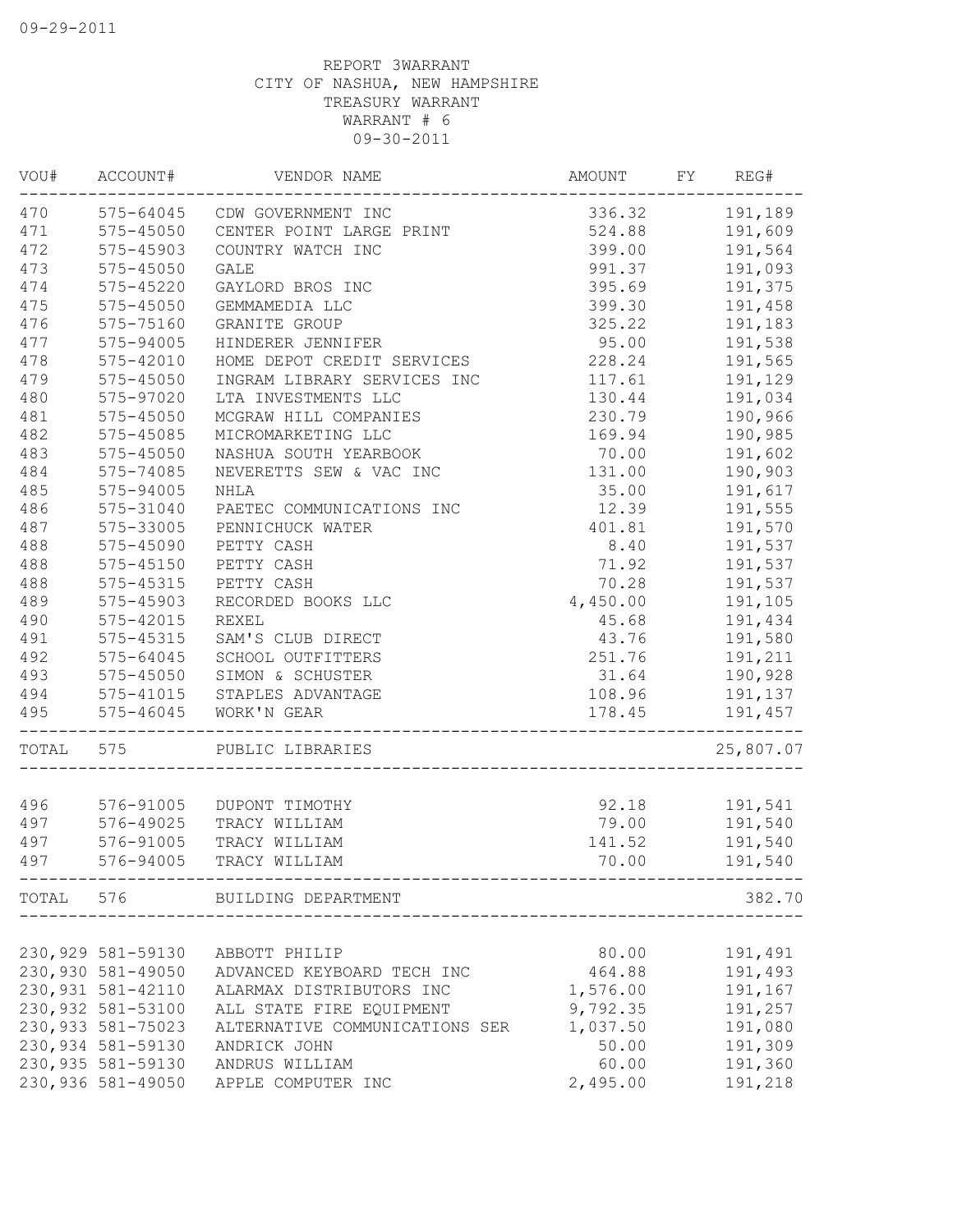| VOU# | ACCOUNT#           | VENDOR NAME                    | AMOUNT             | FY | REG#               |
|------|--------------------|--------------------------------|--------------------|----|--------------------|
|      | 230,937 581-31005  | AT&T                           | 33.77              |    | 191,620            |
|      | 230,938 581-49075  | B & S LOCKSMITH INC            | 898.07             |    | 191,032            |
|      | 230,939 581-49030  | BARNES & NOBLE INC             | 84.73              |    | 190,869            |
|      | 230,939 581-49050  | BARNES & NOBLE INC             | 149.40             |    | 190,869            |
|      | 230,940 581-59130  | BEGLEY TIMOTHY J               | 80.00              |    | 190,890            |
|      | 230,941 581-49050  | BELLETETES INC                 | 41.12              |    | 190,987            |
|      | 230, 941 581-49075 | BELLETETES INC                 | 146.85             |    | 190,987            |
|      | 230,942 581-59130  | BENSON WILLIAM                 | 260.00             |    | 191,286            |
|      | 230,943 581-91005  | BERRY KATHLEEN                 | 11.66              |    | 190,945            |
|      | 230,944 581-59130  | BILODEAU MAURICE               | 50.00              |    | 190,970            |
|      | 230,945 581-49050  | BLICK ART MATERIALS            | 1,139.80           |    | 191,288            |
|      | 230,946 581-49075  | BLUETARP FINANCIAL INC         | 380.48             |    | 191,469            |
|      | 230,947 581-94010  | BORIS MICHELE                  | 1,080.00           |    | 191,283            |
|      | 230,948 581-94010  | BOUTIN STEFANIE                | 1,080.00           |    | 191,477            |
|      | 230,949 581-84030  | BRAND DONNA                    | 145.00             |    | 191,499            |
|      | 230,950 581-49910  | BRENTWOOD DISTRIBUTION LLC     | 2,073.00           |    | 191,362            |
|      | 230, 951 581-49075 | BROADHEAD SAMANTHA             | 89.88              |    | 191,478            |
|      | 230,952 581-59130  | BROVIN OLEG                    | 80.00              |    | 191,475            |
|      | 230,953 581-49910  | BROX INDUSTRIES INC            | 28.46              |    | 190,909            |
|      | 230,954 581-59130  | CAITO STEVEN                   | 80.00              |    | 191,485            |
|      | 230,955 581-42130  | CAPP INC                       | 2,501.00           |    | 191,148            |
|      | 230,956 581-49050  | CARD TECH ID                   | 3, 271.29          |    | 191,406            |
|      | 230,956 581-49075  | CARD TECH ID                   | 456.98             |    | 191,406            |
|      | 230,957 581-94010  | CARITA JENNIFER                | 1,094.40           |    | 191,335            |
|      | 230,958 581-49050  | CARTRIDGE WORLD NASHUA         | 1,413.79           |    | 191,275            |
|      | 230,959 581-42110  | <b>CED</b>                     | 895.90             |    | 190,929            |
|      | 230,960 581-49035  | CENGAGE LEARNING               | 5,554.83           |    | 191,316            |
|      | 230,961 581-42010  | CENTRAL PAPER PRODUCTS CO      | 17,430.80          |    | 191,376            |
|      | 230,961 581-42020  | CENTRAL PAPER PRODUCTS CO      | 13,441.80          |    | 191,376            |
|      | 230,961 581-49050  | CENTRAL PAPER PRODUCTS CO      | 57.50              |    | 191,376            |
|      | 230,962 581-59130  | CERRA JOSEPH                   | 60.00              |    | 191,327            |
|      | 230,963 581-59130  | CHESTNUTT DAVE                 | 60.00              |    | 190,913            |
|      | 230,964 581-49050  | CHILDSWORK CHILDSPLAY          | 28.90              |    | 191,197            |
|      | 230,965 581-78007  | CHUCK'S AUTO REPAIR INC        | 803.91             |    | 191,232            |
|      | 230,966 581-53103  | CLARK ASSOCIATES/DEBRA P CLARK | 24,634.00          |    | 190,914            |
|      | 230,967 581-95005  | CLASS L LEAGUE                 | 70.00              |    | 191,200            |
|      | 230,968 581-59130  | CLINTON PHILIP                 | 120.00             |    | 191,259            |
|      | 230,969 581-49075  | COFFEE PAUSE                   | 73.80              |    | 191,339            |
|      | 230,970 581-59130  | COLBURN GLENN                  | 80.00              |    | 191,273            |
|      | 230,971 581-49110  | COMPUTER HUT OF N E INC        | 159.00             |    | 191,381            |
|      | 230,972 581-84055  | CONTOOCOOK VALLEY SCHOOL DISTR | 7,473.76           |    | 191,255            |
|      | 230,973 581-42130  | CONTROL TECHNOLOGIES INC       | 1,555.78           |    | 191,153            |
|      | 230,974 581-44005  | COPY SHOP                      | 163.50             |    | 190,960            |
|      | 230,975 581-49910  | CORRIVEAU ROUTHIER INC         | 123.95             |    | 191,354            |
|      | 230,976 581-47010  | COVART VIRGINIA L              | 27.76              |    | 191,325            |
|      | 230,977 581-84030  | CROTCHED MOUNTAIN REHAB CTR    | 18,167.65          |    | 191,175            |
|      | 230,978 581-49050  | CRYSTAL ROCK BOTTLED WATER     | 29.25<br>40,329.78 |    | 191,301<br>191,126 |
|      | 230,979 581-53100  | CUSTOM COMPUTER SPECIALIST INC |                    |    |                    |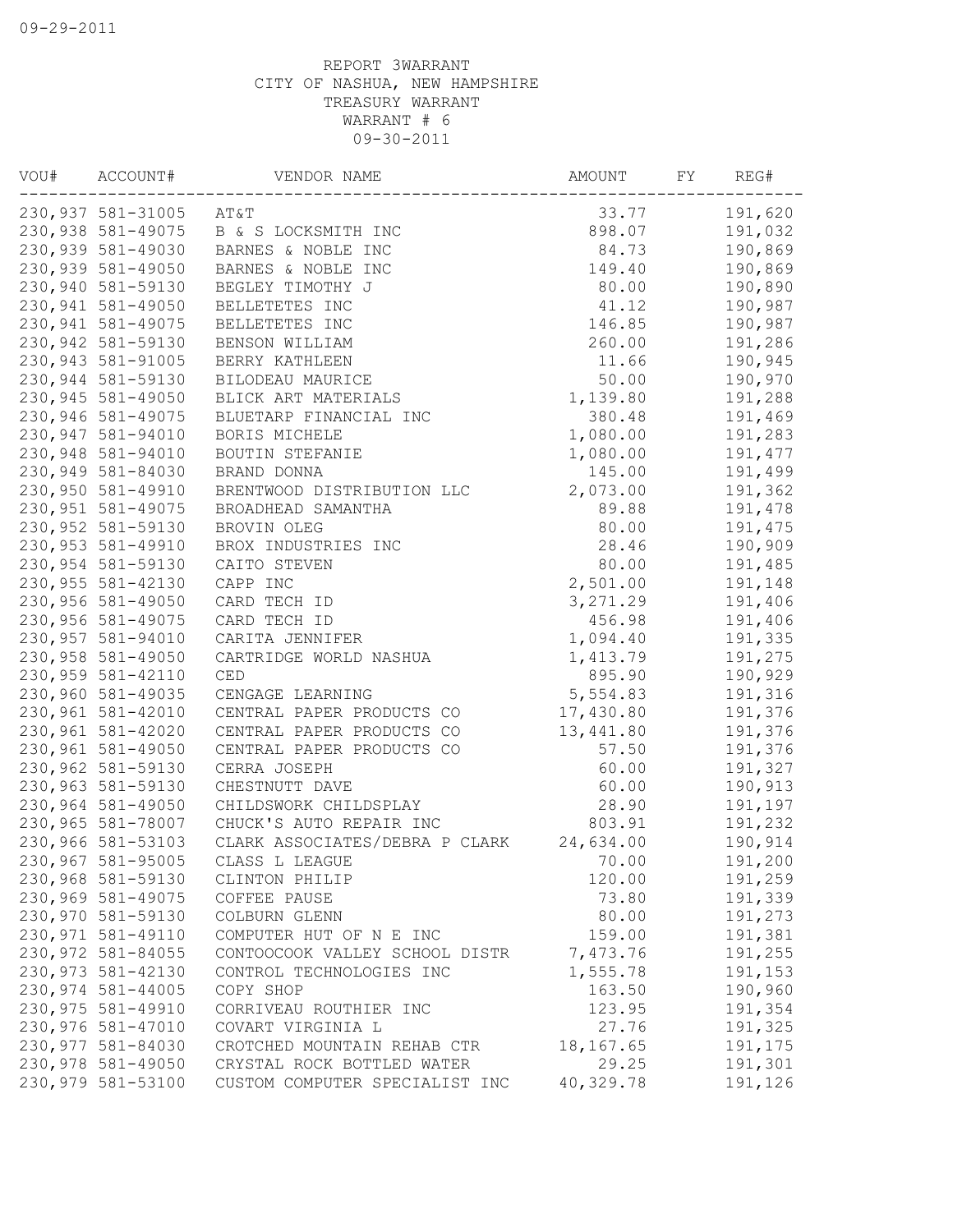| VOU# | ACCOUNT#          | VENDOR NAME                    | AMOUNT     | FΥ | REG#    |
|------|-------------------|--------------------------------|------------|----|---------|
|      | 230,980 581-49050 | DELK ANNAMARIA                 | 97.70      |    | 191,220 |
|      | 230,981 581-59130 | DEPINTO FRANK                  | 260.00     |    | 191,321 |
|      | 230,982 581-84055 | DERRY COOPERATIVE SCHOOL DISTR | 12,102.20  |    | 191,297 |
| 498  | 581-53100         | DOCULYNX INC                   | 90.01      |    | 191,414 |
|      | 230,983 581-91005 | DONALDSON-GUIDI LINDA          | 27.61      |    | 191,181 |
|      | 230,984 581-49050 | DOWNES & READER HARDWOOD CO IN | 1,528.00   |    | 190,905 |
|      | 230,985 581-59130 | DRUGAN COLLEEN                 | 260.00     |    | 191,336 |
|      | 230,986 581-59130 | DUBISZ MICHAEL                 | 130.00     |    | 191,266 |
|      | 230,987 581-53100 | DUDA MONIQUE                   | 445.00     |    | 191,308 |
|      | 230,988 581-59130 | <b>DUPRAT STEPHEN</b>          | 80.00      |    | 191,082 |
|      | 230,989 581-91005 | DUSTIN MARIANNE                | 70.49      |    | 191,182 |
|      | 230,990 581-84030 | EASTER SEALS OF NH INC         | 16,746.99  |    | 191,109 |
|      | 230,990 581-84055 | EASTER SEALS OF NH INC         | 17, 162.92 |    | 191,109 |
|      | 230,991 581-84055 | ECKERD YOUTH ALTERNATIVES INC  | 1,490.70   |    | 190,949 |
|      | 230,992 581-84055 | EDUCATION INC                  | 93.10      |    | 191,231 |
|      | 230,993 581-49050 | EGAN JESSE                     | 57.18      |    | 191,463 |
|      | 230,993 581-94010 | EGAN JESSE                     | 1,280.00   |    | 191,463 |
|      | 230,994 581-49035 | EPS/SCHOOLSPECIALTY INTERVENTI | 570.46     |    | 191,468 |
|      | 230,995 581-49050 | ESTELL MELISSA                 | 95.88      |    | 191,319 |
|      | 230,996 581-42130 | F W WEBB COMPANY               | 535.55     |    | 190,938 |
| 499  | 581-31005         | FAIRPOINT COMMUNICATIONS       | 734.28     |    | 191,593 |
|      | 230,997 581-31005 | FAIRPOINT COMMUNICATIONS INC   | 36.22      |    | 191,623 |
|      | 230,998 581-31005 | FAIRPOINT COMMUNICATIONS INC   | 28.47      |    | 191,624 |
|      | 230,999 581-59130 | FARIA FILOMENO                 | 80.00      |    | 191,296 |
|      | 231,000 581-49075 | FASTENAL CO                    | 326.27     |    | 190,898 |
|      | 231,001 581-49075 | FIRST STUDENT INC              | 232.20     |    | 191,213 |
|      | 231,001 581-55005 | FIRST STUDENT INC              | 7,221.06   |    | 191,213 |
|      | 231,001 581-55005 | FIRST STUDENT INC              | 3,873.27   |    | 191,214 |
|      | 231,002 581-49035 | FOLLETT EDUCATIONAL SRVS INC   | 6,966.00   |    | 190,891 |
|      | 231,003 581-49030 | FOLLETT LIBRARY RESOURCES      | 2,099.06   |    | 190,893 |
|      | 231,004 581-42130 | FRANK P MCCARTIN CO INC        | 664.44     |    | 191,165 |
|      | 231,005 581-49910 | FRANKLIN PAINT CO INC          | 2,944.50   |    | 191,215 |
|      | 231,006 581-49050 | FRENETTE BRENDA G              | 4.50       |    | 191,019 |
|      | 231,007 581-59130 | GEORGES RITA                   | 142.00     |    | 191,486 |
|      | 231,008 581-59130 | GIBSON SR THOMAS               | 80.00      |    | 191,310 |
|      | 231,009 581-59130 | GOEBEL WILLIAM                 | 60.00      |    | 191,258 |
|      | 231,010 581-49035 | GOODHEART-WILLCOX PUBLISHERS   | 1,426.09   |    | 191,166 |
|      | 231,011 581-94010 | GRAHAM JAMES                   | 1,080.00   |    | 191,359 |
|      | 231,012 581-42130 | GRAINGER                       | 269.78     |    | 190,950 |
|      | 231,013 581-49050 | GREEN KAREN                    | 62.09      |    | 191,007 |
|      | 231,014 581-91005 | GREENBERG ELLEN                | 326.88     |    | 191,300 |
|      | 231,015 581-49050 | HAL LEONARD CORP               | 245.00     |    | 191,060 |
|      | 231,016 581-59130 | HAMILTON CAROL                 | 130.00     |    | 191,262 |
|      | 231,017 581-59130 | HARTERY ANDREW                 | 60.00      |    | 190,967 |
|      | 231,018 581-41015 | HASLER INC                     | 119.85     |    | 191,625 |
|      | 231,019 581-59130 | HELLER BARRY                   | 80.00      |    | 191,269 |
|      | 231,020 581-53100 | HEWLETT PACKARD COMPANY        | 9,797.32   |    | 190,951 |
|      | 231,021 581-49030 | HIGHSMITH LLC                  | 116.30     |    | 191,431 |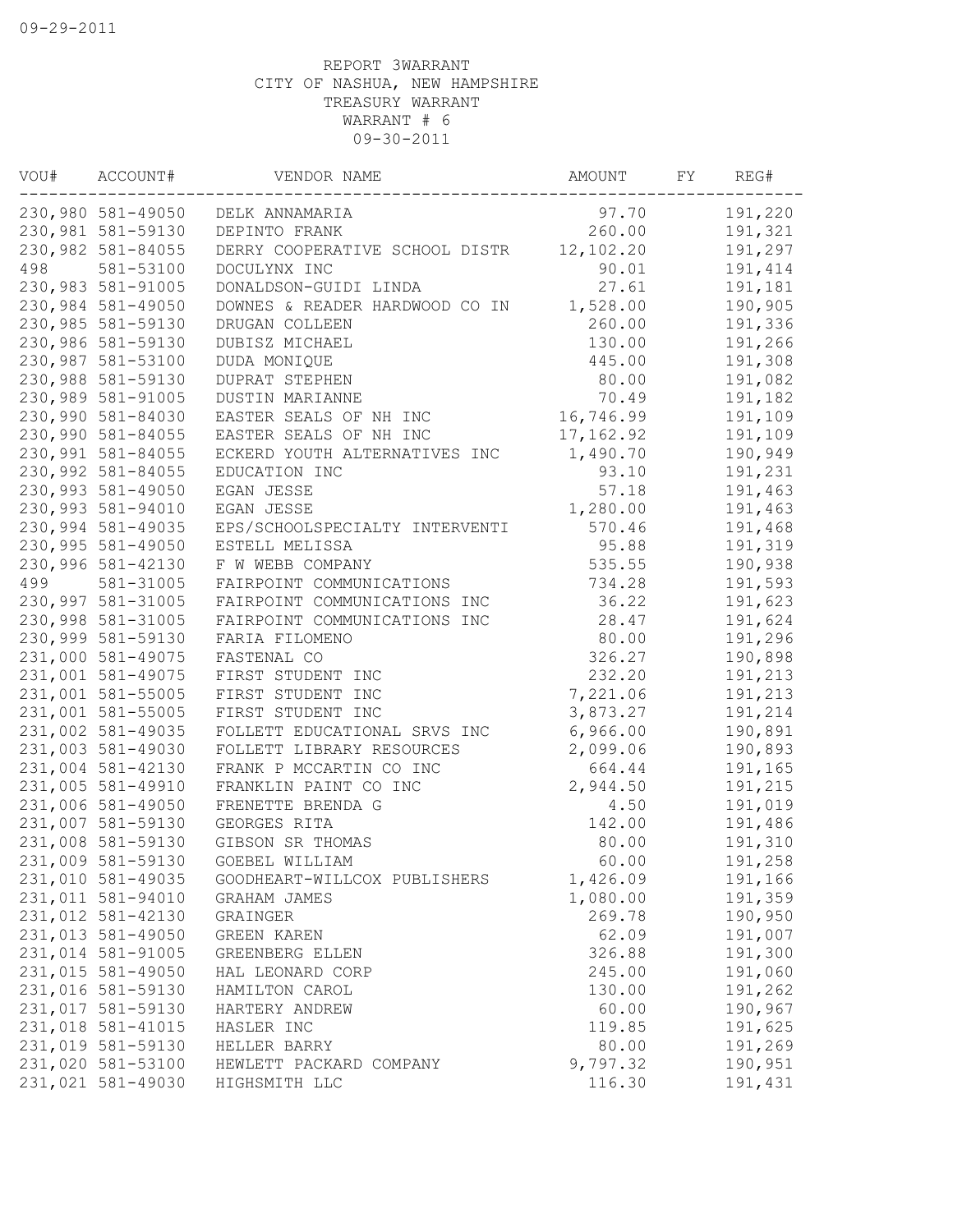| VOU# | ACCOUNT#          | VENDOR NAME                             | AMOUNT    | FY | REG#    |
|------|-------------------|-----------------------------------------|-----------|----|---------|
|      |                   | 231,022 581-49050 HM RECEIVABLES CO LLC | 15,420.86 |    | 191,334 |
|      | 231,023 581-59130 | HOEMKE CRAIG                            | 60.00     |    | 191,314 |
|      | 231,024 581-59130 | HOGG TROY                               | 92.00     |    | 191,313 |
|      | 231,025 581-49075 | HOME DEPOT CREDIT SERVICES              | 359.82    |    | 191,206 |
|      | 231,026 581-49050 | HOME DEPOT CREDIT SERVICES              | 239.20    |    | 191,230 |
|      | 231,027 581-49050 | HOME DEPOT CREDIT SERVICES              | 32.62     |    | 191,250 |
|      | 231,028 581-84055 | HOOKSETT SCHOOL DISTRICT                | 17,188.30 |    | 191,341 |
|      | 231,029 581-59130 | HOULE BEVERLY                           | 60.00     |    | 191,290 |
|      | 231,030 581-75023 | HUDSON PAVING & EXCAVATION INC          | 5,990.00  |    | 191,373 |
|      | 231,031 581-49050 | IN TUNE PARTNERS LLC                    | 319.80    |    | 191,171 |
|      | 231,032 581-41040 | INTEGRATED OFFICE SOLUTIONS             | 58.75     |    | 191,177 |
|      | 231,033 581-41040 | INTEGRATED OFFICE SOLUTIONS             | 1,073.25  |    | 191,307 |
|      | 231,033 581-49050 | INTEGRATED OFFICE SOLUTIONS             | 67.00     |    | 191,307 |
|      | 231,033 581-72010 | INTEGRATED OFFICE SOLUTIONS             | 1,185.00  |    | 191,307 |
|      | 231,034 581-49050 | J W PEPPER & SON INC                    | 46.98     |    | 190,953 |
|      | 231,035 581-59130 | JACKSON ART                             | 60.00     |    | 191,264 |
|      | 231,036 581-59130 | JASINSKI FREDERICK                      | 60.00     |    | 191,328 |
|      | 231,037 581-49910 | JOHN DEERE LANDSCAPES INC               | 37.74     |    | 190,937 |
|      | 231,038 581-94010 | JOHNSON PATRICK                         | 1,080.00  |    | 191,466 |
|      | 231,039 581-49075 | JOHNSON PETER                           | 37.25     |    | 190,942 |
|      | 231,040 581-49050 | JONES MARCIA                            | 1.89      |    | 191,481 |
|      | 231,041 581-59130 | JONSON EDWARD                           | 60.00     |    | 191,263 |
|      | 231,042 581-49030 | JUNIOR LIBRARY GUILD                    | 167.40    |    | 191,172 |
|      | 231,043 581-49050 | KARVELAS KATHLEEN                       | 143.72    |    | 191,461 |
|      | 231,044 581-59130 | KEANE MARCIA                            | 260.00    |    | 191,274 |
|      | 231,045 581-49050 | KEANE THERESA                           | 37.88     |    | 191,212 |
|      | 231,046 581-94030 | KEENE STATE COLLEGE                     | 503.80    |    | 191,193 |
|      | 231,047 581-59130 | KELLY JOSEPH                            | 80.00     |    | 191,326 |
|      | 231,048 581-59130 | KREBS MICHAEL                           | 80.00     |    | 191,276 |
|      | 231,049 581-49050 | KRISAK JENNIFER                         | 124.73    |    | 191,217 |
|      | 231,050 581-94010 | KROM MARY                               | 2,448.00  |    | 191,221 |
|      | 231,051 581-59130 | KUBA GARY                               | 60.00     |    | 191,282 |
|      | 231,052 581-59130 | KURTA JOSEPH                            | 60.00     |    | 190,958 |
|      | 231,053 581-59130 | LAFOND MICHAEL                          | 80.00     |    | 191,268 |
|      | 231,054 581-91005 | LALIME MAUREEN                          | 8.88      |    | 191,222 |
|      | 231,055 581-55015 | LANDRY DOUGLAS                          | 87.69     |    | 191,505 |
|      | 231,056 581-59130 | LAROCQUE MICHAEL                        | 60.00     |    | 191,272 |
|      | 231,057 581-59130 | LATHAM FREDERICK                        | 130.00    |    | 191,267 |
|      | 231,058 581-59130 | LAVALLEE GLENN                          | 60.00     |    | 191,474 |
|      | 231,059 581-59130 | LEAO WAGNER                             | 120.00    |    | 191,292 |
|      | 231,060 581-84030 | LEARNING CENTER FOR THE DEAF            | 11,755.80 |    | 191,299 |
|      | 231,061 581-49050 | LEARNING CYCLES LLC                     | 3,389.76  |    | 191,236 |
|      | 231,062 581-53100 | LIFE SAFETY FIRE PROTECTION IN          | 8,945.00  |    | 191,361 |
|      | 231,063 581-84030 | LIGHTHOUSE SCHOOL INC                   | 75,299.70 |    | 191,178 |
|      | 231,064 581-49075 | LINEN & SHADE BIN INC                   | 30.00     |    | 191,161 |
|      | 231,065 581-94010 | LINSCOTT LAUREN                         | 463.34    |    | 191,496 |
|      | 231,066 581-49050 | LOFTUS JUDITH                           | 16.36     |    | 191,192 |
|      | 231,067 581-94010 | LOPES AMANDA                            | 1,080.00  |    | 191,497 |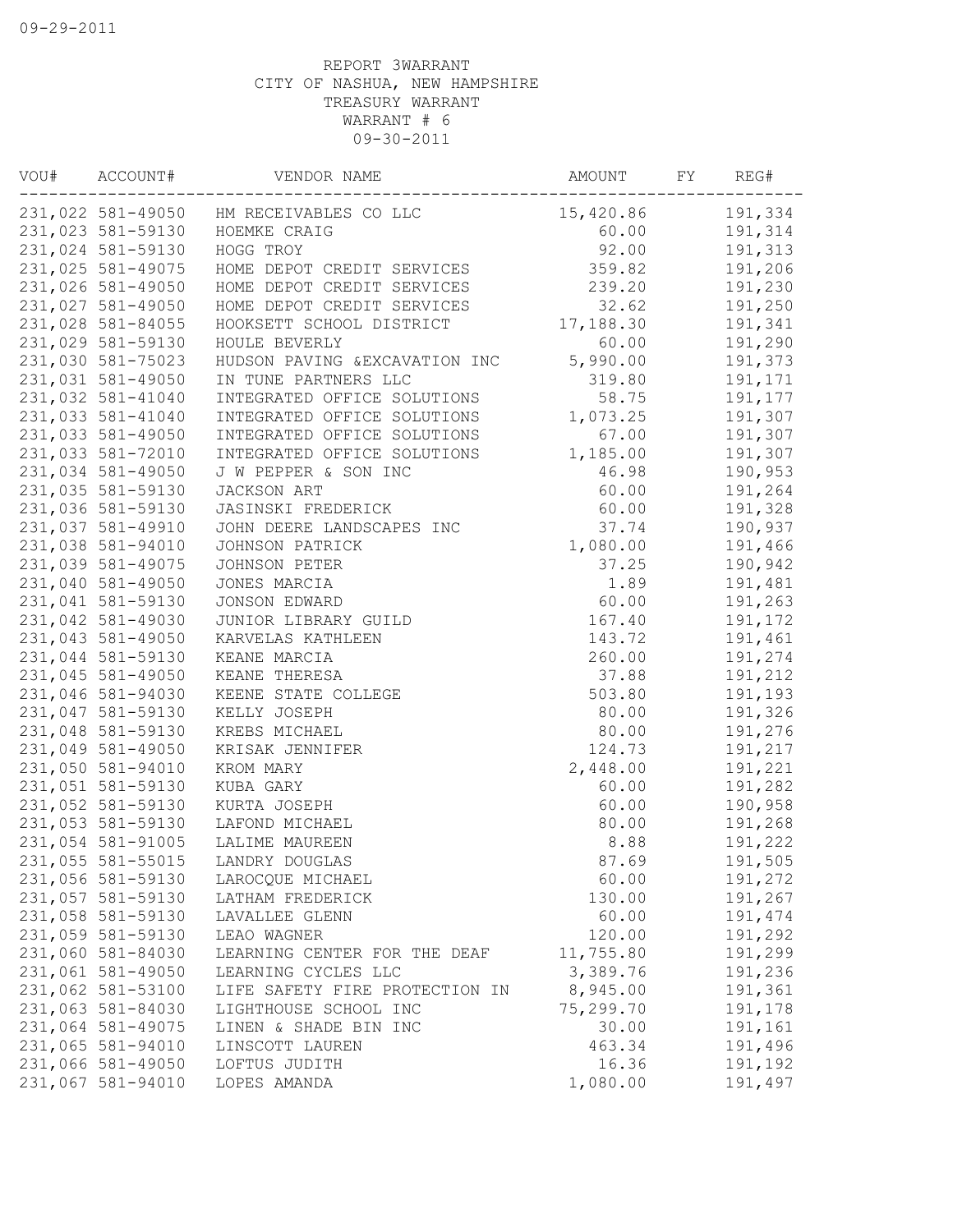| VOU# | ACCOUNT#           | VENDOR NAME                                      | AMOUNT   | FY | REG#    |
|------|--------------------|--------------------------------------------------|----------|----|---------|
|      |                    | 231,068 581-42110 M & M ELECTRICAL SUPPLY CO INC | 6,040.06 |    | 191,352 |
|      | 231,069 581-59130  | MAIN WILLIAM                                     | 102.00   |    | 191,492 |
|      | 231,070 581-49050  | MAINE OXY-ACETYLENE SUPPLY CO                    | 376.73   |    | 190,870 |
|      | 231,071 581-59130  | MAKARAWICZ WILLIAM                               | 130.00   |    | 190,921 |
|      | 231,072 581-59130  | MANDRAVELIS NICK                                 | 60.00    |    | 191,271 |
|      | 231,073 581-91005  | MARCANO GLADYS                                   | 31.91    |    | 191,246 |
|      | 231,074 581-49050  | MARKET BASKET                                    | 300.92   |    | 190,999 |
|      | 231,075 581-95010  | MARSHALL MICHAEL K.                              | 500.00   |    | 191,627 |
|      | 231,076 581-59130  | MARTEL CHESTER                                   | 190.00   |    | 191,270 |
|      | 231,077 581-75090  | MARVELL PLATE GLASS INC                          | 483.80   |    | 190,889 |
|      | 231,078 581-78007  | MAYNARD & LESIEUR INCORPORATED                   | 41.45    |    | 191,368 |
|      | 231,079 581-53103  | MCCARTNEY AMY                                    | 6,510.50 |    | 191,303 |
|      | 231,080 581-49050  | MCGILL'S INC                                     | 13.30    |    | 191,383 |
|      | 231,081 581-49035  | MCGRAW HILL COMPANIES                            | 384.70   |    | 190,966 |
|      | 231,081 581-49050  | MCGRAW HILL COMPANIES                            | 1,398.83 |    | 190,966 |
|      | 231,082 581-59130  | MELANSON DENNIS                                  | 180.00   |    | 190,888 |
|      | 231,083 581-94010  | MERCIER KATIE                                    | 1,137.60 |    | 191,500 |
|      | 231,084 581-42120  | METRO GROUP INC (THE)                            | 796.56   |    | 191,320 |
|      | 231,085 581-34015  | METROMEDIA ENERGY INC                            | 3,737.12 |    | 191,621 |
|      | 231,086 581-49050  | MHF SCHOOL OF DRUMMING LLC                       | 224.04   |    | 191,315 |
|      | 231,087 581-84055  | MILFORD SCHOOL DISTRICT                          | 2,235.00 |    | 191,188 |
|      | 231,088 581-94010  | MILLER ALYSON                                    | 1,080.00 |    | 191,318 |
|      | 231,089 581-94010  | MILLER MEGAN                                     | 1,080.00 |    | 191,415 |
|      | 231,090 581-49050  | MOORE MEDICAL LLC                                | 50.05    |    | 191,094 |
|      | 231,091 581-59130  | MORAN LINDSAY                                    | 260.00   |    | 191,265 |
|      | 231,092 581-59130  | MORGAN MICHAEL                                   | 60.00    |    | 190,885 |
|      | 231,093 581-64192  | MORRIS MARIA                                     | 99.54    |    | 191,201 |
|      | 231,094 581-84055  | MOUNT PROSPECT ACADEMY                           | 9,093.42 |    | 191,241 |
|      | 231,095 581-53100  | MULTI-STATE BILLING SERVICES L                   | 3,002.00 |    | 191,304 |
|      | 231,096 581-59130  | MURPHY BRIAN                                     | 80.00    |    | 191,367 |
|      | 231,097 581-59130  | MURTAGH GARY                                     | 60.00    |    | 191,110 |
|      | 231,098 581-49050  | MUSIC IS ELEMENTARY                              | 110.67   |    | 190,880 |
|      | 231,099 581-49050  | MUSIC TREASURES CO                               | 42.44    |    | 190,895 |
|      | 231,100 581-49050  | NASCO                                            | 303.05   |    | 191,377 |
|      | 231,101 581-84030  | NASHOBA LEARNING GROUP INC                       | 7,842.78 |    | 191,251 |
|      | 231,102 581-49910  | NASHUA OUTDOOR POWER EQUIPMENT                   | 670.01   |    | 190,995 |
| 500  | 581-45295          | NASHUA SCHOOL DISTRICT #42                       | 990.00   |    | 12,143  |
| 500  | 581-91040          | NASHUA SCHOOL DISTRICT #42                       | 200.00   |    | 12,143  |
|      | 231,103 581-49050  | NATIONAL GEOGRAPHIC SCHOOL PUB                   | 97.62    |    | 191,083 |
|      | 231,104 581-34015  | NATIONAL GRID                                    | 3,862.63 |    | 191,630 |
|      | 231,105 581-42010  | NATIONWIDE SALES & SERVICE                       | 1,181.45 |    | 191,187 |
|      | 231,106 581-59130  | NEDEAU SANDRA                                    | 120.00   |    | 191,473 |
|      | 231,107 581-95005  | NHAMLE                                           | 75.00    |    | 191,619 |
|      | 231,108 581-95005  | NHSAA                                            | 750.00   |    | 191,245 |
|      | 231,109 581-45410  | NHWOA                                            | 120.00   |    | 191,305 |
|      | 231, 110 581-45410 | NIHOA-NH INC                                     | 120.00   |    | 190,972 |
|      | 231, 111 581-49050 | NORWAY LOUISE                                    | 66.00    |    | 191,244 |
|      | 231, 112 581-49050 | O'NEIL DEBORAH                                   | 57.98    |    | 191,240 |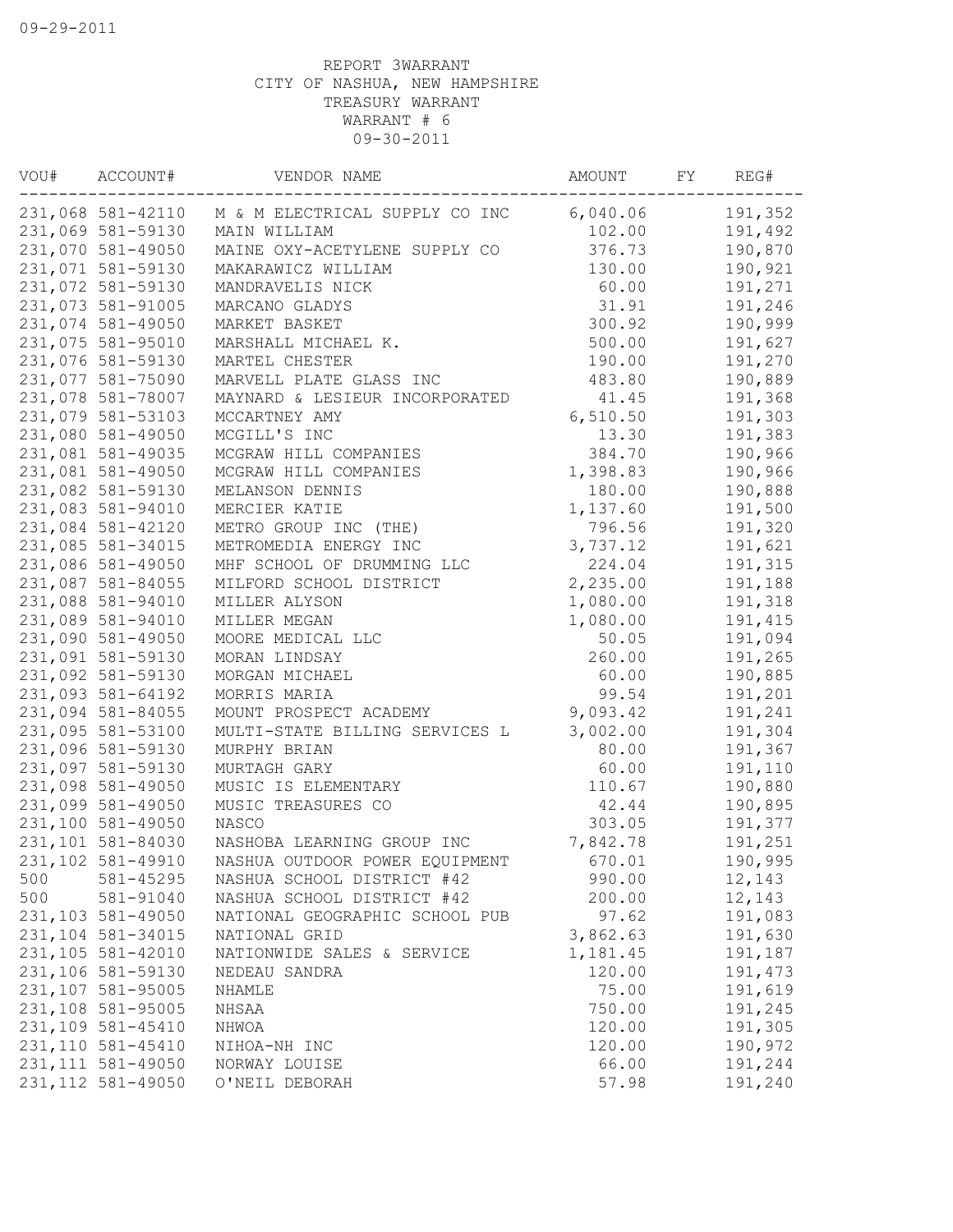| VOU# | ACCOUNT#           | VENDOR NAME                          | AMOUNT     | FΥ | REG#    |
|------|--------------------|--------------------------------------|------------|----|---------|
|      |                    | 231, 113 581-49050 ONLINE STORES INC | 21.90      |    | 191,006 |
|      | 231, 114 581-49050 | ORIENTAL TRADING CO INC              | 15.50      |    | 191,199 |
|      | 231, 115 581-59130 | PARADISE MALCOLM                     | 120.00     |    | 191,253 |
|      | 231,116 581-94010  | PARTHIBHAN SHALINI                   | 1,080.00   |    | 191,498 |
|      | 231, 117 581-49075 | PASEK CORP                           | 1,178.73   |    | 191,160 |
|      | 231, 118 581-59130 | PASQUARIELLO JOHN                    | 60.00      |    | 191,279 |
|      | 231, 119 581-91005 | PEABODY DIANA                        | 24.70      |    | 191,185 |
|      | 231,120 581-42120  | PEABODY SUPPLY CO INC                | 856.34     |    | 191,470 |
|      | 231, 121 581-49050 | PEARSON EDUCATION INC                | 2,176.29   |    | 191,242 |
|      | 231, 122 581-49035 | PEARSON EDUCATION INC                | 1,851.89   |    | 191,243 |
|      | 231, 122 581-49050 | PEARSON EDUCATION INC                | 461.89     |    | 191,243 |
|      | 231, 123 581-33005 | PENNICHUCK WATER WORKS INC           | 8,429.17   |    | 191,559 |
|      | 231, 124 581-49050 | PEOPLES EDUCATION                    | 332.17     |    | 191,346 |
|      | 231, 125 581-49050 | PERFECTION LEARNING CORP             | 730.29     |    | 191,380 |
|      | 231, 126 581-43005 | PETTY CASH                           | 30.95      |    | 191,542 |
|      | 231, 126 581-49050 | PETTY CASH                           | 136.19     |    | 191,542 |
|      | 231, 127 581-43005 | PETTY CASH                           | 86.15      |    | 191,543 |
|      | 231, 128 581-41015 | PETTY CASH                           | 6.58       |    | 191,544 |
|      | 231, 129 581-49050 | PETTY CASH                           | 176.54     |    | 191,545 |
|      | 231,130 581-43005  | PETTY CASH                           | 52.80      |    | 191,546 |
|      | 231, 131 581-66005 | PITNEY BOWES                         | 345.00     |    | 190,922 |
|      | 231, 132 581-59130 | PLUMB DONNA                          | 130.00     |    | 191,471 |
|      | 231, 133 581-94010 | PORPIGLIA CAITLIN                    | 1,080.00   |    | 191,465 |
|      | 231, 134 581-94010 | POULIN CATHERINE                     | 1,280.00   |    | 191,210 |
|      | 231, 135 581-74092 | PRO AV SYSTEMS INC                   | 178.00     |    | 191,280 |
|      | 231, 136 581-32005 | PSNH                                 | 2,036.01   |    | 191,608 |
|      | 231, 137 581-32005 | PUBLIC SERVICE OF NH                 | 122,736.92 |    | 191,606 |
|      | 231,138 581-53100  | R C WELDING LLC                      | 100.00     |    | 190,879 |
|      | 231, 139 581-49050 | REALLY GOOD STUFF INC                | 189.50     |    | 191,180 |
|      | 231,140 581-75023  | REDIMIX COMPANIES INC                | 245.00     |    | 191,001 |
|      | 231, 141 581-42110 | <b>REXEL</b>                         | 158.72     |    | 191,434 |
|      | 231, 142 581-49110 | ROBIE TAMMIE                         | 103.86     |    | 190,980 |
|      | 231, 143 581-94010 | ROJAS MARIA                          | 1,750.00   |    | 191,479 |
|      | 231, 144 581-59130 | ROSENSTEIN HARRY                     | 120.00     |    | 191,223 |
|      | 231, 145 581-59130 | ROY GEORGE                           | 80.00      |    | 191,298 |
|      | 231,146 581-94010  | ROZUMEK ADAM                         | 1,261.40   |    | 191,281 |
|      | 231, 147 581-75023 | RPF ASSOCIATES INC                   | 2,480.00   |    | 191,068 |
|      | 231, 148 581-59130 | RUPPEL GEORGE                        | 80.00      |    | 191,291 |
|      | 231, 149 581-94010 | RYAN DAVID                           | 1,125.00   |    | 191,289 |
|      | 231,150 581-42130  | S G TORRICE CO INC                   | 29.30      |    | 191,344 |
|      | 231, 151 581-49095 | SADDLEBACK EDUCATIONAL PUB INC       | 529.19     |    | 190,881 |
|      | 231, 152 581-49035 | SAGE PUBLICATIONS                    | 220.75     |    | 191,294 |
|      | 231, 153 581-78007 | SANEL AUTO PARTS CO                  | 149.05     |    | 190,992 |
|      | 231, 154 581-59130 | SANTEE NED                           | 130.00     |    | 191,322 |
|      | 231, 155 581-59130 | SARETTE GREG                         | 40.00      |    | 191,295 |
|      | 231,156 581-49050  | SARGENT-WELCH                        | 213.31     |    | 190,924 |
|      | 231, 157 581-49075 | SAVAGE ALYSE                         | 359.70     |    | 191,484 |
|      | 231, 158 581-49050 | SCANLON DEBRA                        | 121.73     |    | 191,179 |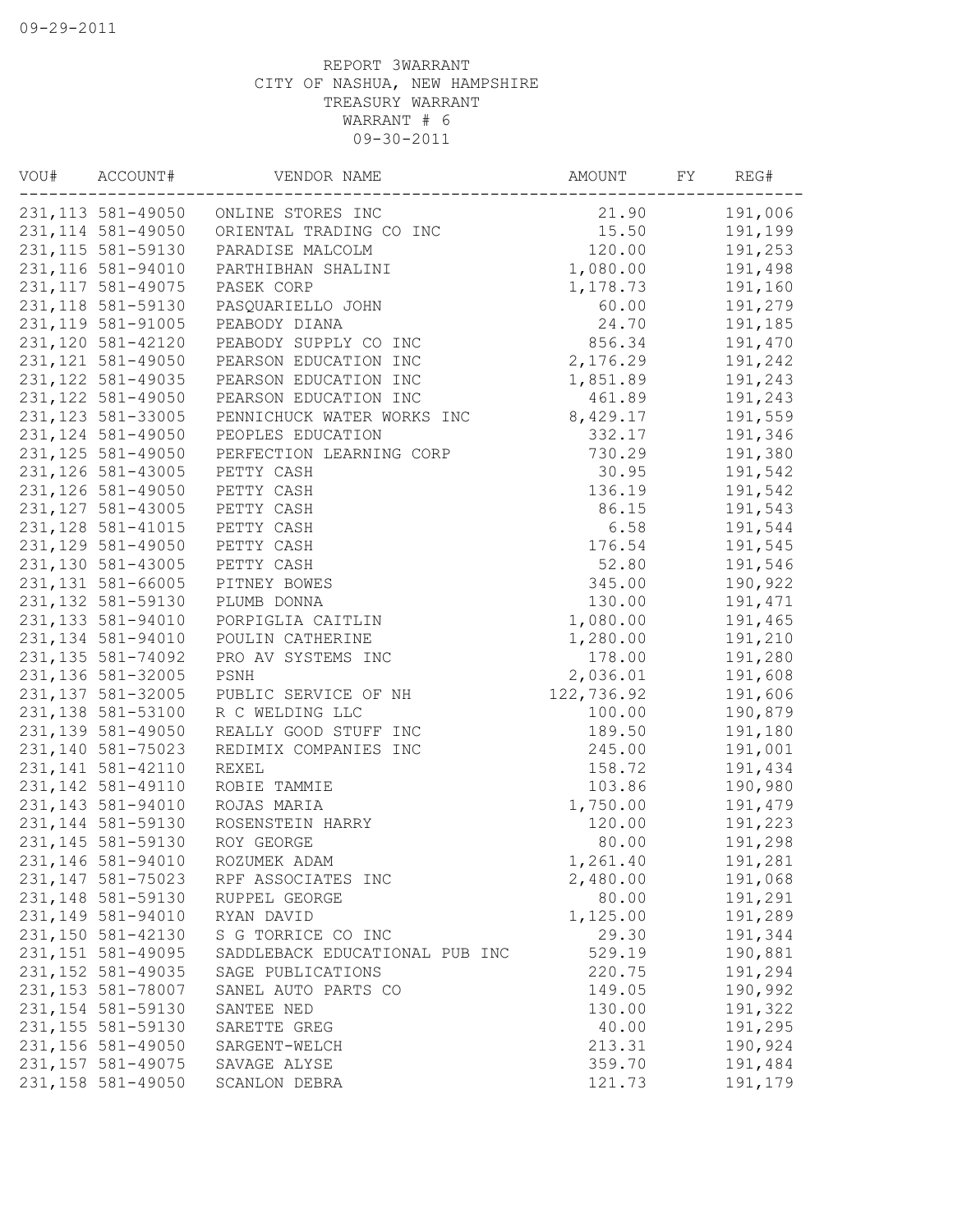| VOU# | ACCOUNT#           | VENDOR NAME                    | AMOUNT    | FΥ | REG#    |
|------|--------------------|--------------------------------|-----------|----|---------|
|      | 231,159 581-49050  | SCHOLASTIC MAGAZINES           | 247.23    |    | 191,014 |
|      | 231,160 581-41015  | SCHOOL SPECIALTY INC           | 150.29    |    | 191,194 |
|      | 231,160 581-41015  | SCHOOL SPECIALTY INC           | 10.93     |    | 191,195 |
|      | 231,160 581-41045  | SCHOOL SPECIALTY INC           | 99.55     |    | 191,194 |
|      | 231,160 581-49050  | SCHOOL SPECIALTY INC           | 8,615.80  |    | 191,194 |
|      | 231,160 581-49050  | SCHOOL SPECIALTY INC           | 2,038.87  |    | 191,195 |
|      | 231,161 581-94030  | SCOTT LAWSON GROUP LTD (THE)   | 125.00    |    | 191,203 |
|      | 231,162 581-59130  | SEVIGNY RONALD                 | 50.00     |    | 190,991 |
|      | 231, 163 581-49075 | SHIFFLER EQUIPMENT SALES INC   | 166.21    |    | 191,163 |
|      | 231,164 581-59130  | SIDORIE RALPH                  | 60.00     |    | 191,278 |
|      | 231,165 581-59130  | SILVERMAN JOEL                 | 240.00    |    | 191,483 |
|      | 231,166 581-59130  | SIMPSON GARY                   | 120.00    |    | 190,952 |
|      | 231,167 581-74092  | SIROIS & SON APPLIANCE REPAIRS | 65.00     |    | 191,387 |
|      | 231,168 581-59130  | SKARINKA RICHARD               | 130.00    |    | 191,329 |
|      | 231,169 581-59130  | SLANE JAMES                    | 120.00    |    | 191,366 |
|      | 231,170 581-94010  | SLATTERY JULIE                 | 1,260.00  |    | 191,302 |
|      | 231, 171 581-94010 | SMITH MICHELLE                 | 1,080.00  |    | 191,056 |
|      | 231, 172 581-49050 | SOLUTION TREE INC              | 325.55    |    | 191,351 |
|      | 231, 173 581-95005 | SOUTH CENTRAL SUPERINTENDENTS  | 75.00     |    | 191,628 |
|      | 231, 174 581-84030 | ST ANN'S HOME INC              | 8,301.96  |    | 190,939 |
|      | 231, 175 581-53100 | STANLEY ELEVATOR COMPANY INC   | 1,220.00  |    | 191,382 |
|      | 231, 176 581-41015 | STAPLES BUSINESS ADVANTAGE     | 1,366.41  |    | 191,070 |
|      | 231, 176 581-41045 | STAPLES BUSINESS ADVANTAGE     | 392.28    |    | 191,070 |
|      | 231, 176 581-49050 | STAPLES BUSINESS ADVANTAGE     | 5,205.71  |    | 191,070 |
|      | 231, 176 581-49075 | STAPLES BUSINESS ADVANTAGE     | 162.06    |    | 191,070 |
|      | 231, 177 581-53100 | STATE OF NH CRIMINAL RECORDS   | 1,537.50  |    | 191,547 |
|      | 231, 178 581-59130 | STOLL DEBRA                    | 60.00     |    | 191,312 |
|      | 231, 179 581-59130 | STUART ALISTAIR                | 80.00     |    | 190,962 |
|      | 231,180 581-59130  | TAGGART BRUCE                  | 260.00    |    | 191,293 |
|      | 231, 181 581-59130 | THEODORE KEVIN                 | 40.00     |    | 191,330 |
|      | 231, 182 581-59130 | THOMAS DOUGLAS                 | 120.00    |    | 191,287 |
|      | 231, 183 581-74092 | TIGERDIRECT                    | 473.58    |    | 190,871 |
|      | 231,184 581-95010  | TIME FOR KIDS                  | 397.80    |    | 191,618 |
|      | 231, 185 581-42120 | TOTAL AIR SUPPLY INC           | 142.72    |    | 191,062 |
|      | 231,186 581-55010  | U-HAUL                         | 82.71     |    | 191,190 |
|      | 231,187 581-49050  | UNITED PARCEL SERVICE          | 10.20     |    | 191,162 |
|      | 231,188 581-83102  | UNUM LIFE INSURANCE CO OF AMER | 1,492.11  |    | 191,332 |
|      | 231,188 581-83103  | UNUM LIFE INSURANCE CO OF AMER | 4,732.39  |    | 191,332 |
|      | 231,189 581-84030  | VERMONT CTR FOR THE DEAF &     | 16,196.25 |    | 191,311 |
|      | 231,190 581-72035  | VIRCO INC                      | 750.52    |    | 191,205 |
|      | 231, 191 581-59130 | VOGLER NEAL                    | 80.00     |    | 191,106 |
|      | 231, 192 581-49050 | WALMART COMMUNITY              | 550.99    |    | 191,139 |
|      | 231, 193 581-59130 | WALSH GARY                     | 60.00     |    | 191,358 |
|      | 231, 194 581-59130 | WARD LINDSAY                   | 120.00    |    | 191,363 |
|      | 231, 195 581-49050 | WARD'S NATURAL SCIENCE         | 72.80     |    | 191,045 |
|      | 231,196 581-41045  | WB MASON COMPANY INC           | 3,454.57  |    | 190,906 |
|      | 231, 197 581-84055 | WEDIKO CHILDREN'S SERVICES     | 11,633.09 |    | 191,046 |
|      | 231,198 581-95010  | WEEKLY READER CORP             | 2,367.84  |    | 191,392 |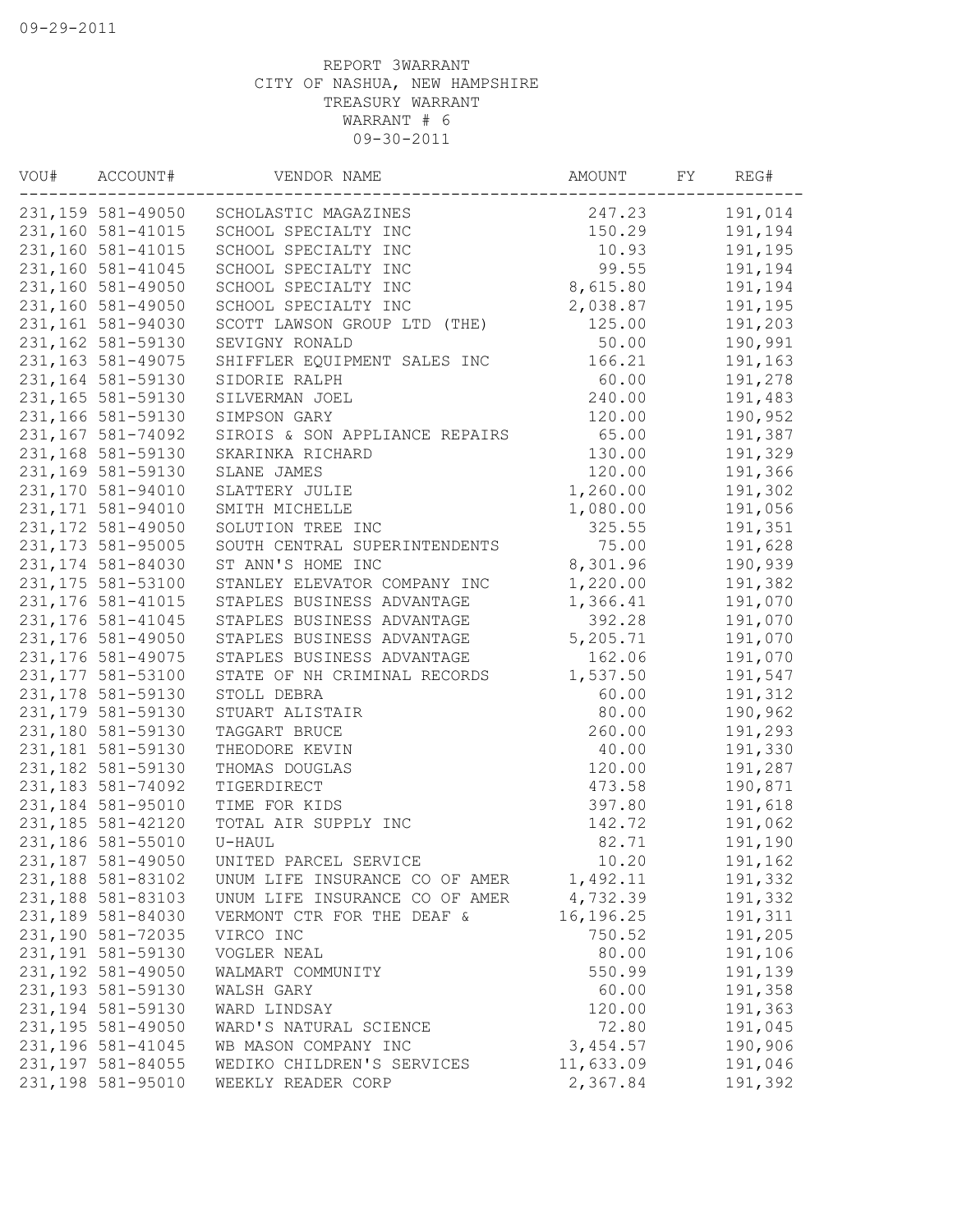|                   | VOU# ACCOUNT#                                                                                                                                                             | VENDOR NAME                                                                                                                                           | AMOUNT                                                                        | FY REG#                                                                              |
|-------------------|---------------------------------------------------------------------------------------------------------------------------------------------------------------------------|-------------------------------------------------------------------------------------------------------------------------------------------------------|-------------------------------------------------------------------------------|--------------------------------------------------------------------------------------|
|                   | 231,199 581-49050<br>231,200 581-84055<br>231, 201 581-59130<br>231, 202 581-42110<br>231, 203 581-59130<br>231, 204 581-49030<br>231, 205 581-59130<br>231,206 581-64040 | WEST MUSIC<br>WHITNEY ACADEMY INC (THE)<br>WHITTEN KERRY<br>WILLIAMS COMMUNICATIONS SERVIC<br>WOOD JOHN<br>WORLD BOOK INC<br>ZIELINSKI KAREN<br>ZONES | 219.60<br>9,774.30<br>92.00<br>132.95<br>40.00<br>869.00<br>60.00<br>1,105.22 | 191,169<br>191,333<br>190,923<br>191,235<br>191,472<br>191,207<br>191,277<br>191,198 |
|                   |                                                                                                                                                                           | TOTAL 581 SCHOOL DEPARTMENT                                                                                                                           |                                                                               | 705,004.84                                                                           |
| 501<br>502<br>503 | 590-23555<br>590-24575<br>231,207 590-24581                                                                                                                               | 590-23531 PC MALL GOV INC<br>HI-WAY SAFETY SYSTEMS INC<br>KING MARK R<br>HM RECEIVABLES CO LLC<br>504 590-24595 HAGE HODES PA                         | 3,600.00<br>2,000.00<br>675.00<br>2,496.10<br>8,346.06                        | 191,204<br>190,919<br>191,395<br>191,334<br>191,427                                  |
|                   |                                                                                                                                                                           | TOTAL 590 PRIOR YEAR OBLIGATIONS                                                                                                                      |                                                                               | 17, 117. 16                                                                          |
| 505<br>506<br>506 | 592-85005<br>592-85010 US BANK<br>592-85015                                                                                                                               | FEDEX<br>US BANK                                                                                                                                      | 23.87<br>8,012.50<br>643,350.00                                               | 191,558<br>12,136<br>12,136                                                          |
| TOTAL             | 592                                                                                                                                                                       | BONDED DEBT SERVICE                                                                                                                                   |                                                                               | 651,386.37                                                                           |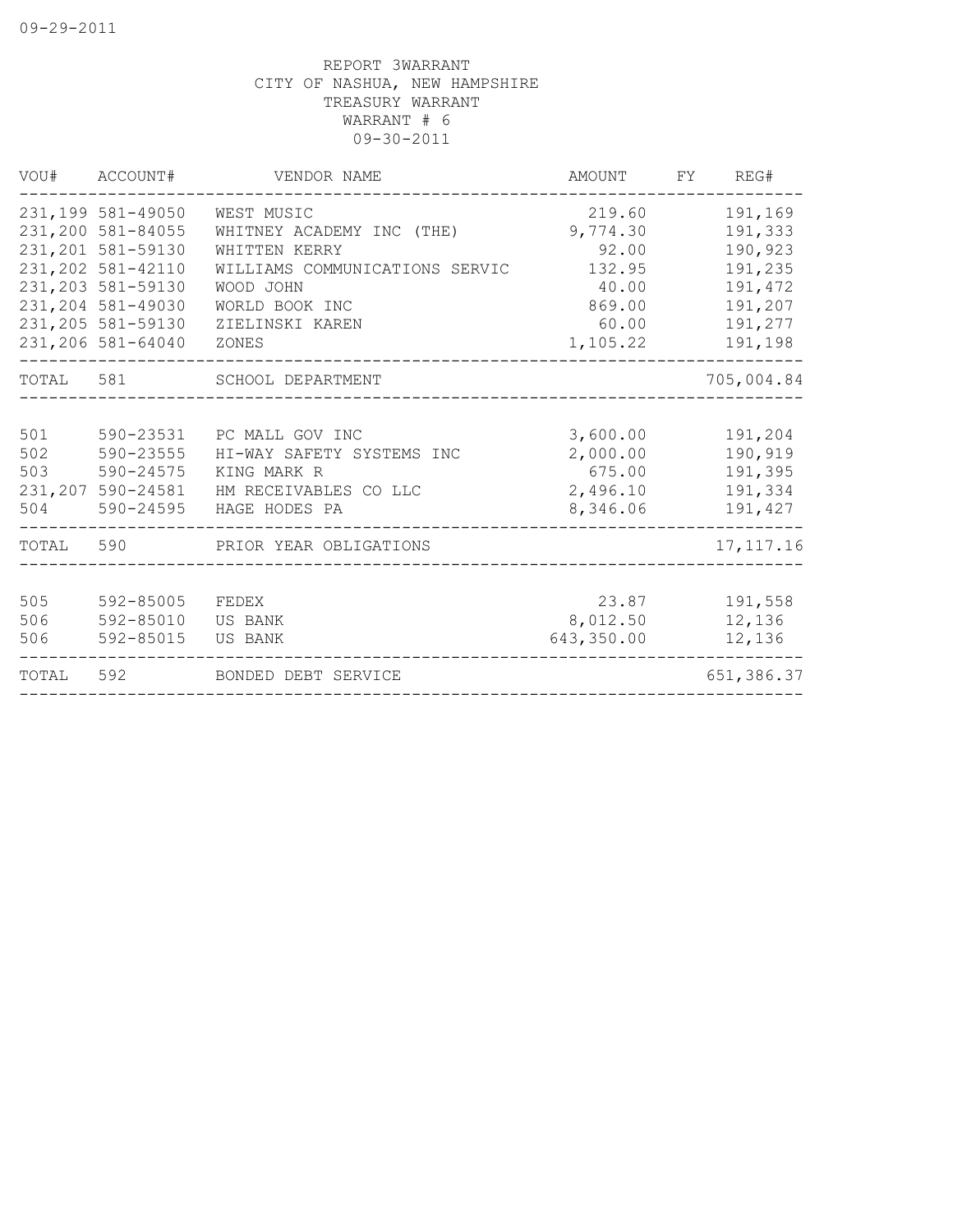|            | VOU# ACCOUNT# | VENDOR NAME                                                                                           | AMOUNT FY REG#   |                    |
|------------|---------------|-------------------------------------------------------------------------------------------------------|------------------|--------------------|
|            |               | 507 617-01 WOODBURY SCOTT                                                                             | 3,200.00 191,428 |                    |
|            |               | TOTAL 617-01 CAP IMP - BUILDING MAINT<br>GENERAL REPAIRS - CITY HALL                                  |                  | 3,200.00           |
| 508        |               | 653-22 PICHETTE BROS CONSTRUCTION INC 52,094.01<br>509 653-22 PICHETTE BROS CONSTRUCTION/RET 2,831.50 |                  | 191,078<br>12,156  |
| TOTAL      |               | 653-22 CAP IMP - STREET DEPT<br>SIDEWALK PROGRAM FY09                                                 |                  | 54, 925.51         |
| 510<br>511 | 653-28        | 653-28 BROX INDUSTRIES INC<br>PICHETTE BROS CONSTRUCTION INC 20,074.49                                | 3,550.31         | 190,909<br>191,078 |
| TOTAL      |               | 653-28 CAP IMP - STREET DEPT<br>SIDEWALK PROGRAM FY10                                                 |                  | 23,624.80          |
|            |               | 231, 208 681-13 BROX INDUSTRIES INC                                                                   | 39,248.91        | 190,909            |
|            |               | TOTAL 681-13 CAP IMP - SCHOOL<br>DEFERRED MAINTENANCE/                                                |                  | 39,248.91          |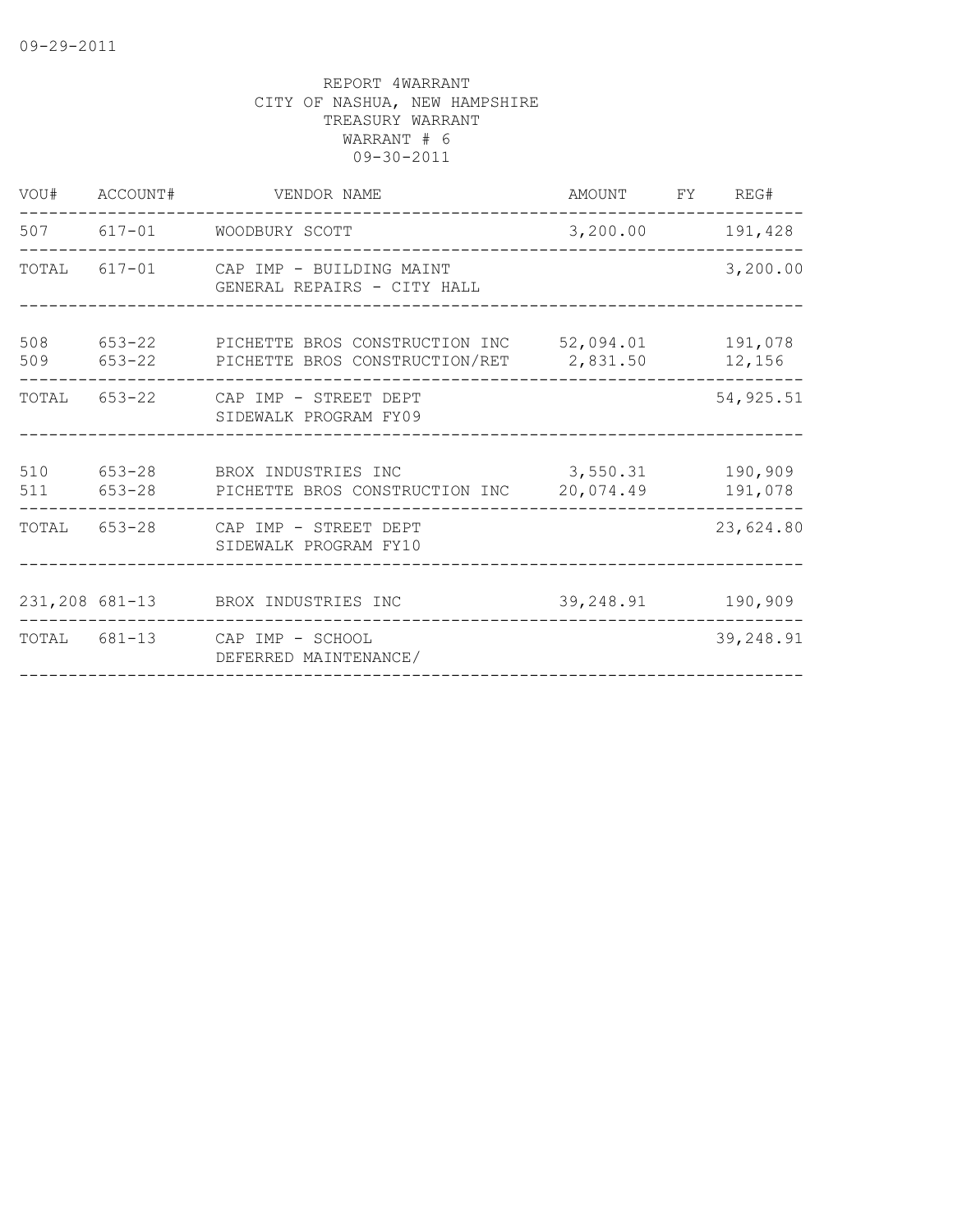| VOU#       | ACCOUNT#               | PROGRAM<br>VENDOR NAME                                                      |                  | AMOUNT FY REG#               |
|------------|------------------------|-----------------------------------------------------------------------------|------------------|------------------------------|
| 512<br>513 |                        | 701-51005 3753 RATH YOUNG & PIGNATELLI PC<br>701-53025 3753 C W DOWNER & CO | 72.64            | 12,065.78 191,130<br>191,142 |
| TOTAL      | 701                    | CPF-MAYOR'S OFFICE                                                          | 12, 138.42       |                              |
|            |                        |                                                                             |                  |                              |
| 514        | 722-12890              | 3735 CAREER CONNECTIONS                                                     | 397.51           | 190,961                      |
| 515<br>516 | 722-12890<br>722-31070 | 3735 OFFICETEAM<br>3735 CDW GOVERNMENT INC                                  | 320.00<br>787.53 | 191,306<br>191,189           |
| 517        | 722-53029              | 3735 AFFILIATED COMPUTER SERVICES I                                         | 13,584.00        | 191,426                      |
| 518        | 722-53036              | 3735 COURTYARD BY MARRIOTT                                                  | 1,204.00         | 191,420                      |
| 519        | 722-53036              | 3735 CROWNE PLAZA HOTEL                                                     | 712.00           | 190,998                      |
| 520        | 722-53140              | 3735 CAREER CONNECTIONS                                                     | 660.80           | 190,961                      |
| 521        |                        | 722-91075 3735 GRAZIANO JANET                                               | 98.24            | 191,548                      |
| 522        | 722-91075              | 3735 PEARL RICHARD                                                          | 133.79           | 191,549                      |
| TOTAL      | 722                    | CPF-INFORMATION TECHNOLOGY 17,897.87                                        |                  |                              |
| 523        |                        | 751-53030 3719 VANASSE HANGEN BRUSTLIN INC 62,650.81 190,873                |                  |                              |
|            |                        |                                                                             |                  |                              |
| TOTAL      | 751                    | CPF-PWD & ENGINEERING                                                       | 62,650.81        |                              |
|            |                        |                                                                             |                  |                              |
| 524        |                        | 752-53095 3710 LOUIS BERGER GROUP INC                                       | 4,901.72 191,579 |                              |
| TOTAL      | 752                    | CPF-PARKS & RECREATION                                                      | 4,901.72         |                              |
|            |                        |                                                                             |                  |                              |
| 525<br>526 |                        | 753-43005 3740 FEDEX<br>753-53075 3740 NASHUA REGIONAL PLANNING COMMI       | 41.00<br>573.75  | 191,558<br>191,386           |
| 527        |                        | 753-53075 3740 URBAN DESIGN ASSOCIATES                                      | 3,420.80         | 190,904                      |
| TOTAL      | 753                    | CPF-STREET DEPT                                                             | 4,035.55         |                              |
|            |                        |                                                                             |                  |                              |
| 528        | 757-53030              | 3736 DESMAN ASSOCIATES                                                      | 297.47           | 191,584                      |
| 528        | 757-53030              | 3737 DESMAN ASSOCIATES                                                      | 297.47           | 191,584                      |
| 529        | 757-53140              | 3736 PROJECT RESOURCE GROUP LLC                                             | 3,125.00         | 191,550                      |
| 529        | 757-53140              | 3737 PROJECT RESOURCE GROUP LLC                                             | 3,125.00         | 191,550                      |
| TOTAL      | 757                    | CPF-PARKING LOTS                                                            | 6,844.94         |                              |
|            |                        | 231,209 781-49050 3775 STAPLES BUSINESS ADVANTAGE                           | 196.90           | 191,070                      |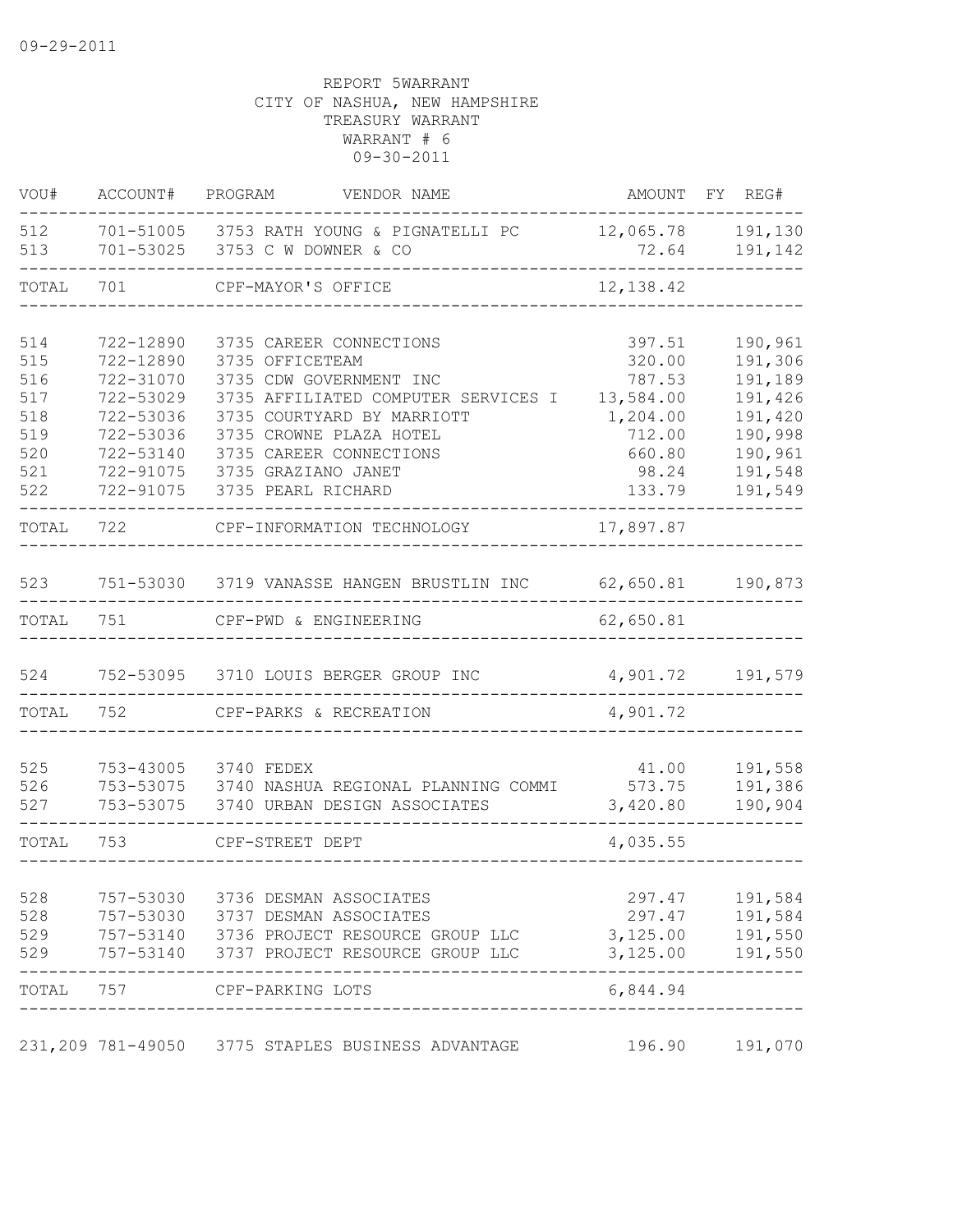|       |           | VOU# ACCOUNT# PROGRAM VENDOR NAME |             | AMOUNT FY REG# |
|-------|-----------|-----------------------------------|-------------|----------------|
|       |           | TOTAL 781 CPF-SCHOOL DEPARTMENT   | 196.90      |                |
|       |           |                                   |             |                |
| TOTAL | 791       | CPF-SOLID WASTE DISPOSAL          | 12,716.13   |                |
| 531   | 792-01310 | 3748 DEFELICE CORP/RETAINAGE      | 33,853.28   | 12,154         |
| 532   | 792-01310 | 3748 DEFELICE CORPORATION         | 304,679.49  | 191,441        |
| 533   | 792-53030 | 3741 HAZEN & SAWYER, PC           | 1,059.36    | 191,133        |
| 534   | 792-53030 | 3799 WRIGHT PIERCE                | 766.68      | 191,399        |
| 535   | 792-53075 | 3748 HAYNER/SWANSON INC           | 13,628.14   | 191,233        |
| 536   | 792-53075 | 3745 HAZEN & SAWYER, PC           | 15,392.48   | 191,133        |
| 536   | 792-53075 | 3746 HAZEN & SAWYER, PC           | 9,664.00    | 191,133        |
| 537   | 792-53075 | 3752 SEA CONSULTANTS              | 3,397.46    | 191,041        |
| 538   | 792-59230 | 3744 E J PRESCOTT INC             | 667.42      | 190,941        |
| 539   | 792-59231 | 3744 ALBANESE D&S INC             | 13,500.00   | 191,438        |
| 540   | 792-59231 | 3744 E J PRESCOTT INC             | 25, 218.98  | 190,941        |
| 541   | 792-59232 | 3795 ALBANESE D&S INC             | 155,320.65  | 191,438        |
| TOTAL |           | 792 CPF-WASTEWATER USER FUND      | 577, 147.94 |                |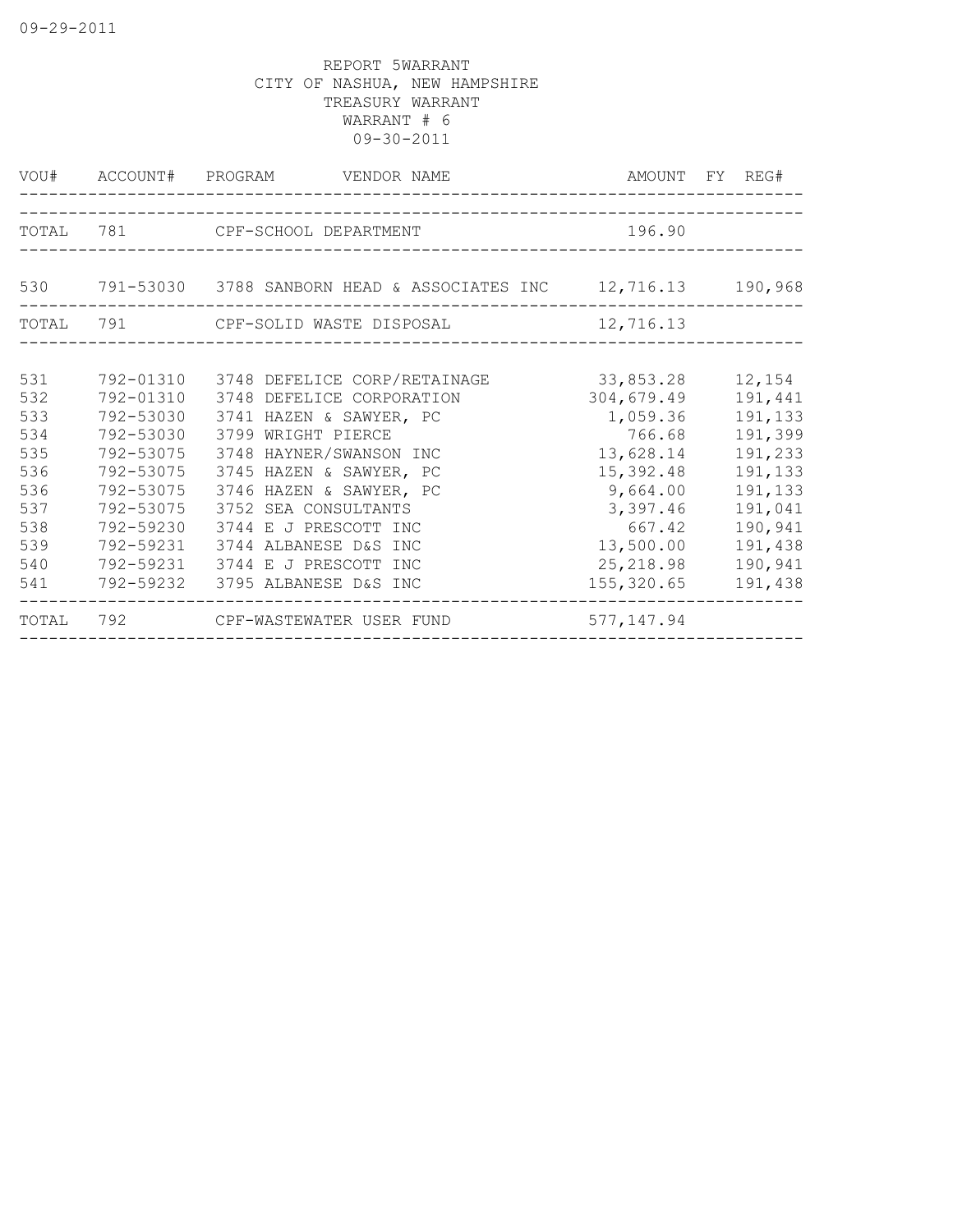| WOU#  | ACCOUNT#         | VENDOR NAME                            | AMOUNT    | FY REG#   |
|-------|------------------|----------------------------------------|-----------|-----------|
| 542   | 801-31005        | COMCAST                                | 68.48     | 191,582   |
| 543   | 801-31040        | PAETEC COMMUNICATIONS INC              | 5.30      | 191,555   |
| 544   | 801-32005        | PSNH                                   | 199.35    | 191,604   |
| 545   | 801-32005        | PUBLIC SERVICE OF NEW HAMPSHIR         | 560.61    | 191,610   |
| 546   | 801-41015        | STAPLES ADVANTAGE                      | 40.98     | 191,137   |
| 547   | 801-42000        | NEW ENGLAND PAPER & SUPPLY             | 214.16    | 191,010   |
| 548   | 801-46030        | ALEC'S SHOE STORE INC                  | 164.00    | 190,975   |
| 548   | 801-46030        | ALEC'S SHOE STORE INC                  | 82.00     | 190,975   |
| 549   | 801-46030        | REFLECTIVE APPAREL FACTORY INC         | 884.75    | 191,023   |
| 550   | 801-48005        | SHATTUCK MALONE OIL CO                 | 39,200.69 | 191,552   |
| 551   | 801-49040        | LAB SAFETY SUPPLY INC                  | 195.37    | 190,882   |
| 552   | 801-53030        | EASTERN ANALYTICAL INC                 | 35.75     | 190,989   |
| 553   | 801-53075        | USDA APHIS                             | 5,441.67  | 191,574   |
| 554   | 801-54020        | IKO INK                                | 100.00    | 191,061   |
| 555   | 801-59100        | COLUMBIA ANALYTICAL SERVICES I         | 807.00    | 191,015   |
| 556   | 801-59238        | DOCULYNX INC                           | 40.15     | 191,414   |
| 557   | 801-59245        | D & R TOWING INC                       | 325.00    | 191,355   |
| 558   | 801-75023        | BELLETETES INC                         | 28.74     | 190,987   |
| 559   | 801-75023        | GRAINGER                               | 396.23    | 190,950   |
| 560   | 801-77020        | LIBERTY INTN'L TRUCKS OF NH LL         | 35.30     | 191,364   |
| 561   | 801-77020        | MCDEVITT TRUCKS INC                    | 1,193.64  | 191,117   |
| 562   | 801-77020        | POWERPLAN                              | 928.27    | 191,120   |
| 563   | 801-78100        | CN WOOD CO INC                         | 503.76    | 191,249   |
| 564   | 801-78100        | DONOVAN SPRING COMPANY INC             | 369.02    | 190,908   |
| 565   | 801-78100        | HOWARD P FAIRFIELD, LLC                | 557.37    | 191,284   |
| 566   | 801-78100        | NEW G.H. BERLIN OIL COMPANY            | 711.89    | 191,013   |
| 567   | 801-78100        | SANEL AUTO PARTS CO                    | 93.96     | 190,992   |
| 567   | 801-78100        | SANEL AUTO PARTS CO                    | 45.44     | 190,992   |
| 567   | 801-78100        | SANEL AUTO PARTS CO                    | 39.94     | 190,992   |
| TOTAL | 801              | --------------<br>SOLID WASTE DISPOSAL |           | 53,268.82 |
|       |                  |                                        |           |           |
| 568   |                  | 802-215-00 JNT RAL ESTATE SERVICES LLC | 67.68     | 191,430   |
| 569   | $802 - 215 - 00$ | POLLOCK SCOTT                          | 8.22      | 190,956   |
| 570   | $802 - 215 - 00$ | STEWART PROPERTY MANAGEMENT            | 553.38    | 191,447   |
| 571   | $802 - 215 - 00$ | UNITED TITLE & ESCROW SERVICES         | 29.33     | 191,446   |
| 572   | 802-31005        | FAIRPOINT COMMUNICATIONS               | 673.45    | 191,593   |
| 573   | 802-31040        | PAETEC COMMUNICATIONS INC              | 4.26      | 191,555   |
| 574   | 802-32005        | PUBLIC SERVICE OF NEW HAMPSHIR         | 48,950.04 | 191,610   |
| 575   | 802-33005        | PENNICHUCK WATER                       | 47.16     | 191,570   |
| 575   | 802-33005        | PENNICHUCK WATER                       | 20.34     | 191,571   |
| 575   | 802-33005        | PENNICHUCK WATER                       | 3,464.15  | 191,571   |
| 576   | 802-34015        | METROMEDIA ENERGY INC                  | 500.52    | 191,589   |
| 577   | 802-34015        | NATIONAL GRID                          | 47.73     | 191,588   |
| 578   | 802-42010        | OMEGA INDUSTRIAL SUPPLY INC            | 721.53    | 191,043   |
| 579   | 802-45101        | BASF CORPORATION                       | 4,739.04  | 191,403   |
| 580   | 802-45103        | JCI JONES                              | 6,472.00  | 191,416   |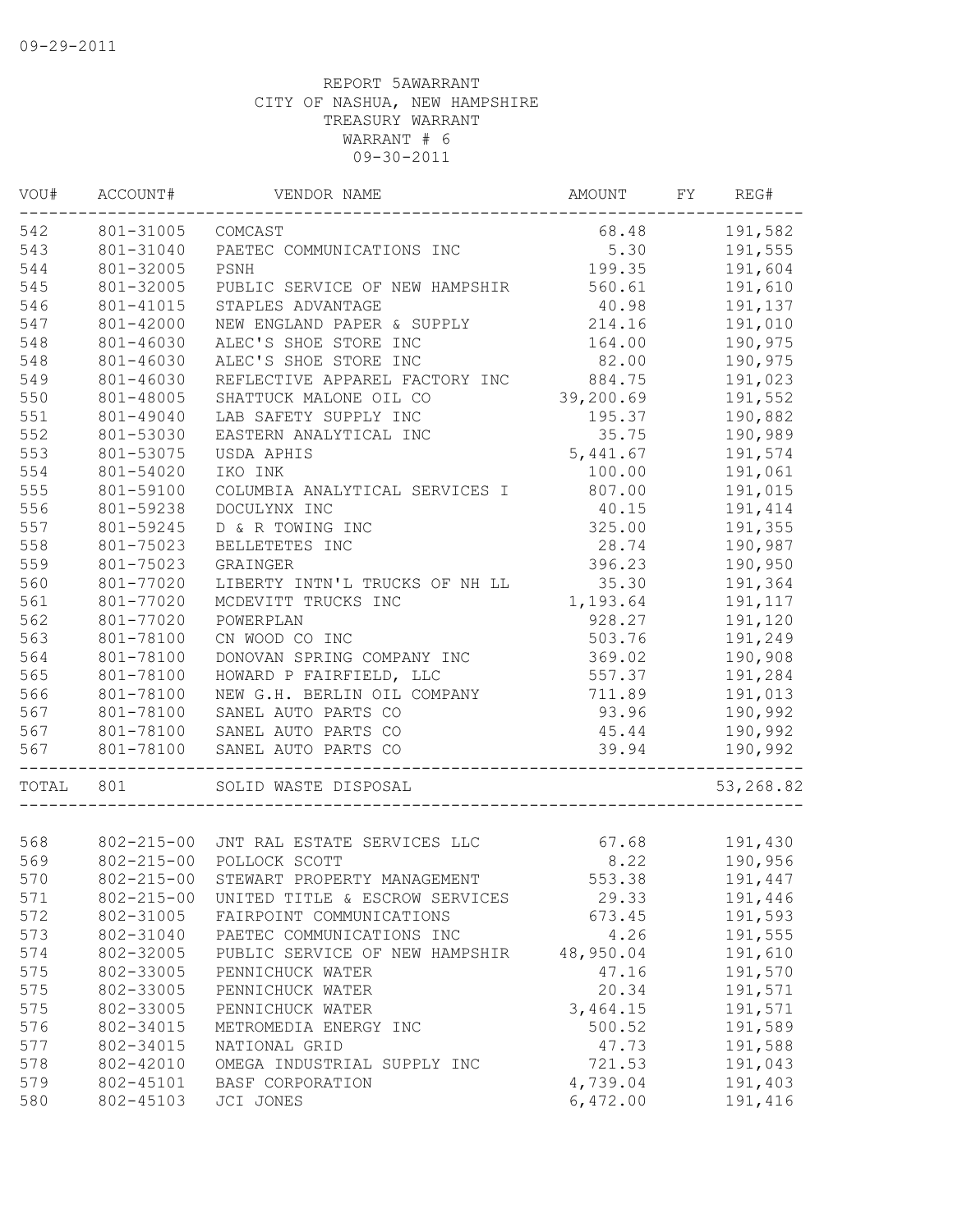| 802-45104 JCI JONES<br>191,416<br>2,449.17<br>161.95<br>190,975<br>802-46045<br>ALEC'S SHOE STORE INC<br>582<br>34.11<br>191,104<br>802-46045<br>UNIFIRST CORPORATION<br>582<br>193.85<br>191,104<br>802-46045<br>UNIFIRST CORPORATION<br>583<br>802-48005<br>SHATTUCK MALONE OIL CO<br>5,710.99<br>191,552<br>583<br>5,710.99<br>802-48005<br>SHATTUCK MALONE OIL CO<br>191,552<br>584<br>851.02<br>802-48015<br>DENNIS K BURKE INC<br>191,615<br>584<br>851.02<br>802-48015<br>DENNIS K BURKE INC<br>191,615<br>585<br>802-49070<br>IDEXX DISTRIBUTION INC<br>813.97<br>191,027<br>586<br>1,016.64<br>802-49070<br>VWR INTERNATIONAL INC<br>191,138<br>587<br>591.96<br>802-49075<br>BAHR SALES INC<br>191,400<br>588<br>DYNAMIC CABLE REPAIRS/JACK GOH<br>865.00<br>802-49075<br>191,116<br>589<br>802-53030<br>175.00<br>191,067<br>CHEMSERVE ENVIRONMENTAL ANALYS<br>590<br>802-59105<br>GREENLEAF WILLIAM<br>850.00<br>191,040<br>591<br>802-59220<br>PRINTGRAPHICS OF MAINE<br>1,012.72<br>190,935<br>592<br>21,410.04<br>191,397<br>802-59225<br>RESOURCE MANAGEMENT INC<br>593<br>802-59230<br>BROX INDUSTRIES INC<br>4,104.42<br>190,909<br>594<br>802-59230<br>304.50<br>CORRIVEAU ROUTHIER INC<br>191,354<br>595<br>802-59230<br>965.00<br>GRANITE STATE SEWER & DRAIN CL<br>191,170<br>596<br>802-59230<br>190,993<br>VELLANO BROS INC<br>628.76<br>597<br>802-59238<br>DOCULYNX INC<br>68.38<br>191,414<br>598<br>802-59265<br>3,032.54<br>CITIZENS BANK<br>12,152<br>599<br>802-59265<br>CITIZENS BANK<br>909.02<br>12,153<br>600<br>8,498.49<br>802-59275<br>PENNICHUCK WATER<br>191,011<br>601<br>802-59320<br>FREIGHTLINER OF NH INC<br>1,525.81<br>191,103<br>602<br>802-59320<br>HOWARD P FAIRFIELD, LLC<br>221.43<br>191,284<br>603<br>802-59320<br>MAC MULKIN CHEVROLET INC<br>22.71<br>191,356<br>604<br>54.84<br>802-59320<br>NAPA AUTO PARTS<br>191,086<br>604<br>925.90<br>802-59320<br>NAPA AUTO PARTS<br>191,086<br>605<br>2,944.69<br>802-64192<br>GRAINGER<br>190,950<br>606<br>802-64192<br>HOME DEPOT CREDIT SERVICES<br>191,565<br>13.97<br>606<br>802-64192<br>HOME DEPOT CREDIT SERVICES<br>39.89<br>191,565<br>607<br>LAB SAFETY SUPPY INC<br>36.47<br>802-64192<br>191,135<br>608<br>34.06<br>802-64192<br>M & M ELECTRICAL SUPPLY CO INC<br>191,352<br>609<br>128.13<br>802-64192<br>NH BRAGG & SONS INC<br>190,877<br>802-77050<br>610<br>FASTENAL COMPANY<br>57.69<br>191,042<br>802-77050<br>1,237.81<br>190,950<br>611<br>GRAINGER<br>612<br>200.66<br>802-77050<br>191,352<br>M & M ELECTRICAL SUPPLY CO INC<br>613<br>208.53<br>191,369<br>802-77050<br>PINE MOTOR PARTS<br>614<br>802-77066<br>46.43<br>191,042<br>FASTENAL COMPANY<br>615<br>802-77067<br>96.60<br>191, 417<br>EASTERN INDUSTRIAL AUTOMATION<br>616<br>191,042<br>802-77067<br>FASTENAL COMPANY<br>113.04<br>617<br>1,767.00<br>191,365<br>802-77067<br>M & B MACHINING AND WELDING<br>618<br>802-77067<br>PEABODY SUPPLY COMPANY<br>102.90<br>191,411<br>191,115<br>619<br>802-77069<br>ATCO INTERNATIONAL<br>2,759.80<br>620<br>802-77069<br>295.02<br>190,938<br>F W WEBB COMPANY<br>621<br>802-77069<br>9.37<br>191,042<br>FASTENAL COMPANY<br>622<br>802-77069<br>566.05<br>190,912<br>FREDERICKSEAL INC | WOU# | ACCOUNT# | VENDOR NAME | AMOUNT | FY | REG# |
|-----------------------------------------------------------------------------------------------------------------------------------------------------------------------------------------------------------------------------------------------------------------------------------------------------------------------------------------------------------------------------------------------------------------------------------------------------------------------------------------------------------------------------------------------------------------------------------------------------------------------------------------------------------------------------------------------------------------------------------------------------------------------------------------------------------------------------------------------------------------------------------------------------------------------------------------------------------------------------------------------------------------------------------------------------------------------------------------------------------------------------------------------------------------------------------------------------------------------------------------------------------------------------------------------------------------------------------------------------------------------------------------------------------------------------------------------------------------------------------------------------------------------------------------------------------------------------------------------------------------------------------------------------------------------------------------------------------------------------------------------------------------------------------------------------------------------------------------------------------------------------------------------------------------------------------------------------------------------------------------------------------------------------------------------------------------------------------------------------------------------------------------------------------------------------------------------------------------------------------------------------------------------------------------------------------------------------------------------------------------------------------------------------------------------------------------------------------------------------------------------------------------------------------------------------------------------------------------------------------------------------------------------------------------------------------------------------------------------------------------------------------------------------------------------------------------------------------------------------------------------------------------------------------------------------------------------------------------------------------------------------------------------------------------------------------------------------------------------------------------------------------------------------------------------------------------------------------------------------|------|----------|-------------|--------|----|------|
|                                                                                                                                                                                                                                                                                                                                                                                                                                                                                                                                                                                                                                                                                                                                                                                                                                                                                                                                                                                                                                                                                                                                                                                                                                                                                                                                                                                                                                                                                                                                                                                                                                                                                                                                                                                                                                                                                                                                                                                                                                                                                                                                                                                                                                                                                                                                                                                                                                                                                                                                                                                                                                                                                                                                                                                                                                                                                                                                                                                                                                                                                                                                                                                                                             | 580  |          |             |        |    |      |
|                                                                                                                                                                                                                                                                                                                                                                                                                                                                                                                                                                                                                                                                                                                                                                                                                                                                                                                                                                                                                                                                                                                                                                                                                                                                                                                                                                                                                                                                                                                                                                                                                                                                                                                                                                                                                                                                                                                                                                                                                                                                                                                                                                                                                                                                                                                                                                                                                                                                                                                                                                                                                                                                                                                                                                                                                                                                                                                                                                                                                                                                                                                                                                                                                             | 581  |          |             |        |    |      |
|                                                                                                                                                                                                                                                                                                                                                                                                                                                                                                                                                                                                                                                                                                                                                                                                                                                                                                                                                                                                                                                                                                                                                                                                                                                                                                                                                                                                                                                                                                                                                                                                                                                                                                                                                                                                                                                                                                                                                                                                                                                                                                                                                                                                                                                                                                                                                                                                                                                                                                                                                                                                                                                                                                                                                                                                                                                                                                                                                                                                                                                                                                                                                                                                                             |      |          |             |        |    |      |
|                                                                                                                                                                                                                                                                                                                                                                                                                                                                                                                                                                                                                                                                                                                                                                                                                                                                                                                                                                                                                                                                                                                                                                                                                                                                                                                                                                                                                                                                                                                                                                                                                                                                                                                                                                                                                                                                                                                                                                                                                                                                                                                                                                                                                                                                                                                                                                                                                                                                                                                                                                                                                                                                                                                                                                                                                                                                                                                                                                                                                                                                                                                                                                                                                             |      |          |             |        |    |      |
|                                                                                                                                                                                                                                                                                                                                                                                                                                                                                                                                                                                                                                                                                                                                                                                                                                                                                                                                                                                                                                                                                                                                                                                                                                                                                                                                                                                                                                                                                                                                                                                                                                                                                                                                                                                                                                                                                                                                                                                                                                                                                                                                                                                                                                                                                                                                                                                                                                                                                                                                                                                                                                                                                                                                                                                                                                                                                                                                                                                                                                                                                                                                                                                                                             |      |          |             |        |    |      |
|                                                                                                                                                                                                                                                                                                                                                                                                                                                                                                                                                                                                                                                                                                                                                                                                                                                                                                                                                                                                                                                                                                                                                                                                                                                                                                                                                                                                                                                                                                                                                                                                                                                                                                                                                                                                                                                                                                                                                                                                                                                                                                                                                                                                                                                                                                                                                                                                                                                                                                                                                                                                                                                                                                                                                                                                                                                                                                                                                                                                                                                                                                                                                                                                                             |      |          |             |        |    |      |
|                                                                                                                                                                                                                                                                                                                                                                                                                                                                                                                                                                                                                                                                                                                                                                                                                                                                                                                                                                                                                                                                                                                                                                                                                                                                                                                                                                                                                                                                                                                                                                                                                                                                                                                                                                                                                                                                                                                                                                                                                                                                                                                                                                                                                                                                                                                                                                                                                                                                                                                                                                                                                                                                                                                                                                                                                                                                                                                                                                                                                                                                                                                                                                                                                             |      |          |             |        |    |      |
|                                                                                                                                                                                                                                                                                                                                                                                                                                                                                                                                                                                                                                                                                                                                                                                                                                                                                                                                                                                                                                                                                                                                                                                                                                                                                                                                                                                                                                                                                                                                                                                                                                                                                                                                                                                                                                                                                                                                                                                                                                                                                                                                                                                                                                                                                                                                                                                                                                                                                                                                                                                                                                                                                                                                                                                                                                                                                                                                                                                                                                                                                                                                                                                                                             |      |          |             |        |    |      |
|                                                                                                                                                                                                                                                                                                                                                                                                                                                                                                                                                                                                                                                                                                                                                                                                                                                                                                                                                                                                                                                                                                                                                                                                                                                                                                                                                                                                                                                                                                                                                                                                                                                                                                                                                                                                                                                                                                                                                                                                                                                                                                                                                                                                                                                                                                                                                                                                                                                                                                                                                                                                                                                                                                                                                                                                                                                                                                                                                                                                                                                                                                                                                                                                                             |      |          |             |        |    |      |
|                                                                                                                                                                                                                                                                                                                                                                                                                                                                                                                                                                                                                                                                                                                                                                                                                                                                                                                                                                                                                                                                                                                                                                                                                                                                                                                                                                                                                                                                                                                                                                                                                                                                                                                                                                                                                                                                                                                                                                                                                                                                                                                                                                                                                                                                                                                                                                                                                                                                                                                                                                                                                                                                                                                                                                                                                                                                                                                                                                                                                                                                                                                                                                                                                             |      |          |             |        |    |      |
|                                                                                                                                                                                                                                                                                                                                                                                                                                                                                                                                                                                                                                                                                                                                                                                                                                                                                                                                                                                                                                                                                                                                                                                                                                                                                                                                                                                                                                                                                                                                                                                                                                                                                                                                                                                                                                                                                                                                                                                                                                                                                                                                                                                                                                                                                                                                                                                                                                                                                                                                                                                                                                                                                                                                                                                                                                                                                                                                                                                                                                                                                                                                                                                                                             |      |          |             |        |    |      |
|                                                                                                                                                                                                                                                                                                                                                                                                                                                                                                                                                                                                                                                                                                                                                                                                                                                                                                                                                                                                                                                                                                                                                                                                                                                                                                                                                                                                                                                                                                                                                                                                                                                                                                                                                                                                                                                                                                                                                                                                                                                                                                                                                                                                                                                                                                                                                                                                                                                                                                                                                                                                                                                                                                                                                                                                                                                                                                                                                                                                                                                                                                                                                                                                                             |      |          |             |        |    |      |
|                                                                                                                                                                                                                                                                                                                                                                                                                                                                                                                                                                                                                                                                                                                                                                                                                                                                                                                                                                                                                                                                                                                                                                                                                                                                                                                                                                                                                                                                                                                                                                                                                                                                                                                                                                                                                                                                                                                                                                                                                                                                                                                                                                                                                                                                                                                                                                                                                                                                                                                                                                                                                                                                                                                                                                                                                                                                                                                                                                                                                                                                                                                                                                                                                             |      |          |             |        |    |      |
|                                                                                                                                                                                                                                                                                                                                                                                                                                                                                                                                                                                                                                                                                                                                                                                                                                                                                                                                                                                                                                                                                                                                                                                                                                                                                                                                                                                                                                                                                                                                                                                                                                                                                                                                                                                                                                                                                                                                                                                                                                                                                                                                                                                                                                                                                                                                                                                                                                                                                                                                                                                                                                                                                                                                                                                                                                                                                                                                                                                                                                                                                                                                                                                                                             |      |          |             |        |    |      |
|                                                                                                                                                                                                                                                                                                                                                                                                                                                                                                                                                                                                                                                                                                                                                                                                                                                                                                                                                                                                                                                                                                                                                                                                                                                                                                                                                                                                                                                                                                                                                                                                                                                                                                                                                                                                                                                                                                                                                                                                                                                                                                                                                                                                                                                                                                                                                                                                                                                                                                                                                                                                                                                                                                                                                                                                                                                                                                                                                                                                                                                                                                                                                                                                                             |      |          |             |        |    |      |
|                                                                                                                                                                                                                                                                                                                                                                                                                                                                                                                                                                                                                                                                                                                                                                                                                                                                                                                                                                                                                                                                                                                                                                                                                                                                                                                                                                                                                                                                                                                                                                                                                                                                                                                                                                                                                                                                                                                                                                                                                                                                                                                                                                                                                                                                                                                                                                                                                                                                                                                                                                                                                                                                                                                                                                                                                                                                                                                                                                                                                                                                                                                                                                                                                             |      |          |             |        |    |      |
|                                                                                                                                                                                                                                                                                                                                                                                                                                                                                                                                                                                                                                                                                                                                                                                                                                                                                                                                                                                                                                                                                                                                                                                                                                                                                                                                                                                                                                                                                                                                                                                                                                                                                                                                                                                                                                                                                                                                                                                                                                                                                                                                                                                                                                                                                                                                                                                                                                                                                                                                                                                                                                                                                                                                                                                                                                                                                                                                                                                                                                                                                                                                                                                                                             |      |          |             |        |    |      |
|                                                                                                                                                                                                                                                                                                                                                                                                                                                                                                                                                                                                                                                                                                                                                                                                                                                                                                                                                                                                                                                                                                                                                                                                                                                                                                                                                                                                                                                                                                                                                                                                                                                                                                                                                                                                                                                                                                                                                                                                                                                                                                                                                                                                                                                                                                                                                                                                                                                                                                                                                                                                                                                                                                                                                                                                                                                                                                                                                                                                                                                                                                                                                                                                                             |      |          |             |        |    |      |
|                                                                                                                                                                                                                                                                                                                                                                                                                                                                                                                                                                                                                                                                                                                                                                                                                                                                                                                                                                                                                                                                                                                                                                                                                                                                                                                                                                                                                                                                                                                                                                                                                                                                                                                                                                                                                                                                                                                                                                                                                                                                                                                                                                                                                                                                                                                                                                                                                                                                                                                                                                                                                                                                                                                                                                                                                                                                                                                                                                                                                                                                                                                                                                                                                             |      |          |             |        |    |      |
|                                                                                                                                                                                                                                                                                                                                                                                                                                                                                                                                                                                                                                                                                                                                                                                                                                                                                                                                                                                                                                                                                                                                                                                                                                                                                                                                                                                                                                                                                                                                                                                                                                                                                                                                                                                                                                                                                                                                                                                                                                                                                                                                                                                                                                                                                                                                                                                                                                                                                                                                                                                                                                                                                                                                                                                                                                                                                                                                                                                                                                                                                                                                                                                                                             |      |          |             |        |    |      |
|                                                                                                                                                                                                                                                                                                                                                                                                                                                                                                                                                                                                                                                                                                                                                                                                                                                                                                                                                                                                                                                                                                                                                                                                                                                                                                                                                                                                                                                                                                                                                                                                                                                                                                                                                                                                                                                                                                                                                                                                                                                                                                                                                                                                                                                                                                                                                                                                                                                                                                                                                                                                                                                                                                                                                                                                                                                                                                                                                                                                                                                                                                                                                                                                                             |      |          |             |        |    |      |
|                                                                                                                                                                                                                                                                                                                                                                                                                                                                                                                                                                                                                                                                                                                                                                                                                                                                                                                                                                                                                                                                                                                                                                                                                                                                                                                                                                                                                                                                                                                                                                                                                                                                                                                                                                                                                                                                                                                                                                                                                                                                                                                                                                                                                                                                                                                                                                                                                                                                                                                                                                                                                                                                                                                                                                                                                                                                                                                                                                                                                                                                                                                                                                                                                             |      |          |             |        |    |      |
|                                                                                                                                                                                                                                                                                                                                                                                                                                                                                                                                                                                                                                                                                                                                                                                                                                                                                                                                                                                                                                                                                                                                                                                                                                                                                                                                                                                                                                                                                                                                                                                                                                                                                                                                                                                                                                                                                                                                                                                                                                                                                                                                                                                                                                                                                                                                                                                                                                                                                                                                                                                                                                                                                                                                                                                                                                                                                                                                                                                                                                                                                                                                                                                                                             |      |          |             |        |    |      |
|                                                                                                                                                                                                                                                                                                                                                                                                                                                                                                                                                                                                                                                                                                                                                                                                                                                                                                                                                                                                                                                                                                                                                                                                                                                                                                                                                                                                                                                                                                                                                                                                                                                                                                                                                                                                                                                                                                                                                                                                                                                                                                                                                                                                                                                                                                                                                                                                                                                                                                                                                                                                                                                                                                                                                                                                                                                                                                                                                                                                                                                                                                                                                                                                                             |      |          |             |        |    |      |
|                                                                                                                                                                                                                                                                                                                                                                                                                                                                                                                                                                                                                                                                                                                                                                                                                                                                                                                                                                                                                                                                                                                                                                                                                                                                                                                                                                                                                                                                                                                                                                                                                                                                                                                                                                                                                                                                                                                                                                                                                                                                                                                                                                                                                                                                                                                                                                                                                                                                                                                                                                                                                                                                                                                                                                                                                                                                                                                                                                                                                                                                                                                                                                                                                             |      |          |             |        |    |      |
|                                                                                                                                                                                                                                                                                                                                                                                                                                                                                                                                                                                                                                                                                                                                                                                                                                                                                                                                                                                                                                                                                                                                                                                                                                                                                                                                                                                                                                                                                                                                                                                                                                                                                                                                                                                                                                                                                                                                                                                                                                                                                                                                                                                                                                                                                                                                                                                                                                                                                                                                                                                                                                                                                                                                                                                                                                                                                                                                                                                                                                                                                                                                                                                                                             |      |          |             |        |    |      |
|                                                                                                                                                                                                                                                                                                                                                                                                                                                                                                                                                                                                                                                                                                                                                                                                                                                                                                                                                                                                                                                                                                                                                                                                                                                                                                                                                                                                                                                                                                                                                                                                                                                                                                                                                                                                                                                                                                                                                                                                                                                                                                                                                                                                                                                                                                                                                                                                                                                                                                                                                                                                                                                                                                                                                                                                                                                                                                                                                                                                                                                                                                                                                                                                                             |      |          |             |        |    |      |
|                                                                                                                                                                                                                                                                                                                                                                                                                                                                                                                                                                                                                                                                                                                                                                                                                                                                                                                                                                                                                                                                                                                                                                                                                                                                                                                                                                                                                                                                                                                                                                                                                                                                                                                                                                                                                                                                                                                                                                                                                                                                                                                                                                                                                                                                                                                                                                                                                                                                                                                                                                                                                                                                                                                                                                                                                                                                                                                                                                                                                                                                                                                                                                                                                             |      |          |             |        |    |      |
|                                                                                                                                                                                                                                                                                                                                                                                                                                                                                                                                                                                                                                                                                                                                                                                                                                                                                                                                                                                                                                                                                                                                                                                                                                                                                                                                                                                                                                                                                                                                                                                                                                                                                                                                                                                                                                                                                                                                                                                                                                                                                                                                                                                                                                                                                                                                                                                                                                                                                                                                                                                                                                                                                                                                                                                                                                                                                                                                                                                                                                                                                                                                                                                                                             |      |          |             |        |    |      |
|                                                                                                                                                                                                                                                                                                                                                                                                                                                                                                                                                                                                                                                                                                                                                                                                                                                                                                                                                                                                                                                                                                                                                                                                                                                                                                                                                                                                                                                                                                                                                                                                                                                                                                                                                                                                                                                                                                                                                                                                                                                                                                                                                                                                                                                                                                                                                                                                                                                                                                                                                                                                                                                                                                                                                                                                                                                                                                                                                                                                                                                                                                                                                                                                                             |      |          |             |        |    |      |
|                                                                                                                                                                                                                                                                                                                                                                                                                                                                                                                                                                                                                                                                                                                                                                                                                                                                                                                                                                                                                                                                                                                                                                                                                                                                                                                                                                                                                                                                                                                                                                                                                                                                                                                                                                                                                                                                                                                                                                                                                                                                                                                                                                                                                                                                                                                                                                                                                                                                                                                                                                                                                                                                                                                                                                                                                                                                                                                                                                                                                                                                                                                                                                                                                             |      |          |             |        |    |      |
|                                                                                                                                                                                                                                                                                                                                                                                                                                                                                                                                                                                                                                                                                                                                                                                                                                                                                                                                                                                                                                                                                                                                                                                                                                                                                                                                                                                                                                                                                                                                                                                                                                                                                                                                                                                                                                                                                                                                                                                                                                                                                                                                                                                                                                                                                                                                                                                                                                                                                                                                                                                                                                                                                                                                                                                                                                                                                                                                                                                                                                                                                                                                                                                                                             |      |          |             |        |    |      |
|                                                                                                                                                                                                                                                                                                                                                                                                                                                                                                                                                                                                                                                                                                                                                                                                                                                                                                                                                                                                                                                                                                                                                                                                                                                                                                                                                                                                                                                                                                                                                                                                                                                                                                                                                                                                                                                                                                                                                                                                                                                                                                                                                                                                                                                                                                                                                                                                                                                                                                                                                                                                                                                                                                                                                                                                                                                                                                                                                                                                                                                                                                                                                                                                                             |      |          |             |        |    |      |
|                                                                                                                                                                                                                                                                                                                                                                                                                                                                                                                                                                                                                                                                                                                                                                                                                                                                                                                                                                                                                                                                                                                                                                                                                                                                                                                                                                                                                                                                                                                                                                                                                                                                                                                                                                                                                                                                                                                                                                                                                                                                                                                                                                                                                                                                                                                                                                                                                                                                                                                                                                                                                                                                                                                                                                                                                                                                                                                                                                                                                                                                                                                                                                                                                             |      |          |             |        |    |      |
|                                                                                                                                                                                                                                                                                                                                                                                                                                                                                                                                                                                                                                                                                                                                                                                                                                                                                                                                                                                                                                                                                                                                                                                                                                                                                                                                                                                                                                                                                                                                                                                                                                                                                                                                                                                                                                                                                                                                                                                                                                                                                                                                                                                                                                                                                                                                                                                                                                                                                                                                                                                                                                                                                                                                                                                                                                                                                                                                                                                                                                                                                                                                                                                                                             |      |          |             |        |    |      |
|                                                                                                                                                                                                                                                                                                                                                                                                                                                                                                                                                                                                                                                                                                                                                                                                                                                                                                                                                                                                                                                                                                                                                                                                                                                                                                                                                                                                                                                                                                                                                                                                                                                                                                                                                                                                                                                                                                                                                                                                                                                                                                                                                                                                                                                                                                                                                                                                                                                                                                                                                                                                                                                                                                                                                                                                                                                                                                                                                                                                                                                                                                                                                                                                                             |      |          |             |        |    |      |
|                                                                                                                                                                                                                                                                                                                                                                                                                                                                                                                                                                                                                                                                                                                                                                                                                                                                                                                                                                                                                                                                                                                                                                                                                                                                                                                                                                                                                                                                                                                                                                                                                                                                                                                                                                                                                                                                                                                                                                                                                                                                                                                                                                                                                                                                                                                                                                                                                                                                                                                                                                                                                                                                                                                                                                                                                                                                                                                                                                                                                                                                                                                                                                                                                             |      |          |             |        |    |      |
|                                                                                                                                                                                                                                                                                                                                                                                                                                                                                                                                                                                                                                                                                                                                                                                                                                                                                                                                                                                                                                                                                                                                                                                                                                                                                                                                                                                                                                                                                                                                                                                                                                                                                                                                                                                                                                                                                                                                                                                                                                                                                                                                                                                                                                                                                                                                                                                                                                                                                                                                                                                                                                                                                                                                                                                                                                                                                                                                                                                                                                                                                                                                                                                                                             |      |          |             |        |    |      |
|                                                                                                                                                                                                                                                                                                                                                                                                                                                                                                                                                                                                                                                                                                                                                                                                                                                                                                                                                                                                                                                                                                                                                                                                                                                                                                                                                                                                                                                                                                                                                                                                                                                                                                                                                                                                                                                                                                                                                                                                                                                                                                                                                                                                                                                                                                                                                                                                                                                                                                                                                                                                                                                                                                                                                                                                                                                                                                                                                                                                                                                                                                                                                                                                                             |      |          |             |        |    |      |
|                                                                                                                                                                                                                                                                                                                                                                                                                                                                                                                                                                                                                                                                                                                                                                                                                                                                                                                                                                                                                                                                                                                                                                                                                                                                                                                                                                                                                                                                                                                                                                                                                                                                                                                                                                                                                                                                                                                                                                                                                                                                                                                                                                                                                                                                                                                                                                                                                                                                                                                                                                                                                                                                                                                                                                                                                                                                                                                                                                                                                                                                                                                                                                                                                             |      |          |             |        |    |      |
|                                                                                                                                                                                                                                                                                                                                                                                                                                                                                                                                                                                                                                                                                                                                                                                                                                                                                                                                                                                                                                                                                                                                                                                                                                                                                                                                                                                                                                                                                                                                                                                                                                                                                                                                                                                                                                                                                                                                                                                                                                                                                                                                                                                                                                                                                                                                                                                                                                                                                                                                                                                                                                                                                                                                                                                                                                                                                                                                                                                                                                                                                                                                                                                                                             |      |          |             |        |    |      |
|                                                                                                                                                                                                                                                                                                                                                                                                                                                                                                                                                                                                                                                                                                                                                                                                                                                                                                                                                                                                                                                                                                                                                                                                                                                                                                                                                                                                                                                                                                                                                                                                                                                                                                                                                                                                                                                                                                                                                                                                                                                                                                                                                                                                                                                                                                                                                                                                                                                                                                                                                                                                                                                                                                                                                                                                                                                                                                                                                                                                                                                                                                                                                                                                                             |      |          |             |        |    |      |
|                                                                                                                                                                                                                                                                                                                                                                                                                                                                                                                                                                                                                                                                                                                                                                                                                                                                                                                                                                                                                                                                                                                                                                                                                                                                                                                                                                                                                                                                                                                                                                                                                                                                                                                                                                                                                                                                                                                                                                                                                                                                                                                                                                                                                                                                                                                                                                                                                                                                                                                                                                                                                                                                                                                                                                                                                                                                                                                                                                                                                                                                                                                                                                                                                             |      |          |             |        |    |      |
|                                                                                                                                                                                                                                                                                                                                                                                                                                                                                                                                                                                                                                                                                                                                                                                                                                                                                                                                                                                                                                                                                                                                                                                                                                                                                                                                                                                                                                                                                                                                                                                                                                                                                                                                                                                                                                                                                                                                                                                                                                                                                                                                                                                                                                                                                                                                                                                                                                                                                                                                                                                                                                                                                                                                                                                                                                                                                                                                                                                                                                                                                                                                                                                                                             |      |          |             |        |    |      |
|                                                                                                                                                                                                                                                                                                                                                                                                                                                                                                                                                                                                                                                                                                                                                                                                                                                                                                                                                                                                                                                                                                                                                                                                                                                                                                                                                                                                                                                                                                                                                                                                                                                                                                                                                                                                                                                                                                                                                                                                                                                                                                                                                                                                                                                                                                                                                                                                                                                                                                                                                                                                                                                                                                                                                                                                                                                                                                                                                                                                                                                                                                                                                                                                                             |      |          |             |        |    |      |
|                                                                                                                                                                                                                                                                                                                                                                                                                                                                                                                                                                                                                                                                                                                                                                                                                                                                                                                                                                                                                                                                                                                                                                                                                                                                                                                                                                                                                                                                                                                                                                                                                                                                                                                                                                                                                                                                                                                                                                                                                                                                                                                                                                                                                                                                                                                                                                                                                                                                                                                                                                                                                                                                                                                                                                                                                                                                                                                                                                                                                                                                                                                                                                                                                             |      |          |             |        |    |      |
|                                                                                                                                                                                                                                                                                                                                                                                                                                                                                                                                                                                                                                                                                                                                                                                                                                                                                                                                                                                                                                                                                                                                                                                                                                                                                                                                                                                                                                                                                                                                                                                                                                                                                                                                                                                                                                                                                                                                                                                                                                                                                                                                                                                                                                                                                                                                                                                                                                                                                                                                                                                                                                                                                                                                                                                                                                                                                                                                                                                                                                                                                                                                                                                                                             |      |          |             |        |    |      |
|                                                                                                                                                                                                                                                                                                                                                                                                                                                                                                                                                                                                                                                                                                                                                                                                                                                                                                                                                                                                                                                                                                                                                                                                                                                                                                                                                                                                                                                                                                                                                                                                                                                                                                                                                                                                                                                                                                                                                                                                                                                                                                                                                                                                                                                                                                                                                                                                                                                                                                                                                                                                                                                                                                                                                                                                                                                                                                                                                                                                                                                                                                                                                                                                                             |      |          |             |        |    |      |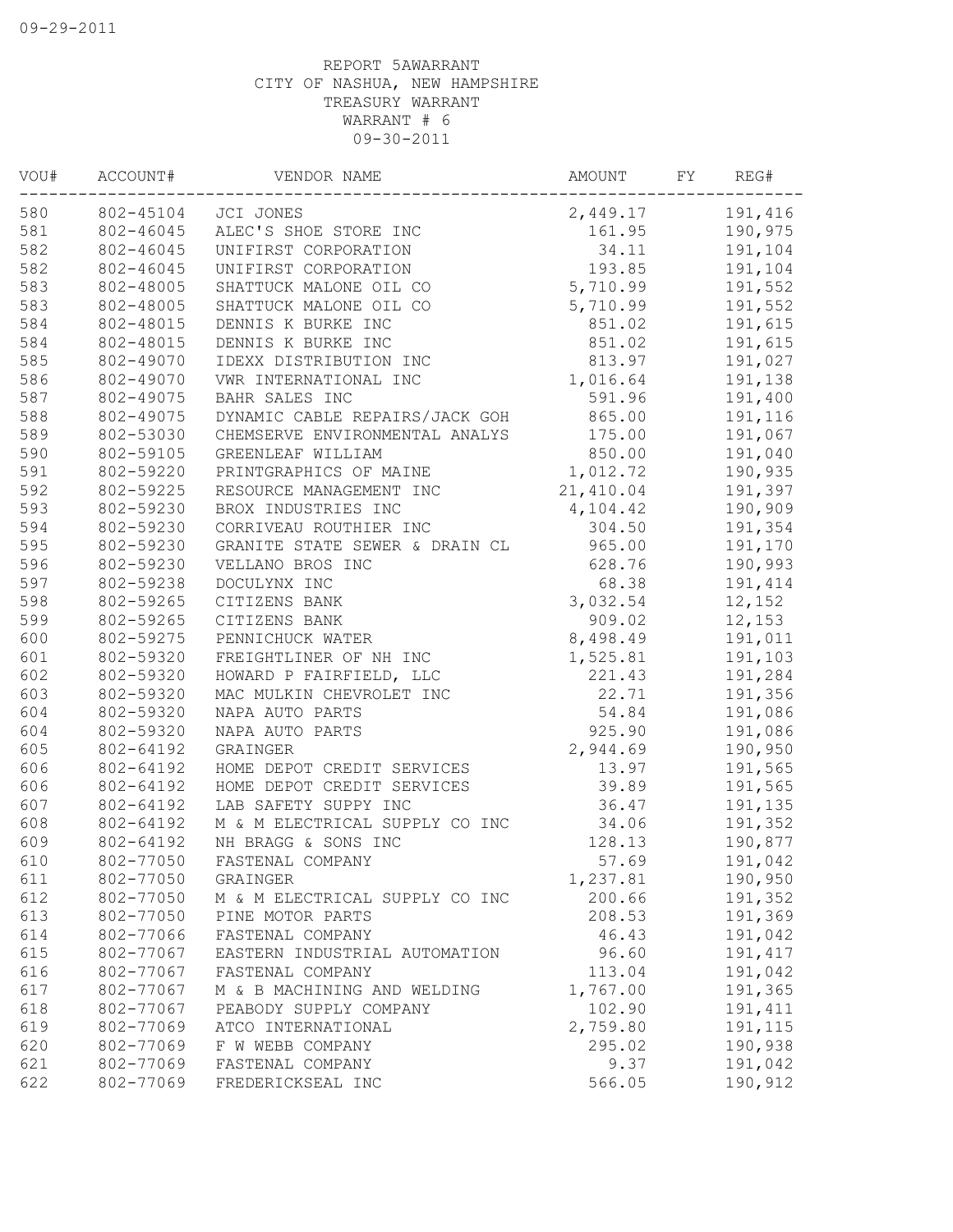| VOU#  | ACCOUNT#  | VENDOR NAME                    | AMOUNT    | FY | REG#        |
|-------|-----------|--------------------------------|-----------|----|-------------|
| 623   | 802-77069 | G H PHILBRICK SONS INC         | 1,694.95  |    | 191,008     |
| 624   | 802-77069 | HOME DEPOT CREDIT SERVICES     | 46.68     |    | 191,565     |
| 625   | 802-77069 | M & M ELECTRICAL SUPPLY CO INC | 388.04    |    | 191,352     |
| 626   | 802-77069 | MANLEY BROS OF INDIANA INC     | 760.17    |    | 191,445     |
| 627   | 802-77069 | SOUTHWORTH MILTON INC          | 1,770.24  |    | 190,901     |
| 628   | 802-77070 | PINE MOTOR PARTS               | 98.55     |    | 191,369     |
| 629   | 802-77070 | SOUTHWORTH MILTON INC          | 1,770.24  |    | 190,901     |
| 630   | 802-77072 | HIGHLAND POWER                 | 12,573.73 |    | 191,127     |
| 631   | 802-94005 | NHWPCA                         | 30.00     |    | 191,597     |
| 631   | 802-94005 | NHWPCA                         | 65.00     |    | 191,597     |
| TOTAL | 802       | SEWERAGE DISPOSAL SYSTEM       |           |    | 160, 114.77 |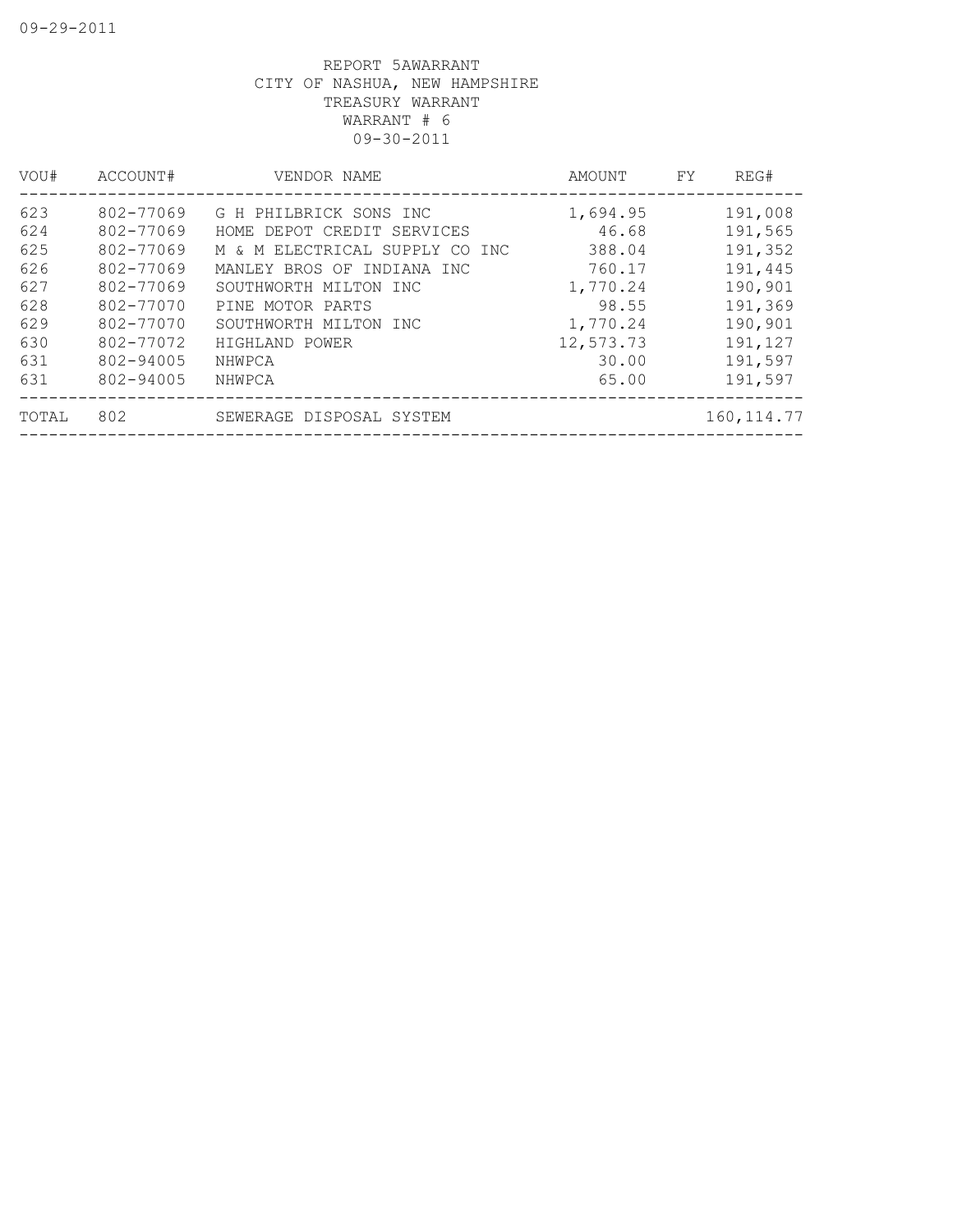| VOU#                                                                               | ACCOUNT#                                                                                                                                                       | VENDOR NAME                                                                                                                                                                                                                                                                                                                                       | AMOUNT                                                                                                              | FY | REG#                                                                                                                              |
|------------------------------------------------------------------------------------|----------------------------------------------------------------------------------------------------------------------------------------------------------------|---------------------------------------------------------------------------------------------------------------------------------------------------------------------------------------------------------------------------------------------------------------------------------------------------------------------------------------------------|---------------------------------------------------------------------------------------------------------------------|----|-----------------------------------------------------------------------------------------------------------------------------------|
| 632                                                                                | 905-05051                                                                                                                                                      | HIGH ROAD TOURING                                                                                                                                                                                                                                                                                                                                 | 10,000.00                                                                                                           |    | 12,142                                                                                                                            |
| TOTAL                                                                              | 905                                                                                                                                                            | CIVIC & COMMUNITY TRUST FUND                                                                                                                                                                                                                                                                                                                      |                                                                                                                     |    | 10,000.00                                                                                                                         |
| 633                                                                                | 941-98029                                                                                                                                                      | BOARD OF HEALTH/PETTY CASH                                                                                                                                                                                                                                                                                                                        | 62.98                                                                                                               |    | 191,551                                                                                                                           |
| TOTAL                                                                              | 941                                                                                                                                                            | HEALTH & COMM SVCS TRUST FUND                                                                                                                                                                                                                                                                                                                     |                                                                                                                     |    | 62.98                                                                                                                             |
| 634                                                                                | 951-59170                                                                                                                                                      | HI-WAY SAFETY SYSTEMS INC                                                                                                                                                                                                                                                                                                                         | 12,442.31                                                                                                           |    | 190,919                                                                                                                           |
| TOTAL                                                                              | 951                                                                                                                                                            | PWD & ENG TRUST FUND                                                                                                                                                                                                                                                                                                                              |                                                                                                                     |    | 12,442.31                                                                                                                         |
| 635<br>636<br>637<br>638<br>639<br>640<br>641<br>642<br>642<br>642<br>643<br>TOTAL | 952-01310<br>952-01310<br>$952 - 05058$<br>$952 - 05058$<br>952-45065<br>$952 - 45285$<br>952-53075<br>952-75021<br>952-75021<br>952-75021<br>952-75022<br>952 | NORTHEAST EARTH MECHANICS INC<br>NORTHEAST EARTH MECHANICS/RETA<br>B & S LOCKSMITH INC<br>TUCKAHOE TURF FARMS INC<br>GATE CITY FENCE CO INC<br>MARSHALL SIGNS INC<br>AQUATIC CONTROL TECHNOLOGY INC<br>HOME DEPOT CREDIT SERVICES<br>HOME DEPOT CREDIT SERVICES<br>HOME DEPOT CREDIT SERVICES<br>SIMPLEX GRINNELL<br>PARK & RECREATION TRUST FUND | 70,938.00<br>5,477.00<br>340.00<br>1,620.00<br>180.00<br>1,380.00<br>12,390.00<br>27.68<br>92.00<br>27.68<br>471.00 |    | 191,437<br>12,155<br>191,032<br>190,894<br>190,964<br>191,385<br>191,016<br>191,566<br>191,566<br>191,566<br>191,575<br>92,943.36 |
| 644                                                                                | 961-05054                                                                                                                                                      | JENNINGS EXCAVATION INC                                                                                                                                                                                                                                                                                                                           | 26,490.00                                                                                                           |    | 190,862                                                                                                                           |
| TOTAL                                                                              | 961                                                                                                                                                            | EDGEWOOD CEMETERY TRUST FUND                                                                                                                                                                                                                                                                                                                      |                                                                                                                     |    | 26,490.00                                                                                                                         |
| 645<br>646<br>648                                                                  | 975-05051<br>975-32005 PSNH                                                                                                                                    | NASHUA CHAMBER ORCHESTRA<br>647 975-33005 PENNICHUCK WATER<br>975-34015 METROMEDIA ENERGY INC<br>649 975-45220 DESCHENES SUSAN                                                                                                                                                                                                                    | 2,500.00<br>35.03<br>20.34                                                                                          |    | 191,592<br>191,604<br>191,571<br>12.87    191,589<br>100.00   191,118                                                             |
|                                                                                    | -------------                                                                                                                                                  | ------------------------------------<br>TOTAL 975 LIBRARY TRUST FUND                                                                                                                                                                                                                                                                              |                                                                                                                     |    | -----<br>2,668.24                                                                                                                 |
|                                                                                    |                                                                                                                                                                | 231, 21 981-64192 PRO AV SYSTEMS INC                                                                                                                                                                                                                                                                                                              | 3,844.00                                                                                                            |    | 191,280                                                                                                                           |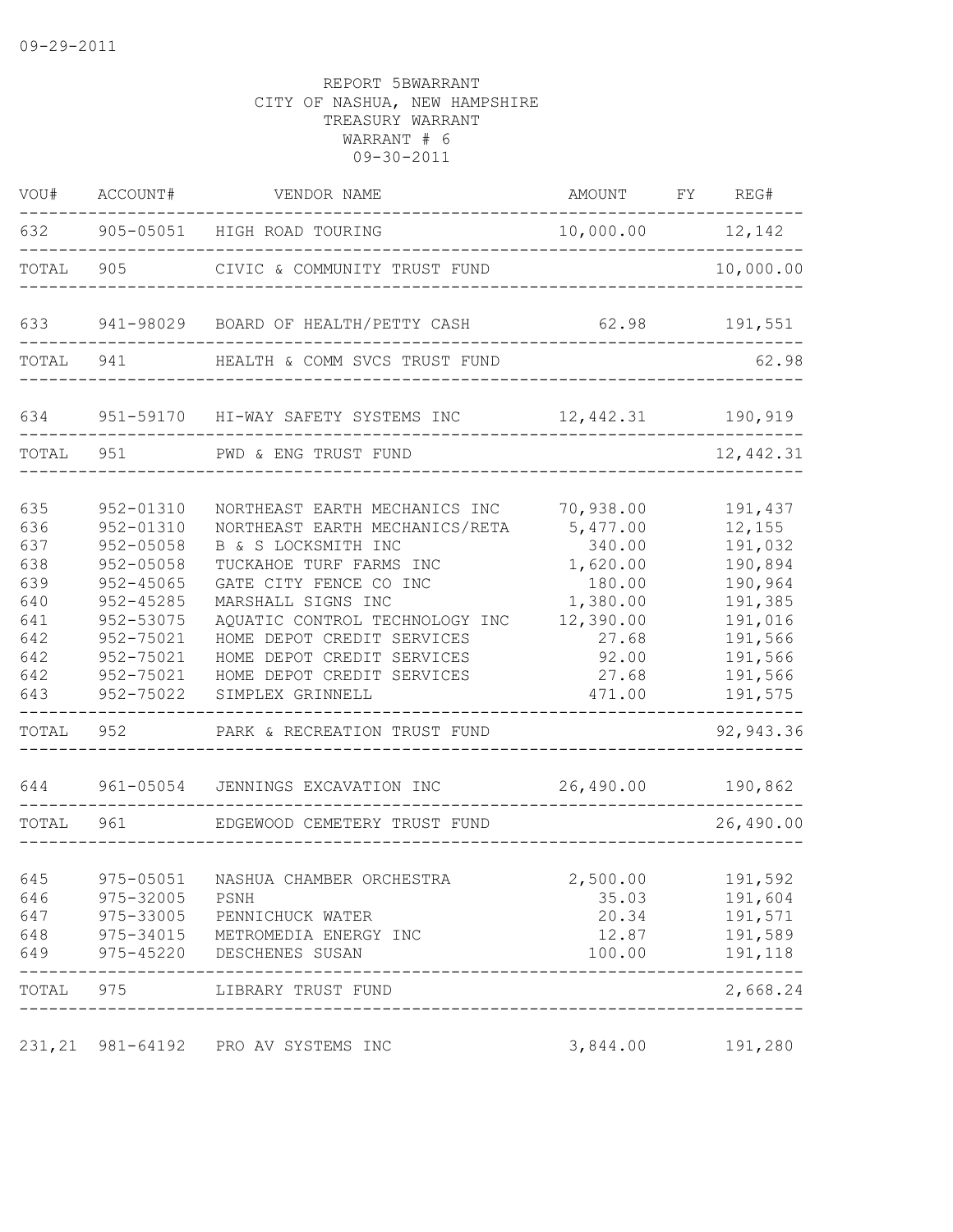| TOTAL 981 |          | SCHOOL TRUST FUND |             |        |                | 3,844.00 |
|-----------|----------|-------------------|-------------|--------|----------------|----------|
|           |          |                   |             |        |                |          |
| VOU#      | ACCOUNT# |                   | VENDOR NAME | AMOUNT | <b>EXECUTE</b> | REG#     |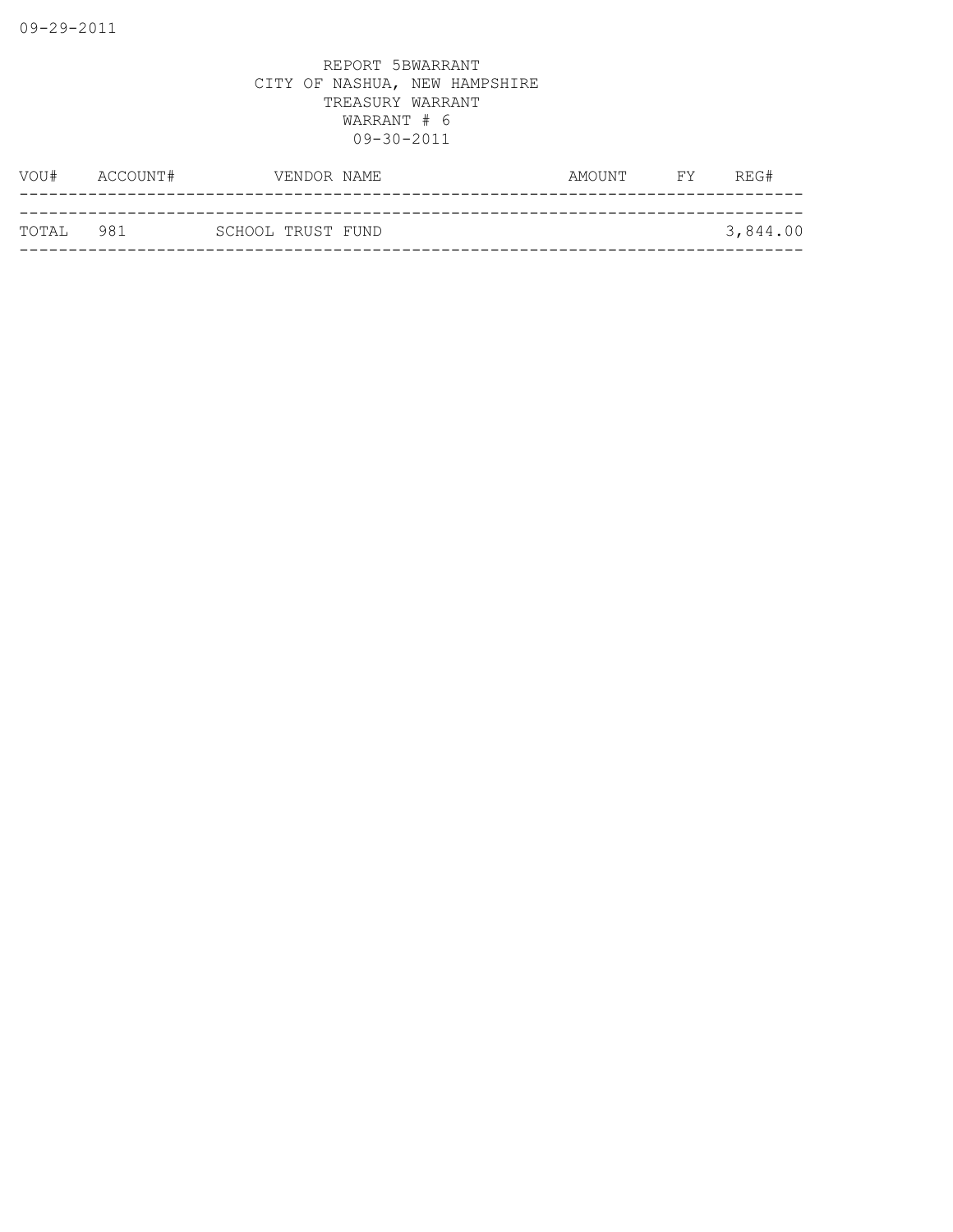|           | ACCOUNT# PAYROLL WEEK ENDING |  | AMOUNT |  |
|-----------|------------------------------|--|--------|--|
|           |                              |  |        |  |
| TOTAL 952 |                              |  |        |  |
|           |                              |  |        |  |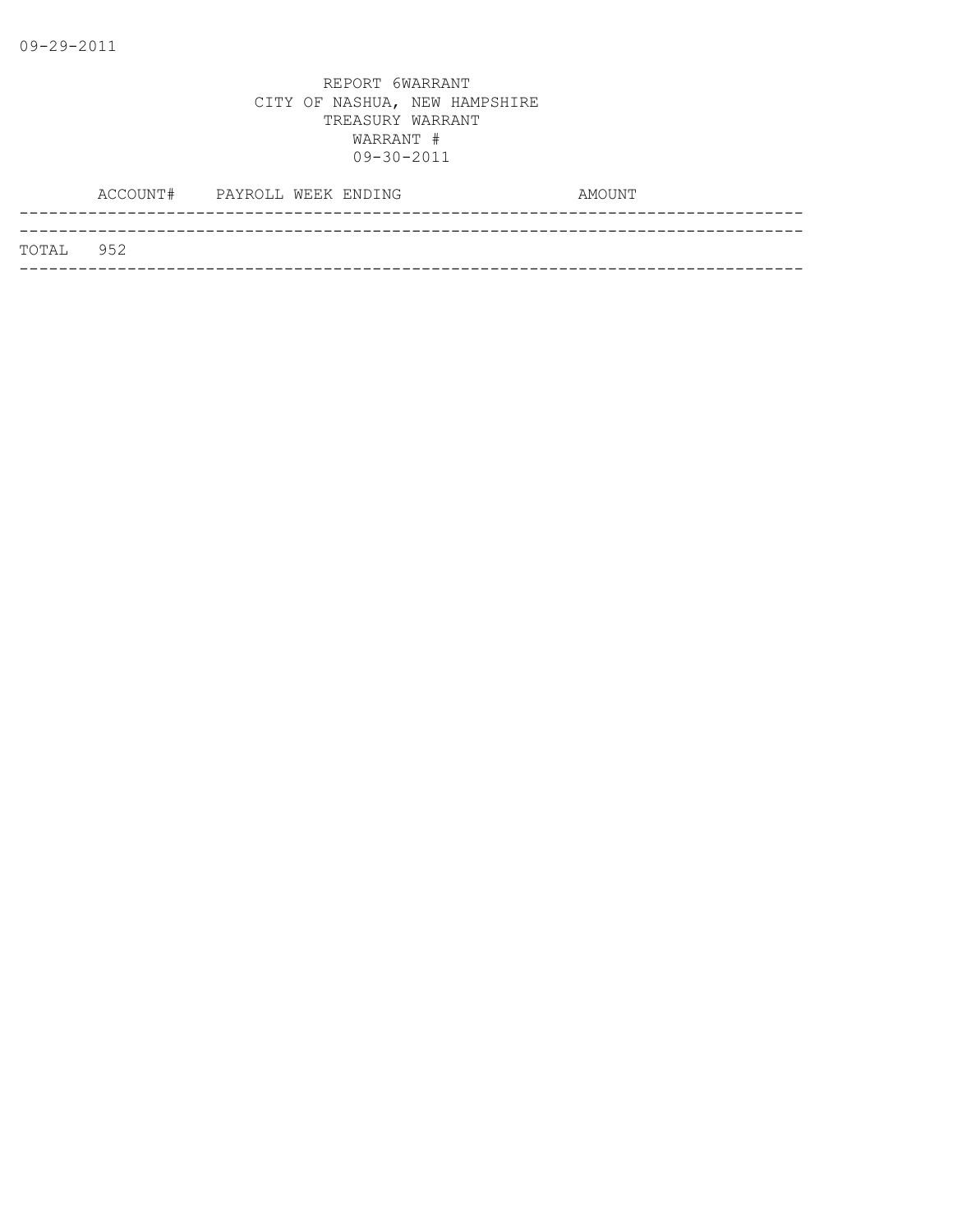|           |            | ACCOUNT# PAYROLL WEEK ENDING  | AMOUNT   |           |
|-----------|------------|-------------------------------|----------|-----------|
|           |            | 305-11125  17-SEP-2011        | 962.06   |           |
|           |            | 305-11125 24-SEP-2011         | 962.06   |           |
|           | 305-11239  | 17-SEP-2011                   | 1,080.52 |           |
|           | 305-11239  | 24-SEP-2011                   | 1,080.52 |           |
|           |            | 305-31050 24-SEP-2011         | 50.00    |           |
| TOTAL 305 |            | SRF - CIVIC & COMM ACTIVITIES |          | 4,135.16  |
|           |            |                               |          |           |
|           | 308-11130  | 17-SEP-2011                   | 862.73   |           |
|           | 308-11130  | 24-SEP-2011                   | 862.72   |           |
|           | 308-11418  | 17-SEP-2011                   | 496.00   |           |
|           | 308-11418  | 24-SEP-2011                   | 496.00   |           |
|           | 308-11441  | 17-SEP-2011                   | 1,453.64 |           |
|           | 308-11441  | 24-SEP-2011                   | 1,453.63 |           |
|           | 308-11446  | 17-SEP-2011                   | 1,156.28 |           |
|           | 308-11446  | 24-SEP-2011                   | 1,156.28 |           |
|           | 308-11540  | 17-SEP-2011                   | 1,083.90 |           |
|           | 308-11540  | 24-SEP-2011                   | 1,083.90 |           |
|           | 308-11578  | 17-SEP-2011                   | 997.83   |           |
|           | 308-11578  | 24-SEP-2011                   | 997.83   |           |
|           | 308-11589  | 17-SEP-2011                   | 1,080.52 |           |
|           | 308-11589  | 24-SEP-2011                   | 1,080.52 |           |
|           | 308-11608  | 17-SEP-2011                   | 976.17   |           |
|           | 308-11608  | 24-SEP-2011                   | 976.17   |           |
|           |            | 308-83051  17-SEP-2011        | 2,314.93 |           |
|           |            | 308-83051 24-SEP-2011         | 2,432.92 |           |
|           |            | 308-83052  17-SEP-2011        | 1,923.26 |           |
|           |            | 308-83052 24-SEP-2011         | 1,923.26 |           |
|           |            | 308-83102  17-SEP-2011        | 1,384.62 |           |
|           | 308-83102  | 24-SEP-2011                   | 1,384.62 |           |
| TOTAL     | 308        | SRF - INSURANCE               |          | 27,577.73 |
|           |            |                               |          |           |
|           |            | 3092-13004 17-SEP-2011        | 643.50   |           |
|           |            | 3092-13004 24-SEP-2011        | 1,254.81 |           |
| TOTAL     | 309        | FRESH FRUIT & VEGETABLE GRANT |          | 1,898.31  |
|           |            |                               |          |           |
|           | 3097-11162 | 17-SEP-2011                   | 645.75   |           |
|           | 3097-11162 | 24-SEP-2011                   | 645.75   |           |
|           | 3097-11408 | 17-SEP-2011                   | 794.00   |           |
|           | 3097-11408 | 24-SEP-2011                   | 787.00   |           |
|           | 3097-12112 | 17-SEP-2011                   | 655.78   |           |
|           | 3097-12112 | 24-SEP-2011                   | 592.42   |           |
|           |            | 3097-12830 17-SEP-2011        | 90.58    |           |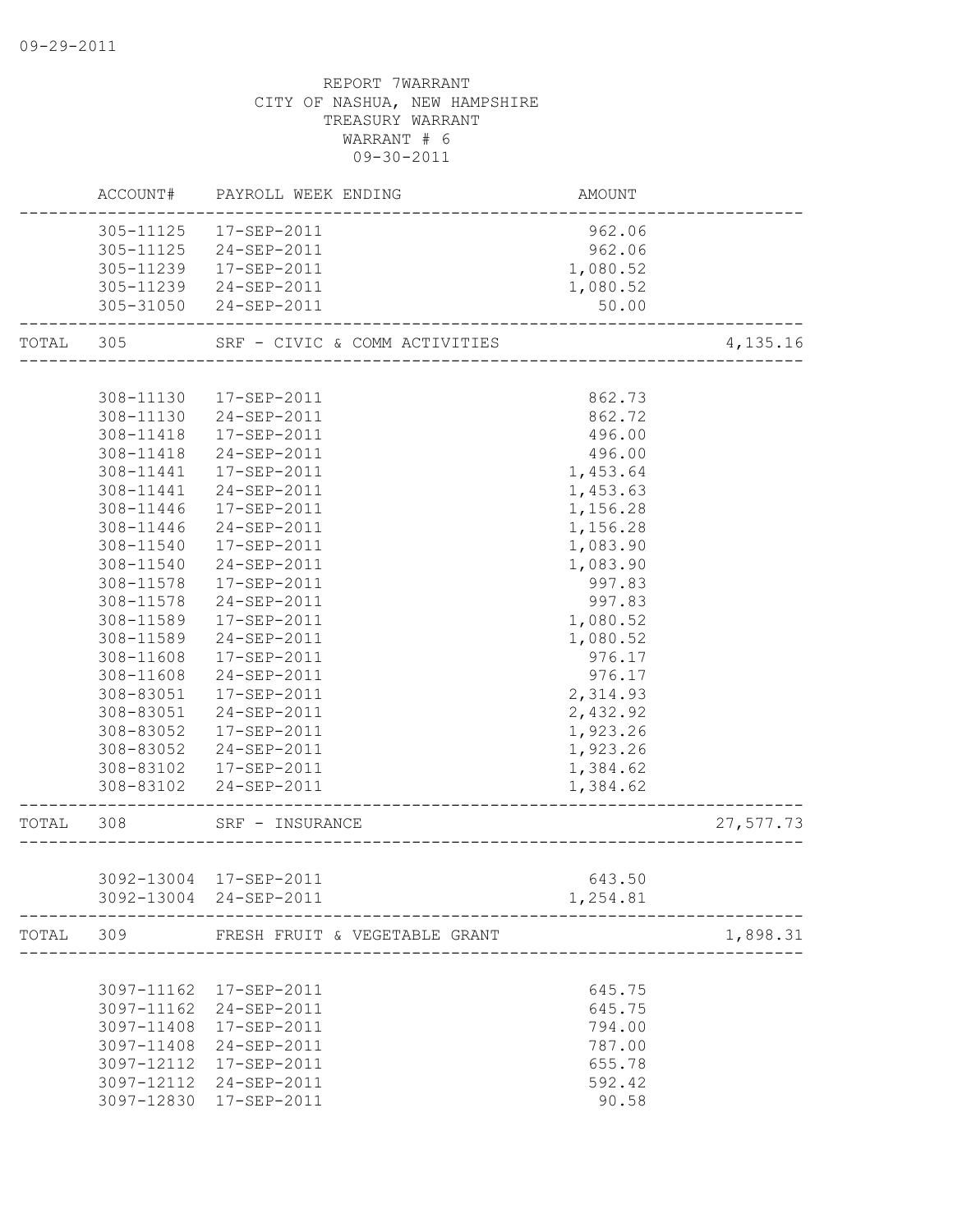|           | ACCOUNT#   | PAYROLL WEEK ENDING                              | AMOUNT                   |           |
|-----------|------------|--------------------------------------------------|--------------------------|-----------|
|           |            | 3097-12830 24-SEP-2011                           | 21.28                    |           |
|           |            | 3097-19138 24-SEP-2011                           | 3,137.70                 |           |
|           | 3097-19139 | 24-SEP-2011                                      | 13, 345.97               |           |
|           | 3097-19140 | $17 - SEP - 2011$                                | 8,872.50                 |           |
|           | 3097-19140 | 24-SEP-2011                                      | 8,872.50                 |           |
|           | 3097-19540 | 17-SEP-2011                                      | 24,337.44                |           |
|           | 3097-19540 | 24-SEP-2011                                      | 23,709.23                |           |
|           | 3097-19544 | 17-SEP-2011                                      | 686.75                   |           |
|           | 3097-19544 | 24-SEP-2011                                      | 633.59                   |           |
|           | 3097-19545 | 17-SEP-2011                                      | 2,614.56                 |           |
|           |            | 3097-19545 24-SEP-2011                           | 2,192.46                 |           |
| TOTAL 309 |            | SRF - FOOD SERVICES                              | ------------------------ | 92,635.26 |
|           |            |                                                  |                          |           |
|           |            | 3117-12006 24-SEP-2011<br>3117-13032 17-SEP-2011 | 2,225.00<br>72.28        |           |
| TOTAL     | 311        | DRIVER'S EDUCATION                               |                          | 2,297.28  |
|           |            |                                                  |                          |           |
|           |            | 312-11165  17-SEP-2011                           | 557.36                   |           |
|           | 312-11165  | 24-SEP-2011                                      | 557.36                   |           |
|           | 312-11191  | 17-SEP-2011                                      | 827.27                   |           |
|           | 312-11191  | 24-SEP-2011                                      | 827.27                   |           |
|           | 312-11445  | 17-SEP-2011                                      | 109.36                   |           |
|           | 312-11445  | 24-SEP-2011                                      | 109.36                   |           |
|           | 312-11547  | 17-SEP-2011                                      | 2,224.37                 |           |
|           | 312-11547  | 24-SEP-2011                                      | 2,224.38                 |           |
|           | 312-12052  | $17 - SEP - 2011$                                | 808.04                   |           |
|           | 312-12052  | 24-SEP-2011                                      | 808.04                   |           |
|           | 312-12116  | 17-SEP-2011                                      | 593.16                   |           |
|           | 312-12116  | $24 - SEP - 2011$                                | 593.16                   |           |
|           | 312-13004  | 17-SEP-2011                                      | 188.41                   |           |
|           | 312-13004  | 24-SEP-2011                                      | 900.21                   |           |
| TOTAL     | 312        | SRF - FINANCIAL SERVICES                         |                          | 11,327.75 |
|           |            |                                                  |                          |           |
|           | 3122-12006 | 17-SEP-2011                                      | 25.00                    |           |
|           | 3122-12006 | 24-SEP-2011                                      | 400.00                   |           |
|           | 3122-13004 | 24-SEP-2011                                      | 437.50                   |           |
| TOTAL     | 312        | ADULT ED/CONTINUING ED                           |                          | 862.50    |

3212-12006 24-SEP-2011 75.00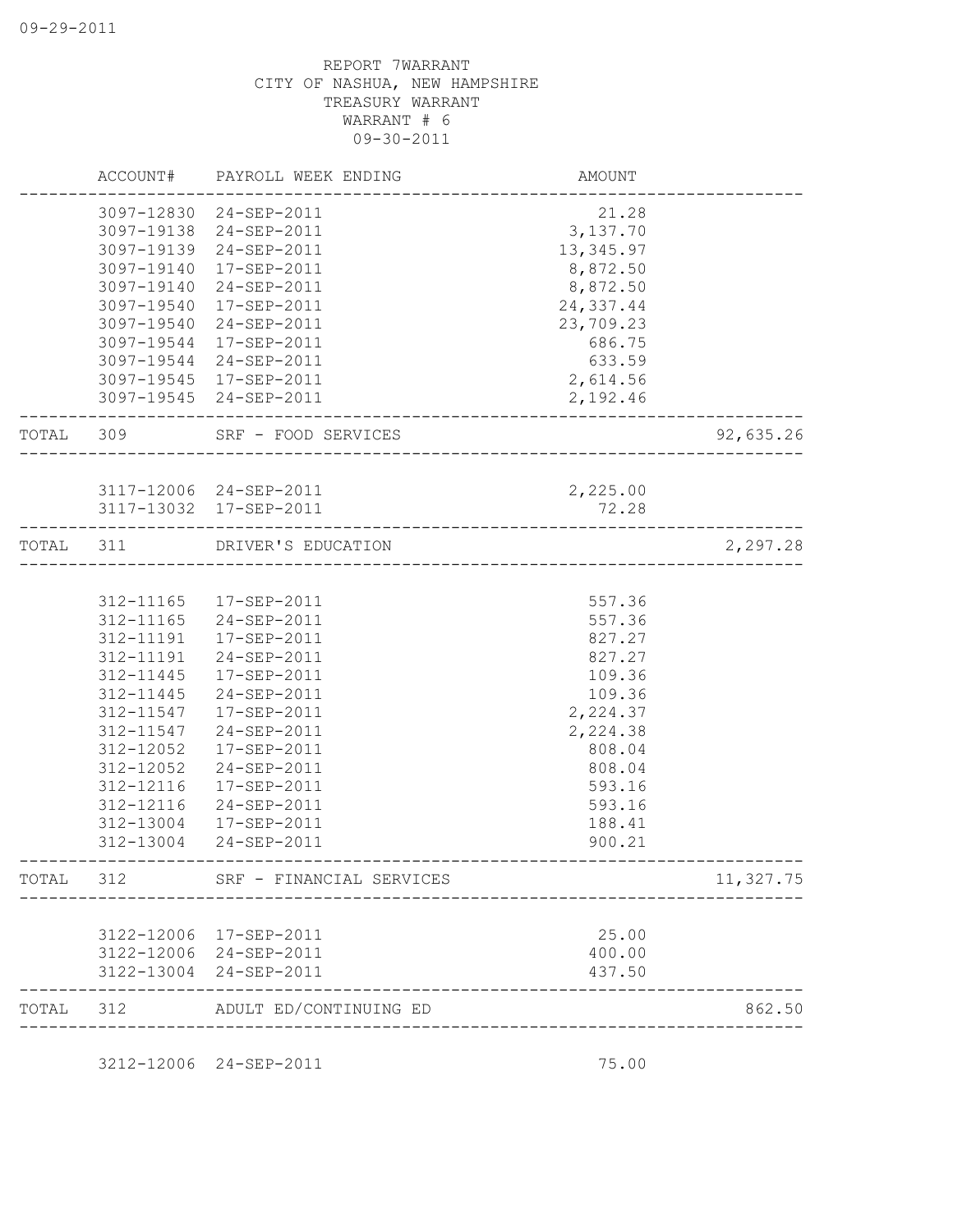|           | ACCOUNT#  | PAYROLL WEEK ENDING                    | AMOUNT    |           |
|-----------|-----------|----------------------------------------|-----------|-----------|
|           |           | TOTAL 321 ADULT ED/COLLEGE TRANSITIONS |           | 75.00     |
|           |           | 3231-11870 24-SEP-2011                 | 300.00    |           |
|           | TOTAL 323 | ADULT ED/HS ALTERNATIVE ED             |           | 300.00    |
|           |           |                                        |           |           |
|           |           | 3262-11860 24-SEP-2011                 | 2,211.46  |           |
| TOTAL 326 |           | NH ALTERNATE ASSES COACH               |           | 2,211.46  |
|           |           | 331-11250  17-SEP-2011                 | 717.44    |           |
|           |           | 331-11250 24-SEP-2011                  | 717.44    |           |
|           | 331-11561 | 17-SEP-2011                            | 1,173.90  |           |
|           | 331-11561 | 24-SEP-2011                            | 1,173.90  |           |
|           | 331-12115 | 17-SEP-2011                            | 555.49    |           |
|           | 331-12115 | 24-SEP-2011                            | 555.49    |           |
|           | 331-13038 | 17-SEP-2011                            | 1,398.34  |           |
|           | 331-13038 | 24-SEP-2011                            | 655.10    |           |
|           |           | 331-13044 17-SEP-2011                  | 7,622.44  |           |
|           |           | 331-13044 24-SEP-2011                  | 5,438.89  |           |
|           |           | 331-18036 17-SEP-2011                  | 14,039.11 |           |
|           |           | 331-18036 24-SEP-2011                  | 16,091.09 |           |
| TOTAL     | 331       | SRF - POLICE DEPARTMENT                |           | 50,138.63 |
|           |           | 332-18084  17-SEP-2011                 | 257.23    |           |
|           |           | 332-18084 24-SEP-2011                  | 670.39    |           |
| TOTAL     | 332       | SRF - FIRE DEPARTMENT                  |           | 927.62    |
|           | 341-01210 | 17-SEP-2011                            | 437.49    |           |
|           | 341-01210 | 24-SEP-2011                            | 437.49    |           |
|           | 341-11024 | 17-SEP-2011                            | 264.35    |           |
|           | 341-11024 | 24-SEP-2011                            | 264.35    |           |
|           | 341-11235 | 17-SEP-2011                            | 1,217.17  |           |
|           | 341-11235 | 24-SEP-2011                            | 1,217.17  |           |
|           | 341-11484 | 17-SEP-2011                            | 963.20    |           |
|           | 341-11484 | 24-SEP-2011                            | 963.20    |           |
|           | 341-11563 | 17-SEP-2011                            | 1,019.33  |           |
|           | 341-11563 | 24-SEP-2011                            | 1,019.33  |           |
|           | 341-31050 | 24-SEP-2011                            | 50.00     |           |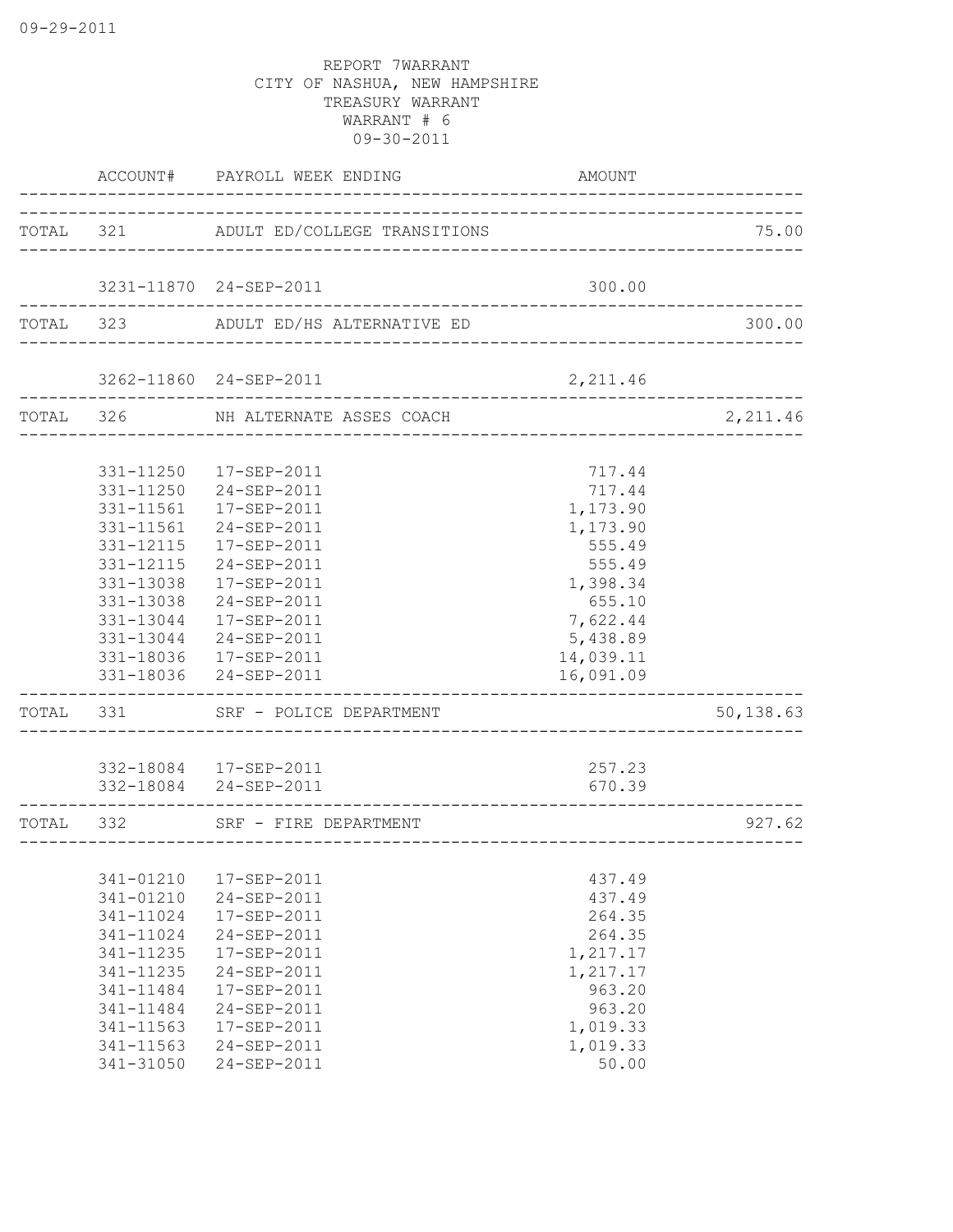|           | ACCOUNT#   | PAYROLL WEEK ENDING                               | <b>AMOUNT</b>                        |           |
|-----------|------------|---------------------------------------------------|--------------------------------------|-----------|
|           |            | TOTAL 341 SRF - COMMUNITY SERVICES                |                                      | 7,853.08  |
|           |            |                                                   |                                      |           |
|           | 342-12000  | 17-SEP-2011                                       | 518.10                               |           |
|           | 342-12000  | 24-SEP-2011                                       | 518.10                               |           |
|           | 342-12199  | 17-SEP-2011                                       | 959.35                               |           |
|           | 342-12199  | 24-SEP-2011                                       | 959.35                               |           |
|           | 342-12582  | 17-SEP-2011<br>342-12582 24-SEP-2011              | 838.02<br>838.02                     |           |
| TOTAL 342 |            | SRF - COMMUNITY HEALTH<br>_____________________   |                                      | 4,630.94  |
|           |            |                                                   |                                      |           |
|           |            | 3452-11162 17-SEP-2011                            | 711.38                               |           |
|           |            | 3452-11162 24-SEP-2011                            | 711.38                               |           |
|           |            | 3452-11860 24-SEP-2011                            | 6,994.95                             |           |
|           |            | 3452-12006 17-SEP-2011                            | 3,298.21                             |           |
|           |            | 3452-12006 24-SEP-2011                            | 4,466.09                             |           |
| TOTAL 345 |            | TITLE IV 21ST CENT ELEM                           |                                      | 16,182.01 |
|           |            |                                                   |                                      |           |
|           |            | 3462-11860 24-SEP-2011                            | 3,903.29                             |           |
|           |            | 3462-12006 24-SEP-2011                            | 1,865.75                             |           |
| TOTAL 346 |            | TITLE IV 21ST CENT MIDDLE                         |                                      | 5,769.04  |
|           |            |                                                   |                                      |           |
|           |            | 3468-11162  17-SEP-2011<br>3468-11162 24-SEP-2011 | 645.75<br>645.75                     |           |
|           |            | 3468-11870 24-SEP-2011                            | 4,648.97                             |           |
|           | 3468-19230 | 24-SEP-2011                                       | 2,278.50                             |           |
| TOTAL     | 346        | SMALLER LEARNING COMMUNITY                        | ------------------------------------ | 8,218.97  |
|           |            |                                                   |                                      |           |
|           |            | 3502-11726 24-SEP-2011                            | 11,874.08                            |           |
|           |            | 3502-11803 24-SEP-2011                            | 1,111.62                             |           |
|           |            | 3502-12201 17-SEP-2011<br>3502-12201 24-SEP-2011  | 31.00<br>124.00                      |           |
|           |            |                                                   |                                      |           |
| TOTAL     | 350        | TITLE IIA - HIGH QUALITY TEACH                    |                                      | 13,140.70 |
|           | 352-11562  | 17-SEP-2011                                       | 420.52                               |           |
|           | 352-11562  | 24-SEP-2011                                       | 420.52                               |           |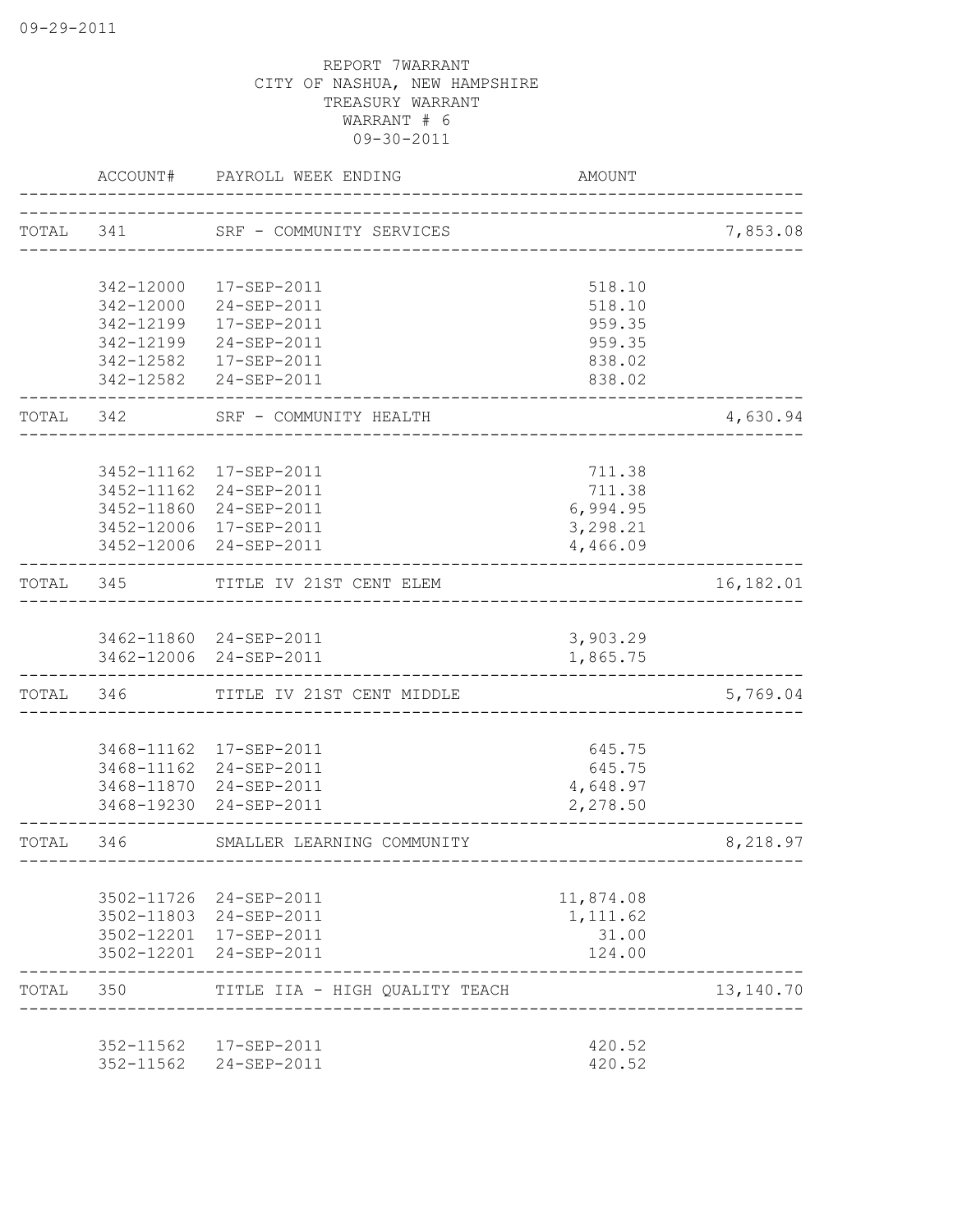|           | ACCOUNT#                                                                                                                                                              | PAYROLL WEEK ENDING                                                                                                                                                                             | <b>AMOUNT</b>                                                                                                                      |                                           |
|-----------|-----------------------------------------------------------------------------------------------------------------------------------------------------------------------|-------------------------------------------------------------------------------------------------------------------------------------------------------------------------------------------------|------------------------------------------------------------------------------------------------------------------------------------|-------------------------------------------|
|           |                                                                                                                                                                       | TOTAL 352 SRF - PARKS AND RECREATION                                                                                                                                                            |                                                                                                                                    | 841.04                                    |
|           |                                                                                                                                                                       | 3531-13032 17-SEP-2011                                                                                                                                                                          | 6.89                                                                                                                               |                                           |
| TOTAL 353 |                                                                                                                                                                       | ------------------------<br>ADULT ED/HS DIPLOMA PROGRAM                                                                                                                                         |                                                                                                                                    | <u> - - - - - - - - - - - -</u> .<br>6.89 |
|           |                                                                                                                                                                       | 3532-12006 17-SEP-2011<br>3532-12006 24-SEP-2011<br>3532-13032 17-SEP-2011<br>3532-13032 24-SEP-2011                                                                                            | 1,000.00<br>3,037.50<br>34.44<br>313.96                                                                                            |                                           |
| TOTAL 353 |                                                                                                                                                                       | ADULT ED/HS DIPLOMA PROGRAM                                                                                                                                                                     |                                                                                                                                    | 4,385.90                                  |
|           |                                                                                                                                                                       | 3601-11515 24-SEP-2011                                                                                                                                                                          | $-8,354.46$                                                                                                                        |                                           |
| TOTAL 360 |                                                                                                                                                                       | DROPOUT PREVENTION ADULT ED                                                                                                                                                                     |                                                                                                                                    | $-8, 354.46$                              |
|           |                                                                                                                                                                       | 3612-11515 24-SEP-2011<br>3612-12111 17-SEP-2011<br>3612-12111 24-SEP-2011                                                                                                                      | 12,531.69<br>14,683.41<br>14,777.29                                                                                                |                                           |
| TOTAL 361 |                                                                                                                                                                       | ED JOBS                                                                                                                                                                                         |                                                                                                                                    | 41,992.39                                 |
|           |                                                                                                                                                                       | 373-53075  17-SEP-2011<br>373-53075 24-SEP-2011                                                                                                                                                 | 111.12<br>55.56                                                                                                                    |                                           |
| TOTAL 373 |                                                                                                                                                                       | SRF - ECONOMIC DEVELOPMENT                                                                                                                                                                      |                                                                                                                                    | 166.68                                    |
|           | 374-0705M<br>374-0705P<br>374-0705P<br>374-07235<br>374-07235<br>374-07285<br>374-07285<br>374-07340<br>374-07340<br>374-0734P<br>374-0734P<br>374-07506<br>374-07506 | 24-SEP-2011<br>17-SEP-2011<br>24-SEP-2011<br>17-SEP-2011<br>24-SEP-2011<br>17-SEP-2011<br>24-SEP-2011<br>17-SEP-2011<br>24-SEP-2011<br>17-SEP-2011<br>24-SEP-2011<br>17-SEP-2011<br>24-SEP-2011 | 170.00<br>1,780.30<br>1,780.30<br>564.09<br>564.09<br>37.04<br>37.04<br>464.38<br>464.38<br>1,081.59<br>1,081.59<br>18.52<br>18.52 |                                           |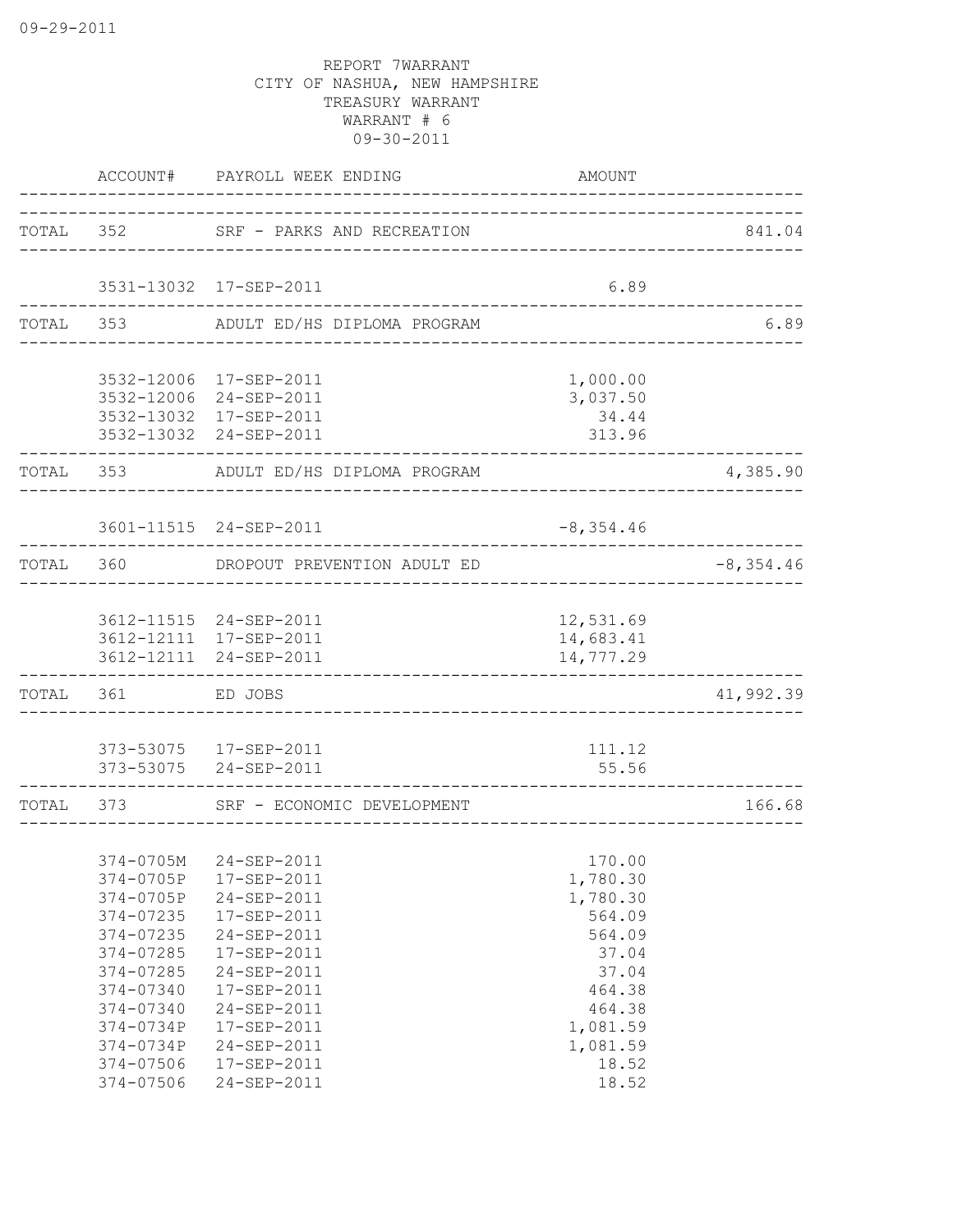| 374-31050 24-SEP-2011<br>17.00<br>_________________________________<br>TOTAL 374<br>8,078.84<br>SRF - URBAN PROGRAMS<br>__________________________<br>3751-13133 24-SEP-2011<br>37.50<br>TOTAL 375<br>37.50<br>ARRA TITLE I<br>3762-11726 24-SEP-2011<br>17,264.49<br>3762-11802<br>2,137.94<br>24-SEP-2011<br>2,894.23<br>3762-11870<br>24-SEP-2011<br>5,669.88<br>3762-12111<br>17-SEP-2011<br>5,408.73<br>3762-12111<br>24-SEP-2011<br>3762-12126<br>616.53<br>17-SEP-2011<br>3762-12126<br>24-SEP-2011<br>616.53<br>3762-12135<br>17-SEP-2011<br>83.52<br>3762-12135<br>24-SEP-2011<br>208.80<br>3762-12198<br>24-SEP-2011<br>53,952.23<br>3762-12201 17-SEP-2011<br>744.00<br>3762-13133 24-SEP-2011<br>356.25<br>3762-19000 17-SEP-2011<br>4,484.22<br>3762-19000 24-SEP-2011<br>4,265.80<br>--------------------------------<br>98,703.15<br>TOTAL<br>376<br>TITLE IA<br>250.00<br>3771-11515  17-SEP-2011<br>3771-11515 24-SEP-2011<br>562.50<br>3771-13133 24-SEP-2011<br>200.00<br>TOTAL 377<br>TITLE III ENHANCING ENG LANG<br>1,012.50<br>378-01210  17-SEP-2011<br>550.36<br>378-01210<br>24-SEP-2011<br>550.36<br>378-09003<br>550.37<br>17-SEP-2011<br>378-09003<br>24-SEP-2011<br>550.37<br>378-11676<br>17-SEP-2011<br>934.06 | ACCOUNT#  | PAYROLL WEEK ENDING | AMOUNT |  |
|------------------------------------------------------------------------------------------------------------------------------------------------------------------------------------------------------------------------------------------------------------------------------------------------------------------------------------------------------------------------------------------------------------------------------------------------------------------------------------------------------------------------------------------------------------------------------------------------------------------------------------------------------------------------------------------------------------------------------------------------------------------------------------------------------------------------------------------------------------------------------------------------------------------------------------------------------------------------------------------------------------------------------------------------------------------------------------------------------------------------------------------------------------------------------------------------------------------------------------------------|-----------|---------------------|--------|--|
|                                                                                                                                                                                                                                                                                                                                                                                                                                                                                                                                                                                                                                                                                                                                                                                                                                                                                                                                                                                                                                                                                                                                                                                                                                                |           |                     |        |  |
|                                                                                                                                                                                                                                                                                                                                                                                                                                                                                                                                                                                                                                                                                                                                                                                                                                                                                                                                                                                                                                                                                                                                                                                                                                                |           |                     |        |  |
|                                                                                                                                                                                                                                                                                                                                                                                                                                                                                                                                                                                                                                                                                                                                                                                                                                                                                                                                                                                                                                                                                                                                                                                                                                                |           |                     |        |  |
|                                                                                                                                                                                                                                                                                                                                                                                                                                                                                                                                                                                                                                                                                                                                                                                                                                                                                                                                                                                                                                                                                                                                                                                                                                                |           |                     |        |  |
|                                                                                                                                                                                                                                                                                                                                                                                                                                                                                                                                                                                                                                                                                                                                                                                                                                                                                                                                                                                                                                                                                                                                                                                                                                                |           |                     |        |  |
|                                                                                                                                                                                                                                                                                                                                                                                                                                                                                                                                                                                                                                                                                                                                                                                                                                                                                                                                                                                                                                                                                                                                                                                                                                                |           |                     |        |  |
|                                                                                                                                                                                                                                                                                                                                                                                                                                                                                                                                                                                                                                                                                                                                                                                                                                                                                                                                                                                                                                                                                                                                                                                                                                                |           |                     |        |  |
|                                                                                                                                                                                                                                                                                                                                                                                                                                                                                                                                                                                                                                                                                                                                                                                                                                                                                                                                                                                                                                                                                                                                                                                                                                                |           |                     |        |  |
|                                                                                                                                                                                                                                                                                                                                                                                                                                                                                                                                                                                                                                                                                                                                                                                                                                                                                                                                                                                                                                                                                                                                                                                                                                                |           |                     |        |  |
|                                                                                                                                                                                                                                                                                                                                                                                                                                                                                                                                                                                                                                                                                                                                                                                                                                                                                                                                                                                                                                                                                                                                                                                                                                                |           |                     |        |  |
|                                                                                                                                                                                                                                                                                                                                                                                                                                                                                                                                                                                                                                                                                                                                                                                                                                                                                                                                                                                                                                                                                                                                                                                                                                                |           |                     |        |  |
|                                                                                                                                                                                                                                                                                                                                                                                                                                                                                                                                                                                                                                                                                                                                                                                                                                                                                                                                                                                                                                                                                                                                                                                                                                                |           |                     |        |  |
|                                                                                                                                                                                                                                                                                                                                                                                                                                                                                                                                                                                                                                                                                                                                                                                                                                                                                                                                                                                                                                                                                                                                                                                                                                                |           |                     |        |  |
|                                                                                                                                                                                                                                                                                                                                                                                                                                                                                                                                                                                                                                                                                                                                                                                                                                                                                                                                                                                                                                                                                                                                                                                                                                                |           |                     |        |  |
|                                                                                                                                                                                                                                                                                                                                                                                                                                                                                                                                                                                                                                                                                                                                                                                                                                                                                                                                                                                                                                                                                                                                                                                                                                                |           |                     |        |  |
|                                                                                                                                                                                                                                                                                                                                                                                                                                                                                                                                                                                                                                                                                                                                                                                                                                                                                                                                                                                                                                                                                                                                                                                                                                                |           |                     |        |  |
|                                                                                                                                                                                                                                                                                                                                                                                                                                                                                                                                                                                                                                                                                                                                                                                                                                                                                                                                                                                                                                                                                                                                                                                                                                                |           |                     |        |  |
|                                                                                                                                                                                                                                                                                                                                                                                                                                                                                                                                                                                                                                                                                                                                                                                                                                                                                                                                                                                                                                                                                                                                                                                                                                                |           |                     |        |  |
|                                                                                                                                                                                                                                                                                                                                                                                                                                                                                                                                                                                                                                                                                                                                                                                                                                                                                                                                                                                                                                                                                                                                                                                                                                                |           |                     |        |  |
|                                                                                                                                                                                                                                                                                                                                                                                                                                                                                                                                                                                                                                                                                                                                                                                                                                                                                                                                                                                                                                                                                                                                                                                                                                                |           |                     |        |  |
|                                                                                                                                                                                                                                                                                                                                                                                                                                                                                                                                                                                                                                                                                                                                                                                                                                                                                                                                                                                                                                                                                                                                                                                                                                                |           |                     |        |  |
|                                                                                                                                                                                                                                                                                                                                                                                                                                                                                                                                                                                                                                                                                                                                                                                                                                                                                                                                                                                                                                                                                                                                                                                                                                                |           |                     |        |  |
|                                                                                                                                                                                                                                                                                                                                                                                                                                                                                                                                                                                                                                                                                                                                                                                                                                                                                                                                                                                                                                                                                                                                                                                                                                                |           |                     |        |  |
|                                                                                                                                                                                                                                                                                                                                                                                                                                                                                                                                                                                                                                                                                                                                                                                                                                                                                                                                                                                                                                                                                                                                                                                                                                                |           |                     |        |  |
|                                                                                                                                                                                                                                                                                                                                                                                                                                                                                                                                                                                                                                                                                                                                                                                                                                                                                                                                                                                                                                                                                                                                                                                                                                                |           |                     |        |  |
|                                                                                                                                                                                                                                                                                                                                                                                                                                                                                                                                                                                                                                                                                                                                                                                                                                                                                                                                                                                                                                                                                                                                                                                                                                                |           |                     |        |  |
|                                                                                                                                                                                                                                                                                                                                                                                                                                                                                                                                                                                                                                                                                                                                                                                                                                                                                                                                                                                                                                                                                                                                                                                                                                                |           |                     |        |  |
|                                                                                                                                                                                                                                                                                                                                                                                                                                                                                                                                                                                                                                                                                                                                                                                                                                                                                                                                                                                                                                                                                                                                                                                                                                                |           |                     |        |  |
|                                                                                                                                                                                                                                                                                                                                                                                                                                                                                                                                                                                                                                                                                                                                                                                                                                                                                                                                                                                                                                                                                                                                                                                                                                                |           |                     |        |  |
|                                                                                                                                                                                                                                                                                                                                                                                                                                                                                                                                                                                                                                                                                                                                                                                                                                                                                                                                                                                                                                                                                                                                                                                                                                                |           |                     |        |  |
|                                                                                                                                                                                                                                                                                                                                                                                                                                                                                                                                                                                                                                                                                                                                                                                                                                                                                                                                                                                                                                                                                                                                                                                                                                                |           |                     |        |  |
|                                                                                                                                                                                                                                                                                                                                                                                                                                                                                                                                                                                                                                                                                                                                                                                                                                                                                                                                                                                                                                                                                                                                                                                                                                                | 378-11676 | 24-SEP-2011         | 934.06 |  |
| 378-11677<br>17-SEP-2011<br>783.71                                                                                                                                                                                                                                                                                                                                                                                                                                                                                                                                                                                                                                                                                                                                                                                                                                                                                                                                                                                                                                                                                                                                                                                                             |           |                     |        |  |
| 378-11677<br>24-SEP-2011<br>783.71                                                                                                                                                                                                                                                                                                                                                                                                                                                                                                                                                                                                                                                                                                                                                                                                                                                                                                                                                                                                                                                                                                                                                                                                             |           |                     |        |  |
| 378-11679<br>17-SEP-2011<br>928.77                                                                                                                                                                                                                                                                                                                                                                                                                                                                                                                                                                                                                                                                                                                                                                                                                                                                                                                                                                                                                                                                                                                                                                                                             |           |                     |        |  |
| 378-11679<br>928.77<br>24-SEP-2011                                                                                                                                                                                                                                                                                                                                                                                                                                                                                                                                                                                                                                                                                                                                                                                                                                                                                                                                                                                                                                                                                                                                                                                                             |           |                     |        |  |
| 378-11680<br>833.90<br>17-SEP-2011                                                                                                                                                                                                                                                                                                                                                                                                                                                                                                                                                                                                                                                                                                                                                                                                                                                                                                                                                                                                                                                                                                                                                                                                             |           |                     |        |  |
| 378-11680<br>24-SEP-2011<br>833.90                                                                                                                                                                                                                                                                                                                                                                                                                                                                                                                                                                                                                                                                                                                                                                                                                                                                                                                                                                                                                                                                                                                                                                                                             |           |                     |        |  |
| 378-11683<br>17-SEP-2011<br>1,684.46                                                                                                                                                                                                                                                                                                                                                                                                                                                                                                                                                                                                                                                                                                                                                                                                                                                                                                                                                                                                                                                                                                                                                                                                           |           |                     |        |  |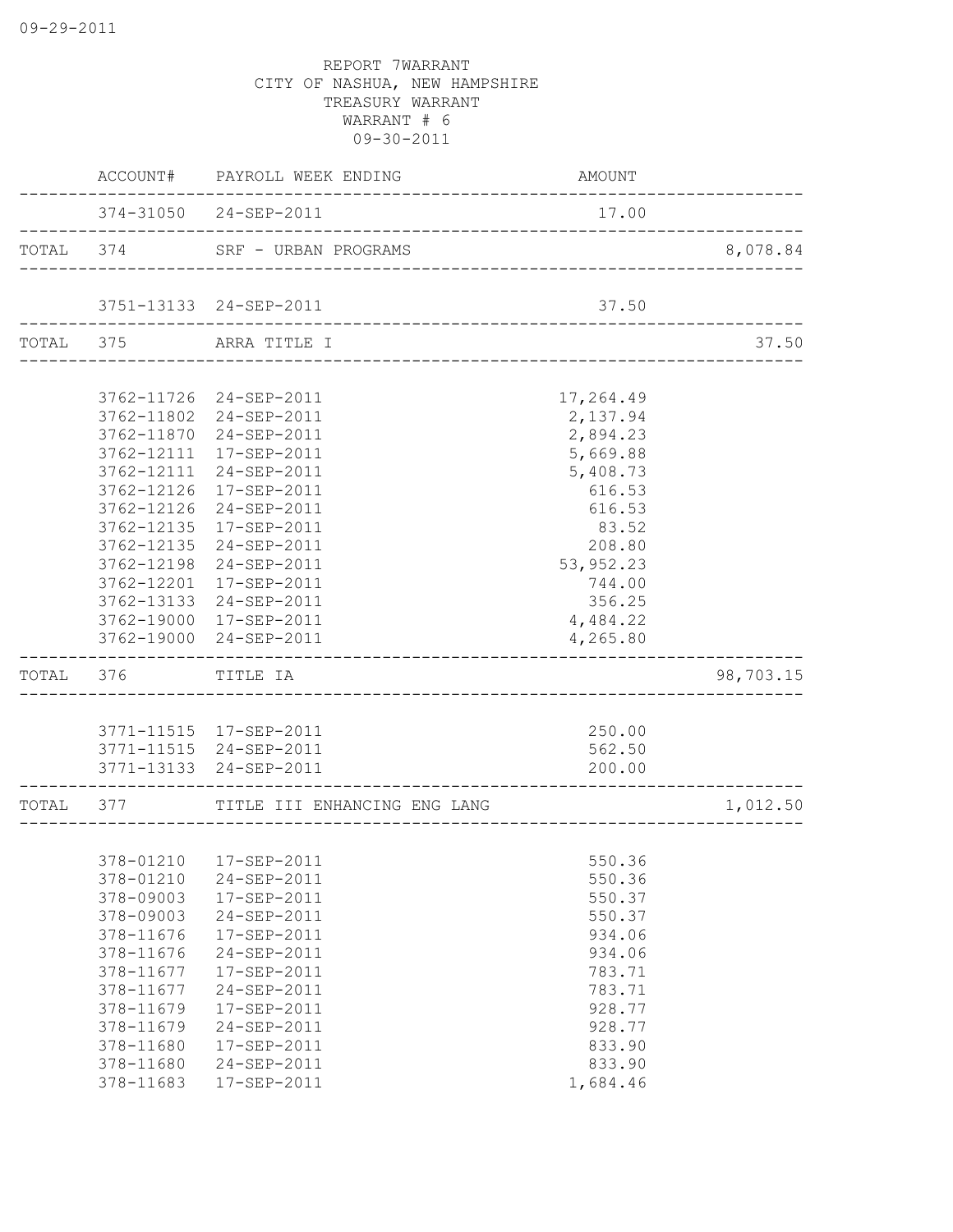|           | ACCOUNT#                                                                                | PAYROLL WEEK ENDING                                                                                   | AMOUNT                                                                   |            |
|-----------|-----------------------------------------------------------------------------------------|-------------------------------------------------------------------------------------------------------|--------------------------------------------------------------------------|------------|
|           | 378-11683<br>378-11688<br>378-11688<br>378-11751<br>378-11751<br>378-12188<br>378-12188 | 24-SEP-2011<br>17-SEP-2011<br>24-SEP-2011<br>17-SEP-2011<br>24-SEP-2011<br>17-SEP-2011<br>24-SEP-2011 | 1,684.46<br>620.56<br>620.56<br>1,384.39<br>1,384.39<br>148.61<br>148.61 |            |
| TOTAL     | 378                                                                                     | TRANSPORTATION<br>______________________                                                              |                                                                          | 16,838.38  |
|           |                                                                                         | 3901-13133 24-SEP-2011                                                                                | 3,581.25                                                                 |            |
| TOTAL 390 |                                                                                         | PERKINS VOCATIONAL ED                                                                                 |                                                                          | 3,581.25   |
|           |                                                                                         | 3902-19000 24-SEP-2011                                                                                | 887.36                                                                   |            |
| TOTAL 390 |                                                                                         | VOC ED SECONDARY CARL PERKINS                                                                         |                                                                          | 887.36     |
|           |                                                                                         | 3937-19000 24-SEP-2011                                                                                | 877.19                                                                   |            |
| TOTAL 393 |                                                                                         | DAY CARE<br>__________________________________                                                        |                                                                          | 877.19     |
|           |                                                                                         | 3940-11726 24-SEP-2011<br>3940-13137 24-SEP-2011                                                      | 1,346.77<br>4.02                                                         |            |
| TOTAL     | 394                                                                                     | ARRA IDEA SPEC ED                                                                                     | ___________________________________                                      | 1,350.79   |
|           |                                                                                         | 3952-11726 24-SEP-2011<br>3952-12201 24-SEP-2011                                                      | 67,108.13<br>124.00                                                      |            |
| TOTAI,    | 395                                                                                     | IDEA B SPECIAL EDUCATION                                                                              |                                                                          | 67, 232.13 |
|           |                                                                                         | 3962-11726 24-SEP-2011                                                                                | 1,702.98                                                                 |            |
|           | TOTAL 396                                                                               | IDEA PRESCHOOL                                                                                        |                                                                          | 1,702.98   |
|           |                                                                                         | 3977-12111 17-SEP-2011<br>3977-12111 24-SEP-2011                                                      | 1,465.38<br>1,528.43                                                     |            |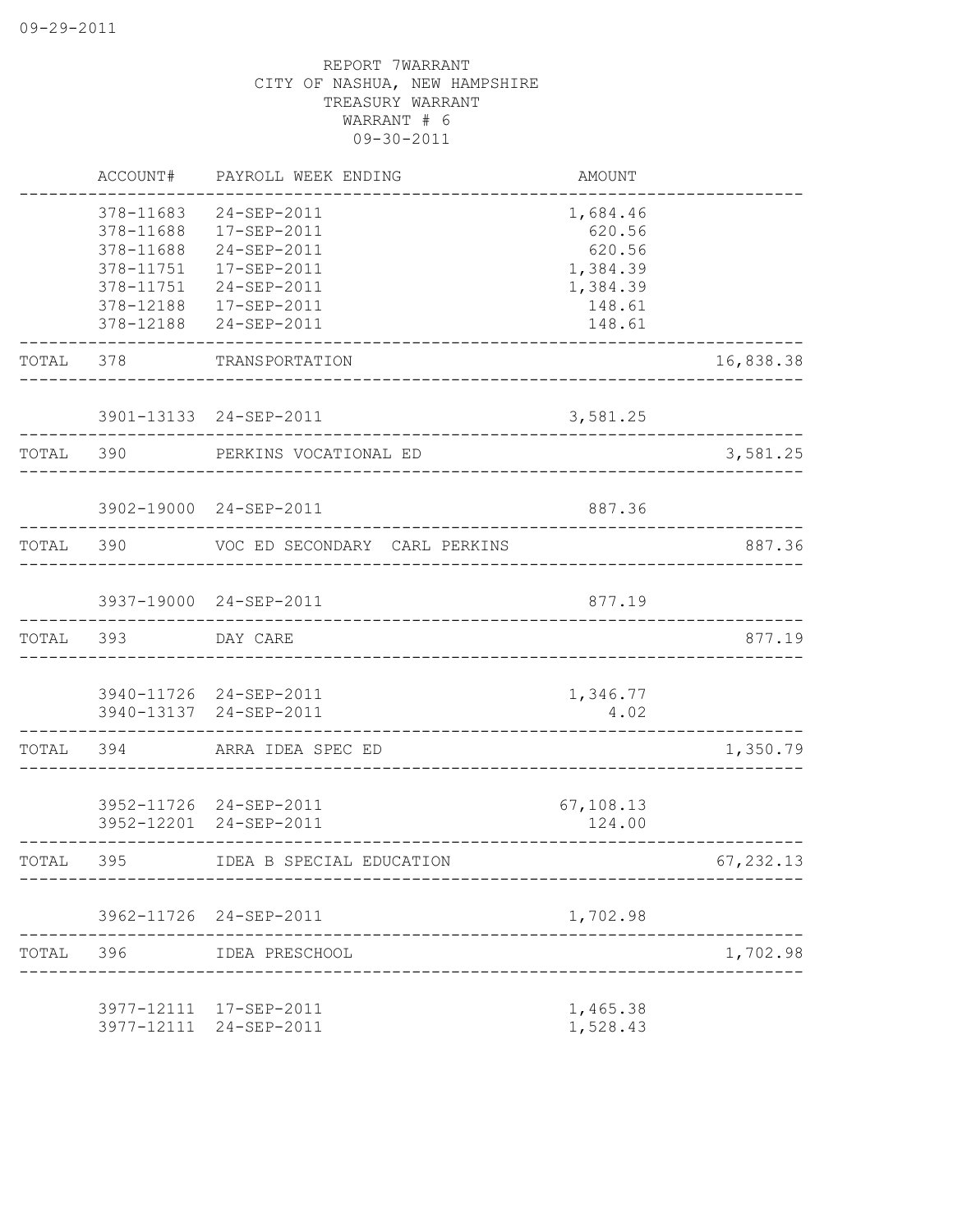| ТОТАІ, 397 | SPECIAL ED LOCAL |          |
|------------|------------------|----------|
|            |                  | 2,993.81 |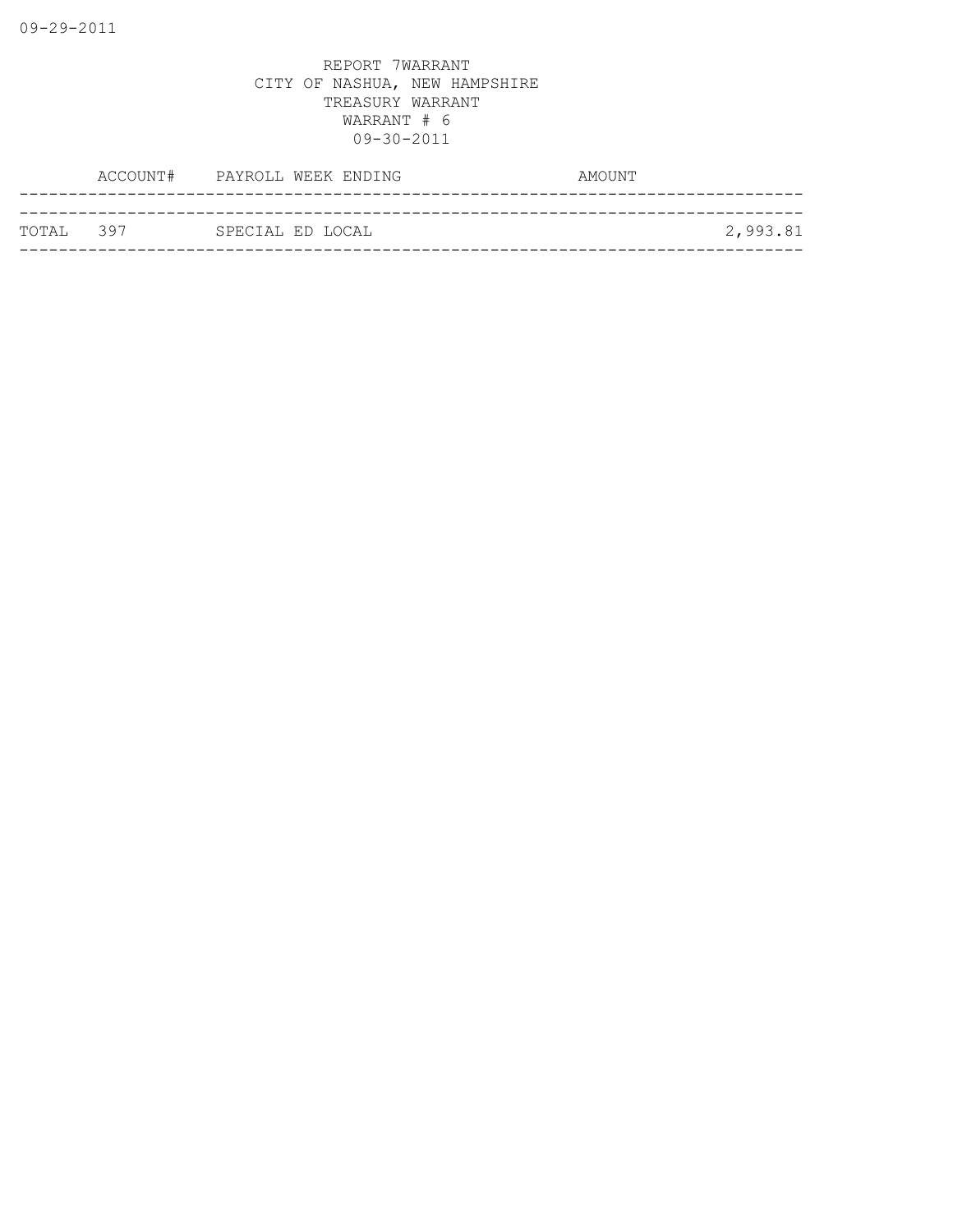|       | ACCOUNT#      | PAYROLL WEEK ENDING                               | <b>AMOUNT</b> |             |
|-------|---------------|---------------------------------------------------|---------------|-------------|
|       | 501-11033     | 17-SEP-2011                                       | 852.14        |             |
|       | 501-11033     | 24-SEP-2011                                       | 852.14        |             |
|       | 501-11445     | 17-SEP-2011                                       | 437.44        |             |
|       | 501-11445     | 24-SEP-2011                                       | 437.43        |             |
|       | $501 - 11463$ | 17-SEP-2011                                       | 802.30        |             |
|       | $501 - 11463$ | 24-SEP-2011                                       | 802.30        |             |
|       | $501 - 11470$ | 17-SEP-2011                                       | 877.26        |             |
|       | $501 - 11470$ | 24-SEP-2011                                       | 877.27        |             |
|       | 501-11471     | 17-SEP-2011                                       | 2,033.79      |             |
|       | 501-11471     | 24-SEP-2011                                       | 2,033.79      |             |
|       | 501-11611     | 17-SEP-2011                                       | 549.53        |             |
|       |               | 501-11611 24-SEP-2011                             | 549.53        |             |
|       | 501-31050     | 24-SEP-2011                                       | 50.00         |             |
| TOTAL | 501           | MAYOR'S OFFICE                                    |               | 11, 154.92  |
|       |               |                                                   |               |             |
|       |               | 502-11195  17-SEP-2011                            | 2,059.23      |             |
|       | 502-11195     | 24-SEP-2011                                       | 2,059.23      |             |
|       | 502-11219     | 17-SEP-2011                                       | 3,711.28      |             |
|       | 502-11219     | 24-SEP-2011                                       | 3,711.28      |             |
|       |               | 502-11518  17-SEP-2011                            | 1,776.36      |             |
|       |               | 502-11518 24-SEP-2011                             | 1,776.36      |             |
|       |               | 502-31050 24-SEP-2011                             | 50.00         |             |
| TOTAL | 502           | LEGAL DEPARTMENT                                  |               | 15, 143. 74 |
|       |               |                                                   |               |             |
|       |               | 503-11071  17-SEP-2011                            | 1,293.15      |             |
|       |               | 503-11071  24-SEP-2011                            | 1,293.15      |             |
|       | 503-12092     | 17-SEP-2011                                       | 522.45        |             |
|       | 503-12092     | 24-SEP-2011                                       | 522.46        |             |
| TOTAL | 503           | BOARD OF ALDERMEN<br>____________________________ |               | 3,631.21    |
|       | $507 - 82010$ | 24-SEP-2011                                       | 381.59        |             |
|       |               |                                                   |               |             |
| TOTAL | 507           | PENSIONS                                          |               | 381.59      |
|       |               | 508-11447  17-SEP-2011                            | 257.36        |             |
|       |               |                                                   |               |             |
|       | 508-11447     | 24-SEP-2011                                       | 257.36        |             |
| TOTAL | 508           | INSURANCE-EMPLOYEE BENEFITS                       |               | 514.72      |
|       |               |                                                   |               |             |

511-11247 17-SEP-2011 670.28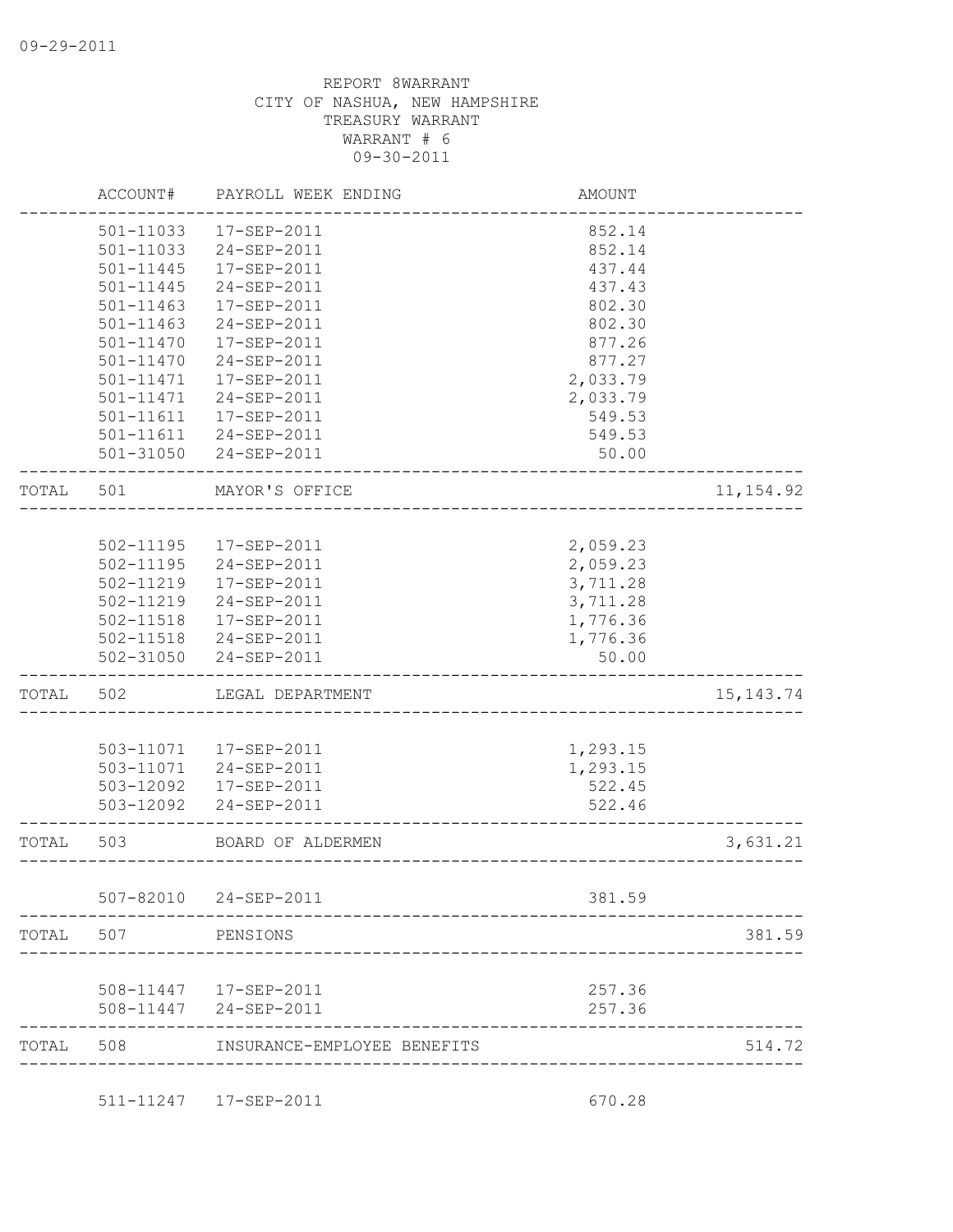|           |               | ACCOUNT# PAYROLL WEEK ENDING | AMOUNT   |          |
|-----------|---------------|------------------------------|----------|----------|
|           |               | 511-11247 24-SEP-2011        | 670.28   |          |
|           |               | 511-11248  17-SEP-2011       | 1,442.84 |          |
|           |               | 511-11248 24-SEP-2011        | 1,442.84 |          |
| TOTAL 511 |               | CITI-STAT                    |          | 4,226.24 |
|           |               |                              |          |          |
|           | 512-11005     | 17-SEP-2011                  | 863.55   |          |
|           | 512-11005     | 24-SEP-2011                  | 863.55   |          |
|           | 512-11050     | 17-SEP-2011                  | 742.05   |          |
|           | 512-11050     | 24-SEP-2011                  | 742.05   |          |
|           | 512-11064     | 17-SEP-2011                  | 1,017.55 |          |
|           | 512-11064     | 24-SEP-2011                  | 1,017.55 |          |
|           | 512-11073     | 17-SEP-2011                  | 1,627.85 |          |
|           | 512-11073     | 24-SEP-2011                  | 1,627.86 |          |
|           | 512-11134     | 17-SEP-2011                  | 796.65   |          |
|           | 512-11134     | 24-SEP-2011                  | 796.65   |          |
|           | 512-11165     | 17-SEP-2011                  | 1,605.06 |          |
|           | $512 - 11165$ | 24-SEP-2011                  | 1,605.06 |          |
|           | 512-11167     | 17-SEP-2011                  | 580.90   |          |
|           | 512-11167     | 24-SEP-2011                  | 580.90   |          |
|           | 512-11173     | 17-SEP-2011                  | 1,453.63 |          |
|           | 512-11173     | 24-SEP-2011                  | 1,453.63 |          |
|           | 512-11177     | 17-SEP-2011                  | 1,895.14 |          |
|           | 512-11177     | 24-SEP-2011                  | 1,895.14 |          |
|           | 512-11222     | 17-SEP-2011                  | 1,020.07 |          |
|           | 512-11222     | 24-SEP-2011                  | 1,020.07 |          |
|           | 512-11224     | 17-SEP-2011                  | 1,005.33 |          |
|           | 512-11224     | 24-SEP-2011                  | 1,005.34 |          |
|           | 512-11265     | 17-SEP-2011                  | 888.18   |          |
|           | 512-11265     | 24-SEP-2011                  | 888.18   |          |
|           | 512-11431     | 17-SEP-2011                  | 2,203.82 |          |
|           | 512-11431     | 24-SEP-2011                  | 2,203.82 |          |
|           | 512-11531     | 17-SEP-2011                  | 1,693.75 |          |
|           | 512-11531     | 24-SEP-2011                  | 1,693.75 |          |
|           | 512-11673     | 17-SEP-2011                  | 1,062.19 |          |
|           | 512-11673     | 24-SEP-2011                  | 1,062.19 |          |
|           | 512-11684     | 17-SEP-2011                  | 877.26   |          |
|           | 512-11684     | 24-SEP-2011                  | 877.27   |          |
|           | 512-11714     | 17-SEP-2011                  | 962.06   |          |
|           | 512-11714     | 24-SEP-2011                  | 962.06   |          |
|           | 512-11740     | 17-SEP-2011                  | 1,678.70 |          |
|           | 512-11740     | 24-SEP-2011                  | 1,678.70 |          |
|           | 512-12033     | 17-SEP-2011                  | 656.19   |          |
|           | 512-12033     | 24-SEP-2011                  | 619.06   |          |
|           | 512-12056     | 17-SEP-2011                  | 363.07   |          |
|           | 512-12056     | 24-SEP-2011                  | 363.06   |          |
|           | 512-12749     | 17-SEP-2011                  | 622.72   |          |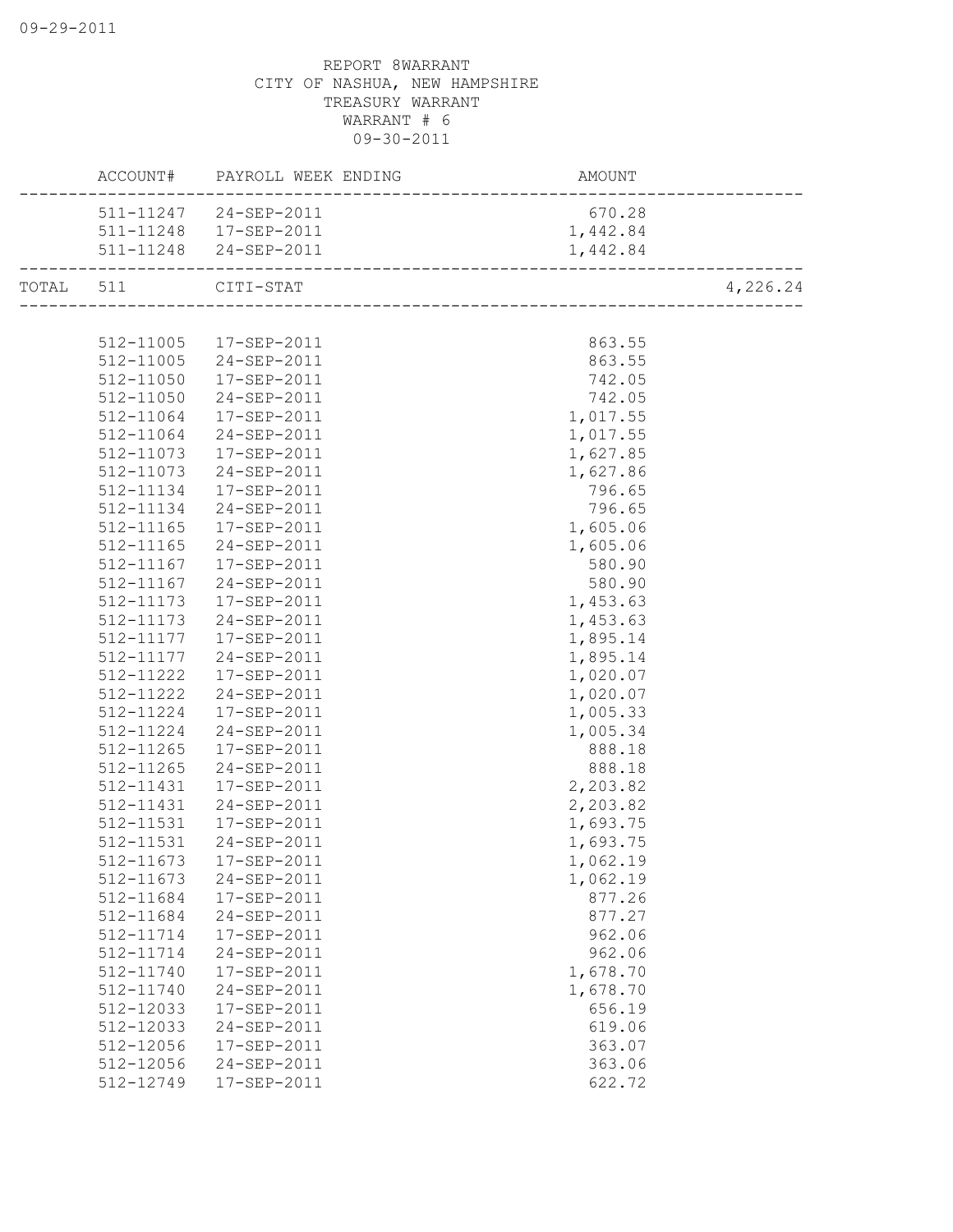|           | ACCOUNT#  | PAYROLL WEEK ENDING          | AMOUNT                |           |
|-----------|-----------|------------------------------|-----------------------|-----------|
|           | 512-12749 | 24-SEP-2011                  | 622.72                |           |
|           | 512-13004 | 17-SEP-2011                  | 23.53                 |           |
|           |           | 512-13004 24-SEP-2011        | 19.82                 |           |
|           |           | 512-31050 24-SEP-2011        | 100.00                |           |
|           |           | TOTAL 512 FINANCIAL SERVICES | _____________________ | 47,337.68 |
|           |           |                              |                       |           |
|           | 513-11117 | 17-SEP-2011                  | 1,626.12              |           |
|           | 513-11117 | 24-SEP-2011                  | 1,626.12              |           |
|           | 513-11171 | 17-SEP-2011                  | 2,056.01              |           |
|           | 513-11171 | 24-SEP-2011                  | 2,825.68              |           |
|           | 513-11213 | 17-SEP-2011                  | 1,299.58              |           |
|           | 513-11213 | 24-SEP-2011                  | 1,299.58              |           |
|           | 513-11223 | 17-SEP-2011                  | 774.94                |           |
|           | 513-11223 | 24-SEP-2011                  | 774.94                |           |
|           | 513-12085 | 17-SEP-2011                  | 250.00                |           |
|           | 513-12085 | 24-SEP-2011                  | 250.00                |           |
|           | 513-18018 | 24-SEP-2011                  | 131.25                |           |
|           |           | 513-18021  24-SEP-2011       | 156.25                |           |
|           |           | 513-18024 24-SEP-2011        | 131.25                |           |
| TOTAL 513 |           | CITY CLERK'S OFFICE          |                       | 13,201.72 |
|           |           |                              |                       |           |
|           |           | 515-11185  17-SEP-2011       | 764.32                |           |
|           |           | 515-11185 24-SEP-2011        | 764.32                |           |
|           | 515-11350 | 17-SEP-2011                  | 962.06                |           |
|           | 515-11350 | 24-SEP-2011                  | 962.06                |           |
|           | 515-11447 | 17-SEP-2011                  | 1,808.68              |           |
|           | 515-11447 | 24-SEP-2011                  | 1,808.68              |           |
|           |           | 515-12028  17-SEP-2011       | 612.71                |           |
|           | 515-12028 | 24-SEP-2011                  | 612.71                |           |
| TOTAL     | 515       | HUMAN RESOURCES              |                       | 8,295.54  |
|           |           | --------------------         |                       |           |
|           | 516-11147 | $17 - SEP - 2011$            | 637.19                |           |
|           | 516-11147 | $24 - SEP - 2011$            | 637.19                |           |
|           | 516-11148 | $17 - SEP - 2011$            | 985.60                |           |
|           | 516-11148 | 24-SEP-2011                  | 985.60                |           |
|           | 516-11459 | 17-SEP-2011                  | 1,293.15              |           |
|           | 516-11459 | 24-SEP-2011                  | 1,293.15              |           |
|           | 516-11573 | 17-SEP-2011                  | 939.12                |           |
|           | 516-11573 | 24-SEP-2011                  | 939.12                |           |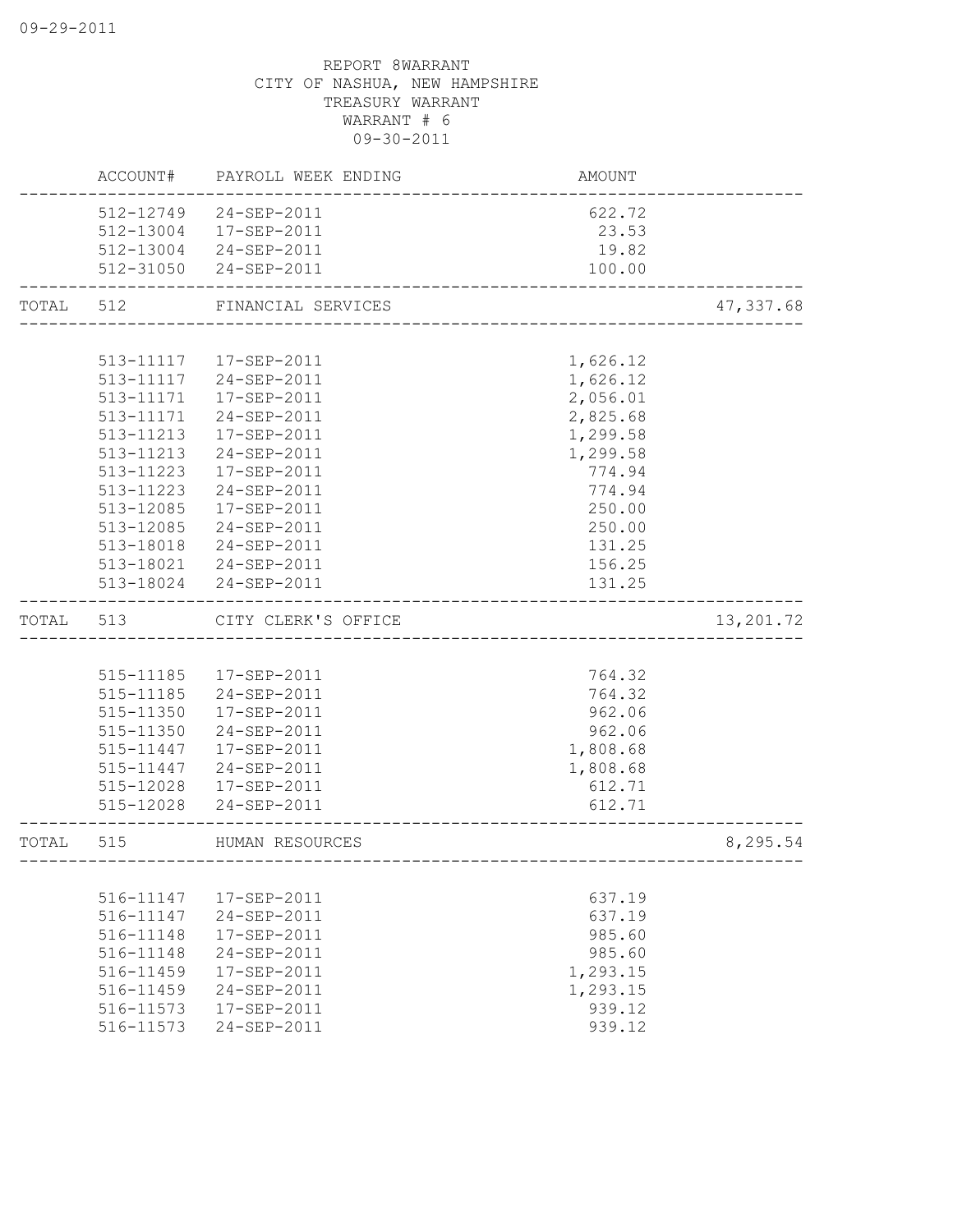|       | ACCOUNT#  | PAYROLL WEEK ENDING             | <b>AMOUNT</b>    |           |
|-------|-----------|---------------------------------|------------------|-----------|
|       |           | TOTAL 516 PURCHASING DEPARTMENT |                  | 7,710.12  |
|       |           |                                 |                  |           |
|       | 517-11198 | 17-SEP-2011                     | 1,127.96         |           |
|       | 517-11198 | 24-SEP-2011                     | 1,127.96         |           |
|       | 517-11266 | $17 - SEP - 2011$               | 641.16           |           |
|       | 517-11266 | 24-SEP-2011                     | 641.15           |           |
|       | 517-11420 | 17-SEP-2011                     | 747.87           |           |
|       | 517-11420 | 24-SEP-2011                     | 747.87           |           |
|       | 517-12063 | 17-SEP-2011                     |                  |           |
|       | 517-12063 | 24-SEP-2011                     |                  |           |
| TOTAL | 517       | BUILDING MAINT - CITY ADMIN     | ________________ | 5,033.97  |
|       |           |                                 |                  |           |
|       |           | 519-11014  17-SEP-2011          | 1,122.77         |           |
|       |           | 519-11014 24-SEP-2011           | 1,122.77         |           |
|       | 519-11016 | 17-SEP-2011                     | 985.60           |           |
|       | 519-11016 | 24-SEP-2011                     | 985.60           |           |
|       | 519-11017 | 17-SEP-2011                     | 824.00           |           |
|       | 519-11017 | 24-SEP-2011                     | 824.00           |           |
|       | 519-11115 | 17-SEP-2011                     | 1,996.62         |           |
|       | 519-11115 | 24-SEP-2011                     | 1,996.63         |           |
|       | 519-11146 | 17-SEP-2011                     | 858.42           |           |
|       | 519-11146 | 24-SEP-2011                     | 858.42           |           |
|       | 519-11153 | 17-SEP-2011                     | 620.56           |           |
|       | 519-11153 | 24-SEP-2011                     | 620.56           |           |
|       | 519-11154 | 17-SEP-2011                     | 652.12           |           |
|       | 519-11154 | 24-SEP-2011                     | 652.12           |           |
|       | 519-11205 | 17-SEP-2011                     | 815.21           |           |
|       | 519-11205 | 24-SEP-2011                     | 815.21           |           |
|       | 519-11241 | 17-SEP-2011                     | 1,367.59         |           |
|       | 519-11241 | 24-SEP-2011                     | 1,367.59         |           |
|       | 519-18006 | 24-SEP-2011                     | 375.00           |           |
| TOTAL | 519       | ASSESSORS                       |                  | 18,860.79 |
|       |           |                                 |                  |           |
|       | 520-12077 | 17-SEP-2011                     | 277.03           |           |
|       |           | 520-12077 24-SEP-2011           | 277.03           |           |
| TOTAL | 520       | HUNT BUILDING                   |                  | 554.06    |
|       | 522-11127 | 17-SEP-2011                     | 1,718.19         |           |
|       | 522-11127 | 24-SEP-2011                     | 1,718.19         |           |
|       | 522-11128 | 17-SEP-2011                     | 1,152.83         |           |
|       |           |                                 |                  |           |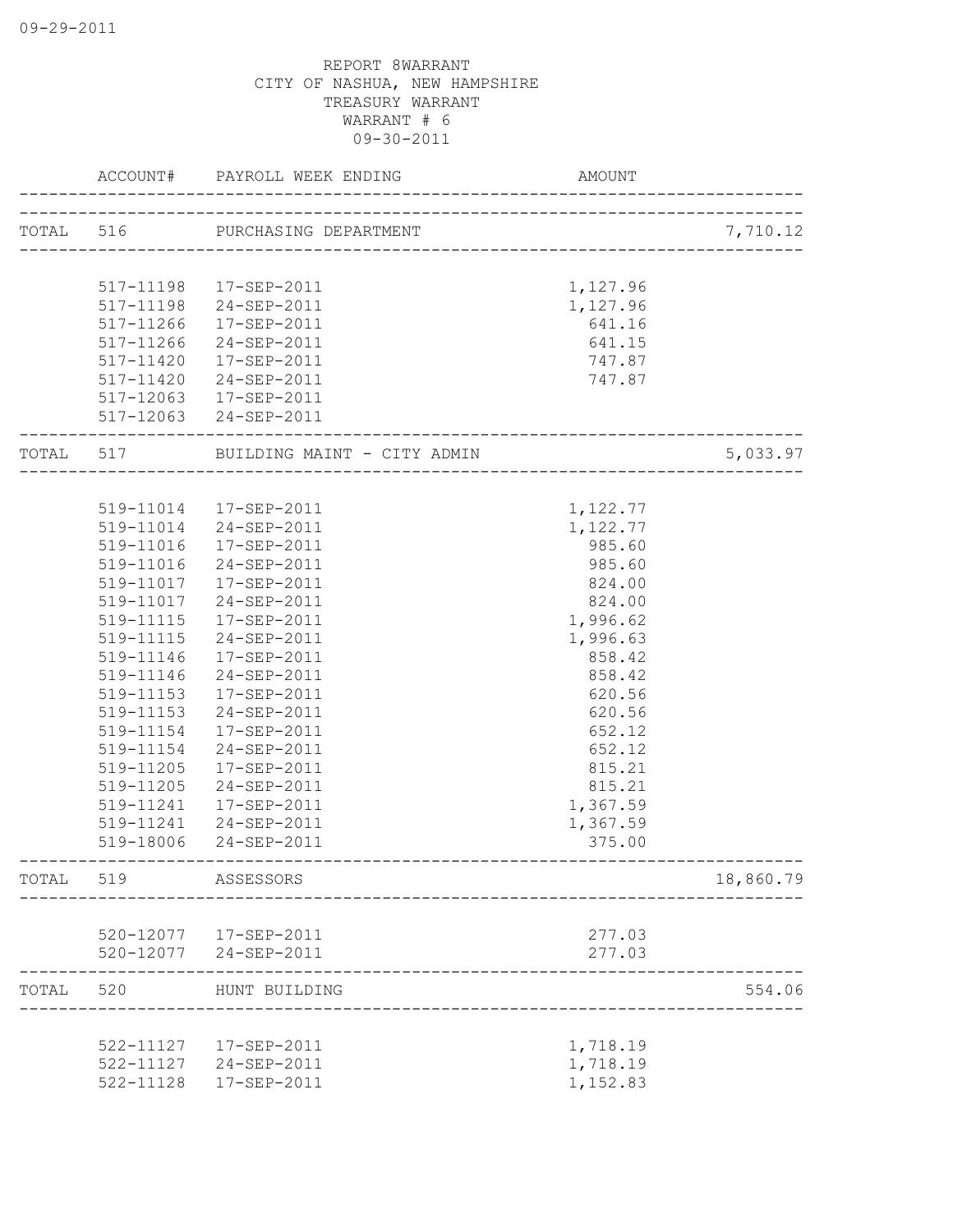|           |           | ACCOUNT# PAYROLL WEEK ENDING | AMOUNT                                 |           |
|-----------|-----------|------------------------------|----------------------------------------|-----------|
|           | 522-11128 | 24-SEP-2011                  | 1,152.83                               |           |
|           | 522-11286 | 17-SEP-2011                  | 608.85                                 |           |
|           | 522-11286 | 24-SEP-2011                  | 608.85                                 |           |
|           | 522-11429 | 17-SEP-2011                  | 1,873.48                               |           |
|           | 522-11429 | 24-SEP-2011                  | 1,873.49                               |           |
|           | 522-11496 | 17-SEP-2011                  | 1,537.48                               |           |
|           | 522-11496 | 24-SEP-2011                  | 1,537.48                               |           |
|           | 522-11641 | 17-SEP-2011                  | 1,409.39                               |           |
|           | 522-11641 | 24-SEP-2011                  | 1,409.38                               |           |
|           | 522-11652 | 17-SEP-2011                  | 1,496.81                               |           |
|           | 522-11652 | 24-SEP-2011                  | 1,496.80                               |           |
|           | 522-11721 | 17-SEP-2011                  | 1,556.11                               |           |
|           | 522-11721 | 24-SEP-2011                  | 1,556.12                               |           |
|           | 522-11724 | 17-SEP-2011                  | 1,377.84                               |           |
|           |           | 522-11724 24-SEP-2011        | 1,377.84                               |           |
|           | 522-11729 | 17-SEP-2011                  | 2,231.11                               |           |
|           |           | 522-11729 24-SEP-2011        | 2,231.11                               |           |
|           |           | 522-31050 24-SEP-2011        | 167.00                                 |           |
| TOTAL 522 |           | INFORMATION TECHNOLOGY       | -------------------------------------- | 30,091.18 |
|           |           |                              |                                        |           |
|           |           | 523-11332  17-SEP-2011       | 1,006.33                               |           |
|           |           | 523-11332 24-SEP-2011        | 1,006.33                               |           |
| TOTAL 523 |           | GIS                          |                                        | 2,012.66  |
|           |           |                              |                                        |           |
|           | 531-11065 | 17-SEP-2011                  | 1,149.02                               |           |
|           | 531-11065 | 24-SEP-2011                  | 1,149.02                               |           |
|           | 531-11085 | 17-SEP-2011                  | 922.04                                 |           |
|           | 531-11085 | 24-SEP-2011                  | 922.04                                 |           |
|           | 531-11114 | 17-SEP-2011                  | 2,355.27                               |           |
|           | 531-11114 | 24-SEP-2011                  | 2,355.27                               |           |
|           | 531-11129 | 17-SEP-2011                  | 1,998.76                               |           |
|           | 531-11129 | 24-SEP-2011                  | 1,998.79                               |           |
|           | 531-11164 | 17-SEP-2011                  | 1,178.65                               |           |
|           | 531-11164 | 24-SEP-2011                  | 1,178.65                               |           |
|           | 531-11166 | 17-SEP-2011                  | 1,937.99                               |           |
|           | 531-11166 | 24-SEP-2011                  | 1,937.98                               |           |
|           | 531-11170 | 17-SEP-2011                  | 1,526.04                               |           |
|           | 531-11170 | 24-SEP-2011                  | 1,526.04                               |           |
|           | 531-11201 | 17-SEP-2011                  | 682.42                                 |           |
|           | 531-11201 | 24-SEP-2011                  | 682.42                                 |           |
|           | 531-11203 | 17-SEP-2011                  | 1,349.54                               |           |
|           | 531-11203 | 24-SEP-2011                  | 1,349.54                               |           |
|           | 531-11226 | 17-SEP-2011                  | 776.25                                 |           |
|           | 531-11226 | 24-SEP-2011                  | 776.25                                 |           |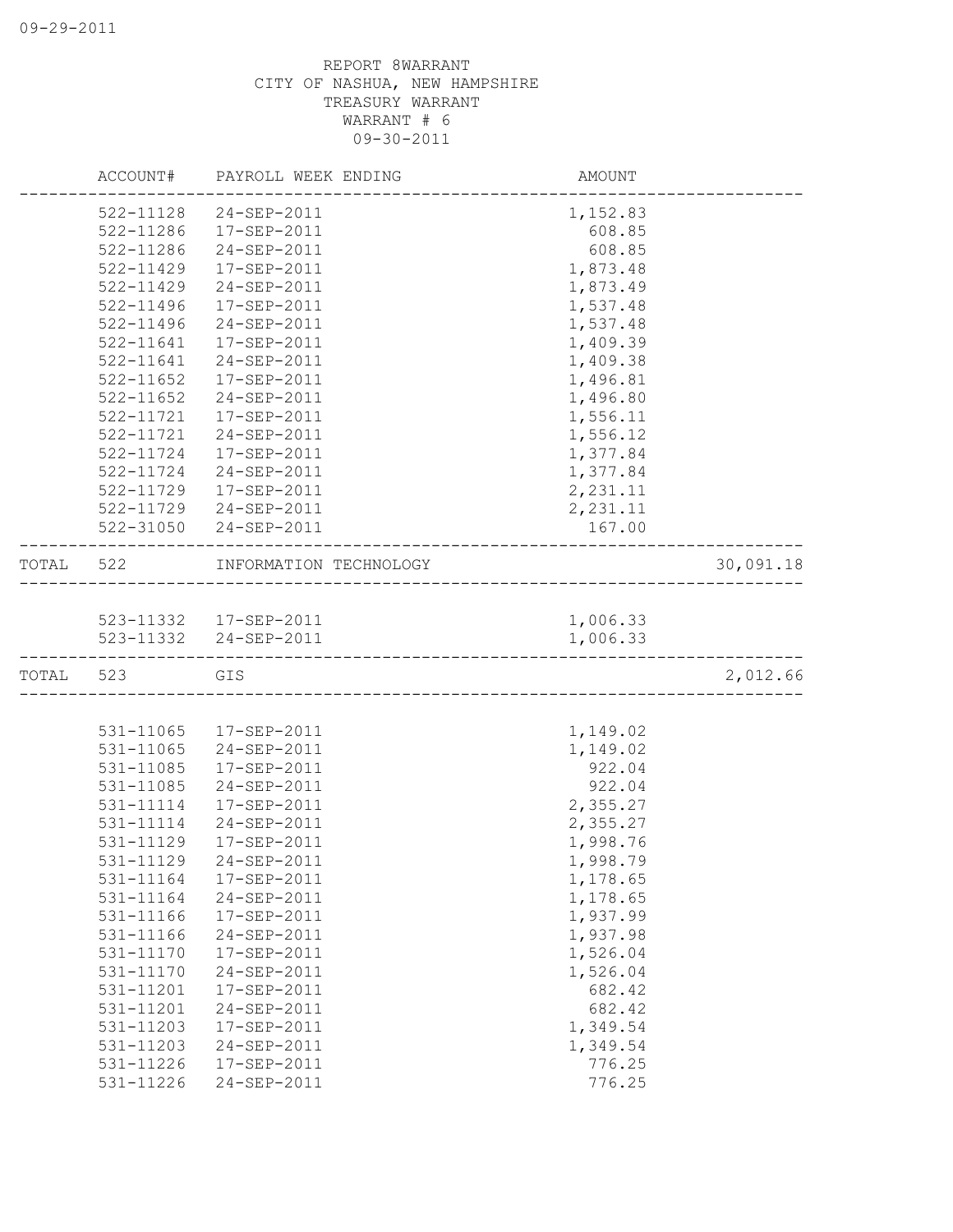|               | ACCOUNT# PAYROLL WEEK ENDING | AMOUNT      |  |
|---------------|------------------------------|-------------|--|
|               | 531-11242  17-SEP-2011       | 1,158.79    |  |
| 531-11242     | 24-SEP-2011                  | 1,158.79    |  |
| 531-11245     | 17-SEP-2011                  | 643.00      |  |
| 531-11245     | 24-SEP-2011                  | 643.01      |  |
| 531-11257     | 17-SEP-2011                  | 4,403.35    |  |
| 531-11257     | 24-SEP-2011                  | 4,403.35    |  |
| 531-11287     | 17-SEP-2011                  | 846.15      |  |
| 531-11287     | 24-SEP-2011                  | 846.15      |  |
| 531-11398     | 17-SEP-2011                  | 646.26      |  |
| 531-11398     | 24-SEP-2011                  | 646.25      |  |
| 531-11477     | 17-SEP-2011                  | 1,016.73    |  |
| 531-11477     | 24-SEP-2011                  | 1,090.29    |  |
| 531-11487     | 17-SEP-2011                  | 1,400.35    |  |
| 531-11487     | 24-SEP-2011                  | 1,400.35    |  |
| 531-11495     | 17-SEP-2011                  | 1,037.27    |  |
| 531-11495     | 24-SEP-2011                  | 1,037.27    |  |
| 531-11498     | 17-SEP-2011                  | 878.18      |  |
| 531-11498     | 24-SEP-2011                  | 878.18      |  |
| 531-11516     | 17-SEP-2011                  | 884.56      |  |
| 531-11516     | 24-SEP-2011                  | 884.57      |  |
| 531-11534     | 17-SEP-2011                  | 1,496.61    |  |
| 531-11534     | 24-SEP-2011                  | 1,496.61    |  |
| 531-11535     | 17-SEP-2011                  | 11,469.34   |  |
| 531-11535     | 24-SEP-2011                  | 11,469.36   |  |
| 531-11537     | 17-SEP-2011                  | 14,485.32   |  |
| 531-11537     | 24-SEP-2011                  | 14,485.32   |  |
| 531-11538     | 17-SEP-2011                  | 922.04      |  |
| 531-11538     | 24-SEP-2011                  | 922.03      |  |
| 531-11539     | 17-SEP-2011                  | 1,587.08    |  |
| 531-11539     | 24-SEP-2011                  | 1,587.08    |  |
| 531-11544     | 17-SEP-2011                  | 4,268.62    |  |
| 531-11544     | 24-SEP-2011                  | 4,268.62    |  |
| 531-11549     | 17-SEP-2011                  | 8,244.10    |  |
| 531-11549     | 24-SEP-2011                  | 8,244.10    |  |
| 531-11550     | 17-SEP-2011                  | 1,914.70    |  |
| 531-11550     | 24-SEP-2011                  | 1,914.70    |  |
| 531-11552     | 17-SEP-2011                  | 9,325.80    |  |
| $531 - 11552$ | 24-SEP-2011                  | 9,325.80    |  |
| 531-11555     | 17-SEP-2011                  | 41,940.00   |  |
| 531-11555     | 24-SEP-2011                  | 41,940.00   |  |
| 531-11558     | 17-SEP-2011                  | 66,205.57   |  |
| 531-11558     | 24-SEP-2011                  | 66,210.16   |  |
| 531-11561     | 17-SEP-2011                  | 18,788.25   |  |
| 531-11561     | 24-SEP-2011                  | 18,788.25   |  |
| 531-11567     | 17-SEP-2011                  | 34, 187. 13 |  |
| 531-11567     | 24-SEP-2011                  | 34, 187. 12 |  |
| 531-11569     | 17-SEP-2011                  | 1,214.02    |  |
| 531-11569     | 24-SEP-2011                  | 1,214.01    |  |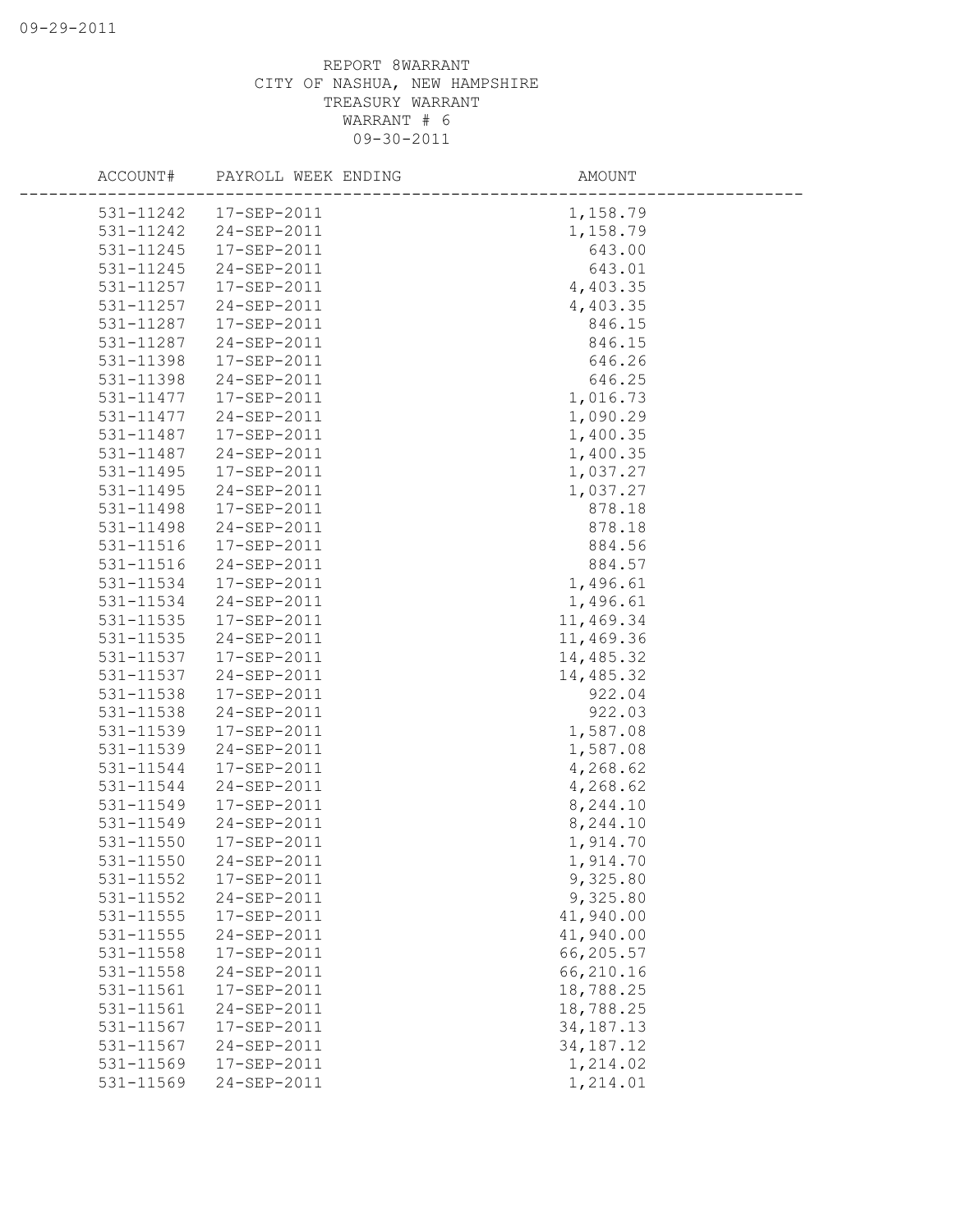|       | ACCOUNT#      | PAYROLL WEEK ENDING    | AMOUNT            |                           |
|-------|---------------|------------------------|-------------------|---------------------------|
|       |               | 531-11618  17-SEP-2011 | 2,713.47          |                           |
|       | 531-11618     | 24-SEP-2011            | 2,713.47          |                           |
|       | 531-11622     | 17-SEP-2011            | 2,386.84          |                           |
|       | 531-11622     | 24-SEP-2011            | 2,386.85          |                           |
|       | 531-11664     | 17-SEP-2011            | 1,171.17          |                           |
|       | 531-11664     | 24-SEP-2011            | 1, 171. 17        |                           |
|       | 531-11665     | 17-SEP-2011            | 863.25            |                           |
|       | 531-11665     | 24-SEP-2011            | 863.25            |                           |
|       | 531-11719     | 17-SEP-2011            | 949.27            |                           |
|       | 531-11719     | 24-SEP-2011            | 949.27            |                           |
|       | 531-11722     | 17-SEP-2011            | 611.85            |                           |
|       | 531-11722     | 24-SEP-2011            | 611.85            |                           |
|       | 531-11732     | 17-SEP-2011            | 6,034.25          |                           |
|       | 531-11732     | 24-SEP-2011            | 6,034.25          |                           |
|       | 531-12020     | 17-SEP-2011            | 984.99            |                           |
|       | 531-12020     | 24-SEP-2011            | 984.99            |                           |
|       | 531-12042     | 17-SEP-2011            | 1,025.50          |                           |
|       | 531-12042     | 24-SEP-2011            | 1,080.70          |                           |
|       | 531-12066     | 17-SEP-2011            | 666.41            |                           |
|       | 531-12066     | 24-SEP-2011            | 666.41            |                           |
|       | 531-12068     | 17-SEP-2011            | 725.99            |                           |
|       | 531-12068     | 24-SEP-2011            | 725.99            |                           |
|       | 531-12071     | 17-SEP-2011            | 266.52            |                           |
|       | 531-12071     | 24-SEP-2011            | 266.52            |                           |
|       | 531-12119     | 17-SEP-2011            | 1,158.52          |                           |
|       | 531-12119     | 24-SEP-2011            | 1,158.52          |                           |
|       | 531-13004     | 17-SEP-2011            | 1,820.69          |                           |
|       | 531-13004     | 24-SEP-2011            | 2,839.36          |                           |
|       | 531-13038     | 24-SEP-2011            | 451.68            |                           |
|       | 531-13040     | 17-SEP-2011            | 4,636.63          |                           |
|       | 531-13040     | 24-SEP-2011            | 4,186.00          |                           |
|       | 531-13044     | 17-SEP-2011            | 2,068.27          |                           |
|       | 531-13044     | 24-SEP-2011            | 649.90            |                           |
|       | 531-13047     | $17 - SEP - 2011$      | 9,782.71          |                           |
|       | 531-13047     | 24-SEP-2011            | 14,458.39         |                           |
|       | $531 - 13048$ | 17-SEP-2011            | 9,487.17          |                           |
|       | 531-13048     | 24-SEP-2011            | 5,495.57          |                           |
|       | 531-15002     | 17-SEP-2011            | 152.60            |                           |
|       | 531-17002     | 17-SEP-2011            | $-200.00$         |                           |
|       | 531-17003     | 24-SEP-2011            | 2,400.00          |                           |
|       | 531-17006     | 17-SEP-2011            | 3,400.00          |                           |
|       | 531-31050     | 24-SEP-2011            | 134.00            |                           |
| TOTAL | 531           | POLICE DEPARTMENT      | _________________ | 586,690.81<br>___________ |
|       |               |                        |                   |                           |
|       | 532-11024     | 17-SEP-2011            | 2,120.49          |                           |
|       | 532-11024     | 24-SEP-2011            | 2,120.47          |                           |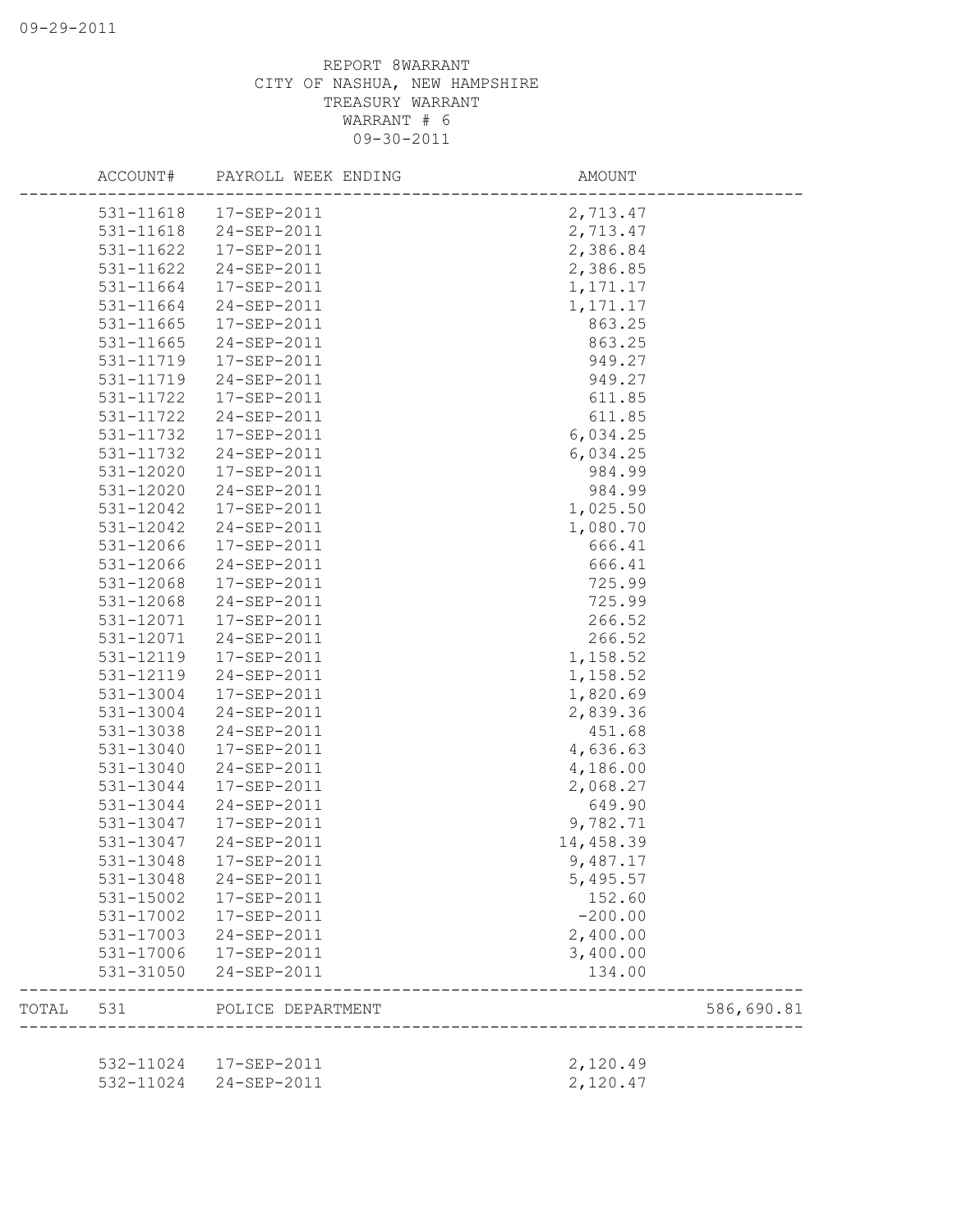| ACCOUNT#  | PAYROLL WEEK ENDING | AMOUNT      |  |
|-----------|---------------------|-------------|--|
| 532-11036 | 17-SEP-2011         | 1,929.25    |  |
| 532-11036 | 24-SEP-2011         | 1,929.24    |  |
| 532-11063 | 24-SEP-2011         | 1,377.02    |  |
| 532-11066 | 17-SEP-2011         | 1,363.38    |  |
| 532-11066 | 24-SEP-2011         | 1,363.38    |  |
| 532-11069 | 17-SEP-2011         | 1,377.04    |  |
| 532-11069 | 24-SEP-2011         | 2,726.88    |  |
| 532-11111 | 17-SEP-2011         | 2,240.77    |  |
| 532-11111 | 24-SEP-2011         | 2,240.77    |  |
| 532-11207 | 17-SEP-2011         | 6,793.71    |  |
| 532-11207 | 24-SEP-2011         | 6,793.71    |  |
| 532-11281 | 17-SEP-2011         | 1,005.79    |  |
| 532-11281 | 24-SEP-2011         | 1,005.79    |  |
| 532-11285 | 17-SEP-2011         | 7,023.73    |  |
| 532-11285 | 24-SEP-2011         | 7,023.73    |  |
| 532-11291 | 17-SEP-2011         | 7,184.82    |  |
| 532-11291 | 24-SEP-2011         | 7,010.78    |  |
| 532-11298 | 17-SEP-2011         | 988.28      |  |
| 532-11298 | 24-SEP-2011         | 1,104.55    |  |
| 532-11300 | 17-SEP-2011         | 37,482.38   |  |
| 532-11300 | 24-SEP-2011         | 37,460.46   |  |
| 532-11303 | 24-SEP-2011         | 1,252.31    |  |
| 532-11305 | 17-SEP-2011         | 34,897.71   |  |
| 532-11309 | 17-SEP-2011         | 104, 424.83 |  |
| 532-11309 | 24-SEP-2011         | 101,253.13  |  |
| 532-11660 | 17-SEP-2011         | 1,535.86    |  |
| 532-11660 | 24-SEP-2011         | 1,535.86    |  |
| 532-11663 | 17-SEP-2011         | 1,535.88    |  |
| 532-11663 | 24-SEP-2011         | 1,535.86    |  |
| 532-11666 | 17-SEP-2011         | 1,535.86    |  |
| 532-11666 | 24-SEP-2011         | 1,535.86    |  |
| 532-11668 | 17-SEP-2011         | 1,551.21    |  |
| 532-11668 | 24-SEP-2011         | 1,551.20    |  |
| 532-12070 | $17 - SEP - 2011$   | 26,391.68   |  |
| 532-12070 | 24-SEP-2011         | 29,617.07   |  |
| 532-13004 | 17-SEP-2011         | 48.51       |  |
| 532-13004 | 24-SEP-2011         | 1,345.78    |  |
| 532-13018 | 17-SEP-2011         | 1,695.44    |  |
| 532-13018 | 24-SEP-2011         | 759.71      |  |
| 532-13024 | 17-SEP-2011         | 982.20      |  |
| 532-13050 | 17-SEP-2011         | 8,518.91    |  |
| 532-13050 | 24-SEP-2011         | 9,684.31    |  |
| 532-18030 | 24-SEP-2011         | 100.00      |  |
| 532-18039 | 24-SEP-2011         | 1,875.00    |  |
| 532-19231 | 17-SEP-2011         | 1,226.73    |  |
| 532-19231 | 24-SEP-2011         | 1,214.06    |  |
| 532-19232 | 17-SEP-2011         | 1,809.53    |  |
| 532-19232 | 24-SEP-2011         | 1,737.61    |  |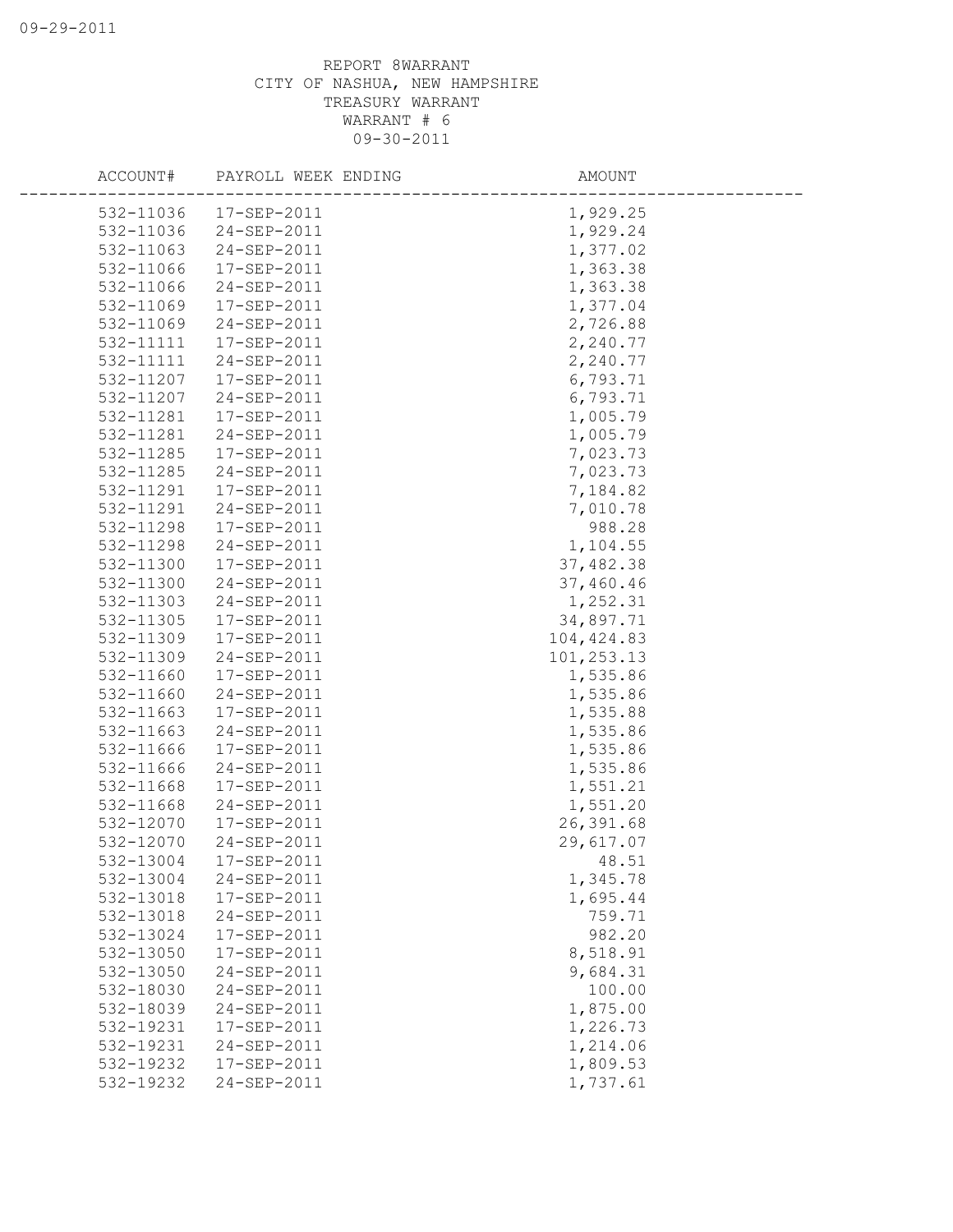|       | ACCOUNT#  | PAYROLL WEEK ENDING         | <b>AMOUNT</b> |            |
|-------|-----------|-----------------------------|---------------|------------|
|       | 532-19233 | $17 - SEP - 2011$           | 2,815.79      |            |
|       | 532-19233 | 24-SEP-2011                 | 2,782.27      |            |
|       | 532-19234 | 17-SEP-2011                 | 1,787.50      |            |
|       | 532-19234 | 24-SEP-2011                 | 1,734.78      |            |
|       | 532-31050 | 24-SEP-2011                 | 84.00         |            |
| TOTAL | 532       | FIRE DEPARTMENT             |               | 492,022.87 |
|       |           |                             |               |            |
|       | 535-11436 | 17-SEP-2011                 | 1,384.62      |            |
|       | 535-11436 | 24-SEP-2011                 | 1,384.61      |            |
|       | 535-11980 | 17-SEP-2011                 | 96.15         |            |
|       |           | 535-11980 24-SEP-2011       | 96.15         |            |
|       | 535-31050 | 24-SEP-2011                 | 100.00        |            |
| TOTAL | 535       | EMERGENCY MANAGEMENT        |               | 3,061.53   |
|       |           |                             |               |            |
|       |           | 536-11200  17-SEP-2011      | 1,449.60      |            |
|       |           | 536-11200 24-SEP-2011       | 1,449.60      |            |
|       |           | 536-12137  17-SEP-2011      | 1,230.12      |            |
|       |           | 536-12137 24-SEP-2011       | 1,230.12      |            |
|       | 536-31050 | 24-SEP-2011                 | 50.00         |            |
| TOTAL | 536       | CITYWIDE COMMUNICATIONS     |               | 5,409.44   |
|       |           |                             |               |            |
|       | 541-11024 | 17-SEP-2011                 | 396.53        |            |
|       | 541-11024 | 24-SEP-2011                 | 396.53        |            |
|       | 541-11240 | 17-SEP-2011                 | 1,558.90      |            |
|       | 541-11240 | 24-SEP-2011                 | 1,558.91      |            |
|       | 541-11346 | 17-SEP-2011                 | 437.48        |            |
|       | 541-11346 | 24-SEP-2011                 | 437.48        |            |
|       | 541-31050 | 24-SEP-2011                 | 50.00         |            |
| TOTAL | 541       | COMMUNITY SERVICES DIVISION |               | 4,835.83   |
|       |           |                             |               |            |
|       | 542-11024 | 17-SEP-2011                 | 660.88        |            |
|       | 542-11024 | 24-SEP-2011                 | 660.88        |            |
|       | 542-11484 | 17-SEP-2011                 | 156.80        |            |
|       | 542-11484 | 24-SEP-2011                 | 156.80        |            |
|       | 542-11584 | 17-SEP-2011                 | 2,934.59      |            |
|       | 542-11584 | 24-SEP-2011                 | 2,934.59      |            |
|       | 542-12044 | 17-SEP-2011                 | 90.90         |            |
|       | 542-12044 | 24-SEP-2011                 | 121.21        |            |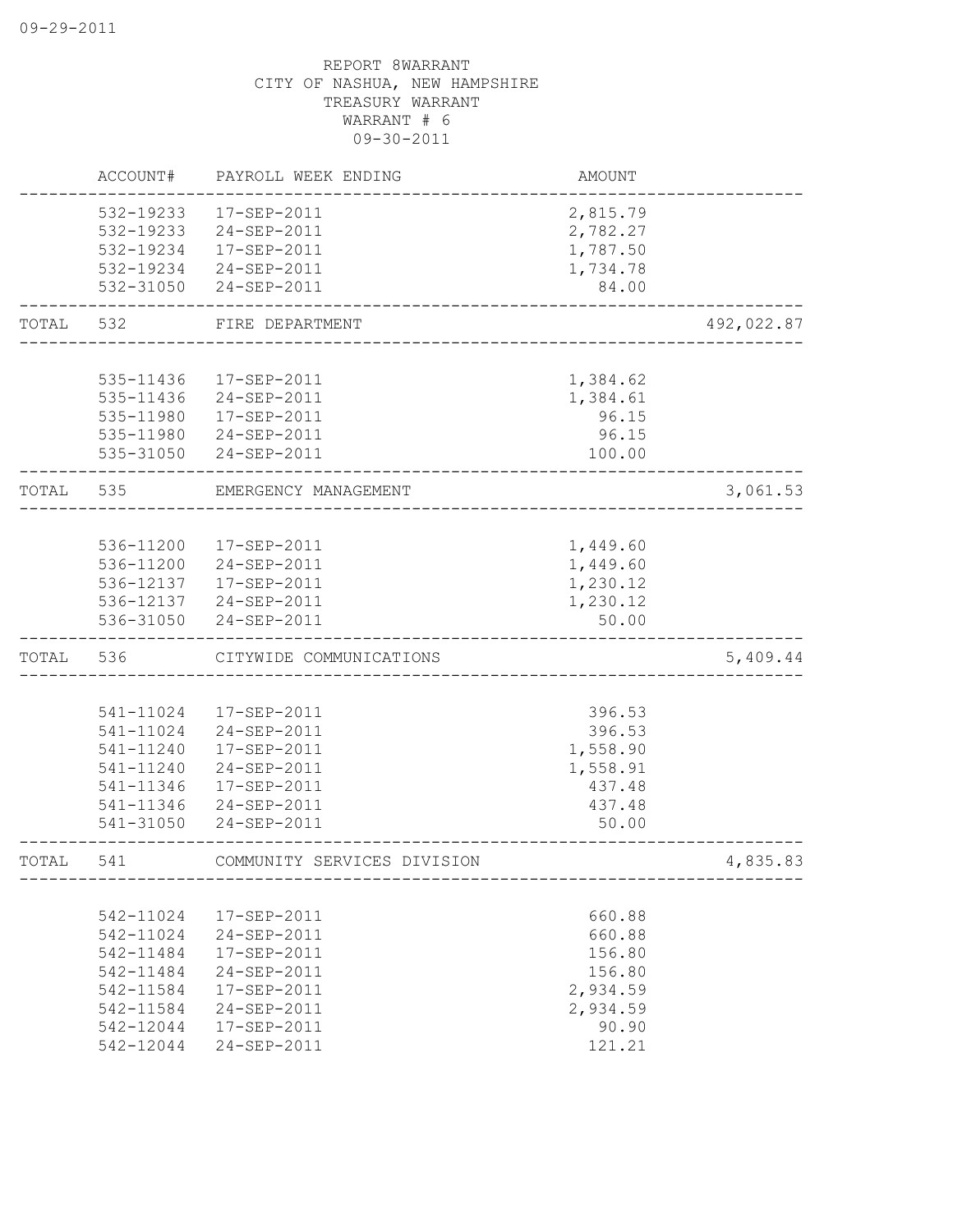|       | ACCOUNT#  | PAYROLL WEEK ENDING                                   | <b>AMOUNT</b> |           |
|-------|-----------|-------------------------------------------------------|---------------|-----------|
|       |           | TOTAL 542 COMMUNITY HEALTH<br>____________________    |               | 7,716.65  |
|       |           |                                                       |               |           |
|       | 543-11380 | 17-SEP-2011                                           | 993.15        |           |
|       | 543-11380 | 24-SEP-2011                                           | 993.15        |           |
|       | 543-11438 | 17-SEP-2011                                           | 1,331.51      |           |
|       | 543-11438 | 24-SEP-2011                                           | 1,331.51      |           |
|       | 543-11602 | 17-SEP-2011                                           | 914.39        |           |
|       | 543-11602 | 24-SEP-2011                                           | 914.39        |           |
|       | 543-11604 | 17-SEP-2011                                           | 1,581.50      |           |
|       | 543-11604 | 24-SEP-2011                                           | 1,581.50      |           |
|       | 543-11605 | 17-SEP-2011                                           | 990.06        |           |
|       |           | 543-11605 24-SEP-2011                                 | 990.06        |           |
|       |           | 543-31050 24-SEP-2011                                 | 84.00         |           |
| TOTAL | 543       | ENVIRONMENTAL HEALTH DEPT.<br>_______________________ |               | 11,705.22 |
|       |           |                                                       |               |           |
|       |           | 544-11008  17-SEP-2011                                | 770.29        |           |
|       |           | 544-11008 24-SEP-2011                                 | 770.29        |           |
|       | 544-11099 | 17-SEP-2011                                           | 2,171.97      |           |
|       | 544-11099 | 24-SEP-2011                                           | 2,171.97      |           |
|       | 544-11112 | 17-SEP-2011                                           | 881.65        |           |
|       | 544-11112 | 24-SEP-2011                                           | 881.65        |           |
|       | 544-11367 | 17-SEP-2011                                           | 862.73        |           |
|       | 544-11367 | 24-SEP-2011                                           | 862.73        |           |
|       | 544-11777 | 17-SEP-2011                                           | 1,334.81      |           |
|       |           | 544-11777 24-SEP-2011                                 | 1,334.81      |           |
|       | 544-31050 | 24-SEP-2011                                           | 50.00         |           |
| TOTAL | 544       | WELFARE ADMINISTRATION                                |               | 12,092.90 |
|       |           |                                                       |               |           |
|       |           | 551-11024 17-SEP-2011                                 | 639.71        |           |
|       | 551-11024 | 24-SEP-2011                                           | 639.71        |           |
|       | 551-11057 | 17-SEP-2011                                           | 920.69        |           |
|       | 551-11057 | 24-SEP-2011                                           | 920.69        |           |
|       | 551-11094 | 17-SEP-2011                                           | 313.78        |           |
|       | 551-11094 | 24-SEP-2011                                           | 313.79        |           |
|       | 551-11097 | 17-SEP-2011                                           | 1,101.98      |           |
|       | 551-11097 | 24-SEP-2011                                           | 1,101.98      |           |
|       | 551-11211 | 17-SEP-2011                                           | 635.27        |           |
|       | 551-11211 | 24-SEP-2011                                           | 635.27        |           |
|       | 551-11249 | 17-SEP-2011                                           | 1,359.29      |           |
|       | 551-11249 | 24-SEP-2011                                           | 1,359.29      |           |
|       | 551-11268 | 17-SEP-2011                                           | 650.13        |           |
|       | 551-11268 | 24-SEP-2011                                           | 650.13        |           |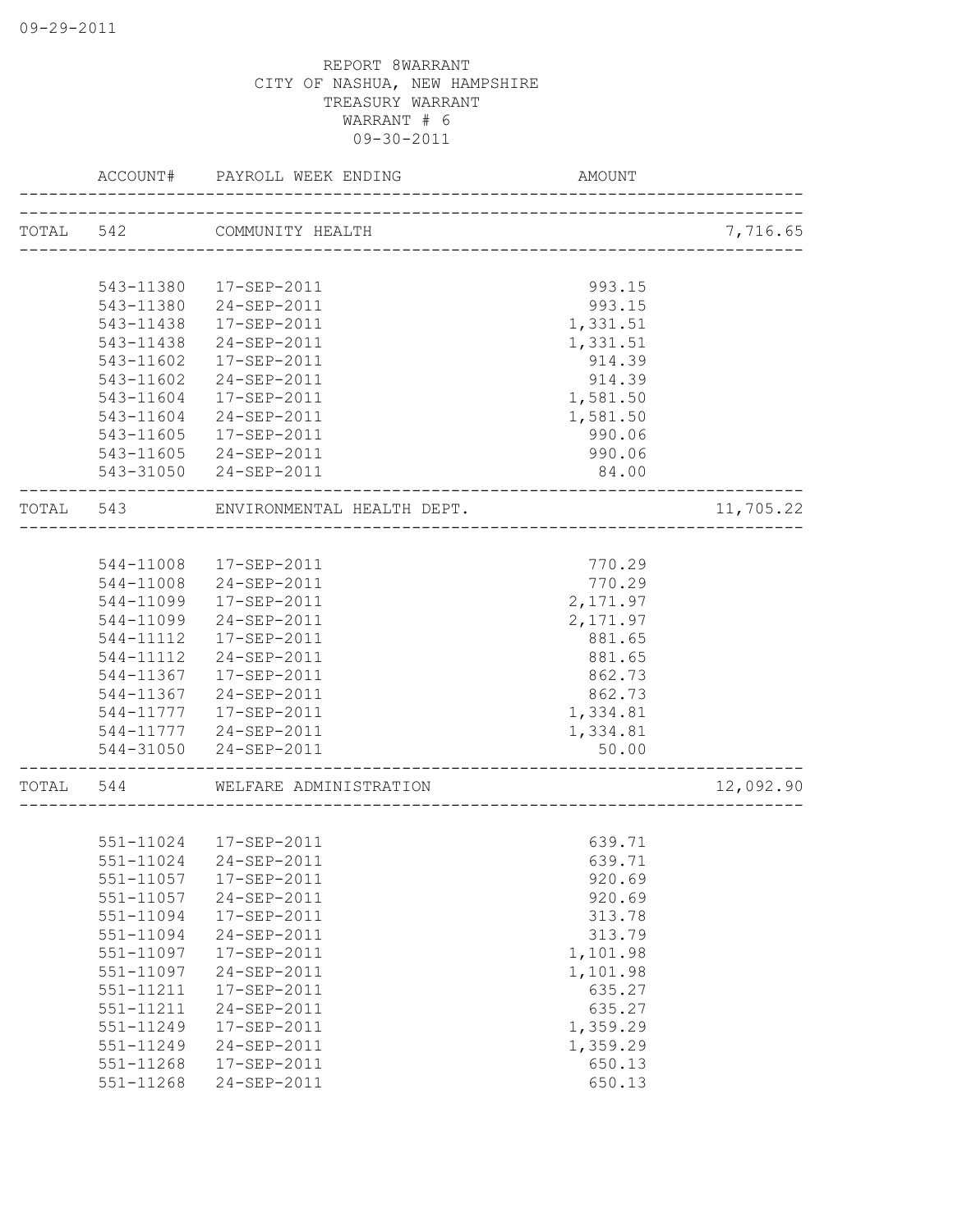|           | ACCOUNT# PAYROLL WEEK ENDING                          | AMOUNT   |           |
|-----------|-------------------------------------------------------|----------|-----------|
|           | 551-11273  17-SEP-2011                                | 1,735.80 |           |
| 551-11273 | 24-SEP-2011                                           | 1,714.37 |           |
| 551-11435 | 17-SEP-2011                                           | 941.42   |           |
| 551-11435 | 24-SEP-2011                                           | 941.42   |           |
| 551-11462 | 17-SEP-2011                                           | 1,059.21 |           |
| 551-11462 | 24-SEP-2011                                           | 1,059.21 |           |
| 551-11620 | 17-SEP-2011                                           | 1,190.53 |           |
| 551-11620 | 24-SEP-2011                                           | 1,190.53 |           |
| 551-11638 | 17-SEP-2011                                           | 1,218.12 |           |
| 551-11638 | 24-SEP-2011                                           | 1,218.11 |           |
| 551-13004 | 17-SEP-2011                                           | 202.11   |           |
| 551-18015 | 24-SEP-2011                                           | 2,000.00 |           |
|           | 551-31050 24-SEP-2011                                 | 67.00    |           |
|           | 551-91010 24-SEP-2011<br>---------------------------- | 1,881.44 |           |
| TOTAL 551 | PUBLIC WORKS DIV & ENGINEERING                        |          | 27,660.98 |
|           |                                                       |          |           |
|           | 552-11024  17-SEP-2011                                | 706.27   |           |
|           | 552-11024 24-SEP-2011                                 | 706.27   |           |
| 552-11077 | 17-SEP-2011                                           | 1,338.13 |           |
| 552-11077 | 24-SEP-2011                                           | 1,338.13 |           |
| 552-11087 | 17-SEP-2011                                           | 840.40   |           |
| 552-11087 | 24-SEP-2011                                           | 840.40   |           |
| 552-11143 | 17-SEP-2011                                           | 878.00   |           |
| 552-11143 | 24-SEP-2011                                           | 878.00   |           |
| 552-11324 | 17-SEP-2011                                           | 4,236.84 |           |
| 552-11324 | 24-SEP-2011                                           | 4,236.84 |           |
| 552-11339 | 17-SEP-2011                                           | 3,028.32 |           |
| 552-11339 | 24-SEP-2011                                           | 3,050.78 |           |
| 552-11342 | 17-SEP-2011                                           | 790.80   |           |
| 552-11342 | 24-SEP-2011                                           | 790.80   |           |
| 552-11343 | 17-SEP-2011                                           | 2,677.20 |           |
| 552-11343 | 24-SEP-2011                                           | 2,665.21 |           |
| 552-11407 | 17-SEP-2011                                           | 5,469.60 |           |
| 552-11407 | $24 - SEP - 2011$                                     | 5,469.60 |           |
| 552-11492 | 17-SEP-2011                                           | 1,672.80 |           |
| 552-11492 | 24-SEP-2011                                           | 836.40   |           |
| 552-11562 | 17-SEP-2011                                           | 420.52   |           |
| 552-11562 | 24-SEP-2011                                           | 420.52   |           |
| 552-11580 | 17-SEP-2011                                           | 1,019.77 |           |
| 552-11580 | 24-SEP-2011                                           | 1,019.76 |           |
| 552-11672 | 17-SEP-2011                                           | 1,575.29 |           |
| 552-11672 | 24-SEP-2011                                           | 1,575.29 |           |
| 552-11750 | 17-SEP-2011                                           | 819.60   |           |
| 552-11750 | 24-SEP-2011                                           | 819.60   |           |
| 552-12154 | 17-SEP-2011                                           | 160.00   |           |
| 552-12156 | 17-SEP-2011                                           | 1,200.00 |           |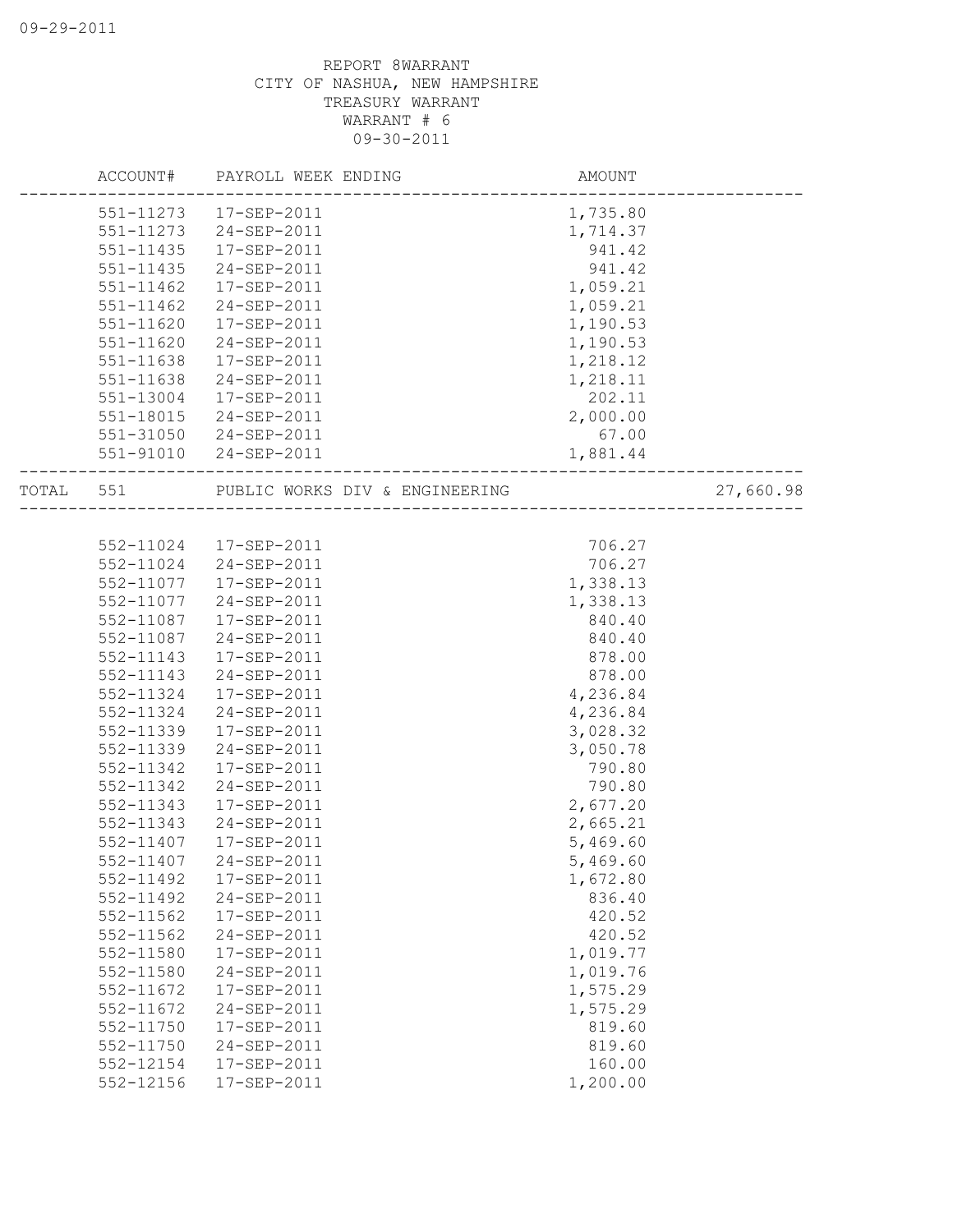|           | ACCOUNT# PAYROLL WEEK ENDING | AMOUNT     |           |
|-----------|------------------------------|------------|-----------|
| 552-12156 | 24-SEP-2011                  | 1,200.00   |           |
|           | 552-13004 17-SEP-2011        | 3,346.97   |           |
| 552-13004 | 24-SEP-2011                  | 3,469.05   |           |
| 552-31050 | 24-SEP-2011                  | 67.00      |           |
| TOTAL 552 | PARKS AND RECREATION         |            | 59,564.16 |
|           |                              |            |           |
| 553-11024 | 17-SEP-2011                  | 316.85     |           |
| 553-11024 | 24-SEP-2011                  | 396.13     |           |
| 553-11078 | 17-SEP-2011                  | 1,374.43   |           |
| 553-11078 | 24-SEP-2011                  | 1,374.43   |           |
| 553-11098 | 17-SEP-2011                  | 1,038.42   |           |
| 553-11098 | 24-SEP-2011                  | 1,038.42   |           |
| 553-11169 | 17-SEP-2011                  | 1,071.44   |           |
| 553-11169 | 24-SEP-2011                  | 1,071.45   |           |
| 553-11192 | 17-SEP-2011                  | 977.06     |           |
| 553-11192 | 24-SEP-2011                  | 977.05     |           |
| 553-11279 | 17-SEP-2011                  | 6, 215.28  |           |
| 553-11279 | 24-SEP-2011                  | 6,180.64   |           |
| 553-11327 | 17-SEP-2011                  | 4,236.84   |           |
| 553-11327 | 24-SEP-2011                  | 4,236.84   |           |
| 553-11375 | 17-SEP-2011                  | 1,553.20   |           |
| 553-11375 | 24-SEP-2011                  | 1,793.20   |           |
| 553-11465 | 17-SEP-2011                  | 3,345.60   |           |
| 553-11465 | 24-SEP-2011                  | 3,345.60   |           |
| 553-11474 | 17-SEP-2011                  | 3,856.80   |           |
| 553-11474 | 24-SEP-2011                  | 3,856.81   |           |
| 553-11475 | 17-SEP-2011                  | 2,931.60   |           |
| 553-11475 | 24-SEP-2011                  | 2,931.61   |           |
| 553-11477 | 17-SEP-2011                  | 1,756.00   |           |
| 553-11477 | 24-SEP-2011                  | 1,756.00   |           |
| 553-11478 | 17-SEP-2011                  | 882.00     |           |
| 553-11478 | 24-SEP-2011                  | 882.00     |           |
| 553-11648 | 17-SEP-2011                  | 860.55     |           |
| 553-11648 | 24-SEP-2011                  | 941.71     |           |
| 553-11678 | 17-SEP-2011                  | 1,493.12   |           |
| 553-11678 | 24-SEP-2011                  | 1,493.12   |           |
| 553-11759 | 17-SEP-2011                  | 12,296.02  |           |
| 553-11759 | 24-SEP-2011                  | 12, 145.98 |           |
| 553-11771 | 17-SEP-2011                  | 2,852.40   |           |
| 553-11771 | 24-SEP-2011                  | 1,901.60   |           |
| 553-13004 | 17-SEP-2011                  | 912.37     |           |
| 553-13004 | 24-SEP-2011                  | 551.45     |           |
| 553-17008 | 24-SEP-2011                  | 900.00     |           |
| 553-17010 | 24-SEP-2011                  | 3,300.00   |           |
| 553-31050 | 24-SEP-2011                  | 17.00      |           |
|           |                              |            |           |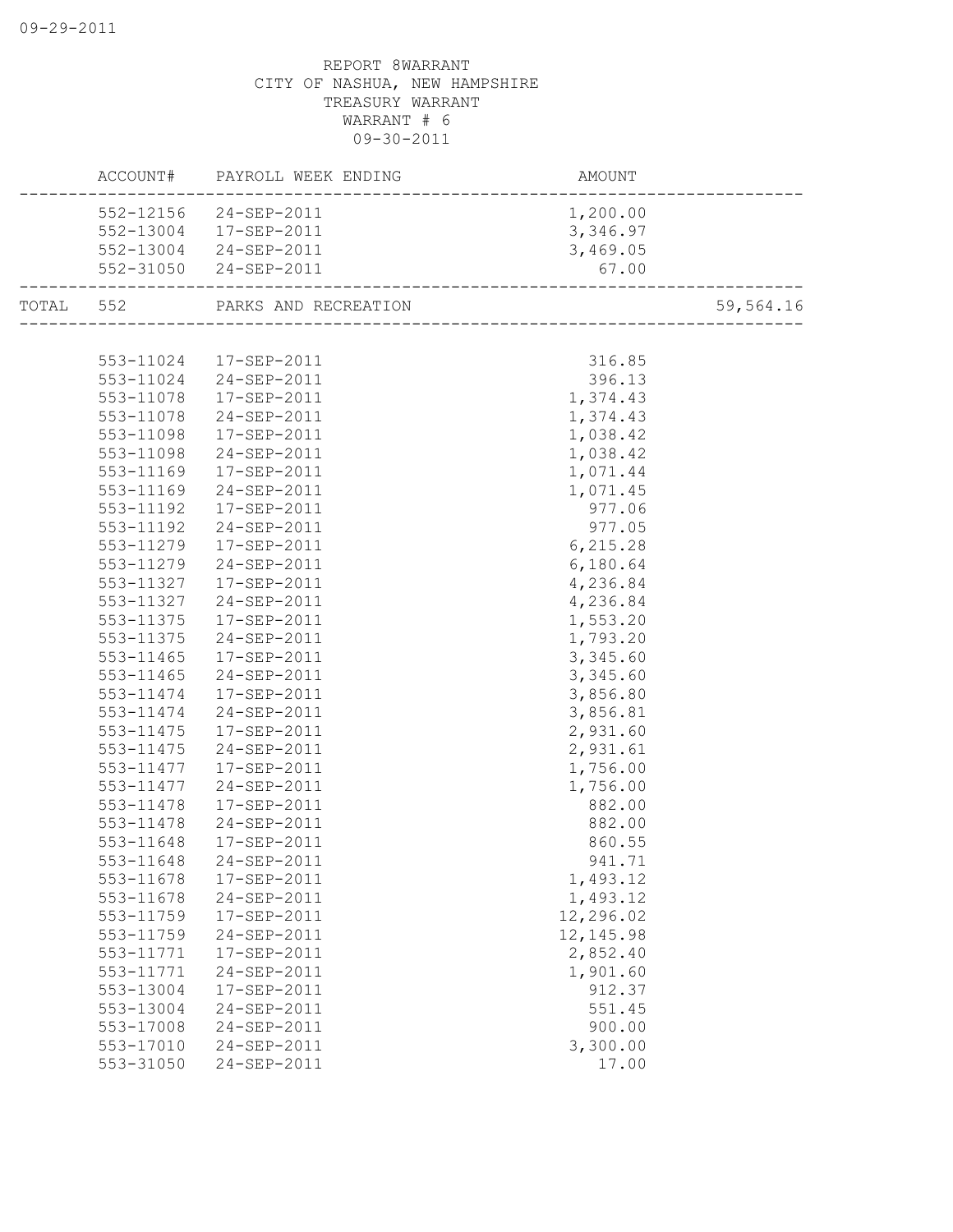|       | ACCOUNT#               | PAYROLL WEEK ENDING<br>___________________ | AMOUNT                        |           |
|-------|------------------------|--------------------------------------------|-------------------------------|-----------|
|       |                        | TOTAL 553 STREET DEPARTMENT                |                               | 99,061.02 |
|       |                        |                                            |                               |           |
|       | 555-11024              | 17-SEP-2011                                | 316.85                        |           |
|       | 555-11024              | 24-SEP-2011                                | 396.13                        |           |
|       | 555-11058              | 17-SEP-2011                                | 1,019.77                      |           |
|       | 555-11058              | 24-SEP-2011                                | 1,019.77                      |           |
|       | $555 - 11461$          | $17 - SEP - 2011$                          | 1,541.28                      |           |
|       | 555-11461              | 24-SEP-2011                                | 1,541.28                      |           |
|       | 555-11505              | 17-SEP-2011                                | 1,225.81                      |           |
|       | 555-11505              | 24-SEP-2011                                | 1,225.81                      |           |
|       | 555-11639              | 17-SEP-2011                                | 836.40                        |           |
|       | 555-11639              | 24-SEP-2011                                | 836.40                        |           |
|       | 555-11640              | 17-SEP-2011                                | 779.20                        |           |
|       | 555-11640              | $24 - SEP - 2011$                          | 790.64                        |           |
|       | 555-11738              | 17-SEP-2011                                | 2,000.00                      |           |
|       | 555-11738              | 24-SEP-2011                                | 2,000.00                      |           |
|       | 555-11745              | 17-SEP-2011                                | 831.60                        |           |
|       | 555-11745              | 24-SEP-2011                                | 831.60                        |           |
|       | 555-11746              | 17-SEP-2011                                | 1,179.38                      |           |
|       | 555-11746              | 24-SEP-2011                                | 1,179.38                      |           |
|       |                        | 555-13004 17-SEP-2011                      | 801.90                        |           |
|       |                        | 555-13004 24-SEP-2011                      | 779.44                        |           |
|       |                        | 555-13068 17-SEP-2011                      | 263.37                        |           |
|       |                        | 555-13068 24-SEP-2011                      | 263.15                        |           |
| TOTAL | 555                    | TRAFFIC DEPARTMENT                         | _____________________________ | 21,659.16 |
|       |                        |                                            |                               |           |
|       | 557-11024              | 17-SEP-2011                                | 639.71                        |           |
|       | 557-11024              | 24-SEP-2011                                | 639.71                        |           |
|       | 557-11161              | 17-SEP-2011                                | 1,268.16                      |           |
|       | 557-11161              | 24-SEP-2011                                | 1,268.16                      |           |
|       | 557-11751              | 17-SEP-2011                                | 72.86                         |           |
|       | 557-11751              | 24-SEP-2011                                | 72.86                         |           |
|       | 557-31050              | 24-SEP-2011                                | 17.00                         |           |
| TOTAL | 557                    | PARKING LOTS                               |                               | 3,978.46  |
|       |                        |                                            |                               |           |
|       | 560-12153              | 17-SEP-2011                                | 124.97                        |           |
|       | 560-19236<br>560-91010 | 24-SEP-2011<br>24-SEP-2011                 | 1,450.00<br>300.00            |           |
| TOTAL | 560                    | PINE WOOD CEMETERY                         |                               | 1,874.97  |
|       |                        |                                            |                               |           |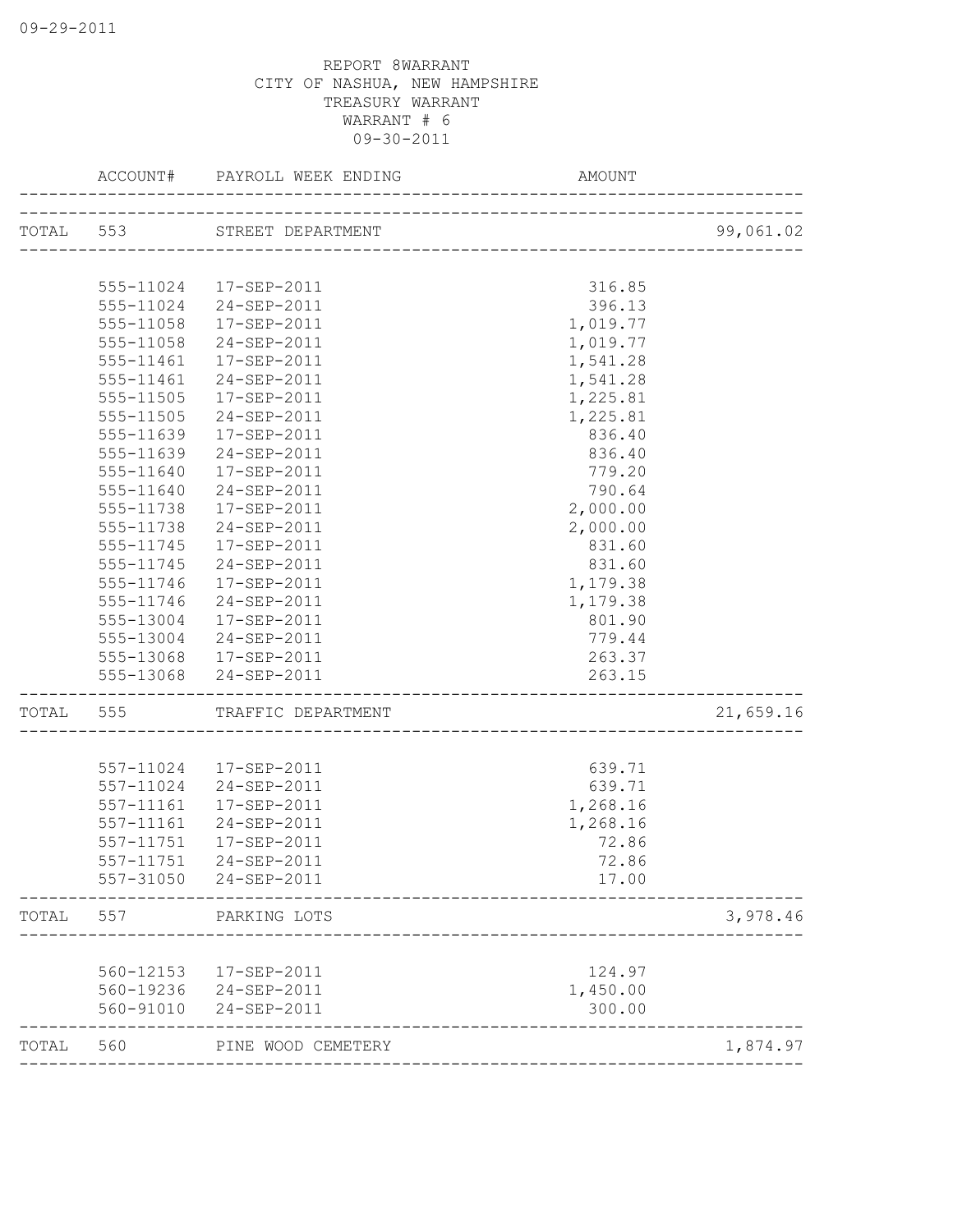|       | ACCOUNT#      | PAYROLL WEEK ENDING    | <b>AMOUNT</b>             |          |
|-------|---------------|------------------------|---------------------------|----------|
|       | 561-11345     | 17-SEP-2011            | 1,247.10                  |          |
|       | 561-11345     | 24-SEP-2011            | 1,247.10                  |          |
|       | 561-11651     | 17-SEP-2011            | 890.19                    |          |
|       | 561-11651     | 24-SEP-2011            | 890.19                    |          |
|       | 561-11658     | 17-SEP-2011            | 1,080.99                  |          |
|       | 561-11658     | 24-SEP-2011            | 1,080.99                  |          |
|       | 561-12153     | 17-SEP-2011            | 800.00                    |          |
|       | 561-12153     | 24-SEP-2011            | 720.00                    |          |
|       | 561-91010     | 24-SEP-2011            | 100.00                    |          |
| TOTAL | 561           | EDGEWOOD CEMETERY      |                           | 8,056.56 |
|       |               | 562-19236 24-SEP-2011  | 1,592.00                  |          |
| TOTAL | 562           | SUBURBAN CEMETERIES    |                           | 1,592.00 |
|       |               |                        |                           |          |
|       |               | 563-11345  17-SEP-2011 | 1,124.51                  |          |
|       | 563-11345     | 24-SEP-2011            | 1,199.47                  |          |
|       | 563-11651     | 17-SEP-2011            | 792.54                    |          |
|       | 563-11651     | 24-SEP-2011            | 792.54                    |          |
|       | 563-11657     | 17-SEP-2011            | 990.49                    |          |
|       | 563-11657     | 24-SEP-2011            | 990.49                    |          |
|       | 563-12153     | 17-SEP-2011            | 350.00                    |          |
|       |               | 563-12153 24-SEP-2011  | 400.00                    |          |
|       | 563-13004     | 24-SEP-2011            | 60.00                     |          |
| TOTAL | 563           | WOODLAWN CEMETERY      | _________________________ | 6,700.04 |
|       | 571-11024     | 17-SEP-2011            | 639.71                    |          |
|       | 571-11024     | 24-SEP-2011            | 639.71                    |          |
|       | 571-11237     | 17-SEP-2011            | 2,059.24                  |          |
|       | 571-11237     | $24 - SEP - 2011$      | 2,059.24                  |          |
| TOTAL | 571           | COMMUNITY DEVELOPMENT  |                           | 5,397.90 |
|       |               |                        |                           |          |
|       | 572-11024     | 17-SEP-2011            | 672.17                    |          |
|       | 572-11024     | 24-SEP-2011            | 672.17                    |          |
|       | 572-11215     | 17-SEP-2011            | 3,927.01                  |          |
|       | 572-11215     | 24-SEP-2011            | 3,727.01                  |          |
|       | 572-11238     | 17-SEP-2011            | 882.38                    |          |
|       | 572-11238     | 24-SEP-2011            | 882.38                    |          |
|       | 572-11450     | 17-SEP-2011            | 1,780.05                  |          |
|       | $572 - 11450$ | 24-SEP-2011            | 1,780.05                  |          |
|       | 572-11522     | 17-SEP-2011            | 858.42                    |          |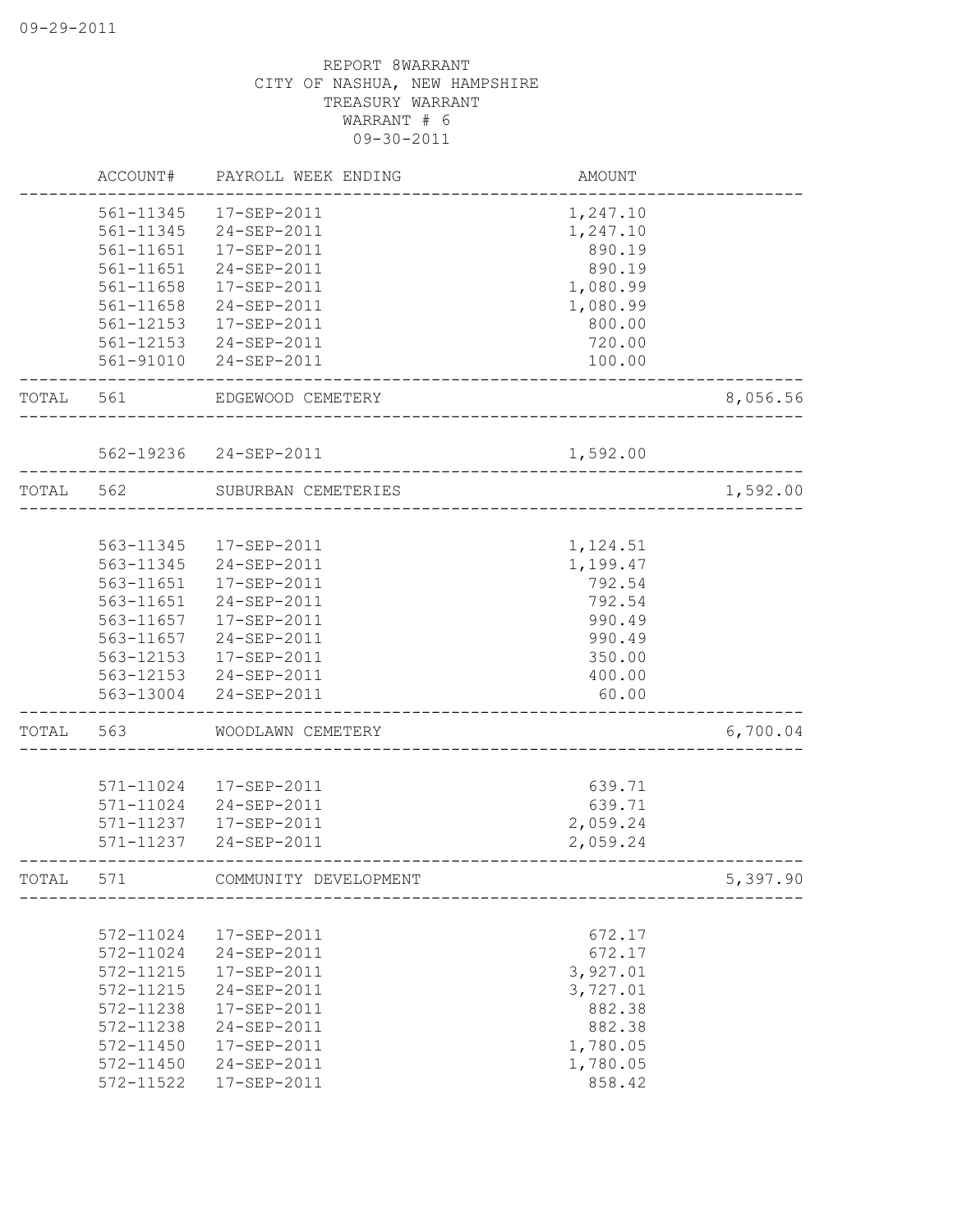|           | ACCOUNT#  | PAYROLL WEEK ENDING  | AMOUNT   |           |
|-----------|-----------|----------------------|----------|-----------|
|           | 572-11522 | $24 - SEP - 2011$    | 858.42   |           |
|           | 572-11525 | 17-SEP-2011          | 1,058.00 |           |
|           | 572-11525 | 24-SEP-2011          | 1,058.00 |           |
|           | 572-31050 | 24-SEP-2011          | 17.00    |           |
|           | 572-98046 | 24-SEP-2011          | 150.00   |           |
| TOTAL 572 |           | PLANNING DEPARTMENT  |          | 18,323.06 |
|           |           |                      |          |           |
|           | 573-11444 | 17-SEP-2011          | 1,715.72 |           |
|           | 573-11444 | 24-SEP-2011          | 1,715.72 |           |
|           | 573-12029 | 17-SEP-2011          | 370.43   |           |
|           | 573-12029 | 24-SEP-2011          | 370.43   |           |
|           | 573-31050 | 24-SEP-2011          | 50.00    |           |
| TOTAL     | 573       | ECONOMIC DEVELOPMENT |          | 4,222.30  |
|           |           |                      |          |           |
|           | 575-11032 | 17-SEP-2011          | 742.01   |           |
|           | 575-11032 | 24-SEP-2011          | 742.01   |           |
|           | 575-11042 | 17-SEP-2011          | 1,478.66 |           |
|           | 575-11042 | 24-SEP-2011          | 1,478.66 |           |
|           | 575-11189 | $17 - SEP - 2011$    | 1,135.75 |           |
|           | 575-11189 | 24-SEP-2011          | 1,135.75 |           |
|           | 575-11246 | 17-SEP-2011          | 1,735.56 |           |
|           | 575-11246 | 24-SEP-2011          | 1,735.56 |           |
|           | 575-11365 | 17-SEP-2011          | 462.30   |           |
|           | 575-11365 | 24-SEP-2011          | 462.30   |           |
|           | 575-11387 | 17-SEP-2011          | 7,061.52 |           |
|           | 575-11387 | 24-SEP-2011          | 7,061.53 |           |
|           | 575-11393 | 17-SEP-2011          | 3,696.26 |           |
|           | 575-11393 | 24-SEP-2011          | 3,548.25 |           |
|           | 575-11400 | 17-SEP-2011          | 8,465.62 |           |
|           | 575-11400 | 24-SEP-2011          | 8,465.61 |           |
|           | 575-11401 | 17-SEP-2011          | 3,311.90 |           |
|           | 575-11401 | 24-SEP-2011          | 3,311.90 |           |
|           | 575-11403 | 17-SEP-2011          | 790.75   |           |
|           | 575-11403 | 24-SEP-2011          | 790.75   |           |
|           | 575-11404 | 17-SEP-2011          | 803.50   |           |
|           | 575-11404 | 24-SEP-2011          | 803.50   |           |
|           | 575-11627 | 17-SEP-2011          | 565.88   |           |
|           | 575-11627 | 24-SEP-2011          | 646.72   |           |
|           | 575-12090 | 17-SEP-2011          | 1,252.87 |           |
|           | 575-12090 | 24-SEP-2011          | 1,252.87 |           |
|           | 575-12114 | 17-SEP-2011          | 1,511.29 |           |
|           | 575-12114 | 24-SEP-2011          | 1,472.87 |           |
|           | 575-13035 | 17-SEP-2011          | 1,409.12 |           |
|           | 575-13035 | 24-SEP-2011          | 946.96   |           |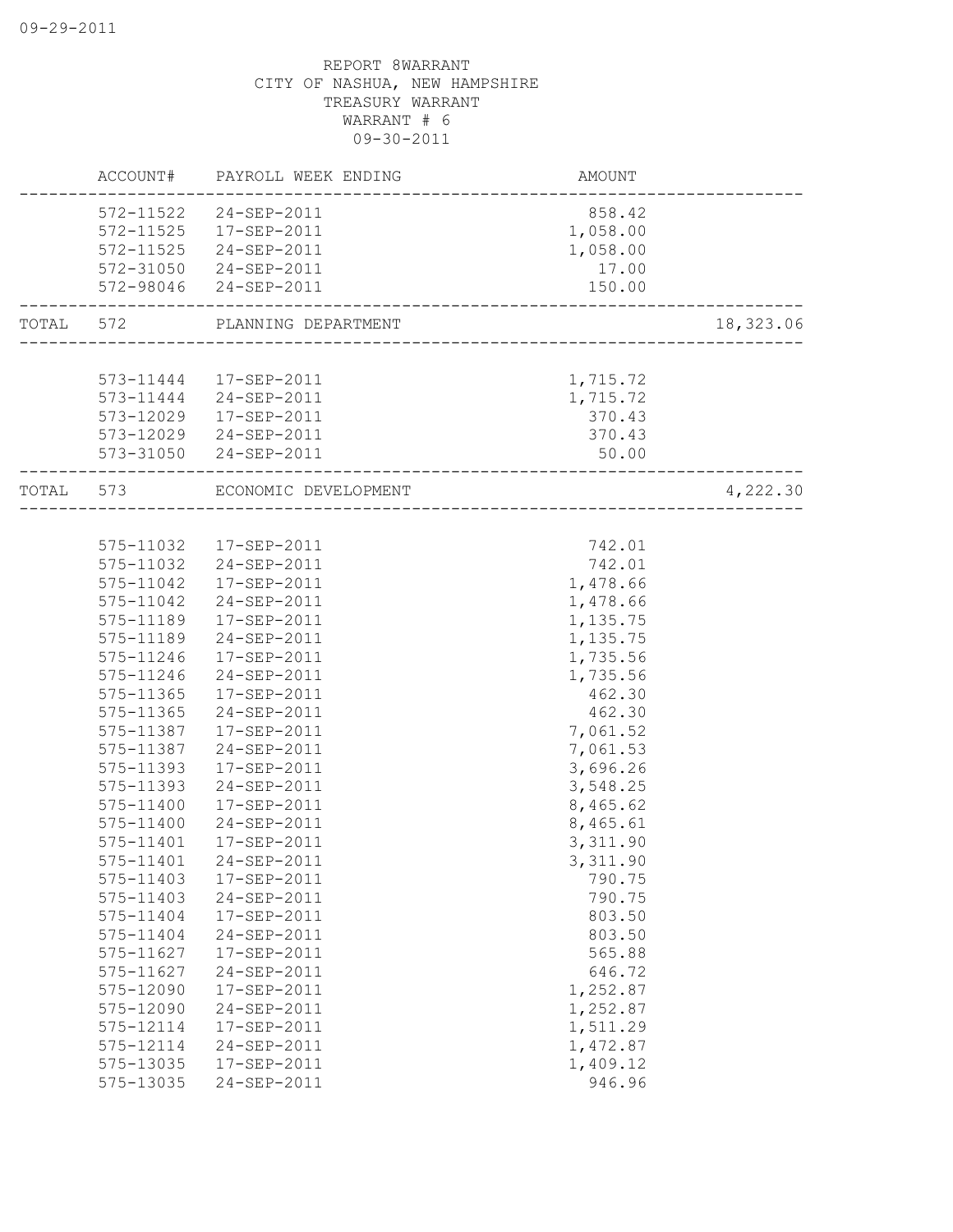|       | ACCOUNT#  | PAYROLL WEEK ENDING    | <b>AMOUNT</b> |           |
|-------|-----------|------------------------|---------------|-----------|
|       | TOTAL 575 | PUBLIC LIBRARIES       |               | 68,278.23 |
|       |           |                        |               |           |
|       | 576-11059 | 17-SEP-2011            | 1,334.81      |           |
|       | 576-11059 | 24-SEP-2011            | 1,334.82      |           |
|       | 576-11221 | 17-SEP-2011            | 1,092.14      |           |
|       | 576-11221 | 24-SEP-2011            | 1,092.14      |           |
|       | 576-11315 | $17 - SEP - 2011$      | 762.17        |           |
|       | 576-11315 | 24-SEP-2011            | 762.17        |           |
|       | 576-11361 | 17-SEP-2011            | 3, 113.66     |           |
|       | 576-11361 | 24-SEP-2011            | 3, 113.66     |           |
|       | 576-11362 | 17-SEP-2011            | 1, 114.73     |           |
|       | 576-11362 | 24-SEP-2011            | 1, 114.73     |           |
|       | 576-12045 | 17-SEP-2011            | 304.26        |           |
|       | 576-12045 | 24-SEP-2011            | 304.26        |           |
|       | 576-12134 | 17-SEP-2011            | 494.59        |           |
|       | 576-12134 | 24-SEP-2011            | 494.59        |           |
|       | 576-12149 | 17-SEP-2011            | 399.20        |           |
|       | 576-12149 | 24-SEP-2011            | 399.20        |           |
|       |           | 576-31050 24-SEP-2011  | 17.00         |           |
|       |           | 576-91010 24-SEP-2011  | 1,512.00      |           |
| TOTAL | 576       | BUILDING DEPARTMENT    |               | 18,760.13 |
|       |           |                        |               |           |
|       |           | 577-11067  17-SEP-2011 | 1,222.79      |           |
|       | 577-11067 | 24-SEP-2011            | 1,222.79      |           |
|       | 577-11183 | 17-SEP-2011            | 1,894.23      |           |
|       | 577-11183 | 24-SEP-2011            | 1,894.23      |           |
|       | 577-91010 | 24-SEP-2011            | 590.00        |           |
| TOTAL | 577       | CODE ENFORCEMENT       |               | 6,824.04  |
|       |           |                        |               |           |
|       | 578-31050 | 24-SEP-2011            | 34.00         |           |
| TOTAL | 578       |                        |               | 34.00     |
|       |           |                        |               |           |
|       | 581-11012 | 24-SEP-2011            | 3,945.53      |           |
|       | 581-11076 | 24-SEP-2011            | 4,047.73      |           |
|       | 581-11081 | 24-SEP-2011            | 2,657.16      |           |
|       | 581-11162 | 17-SEP-2011            | 54,709.33     |           |
|       | 581-11162 | 24-SEP-2011            | 55,969.77     |           |
|       | 581-11204 | 17-SEP-2011            | 13,359.60     |           |
|       | 581-11204 | 24-SEP-2011            | 13,496.00     |           |
|       | 581-11347 | 24-SEP-2011            | 2,472.35      |           |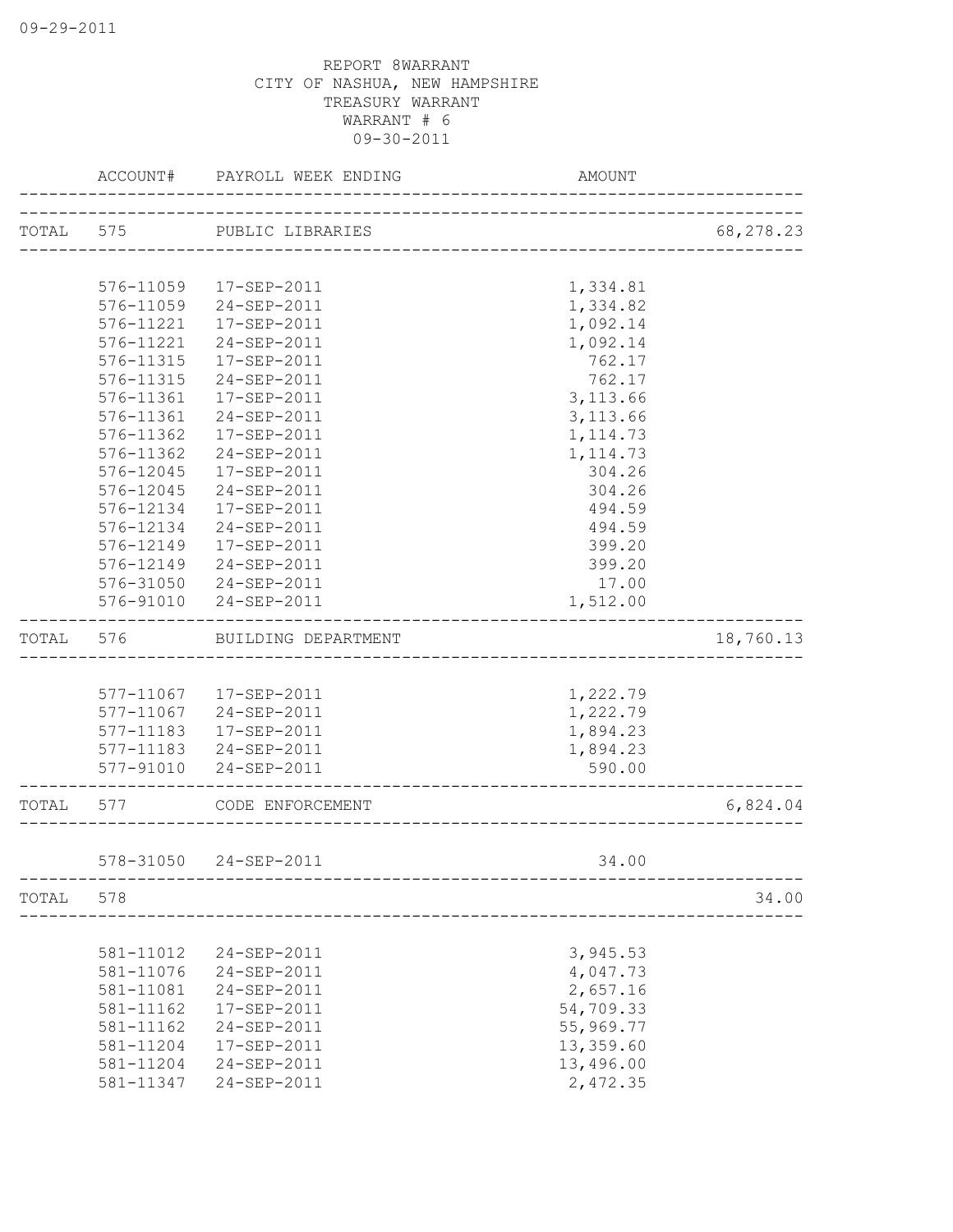| ACCOUNT#  | PAYROLL WEEK ENDING | AMOUNT       |
|-----------|---------------------|--------------|
| 581-11348 | 24-SEP-2011         | 89,046.81    |
| 581-11366 | 17-SEP-2011         | 53,567.37    |
| 581-11366 | 24-SEP-2011         | 53, 342.73   |
| 581-11396 | 24-SEP-2011         | 40,563.58    |
| 581-11402 | 17-SEP-2011         | 3,741.00     |
| 581-11402 | 24-SEP-2011         | 3,505.86     |
| 581-11408 | 17-SEP-2011         | 18,242.33    |
| 581-11408 | 24-SEP-2011         | 18,602.48    |
| 581-11486 | 24-SEP-2011         | 42,714.35    |
| 581-11515 | 24-SEP-2011         | 1,657.58     |
| 581-11570 | 24-SEP-2011         | 67,007.10    |
| 581-11572 | 24-SEP-2011         | 58,765.59    |
| 581-11579 | 24-SEP-2011         | 41, 112.18   |
| 581-11628 | 17-SEP-2011         | 5,400.70     |
| 581-11628 | 24-SEP-2011         | 4,507.57     |
| 581-11675 | 24-SEP-2011         | 5,410.37     |
| 581-11709 | 24-SEP-2011         | 6,178.42     |
| 581-11726 | 24-SEP-2011         | 1,692,909.64 |
| 581-11800 | 24-SEP-2011         | 37,951.17    |
| 581-11801 | 17-SEP-2011         | 274.50       |
| 581-11801 | 24-SEP-2011         | 19,591.33    |
| 581-11802 | 24-SEP-2011         | 12,939.00    |
| 581-11803 | 17-SEP-2011         | 727.18       |
| 581-11803 | 24-SEP-2011         | 15,076.03    |
| 581-11805 | 24-SEP-2011         | 27, 256.72   |
| 581-11812 | 24-SEP-2011         | 2,693.54     |
| 581-11830 | 24-SEP-2011         | 6,063.24     |
| 581-11845 | 17-SEP-2011         | 289.35       |
| 581-11845 | 24-SEP-2011         | 289.35       |
| 581-11850 | 17-SEP-2011         | 1,903.06     |
| 581-11850 | 24-SEP-2011         | 1,943.78     |
| 581-11860 | 24-SEP-2011         | 4,408.84     |
| 581-12021 | 24-SEP-2011         | 2,082.01     |
| 581-12060 | 17-SEP-2011         | 3,219.06     |
| 581-12060 | 24-SEP-2011         | 2,915.43     |
| 581-12078 | 17-SEP-2011         | 300.00       |
| 581-12078 | 24-SEP-2011         | 1,937.50     |
| 581-12081 | 24-SEP-2011         | 2,551.75     |
| 581-12111 | 17-SEP-2011         | 152,554.89   |
| 581-12111 | 24-SEP-2011         | 153,160.94   |
| 581-12112 | 17-SEP-2011         | 6,400.33     |
| 581-12112 | 24-SEP-2011         | 7,015.38     |
| 581-12126 | 17-SEP-2011         | 4,503.02     |
| 581-12126 | 24-SEP-2011         | 4,421.11     |
| 581-12135 | 17-SEP-2011         | 5,598.82     |
| 581-12135 | 24-SEP-2011         | 5,296.26     |
| 581-12136 | 17-SEP-2011         | 562.86       |
| 581-12136 | 24-SEP-2011         | 754.71       |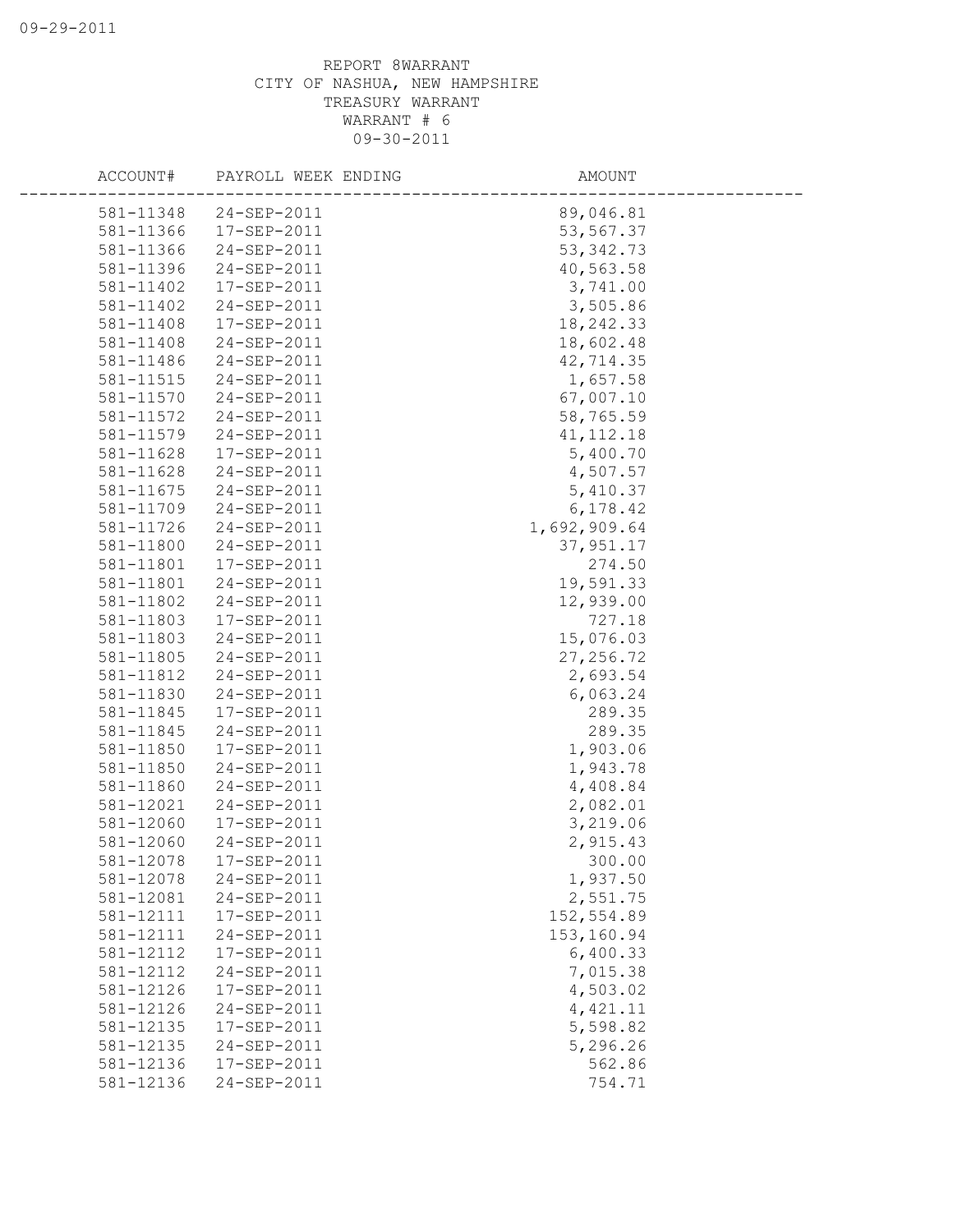|           | ACCOUNT# PAYROLL WEEK ENDING | AMOUNT     |              |
|-----------|------------------------------|------------|--------------|
|           | 581-12138  17-SEP-2011       | 449.25     |              |
|           | 581-12141  17-SEP-2011       | 100.00     |              |
|           | 581-12141 24-SEP-2011        | 100.00     |              |
| 581-12153 | 24-SEP-2011                  | 55.00      |              |
| 581-12198 | 24-SEP-2011                  | 41,717.87  |              |
| 581-12201 | 17-SEP-2011                  | 14,409.98  |              |
| 581-12201 | 24-SEP-2011                  | 15, 119.74 |              |
| 581-13004 | 17-SEP-2011                  | 2,702.71   |              |
| 581-13004 | 24-SEP-2011                  | 17,944.83  |              |
| 581-13021 | 17-SEP-2011                  | 1,014.85   |              |
|           | 581-13021 24-SEP-2011        | 924.42     |              |
| 581-13032 | 17-SEP-2011                  | 814.64     |              |
| 581-13032 | 24-SEP-2011                  | 1,275.30   |              |
| 581-13120 | 17-SEP-2011                  | 2,194.88   |              |
| 581-13120 | 24-SEP-2011                  | 3,647.03   |              |
| 581-13133 | 17-SEP-2011                  | 1,268.75   |              |
|           | 581-13133 24-SEP-2011        | 1,250.00   |              |
| 581-13137 | 17-SEP-2011                  | 55.68      |              |
| 581-18008 | 24-SEP-2011                  | 8,000.00   |              |
|           | 581-19000 24-SEP-2011        | 9,067.18   |              |
| 581-19210 | 17-SEP-2011                  | 31,857.00  |              |
|           | 581-19210 24-SEP-2011        | 68, 342.85 |              |
|           | 581-19230 24-SEP-2011        | 850.00     |              |
|           | TOTAL 581 SCHOOL DEPARTMENT  |            | 3,064,776.25 |
|           |                              |            |              |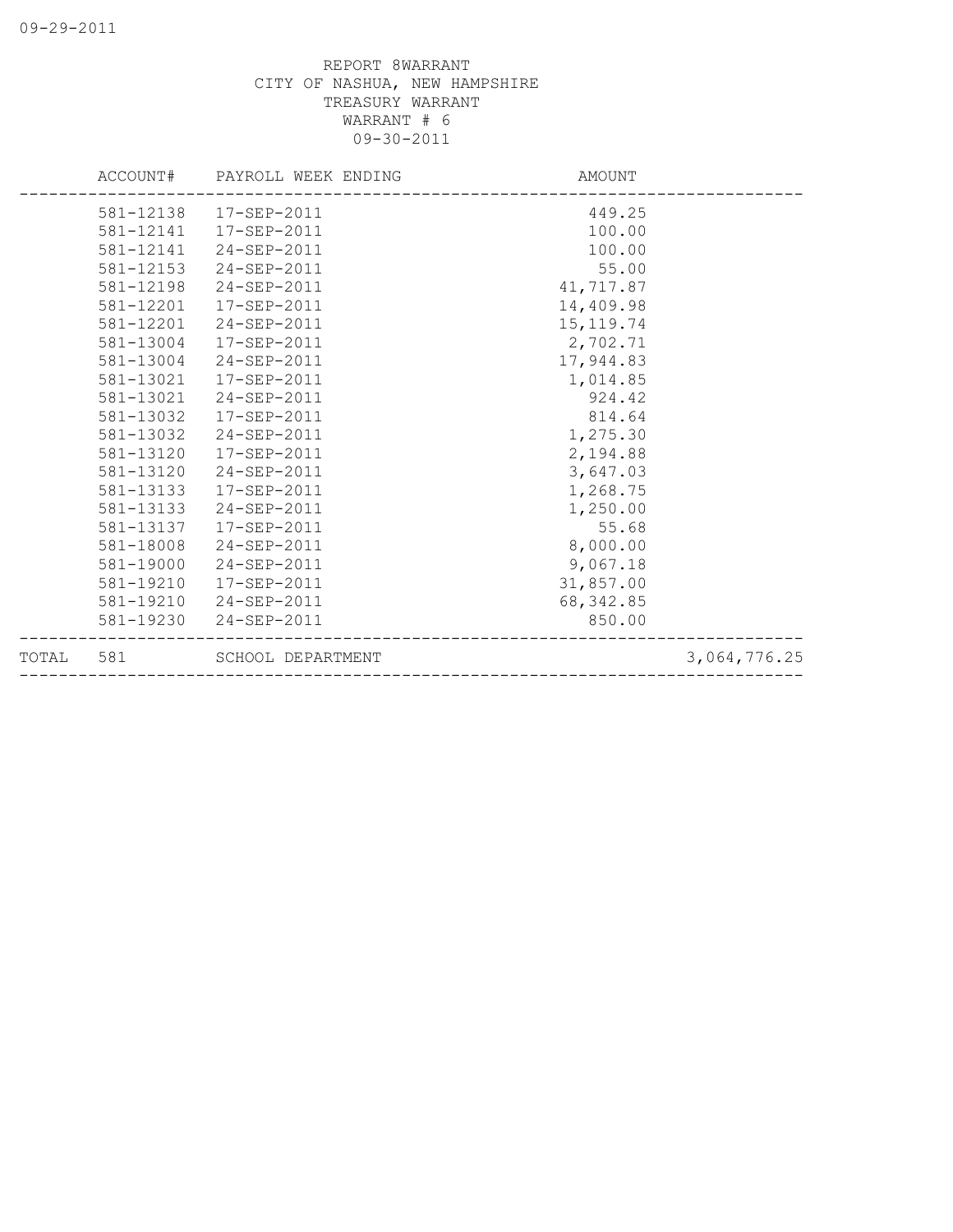|       | ACCOUNT#                            | PAYROLL WEEK ENDING                                       | AMOUNT                     |          |
|-------|-------------------------------------|-----------------------------------------------------------|----------------------------|----------|
|       | 722-12890                           | 17-SEP-2011<br>722-12890 24-SEP-2011                      | 1,131.76<br>1,069.00       |          |
| TOTAL |                                     | 722 CPF-INFORMATION TECHNOLOGY                            |                            | 2,200.76 |
|       | 753-11468<br>753-11468              | 17-SEP-2011<br>24-SEP-2011                                | 978.93                     |          |
| TOTAL | 753                                 | CPF-STREET DEPT<br>______________________________________ |                            | 978.93   |
|       | 792-13004<br>792-13004<br>792-13004 | 17-SEP-2011<br>24-SEP-2011<br>24-SEP-2011                 | 392.58<br>330.59<br>140.00 |          |
| TOTAL | 792                                 | CPF-WASTEWATER USER FUND                                  |                            | 863.17   |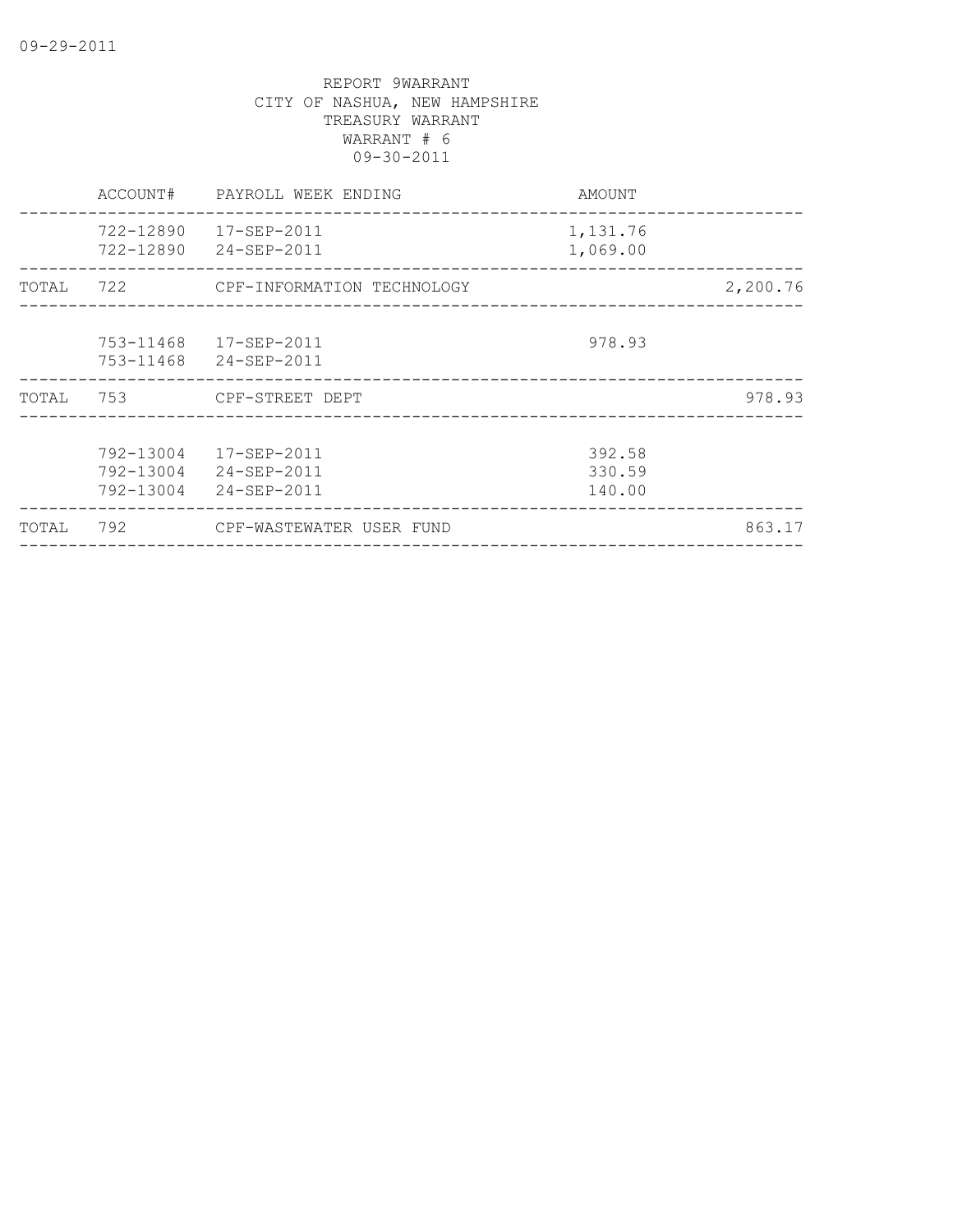| ACCOUNT#               | PAYROLL WEEK ENDING    | AMOUNT    |  |
|------------------------|------------------------|-----------|--|
|                        | 801-11008  17-SEP-2011 | 608.42    |  |
| 801-11008              | 24-SEP-2011            | 608.42    |  |
| 801-11024              | 17-SEP-2011            | 639.71    |  |
| 801-11024              | 24-SEP-2011            | 639.71    |  |
| 801-11064              | 17-SEP-2011            | 145.36    |  |
| 801-11064              | 24-SEP-2011            | 145.36    |  |
| 801-11094              | 17-SEP-2011            | 104.59    |  |
| 801-11094              | 24-SEP-2011            | 104.60    |  |
| 801-11190              | 17-SEP-2011            | 421.44    |  |
| 801-11190              | 24-SEP-2011            | 421.45    |  |
| 801-11193              | 17-SEP-2011            | 1,025.44  |  |
| 801-11193              | 24-SEP-2011            | 1,025.44  |  |
| 801-11211              | 17-SEP-2011            | 70.59     |  |
| 801-11211              | 24-SEP-2011            | 70.59     |  |
| 801-11222              | 17-SEP-2011            | 218.59    |  |
| 801-11222              | 24-SEP-2011            | 218.59    |  |
| 801-11249              | 17-SEP-2011            | 194.19    |  |
| 801-11249              | 24-SEP-2011            | 194.19    |  |
| 801-11268              | 17-SEP-2011            | 139.32    |  |
| 801-11268              | 24-SEP-2011            | 139.32    |  |
| 801-11271              | 17-SEP-2011            | 1,190.53  |  |
| 801-11271              | 24-SEP-2011            | 1,190.53  |  |
| 801-11276              | 17-SEP-2011            | 4,689.83  |  |
| 801-11276              | 24-SEP-2011            | 4,689.83  |  |
| 801-11289              | 17-SEP-2011            | 350.06    |  |
| 801-11289              | 24-SEP-2011            | 350.06    |  |
| 801-11431              | 17-SEP-2011            | 194.45    |  |
| 801-11431              | 24-SEP-2011            | 194.45    |  |
| 801-11435              | 17-SEP-2011            | 282.43    |  |
| 801-11435              | 24-SEP-2011            | 282.43    |  |
| 801-11595              | 17-SEP-2011            | 4,994.24  |  |
| 801-11595              | 17-SEP-2011            | 4,153.99  |  |
| 801-11595              | 24-SEP-2011            | 4,984.80  |  |
| 801-11595              | 24-SEP-2011            | 4,153.99  |  |
| 801-11596              | 17-SEP-2011            | 3,512.00  |  |
| 801-11596              | 24-SEP-2011            | 3,512.00  |  |
| 801-11598              | 17-SEP-2011            | 870.00    |  |
| 801-11598              | 24-SEP-2011            | 870.00    |  |
| 801-11599              | 17-SEP-2011            | 1, 114.71 |  |
| 801-11599              | 17-SEP-2011            | 1, 114.71 |  |
| 801-11599              | 24-SEP-2011            | 1, 114.71 |  |
| 801-11599              | 24-SEP-2011            | 1, 114.71 |  |
| 801-11606              | 17-SEP-2011            | 725.29    |  |
| 801-11606<br>801-11647 | 24-SEP-2011            | 954.15    |  |
|                        | 17-SEP-2011            | 1,485.69  |  |
| 801-11647              | 24-SEP-2011            | 1,485.69  |  |
| 801-12594              | 17-SEP-2011            | 3,536.00  |  |
| 801-12594              | 24-SEP-2011            | 3,640.00  |  |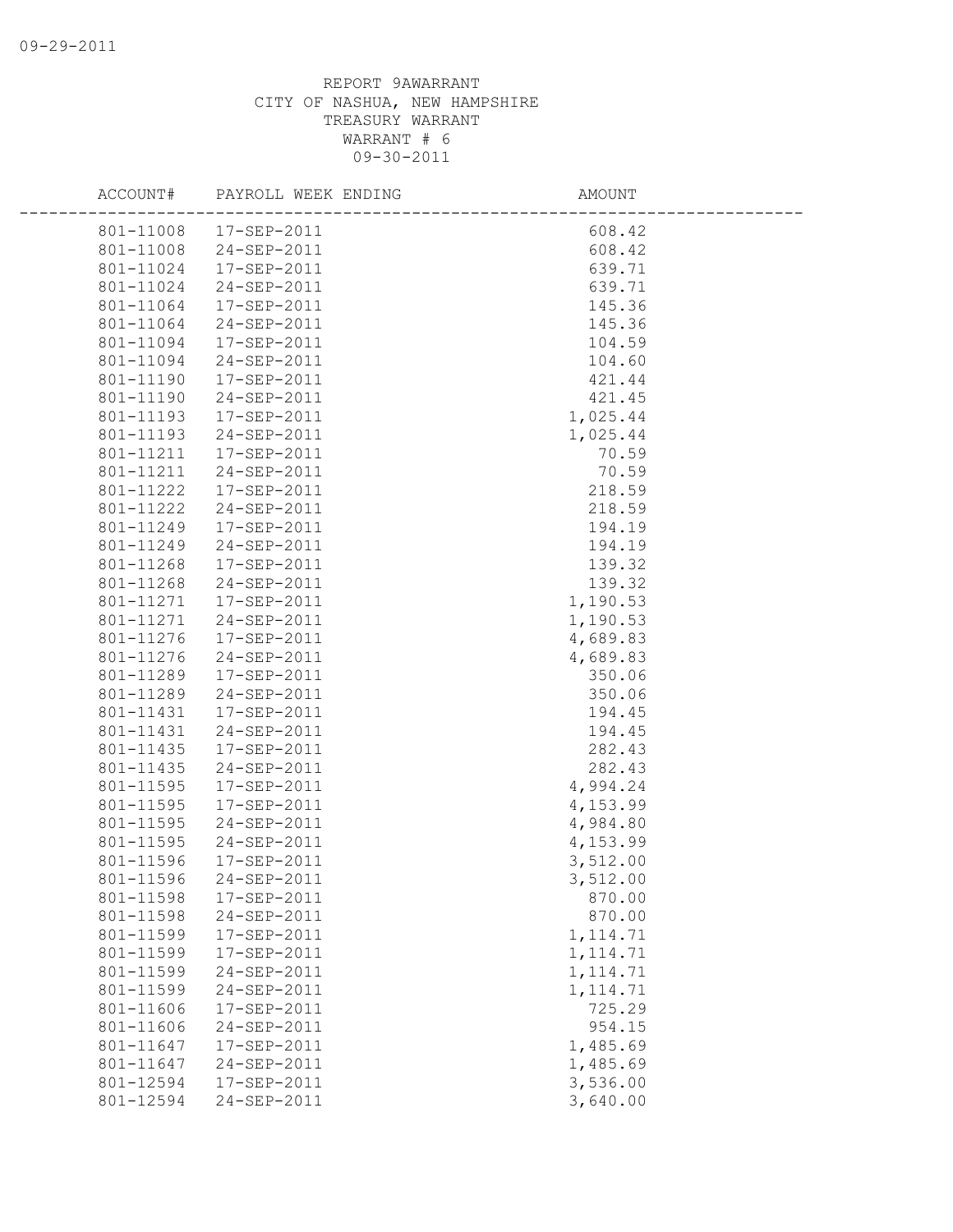|       | ACCOUNT#  | PAYROLL WEEK ENDING  | AMOUNT   |           |
|-------|-----------|----------------------|----------|-----------|
|       | 801-13004 | 17-SEP-2011          | 1,131.09 |           |
|       | 801-13004 | 17-SEP-2011          | 405.95   |           |
|       | 801-13004 | 17-SEP-2011          | 293.63   |           |
|       | 801-13004 | 24-SEP-2011          | 1,357.11 |           |
|       | 801-13004 | 24-SEP-2011          | 398.37   |           |
|       | 801-13004 | 24-SEP-2011          | 157.58   |           |
|       | 801-17004 | 17-SEP-2011          | 700.00   |           |
|       | 801-17010 | 24-SEP-2011          | 1,100.00 |           |
|       | 801-17010 | 24-SEP-2011          | 1,100.00 |           |
|       | 801-31050 | 24-SEP-2011          | 17.00    |           |
| TOTAL | 801       | SOLID WASTE DISPOSAL |          | 70,547.33 |
|       |           |                      |          |           |
|       | 802-11024 | 17-SEP-2011          | 155.94   |           |
|       | 802-11024 | 17-SEP-2011          | 623.77   |           |
|       | 802-11024 | 24-SEP-2011          | 155.94   |           |
|       | 802-11024 | 24-SEP-2011          | 623.77   |           |
|       | 802-11064 | 17-SEP-2011          | 145.36   |           |
|       | 802-11064 | 17-SEP-2011          | 145.36   |           |
|       | 802-11064 | 24-SEP-2011          | 145.36   |           |
|       | 802-11064 | 24-SEP-2011          | 145.36   |           |
|       | 802-11091 | 17-SEP-2011          | 1,145.45 |           |
|       | 802-11091 | 24-SEP-2011          | 1,145.45 |           |
|       | 802-11092 | 17-SEP-2011          | 824.90   |           |
|       | 802-11092 | 24-SEP-2011          | 825.60   |           |
|       | 802-11094 | 17-SEP-2011          | 313.79   |           |
|       | 802-11094 | 17-SEP-2011          | 313.78   |           |
|       | 802-11094 | 24-SEP-2011          | 313.77   |           |
|       | 802-11094 | 24-SEP-2011          | 313.79   |           |
|       | 802-11096 | 17-SEP-2011          | 959.79   |           |
|       | 802-11096 | 24-SEP-2011          | 959.79   |           |
|       | 802-11102 | 17-SEP-2011          | 1,105.33 |           |
|       | 802-11102 | 24-SEP-2011          | 1,046.62 |           |
|       | 802-11105 | 17-SEP-2011          | 1,111.46 |           |
|       | 802-11105 | $24 - SEP - 2011$    | 1,148.56 |           |
|       | 802-11124 | 17-SEP-2011          | 760.65   |           |
|       | 802-11124 | 24-SEP-2011          | 760.65   |           |
|       | 802-11155 | 17-SEP-2011          | 1,050.42 |           |
|       | 802-11155 | 24-SEP-2011          | 1,061.67 |           |
|       | 802-11157 | 17-SEP-2011          | 1,773.44 |           |
|       | 802-11157 | 24-SEP-2011          | 1,832.64 |           |
|       | 802-11158 | 17-SEP-2011          | 942.40   |           |
|       | 802-11158 | 24-SEP-2011          | 942.40   |           |
|       | 802-11190 | 17-SEP-2011          | 421.44   |           |
|       | 802-11190 | 24-SEP-2011          | 421.44   |           |
|       | 802-11211 | 17-SEP-2011          | 282.34   |           |
|       | 802-11211 | 17-SEP-2011          | 423.52   |           |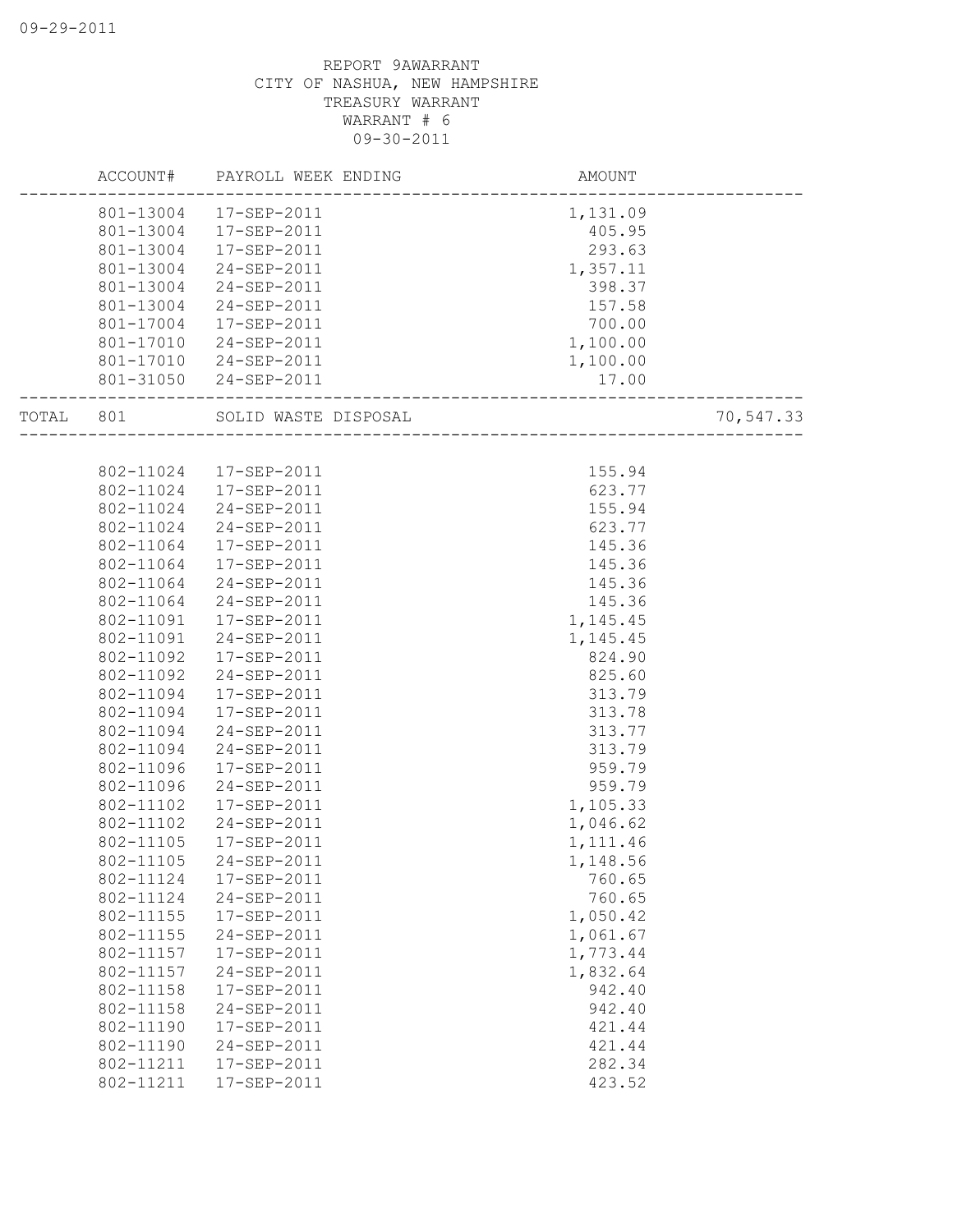| ACCOUNT#  | PAYROLL WEEK ENDING   | AMOUNT    |  |
|-----------|-----------------------|-----------|--|
|           | 802-11211 24-SEP-2011 | 282.34    |  |
| 802-11211 | 24-SEP-2011           | 423.52    |  |
| 802-11222 | 17-SEP-2011           | 218.59    |  |
| 802-11222 | 24-SEP-2011           | 218.59    |  |
| 802-11249 | 17-SEP-2011           | 194.19    |  |
| 802-11249 | 17-SEP-2011           | 194.19    |  |
| 802-11249 | 24-SEP-2011           | 194.19    |  |
| 802-11249 | 24-SEP-2011           | 194.19    |  |
| 802-11260 | 17-SEP-2011           | 2,008.00  |  |
| 802-11260 | 24-SEP-2011           | 2,008.00  |  |
| 802-11268 | 17-SEP-2011           | 46.44     |  |
| 802-11268 | 17-SEP-2011           | 92.88     |  |
| 802-11268 | 24-SEP-2011           | 46.44     |  |
| 802-11268 | 24-SEP-2011           | 92.88     |  |
| 802-11270 | 17-SEP-2011           | 1, 114.73 |  |
| 802-11270 | 24-SEP-2011           | 1, 114.73 |  |
| 802-11289 | 17-SEP-2011           | 350.06    |  |
| 802-11289 | 24-SEP-2011           | 350.06    |  |
| 802-11330 | 17-SEP-2011           | 1, 114.71 |  |
| 802-11330 | 24-SEP-2011           | 1, 114.71 |  |
| 802-11333 | 17-SEP-2011           | 1,092.86  |  |
| 802-11333 | 24-SEP-2011           | 1,092.86  |  |
| 802-11431 | 17-SEP-2011           | 194.45    |  |
| 802-11431 | 24-SEP-2011           | 194.45    |  |
| 802-11435 | 17-SEP-2011           | 470.71    |  |
| 802-11435 | 17-SEP-2011           | 188.28    |  |
| 802-11435 | 24-SEP-2011           | 470.71    |  |
| 802-11435 | 24-SEP-2011           | 188.28    |  |
| 802-11480 | 17-SEP-2011           | 2,127.85  |  |
| 802-11480 | 24-SEP-2011           | 2,127.84  |  |
| 802-11513 | 17-SEP-2011           | 6, 107.47 |  |
| 802-11513 | 24-SEP-2011           | 6,107.47  |  |
| 802-11514 | 17-SEP-2011           | 3,036.41  |  |
| 802-11514 | 24-SEP-2011           | 3,036.40  |  |
| 802-11681 | 17-SEP-2011           | 326.04    |  |
| 802-11681 | 17-SEP-2011           | 1,304.18  |  |
| 802-11681 | 24-SEP-2011           | 326.04    |  |
| 802-11681 | 24-SEP-2011           | 1,304.18  |  |
| 802-11764 | 17-SEP-2011           | 1,225.81  |  |
| 802-11764 | 24-SEP-2011           | 1,225.81  |  |
| 802-12154 | 17-SEP-2011           | 288.00    |  |
| 802-12154 | 17-SEP-2011           | 960.00    |  |
| 802-12154 | 24-SEP-2011           | 192.00    |  |
| 802-12154 | 24-SEP-2011           | 804.00    |  |
| 802-13004 | 17-SEP-2011           | 329.40    |  |
| 802-13004 | 17-SEP-2011           | 811.30    |  |
| 802-13004 | 17-SEP-2011           | 2,489.71  |  |
| 802-13004 | 24-SEP-2011           | 393.91    |  |